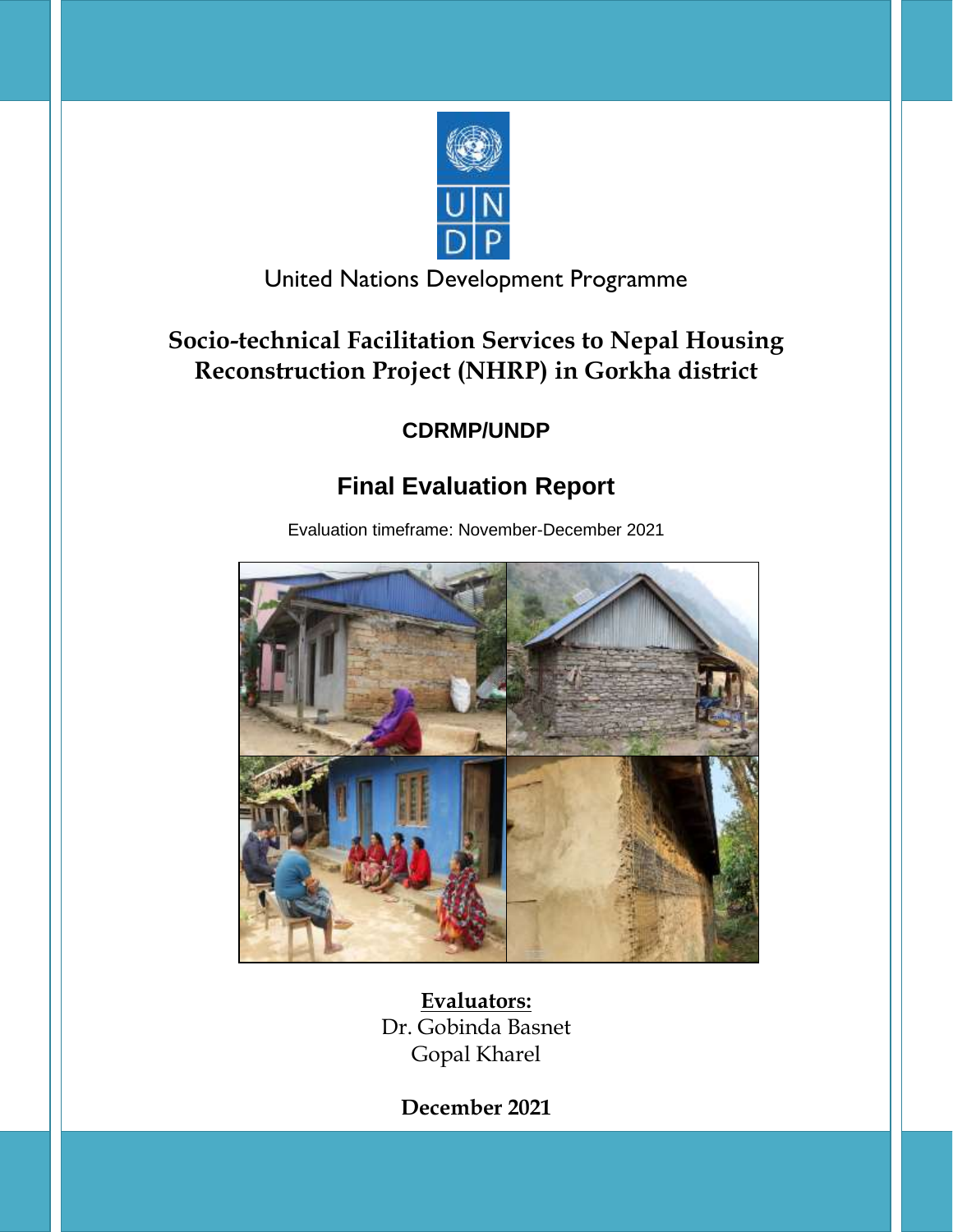## <span id="page-1-0"></span>**Acknowledgments**

The Evaluation Team would like to express its gratitude to UNDP Nepal for entrusting us this valuable and interesting assignment of conducting final evaluation of Socio-Technical of Nepal Housing Reconstruction Project in Gorkha District supported by the Government of India.

The team expresses its deep sense of gratitude to the people of the study area who willingly shared their experiences, knowledge, and concerns with the team. Elected office bearers and officials of Gaun Palika and Nagarpalika, government offices, private organizations, partner organizations, frontline staff of the project, both men and women, eloquently and candidly shared their views and concerns. Without their willing cooperation we would not have got to the crux of this study.

We thank the officials of the CDRMP, especially Kedar Babu Dhungana and Naresh Nidal for their excellent management in conduction of the field study and for sharing their candid insights into the project. We are grateful to Mr. Dinesh Bista, RBM Analyst of UNDP, for his constant support and tremendous efforts to finalize this evaluation report.

The Evaluation Team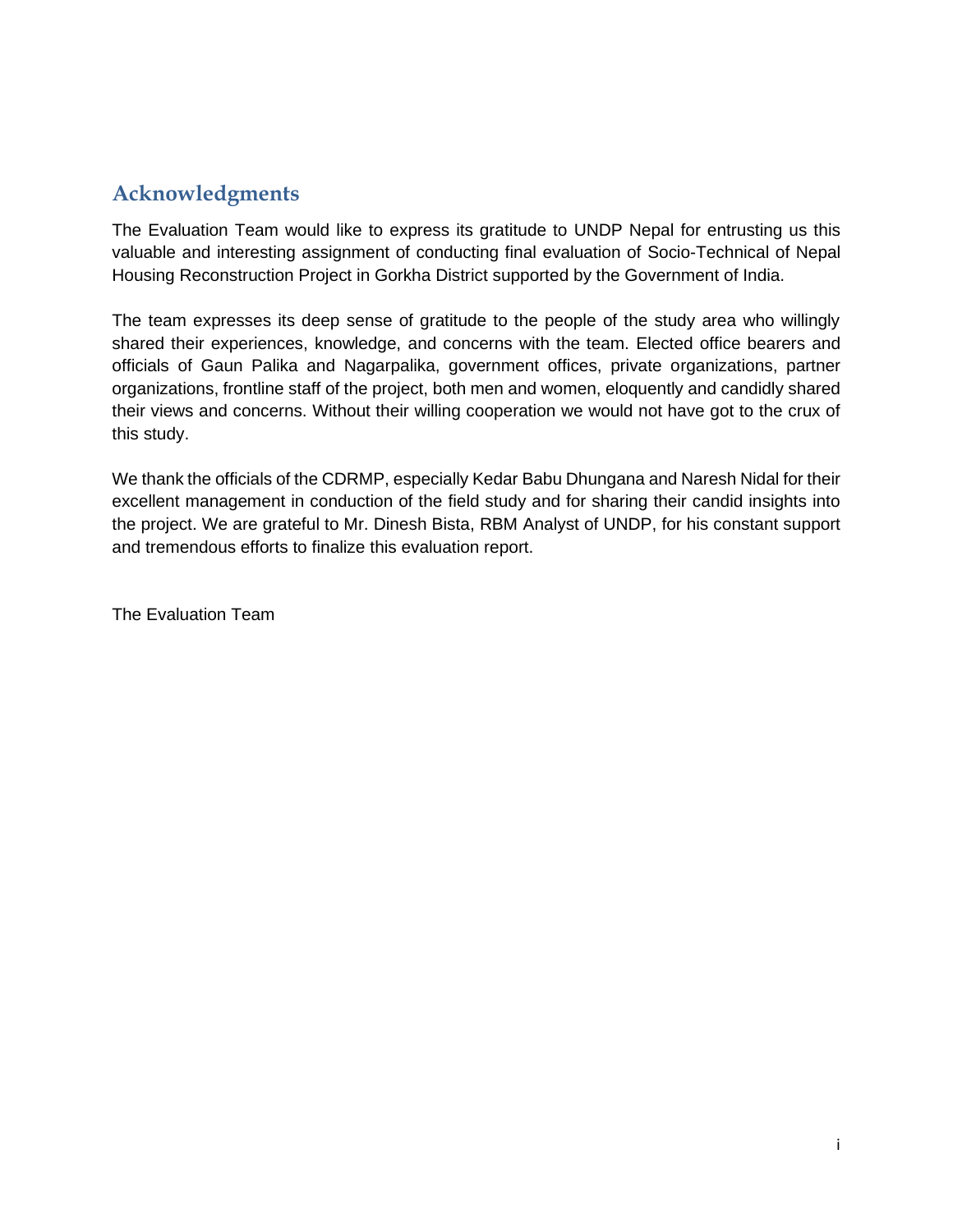# <span id="page-2-0"></span>**Project and evaluation information detail**

| Project title                                       | Socio-technical Facilitation Services to Nepal Housing Reconstruction Project<br>(NHRP)                                                                                                                                                                                                |                    |  |
|-----------------------------------------------------|----------------------------------------------------------------------------------------------------------------------------------------------------------------------------------------------------------------------------------------------------------------------------------------|--------------------|--|
| Atlas ID                                            | 00107348                                                                                                                                                                                                                                                                               |                    |  |
| Corporate<br>outcome and<br>output                  | UNDAF/CPD Outcome 3: By 2022, environmental management, sustainable<br>recovery and reconstruction, and resilience to climate change and natural disaster<br>are strengthen at all levels.                                                                                             |                    |  |
|                                                     | CPD Output 3.5: Improved capacities of communities and governments for resilient<br>recovery and reconstruction.                                                                                                                                                                       |                    |  |
| Country                                             | Nepal                                                                                                                                                                                                                                                                                  |                    |  |
| Region                                              | Asia Pacific                                                                                                                                                                                                                                                                           |                    |  |
| Date<br>project<br>document signed                  | 8 March 2018                                                                                                                                                                                                                                                                           |                    |  |
|                                                     | <b>Start</b>                                                                                                                                                                                                                                                                           | Valid period       |  |
| Project dates                                       | 08-03-2018                                                                                                                                                                                                                                                                             | $31 - 12 - 2021$   |  |
| Project budget                                      | USD 8,799,300                                                                                                                                                                                                                                                                          |                    |  |
| Project<br>expenditure at the<br>time of evaluation | USD 8734092.8                                                                                                                                                                                                                                                                          |                    |  |
| Funding source                                      | Government of India                                                                                                                                                                                                                                                                    |                    |  |
| Implementing party                                  | SEEEDS India, UNNATI India, Hunnarshala India, and CEDAP India; two local<br>NGOs: SSICDC Gorkha and SCDC Gorkha; and eight local governments of Gorkha<br>and Palungtar municipalities; and Arughat, Ajirkot, Dharche, Gandaki, Shahid Lakhan,<br>and Siranchowk rural municipalities |                    |  |
|                                                     | <b>Evaluation information</b>                                                                                                                                                                                                                                                          |                    |  |
| Evaluation type                                     | Project evaluation                                                                                                                                                                                                                                                                     |                    |  |
| Final/midterm<br>review/ other                      | Final                                                                                                                                                                                                                                                                                  |                    |  |
| Period under<br>evaluation                          | Start: 08-03-2019                                                                                                                                                                                                                                                                      | End: 31-12-2021    |  |
| <b>Evaluators</b>                                   | Dr. Gobinda Bahadur Basnet and Er. Gopal Kharel                                                                                                                                                                                                                                        |                    |  |
| Evaluator email<br>address                          | gbasnet@gmail.com                                                                                                                                                                                                                                                                      | kharelp8@gmail.com |  |
| <b>Evaluation dates</b>                             | Start: 13-11-2021<br>End:31-12-2021                                                                                                                                                                                                                                                    |                    |  |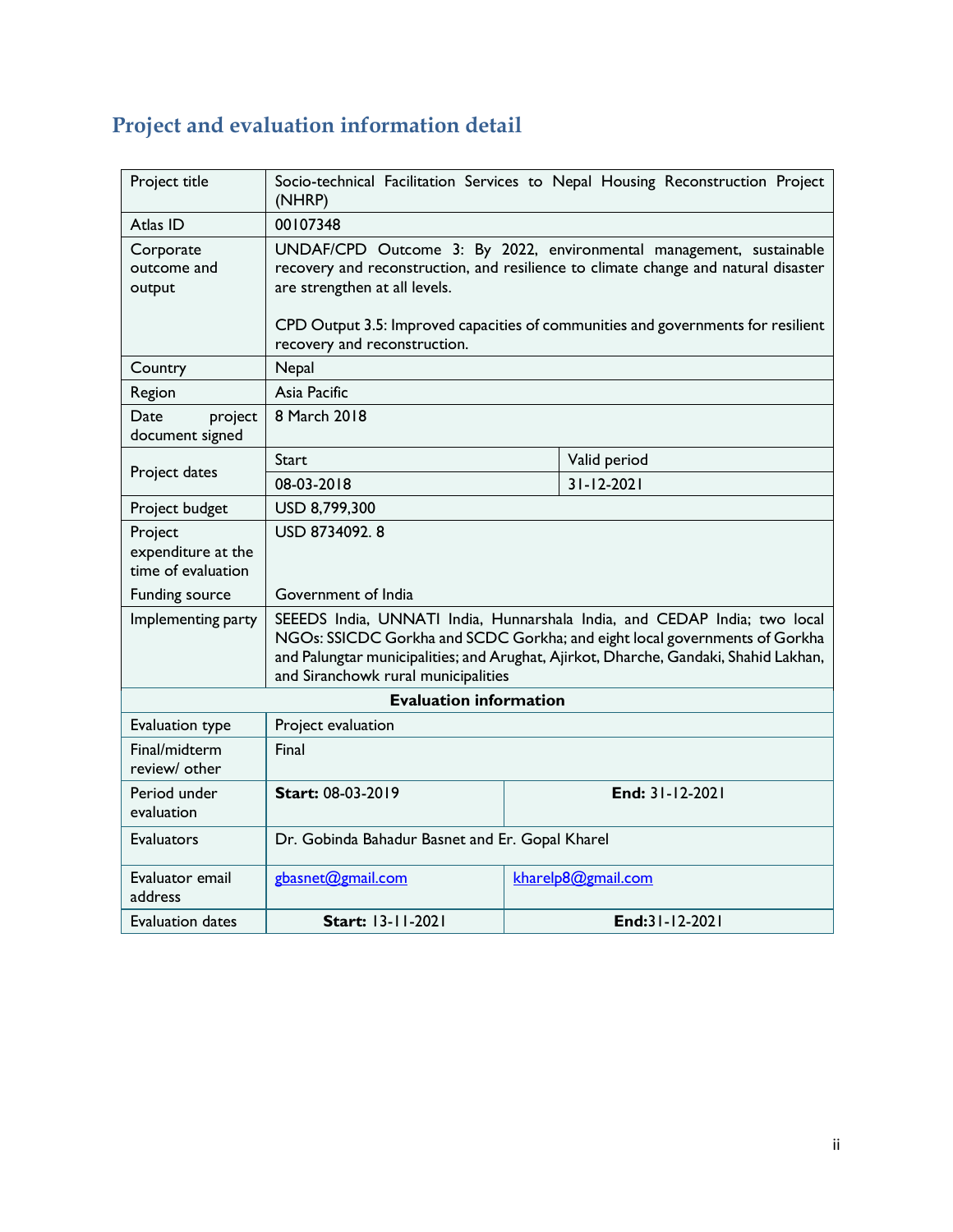## <span id="page-3-0"></span>**Table of Contents**

## Contents

| 1. |  |
|----|--|
| 2. |  |
|    |  |
|    |  |
|    |  |
|    |  |
|    |  |
|    |  |
|    |  |
|    |  |
|    |  |
|    |  |
|    |  |
|    |  |
|    |  |
|    |  |
|    |  |
|    |  |
|    |  |
|    |  |
|    |  |
|    |  |
|    |  |
|    |  |
|    |  |
|    |  |
|    |  |
|    |  |
|    |  |
|    |  |
|    |  |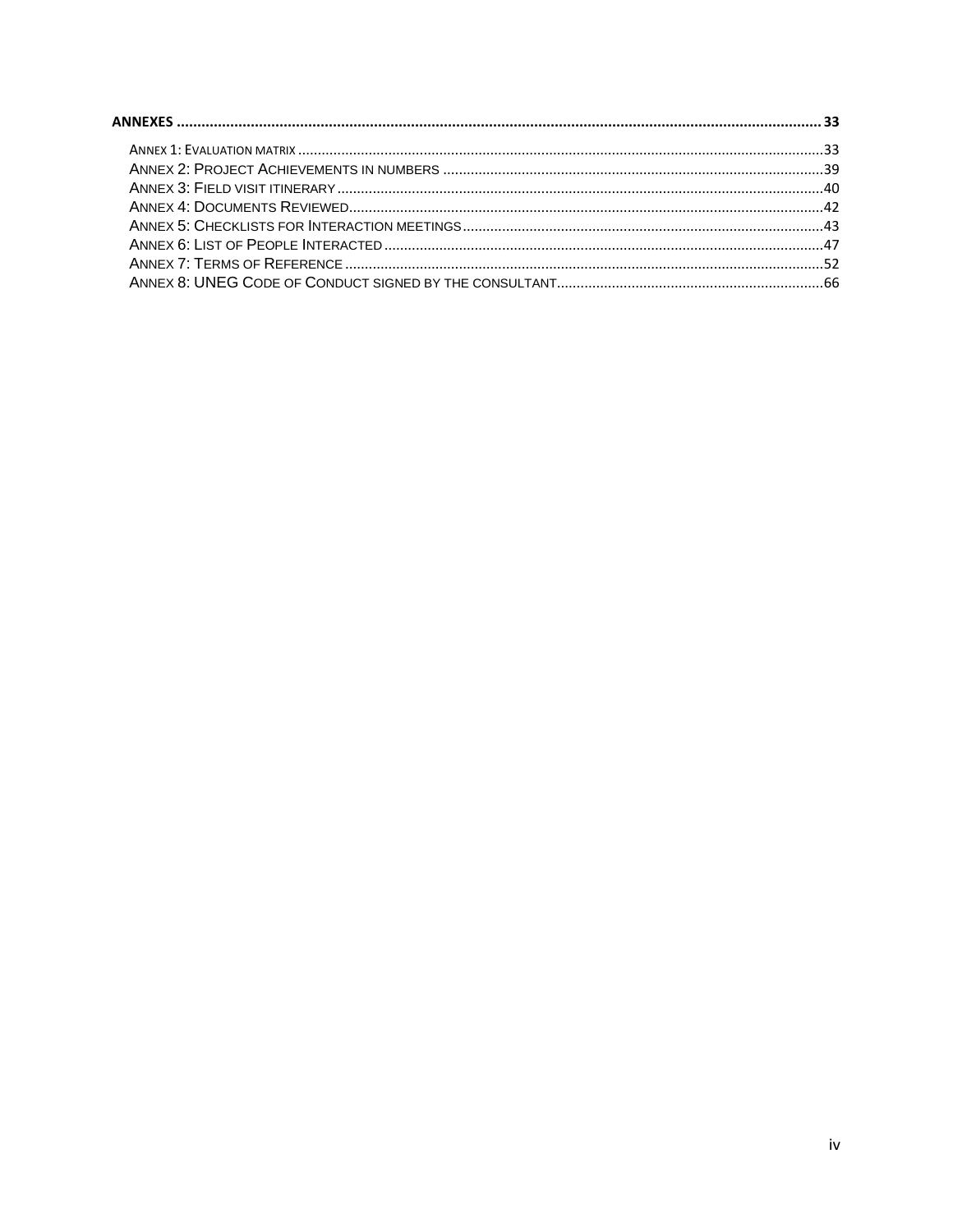# <span id="page-5-0"></span>**Abbreviations and Acronyms**

| <b>ANS</b>    | Awas Nirman Sathi                                         |
|---------------|-----------------------------------------------------------|
| <b>BPS</b>    | <b>Building Permit Studio</b>                             |
| <b>BSS</b>    | <b>Beneficiary Status Survey</b>                          |
| <b>CDO</b>    | <b>Chief District Officer</b>                             |
| <b>CDRMP</b>  | Comprehensive Disaster Risk Management Programme          |
| <b>CEDAP</b>  | Centre for Ecocentric Development and Peoples             |
| <b>CF</b>     | <b>Community Facilitator</b>                              |
| <b>CLPIU</b>  | Central Level Project Implementation Unit                 |
| <b>CPD</b>    | <b>Country Programme Document</b>                         |
| <b>CTT</b>    | <b>Core Technical Team</b>                                |
| <b>CR</b>     | <b>Containment Reinforcement</b>                          |
| <b>DAC</b>    | Development Assistance Committee                          |
| <b>DCC</b>    | <b>District Coordination Committee</b>                    |
| <b>DLPIU</b>  | District Level Project Implementation Unit                |
| <b>DRR</b>    | <b>Disaster Risk Reduction</b>                            |
| <b>DUDBC</b>  | Department of Urban Development and Building Construction |
| Eol           | Embassy of India in Nepal                                 |
| <b>FGD</b>    | <b>Focus Group Discussion</b>                             |
| <b>GESI</b>   | <b>Gender Equity and Social Inclusion</b>                 |
| <b>GMALI</b>  | Grant Management and Local Infrastructure                 |
| Gol           | Government of India                                       |
| GoN           | Government of Nepal                                       |
| <b>GP</b>     | Gaun Palika                                               |
| <b>IEC</b>    | Information, Communication and Education                  |
| KII           | Key Informant Interviews                                  |
| <b>MoHA</b>   | Ministry of Home Affiars                                  |
| <b>MoFAGA</b> | Ministry of Federal Affairs and General Administration    |
| <b>MoUD</b>   | Ministry of Urban Development                             |
| <b>MTC</b>    | Mobile Technology Clinic                                  |
| <b>NBC</b>    | <b>National Building Code</b>                             |
| <b>NHRP</b>   | <b>Nepal Housing reconstruction Project</b>               |
| <b>NP</b>     | Nagar Palika                                              |
| <b>NPC</b>    | <b>National Planning Commission</b>                       |
| <b>NRA</b>    | <b>National Reconstruction Authority</b>                  |
| <b>ODR</b>    | <b>Owner Driven Reconstruction</b>                        |
| <b>ODRC</b>   | <b>Owner Driven Reconstruction Collaborative</b>          |
| <b>PA</b>     | <b>Participation Agreement</b>                            |
| <b>PDNA</b>   | <b>Post Disaster Needs Assessment</b>                     |
| <b>PDRF</b>   | Post Disaster Recovery Framework                          |
| <b>PMT</b>    | <b>Project Management Team</b>                            |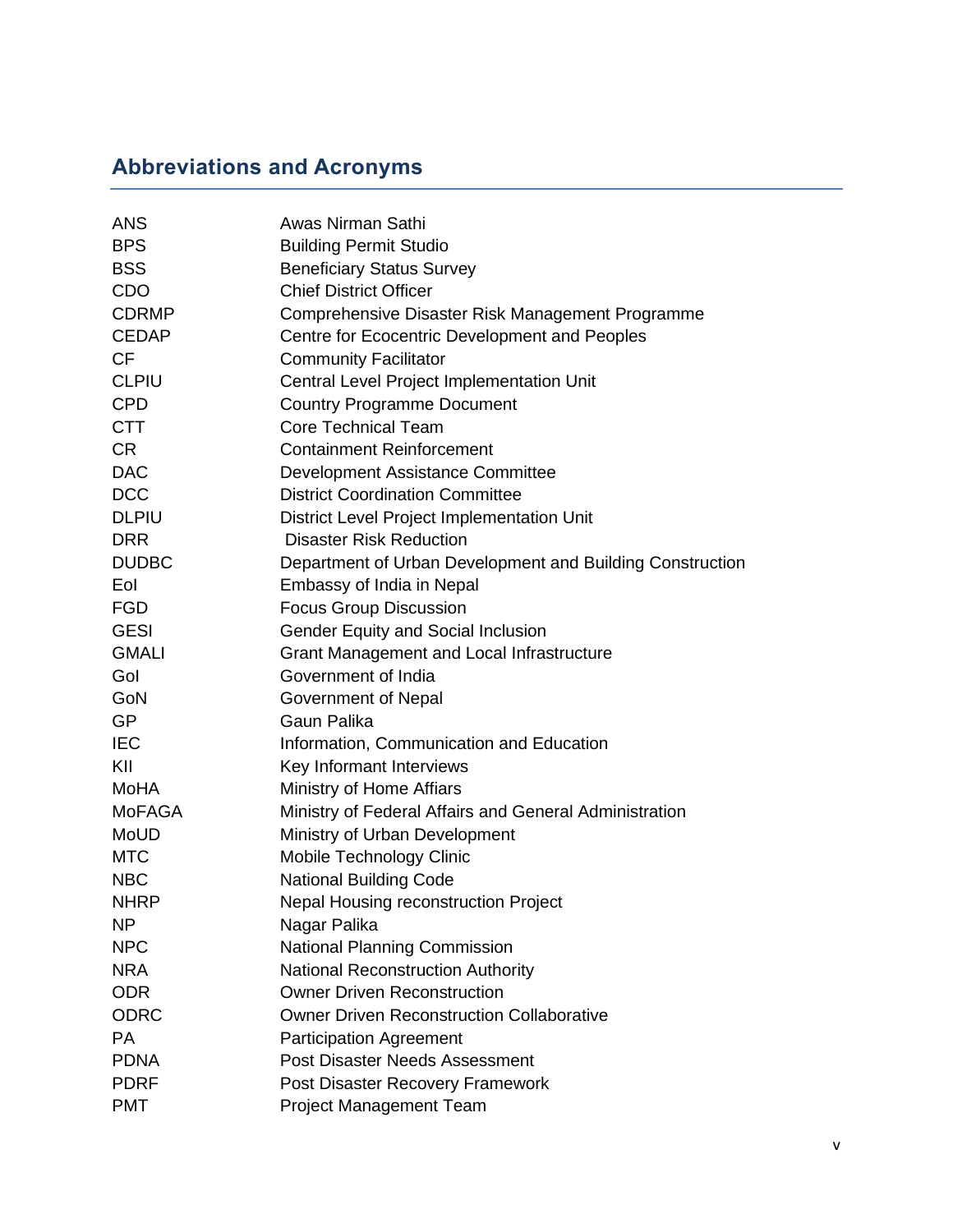| PwD           | People with Disability                                |
|---------------|-------------------------------------------------------|
| RM.           | <b>Rural Municipality</b>                             |
| <b>RMIS</b>   | Reconstruction Management Information System          |
| <b>SDSC</b>   | <b>Systems Development Service Centre</b>             |
| <b>SFDRR</b>  | Sendai Framework on Disaster Risk Reduction           |
| <b>SSICDC</b> | Swanra Saghan Integrated Community Development Centre |
| <b>ToR</b>    | <b>Terms of Reference</b>                             |
| <b>UNDAF</b>  | United Nations Development Assistance Framework       |
| <b>UNDP</b>   | United Nations Development Programme                  |
| <b>VDC</b>    | <b>Village Development Committee</b>                  |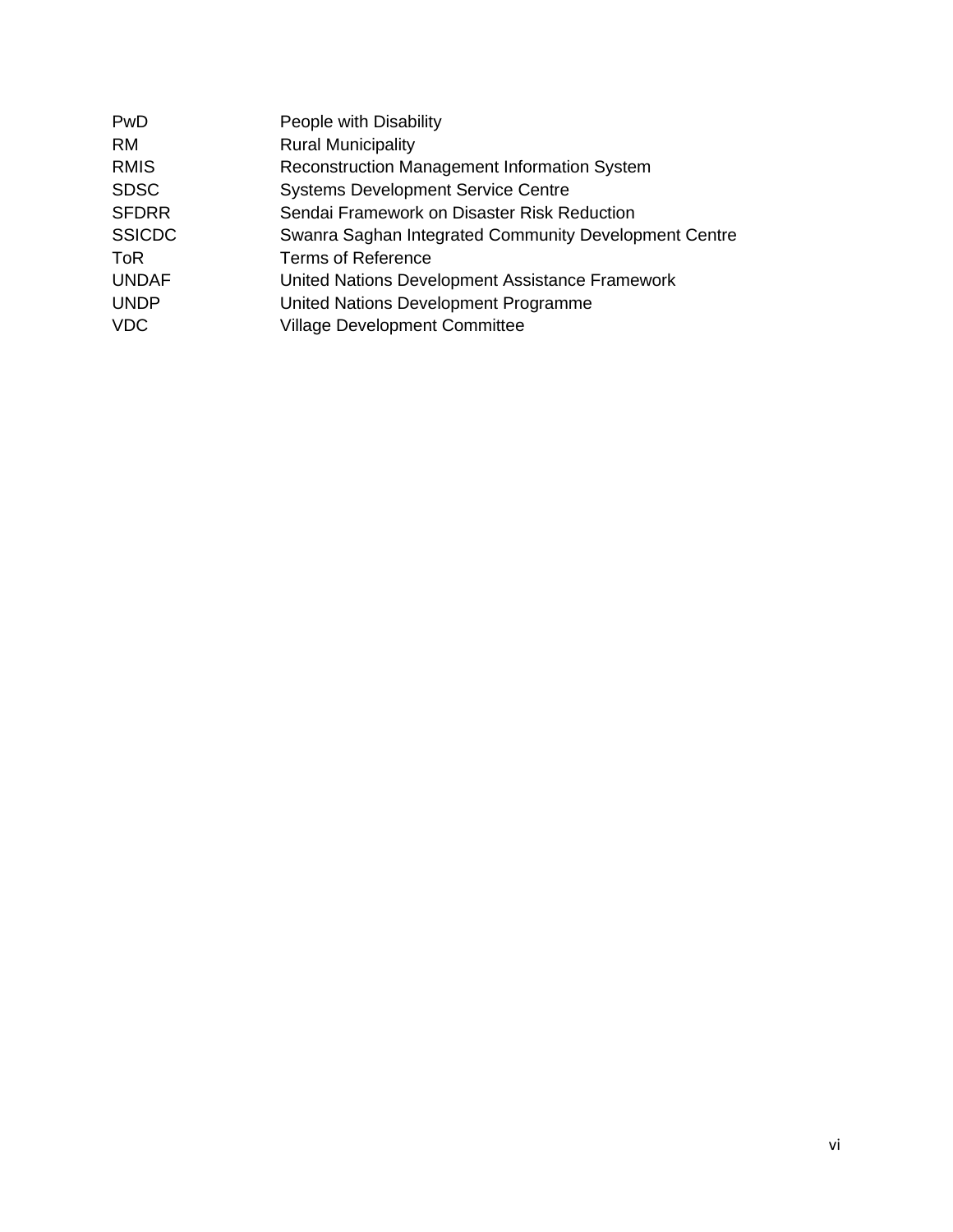## <span id="page-7-0"></span>**Executive Summary**

## **Context:**

This report describes the findings of the final evaluation of the project the 'Socio-technical Facilitation Services to Nepal Housing Reconstruction (NHRP)' which was implemented in 42 wards of two municipalities (*Nagar Palika)* and six rural municipalities (*Gaun Palika),* the local governments of Gorkha district, in the aftermath of the 2015 earthquake in Nepal. The project was started in March 2018 and ended in December 2021. The Project was designed and implemented to provide socio technical facilitation to reconstruct 26,912 houses with the support from the Government of India to the Government of Nepal.

The key areas of intervention of the project are providing social facilitation for administrative procedures, providing technical advice and guidance, and capacity strengthening for housing reconstruction. The project was designed following Owner Driven Reconstruction approach and had six interrelated components of i) Facilitating administrative procedures regarding inclusion, grant release, and certification; ii) On-site technical advice and guidance on construction technology, design options, disaster resistant features, government norms, material procurement and construction management; iii) Technical services of design drawings, preparation for building permit process; iv) Capacity building of all project participants, particularly house owners and masons; v) Concurrent monitoring and quality assurance; and vi) Facilitating use of Appropriate Disaster Resistant Technologies.

The project was implemented in partnership with Owner Driven Reconstruction Collaborative (ODRC) of India. The project also partnered with two district level NGOs.

The project was implemented through the project teams based at different levels: The Municipality Facilitation Team working at local level; District Support Team leading coordination, management of the project; Core Technical Team providing necessary technical guidance and handholding to the project teams. At Central level, the Project Management Team provided overall guidance and managerial support. Altogether 175 staff members (32 females and 143 males) were mobilized to implement the project. The total approved budget for the project was USD 8.7 million. Three Palika also leveraged some financial resources through Reconstruction Revolving Fund.

#### **Evaluation purpose and methodology**

The purpose of the evaluation was to assess the results achieved and lessons learnt from the project implementation and to make specific recommendations for future course of actions for any such similar interventions. The evaluation aimed to provide a comprehensive understanding on how it responded to the pre-identified needs, and the extent of services provided to the house owners that would lead to disaster resilient construction of houses and to document the achievements of project interventions and lessons learned. The evaluation aimed to assess the project in relation to the criteria of relevance, coherence, effectiveness, efficiency, sustainability, impacts, human rights, and Gender and Social inclusion.

The primary audience of this evaluation are UNDP, Government of India (represented through Embassy of India) as the funding agency, the relevant government agencies of the Government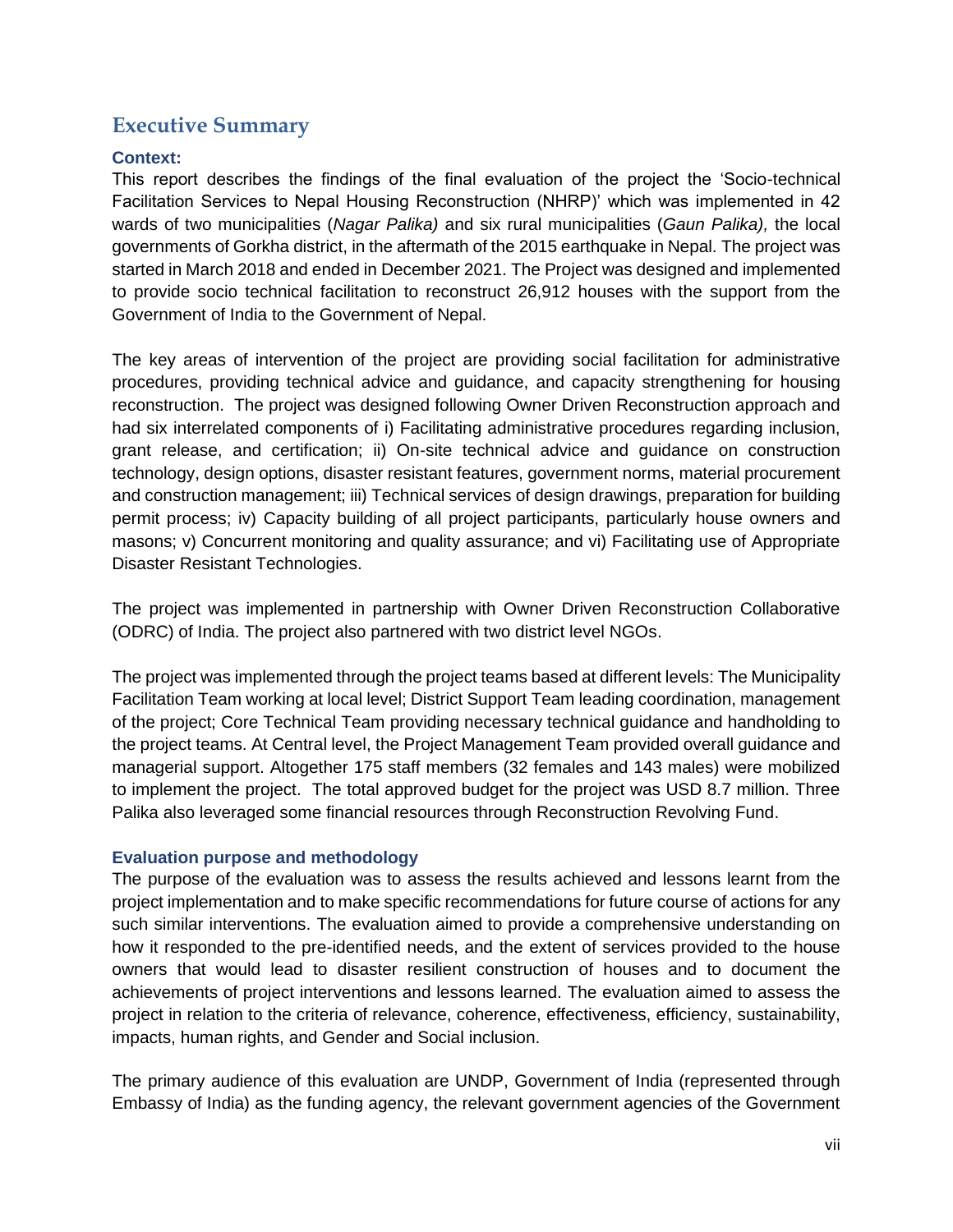of Nepal, Local Governments, Project implementing partner organizations from India and Nepal, humanitarian agencies, and organizations working in the disaster risk management sector.

The evaluation adopted a mixed approach integrating quantitative and qualitative methods and techniques for data collection and analysis. Methods followed for evaluation included review of project documents and relevant national policies and plans, focused group discussion, key informant interviews, and participatory observation of the activities. Field observations and consultations were conducted from November 20 to 29, 2021. Altogether 11 FGDs (including two with landless households, one with Dalit households, two ethnicity households, and two with female masons) were conducted to capture the wider voices of the beneficiaries. Altogether a total of 83 individuals (44 females) participated in these FGDs. Key informant interviews were conducted with 51 individuals.

#### **Evaluation findings**

The project successfully provided socio-technical facilitation to reconstruct 26,912 households as planned. The six integral and interrelated components acted synergistically to achieve this project result. The summary findings in terms of the evaluation criteria are presented below:

Relevance: The project was highly relevant as it was designed to address the pressing needs of house reconstruction (41% of the total in the district) in the aftermath of the 2015 devastating earthquake in Nepal. The six components of the project were designed and implemented successfully to meet the house reconstruction needs of 26,912 households in Gorkha. The project aligned with the  $14<sup>th</sup>$  and  $15<sup>th</sup>$  National Development Plans which emphasized the reconstruction of the houses. The project also aligned with the SDG goals particularly contributing to targets 1.5, 11.5 and 13.1. The project activities were designed and implemented in line with the priorities set by the Sendai Framework for Disaster Risk Reduction, 2015-2030. The project is also congruent with National Policy for Disaster Risk Reduction 2018, which is also in line with the Sendai Framework. The project is contributing to outcome 3 of UNDP Country Programme Document (CPD) 2018-2022.

Coherence: The project design and implementation is aligned with national guiding policies such as PDNA and coherent with UNDP's Country Programme 2018-2022 and the United Nations Development Assistance Framework 2018-2022, especially the output 3.5 'improved capacities of communities and governments for resilient recovery and reconstruction. Internally, the components and activities are complementary to one another. The activities also aligned with the local government's priority of housing reconstruction. Collaboration with private finance institutions in mobilizing the resources, formal collaboration with community organizations such as women's groups and youth groups could be improved.

Effectiveness: The project achievement was highly effective as all the planned houses were built ensuring quality of construction meeting fulfilling the building codes. The expedition of tranches release, intense social and technical facilitation focused at individual households, capacity strengthening of house owners and masons, provision of building design services and wider dissemination of information were highly effective. Comprehensive attention to other hazards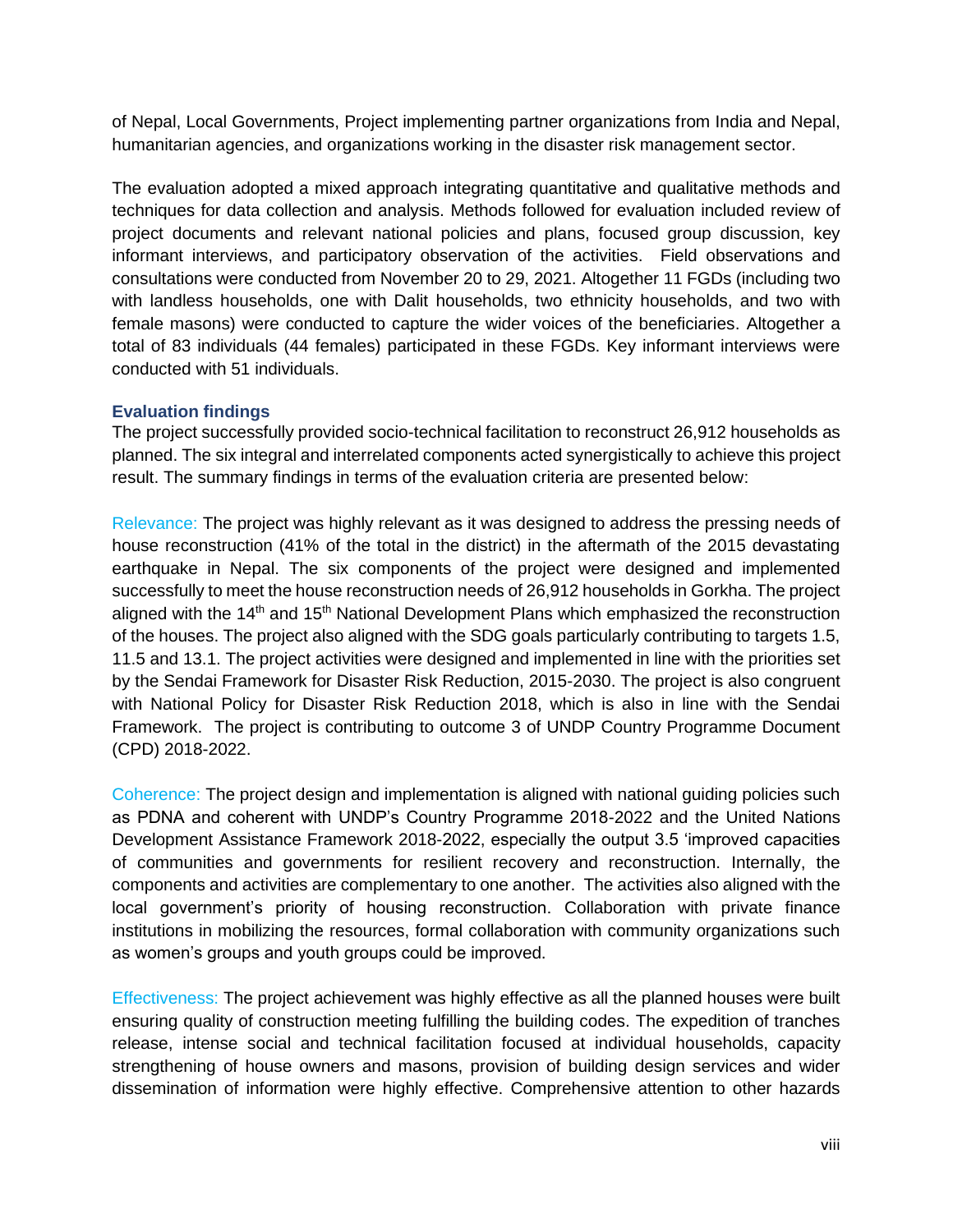could have improved the effectiveness. Special attention placed on addressing the barriers faced by vulnerable households in reconstruction made it possible for those households to reconstruct houses. Effective coordination with the local governments helped to leverage the resources through Reconstruction Revolving Fund. The coordination expanded beyond the realm of reconstruction to dealing with the COVID-19 pandemic. Some areas for improvement to make the project effective are incorporating safety measures to other hazards such as lightning and fire; facilitating for opportunities for female masons.

Efficiency: The human resources were mobilized efficiently considering the local contexts. Larger human resources were mobilized in remote areas and in places with larger number of houses to be reconstructed in municipalities during the peak of implementation and later scaled down as the project activities tapered off. Effective coordination and adaptive management were practiced as in conducting concurrent monitoring and quality assurance through independent group of experts, remodeling training of masons. Project design of RIMS, concurrent monitoring and quality assurance enhanced the efficiency through providing effective feedback mechanism for readjustment in implementation. Leveraging of resources from the local governments also enhanced the efficiency. The financial resources were efficiently utilized as the management expenses accounted for 21.42% of the total expenses.

Sustainability: The high quality and adherence of safety measures ensured during the construction will contribute to sustainability of the houses. Factors like continued presence of trained technical human resources developed through project intervention, strong ownership by the local governments will contribute in sustainability of the effects of the project. Reconstruction work did not have any significant negative environmental impact on resources like sand/stone, forest resources. Social justice promoted through focused attention on vulnerable groups will enhance social cohesion. These social capitals will contribute in sustainability of the project results. Attention to multiple hazards, engagement of local service providers in design and drawings could have enhanced the sustainability.

Impact: The safe houses built provide immense sense of safety and self-esteem of the local people. The large base of trained human resources (masons and ANS) including female masons spread through-out the project area will help to promote and ensure safe construction in future beyond the project municipalities. Initiation of service providing enterprises by some of the trained human resources will help promote entrepreneurship in the district. The local government's capacity and confidence in managing large scale initiative has been enhanced which will have far reaching effects on the future socio-economic development activities. The effects social justice promoted by the project, social capital built will start percolating in future development initiatives The majority of housing typology followed will require extension work (such as kitchen), addition of false ceiling. Many households incurred loans to build houses which may create financial troubles to the households in future

GESI: The project emphasized on enhancing gender equity and social inclusion issues. Women (also focusing on single, senior citizen), landless households, people with disability, minors were provided additional support in coordination with local governments. GESI issues were integrated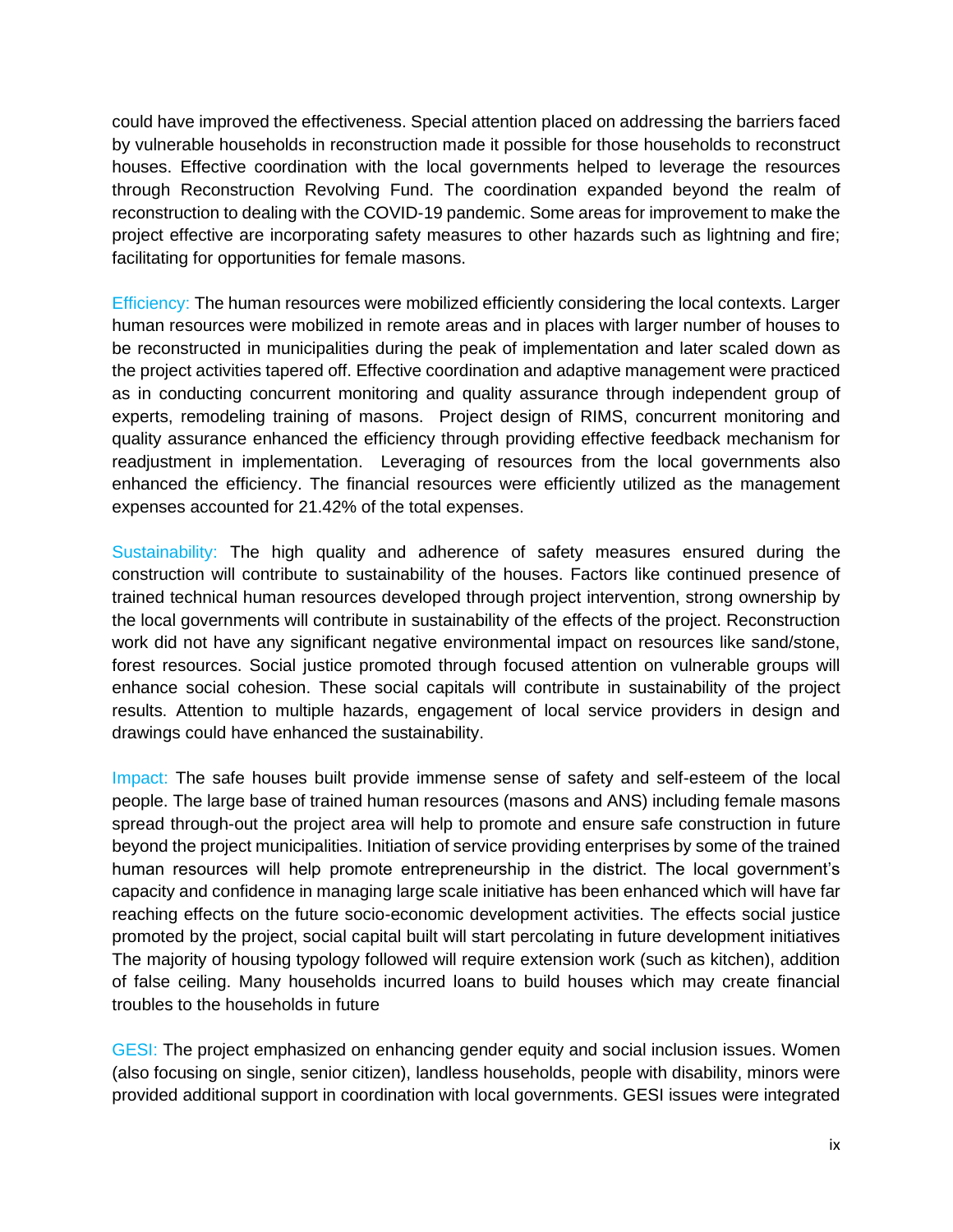in different components of the project such a as in providing support for administrative procedures, training, IEC materials etc. Dedicated trainings were provided to female masons. Gender issues were taken into account in staff management as well. Some cases of differential wages in reconstruction work based on gender were found in Gorkha Municipality. Database system could be improved with better disaggregation among different categories.

Human Rights: The project has given high priority to address the differential concerns of vulnerable groups. Vulnerable households were provided individual attention. Landless households, Dalits, people with disability were provided additional support in and house construction. The effects of project intervention are felt more intensely by the vulnerable households than other households. Conduction of mason trainings in the houses of vulnerable groups helped in saving parts of the expenses and enhancing their self- worth The empowerment of the Dalits and landless households through housing reconstruction will help in minimizing the prevailing discrimination.

The overall performance of the project is 'satisfactory. The project performance score/rating following 'a five-point scale' against the evaluation criteria is given in below table.

| Criteria                       | Rating/Score   | Performance                                                                                                                                                                                                                                  |
|--------------------------------|----------------|----------------------------------------------------------------------------------------------------------------------------------------------------------------------------------------------------------------------------------------------|
| Relevance                      |                | Highly relevant to post disaster context to fill recovery gaps as<br>identified by PDNA                                                                                                                                                      |
| Coherence                      | $\overline{2}$ | Very strong external coherence with the scope of improvement for<br>Collaboration with private finance institutions, and community<br>organizations.                                                                                         |
| <b>Effectiveness</b>           | 2              | Highly effective in achieving the results. Comprehensive attention<br>to other hazards could have improved the effectiveness.                                                                                                                |
| Efficiency                     | 1              | Highly efficient as the human resources were mobilized efficiently.<br>Local governments leveraged resources through revolving fund.                                                                                                         |
| Sustainability                 | 2              | The overall sustainability is satisfactory Attention to multiple<br>hazards, and engagement of local service providers in housing<br>design could have enhanced the sustainability.                                                          |
| Impact                         | 3              | Moderately satisfactory as the project results and effects will lead<br>to safer construction in the district. There is a high risk that many<br>house owners may fall in debt burden in the absence of economic<br>improvement initiatives. |
| Human Rights                   | $\mathbf{2}$   | Satisfactory, as the project targeted single elderly women, person<br>living with disabilities, Dalits, Landless households                                                                                                                  |
| Gender and<br>Social inclusion | $\mathbf{2}$   | The project emphasized on enhancing gender and social inclusion<br>issues. Data base system could be improved with better<br>disaggregation among different categories.                                                                      |
| Overall                        | 2              |                                                                                                                                                                                                                                              |

**Scale:** 1: Highly satisfactory, 2: Satisfactory, 3: Moderately satisfactory, 4: Somehow satisfactory, 5: Not satisfactory

## **Conclusions**

The project successfully achieved its objective of helping 26,912 house owners in the planned time. The six interrelated components of the project with specific activities worked synergistically to achieve this result. It has developed a well capacitated a strong base of well-trained 4,000 masons and Awas Nirman Sathi including 420 female masons. This strong base of well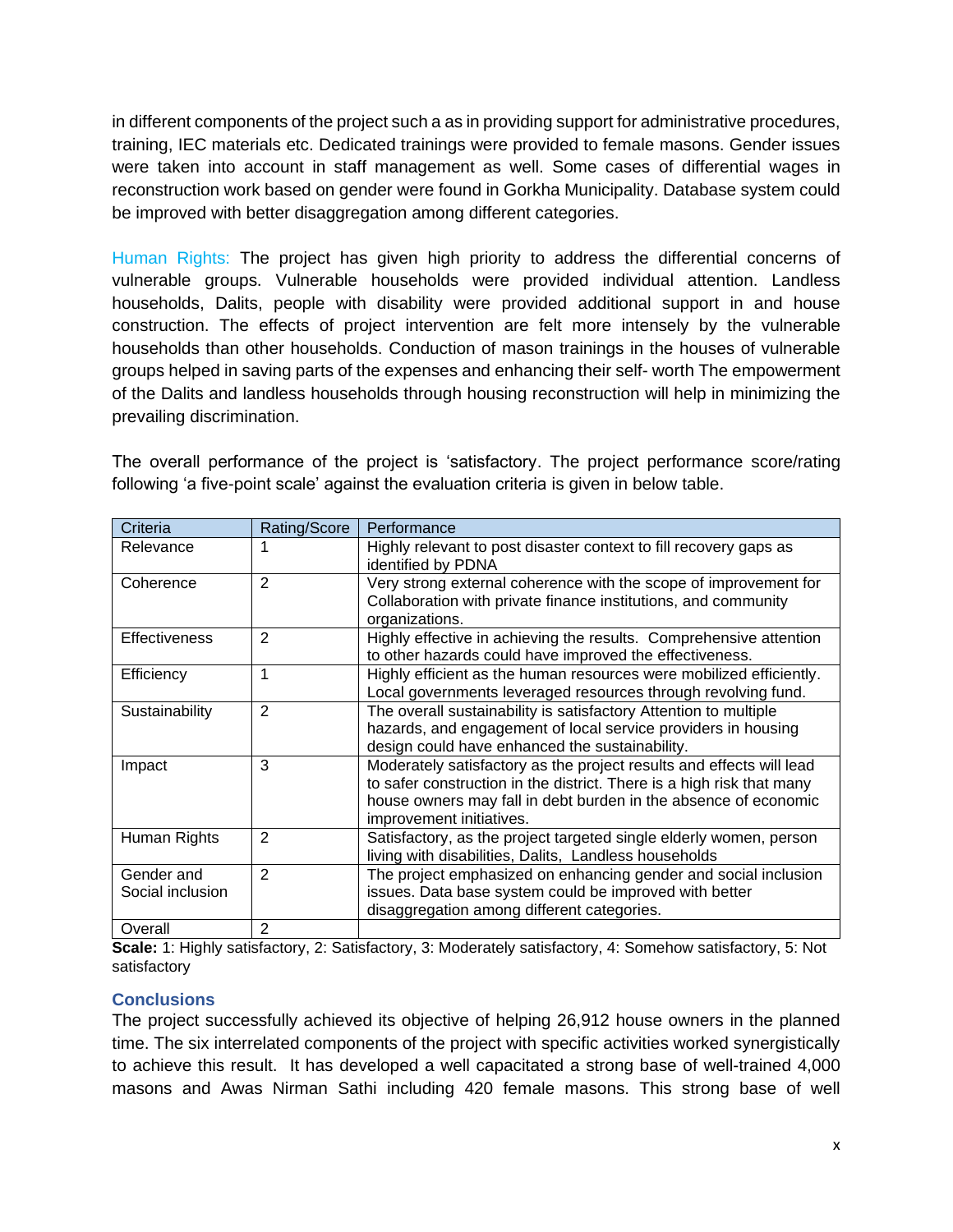capacitated human resource can play a vital role ensuring application of safety measures in future construction work in district. At the community level, large scale reconstruction of safe houses has created a sense of safety from disasters among the house owners. People with disability, single elderly women who would not have imagined of reconstructing a house without the project support, a landless individual owning a house would feel the impact of project immensely. The capacity and confidence of the local governments (Palika and ward officials) have been boosted in managing large scale reconstruction work. A large-scale comprehensive initiative for economic prosperity will be required to address the potential economic problem and also to empower the local communities. Overall, the performance of the project is satisfactory.

#### **Recommendations**

- The Ward and Palika Offices should maintain and update the database of technical human resources such as Masons, ANS, and CFs. The local governments could give priority to retain them for relevant work as they could provide valuable services in applying disaster safety measures in future construction work in the district.
- A digital network or platform of these technical human resources should be developed at the district level and linked with other development initiatives that might take place in the district. This will keep the network vibrant and contribute in building a strong social capital.
- A comprehensive data base of reconstruction, which could be easily accessed, should be developed and maintained at the Ward, Palika, and the District Coordination Committees. These databases could be linked with the Local Disaster Management Committees.
- Palika and ward officials should update the database of female masons in their jurisdiction in priority basis and link these female masons with development partners and construction agencies. This initial support will galvanize the skills learned and build up the confidence of the female masons.
- Many households (as in Dharche) were found to use houses those were partially damaged with minor repairs. However, these houses pose future risks until they are strengthened with retrofitting. A survey of use of such houses should be conducted and local governments should encourage retrofitting.
- Safety measures against other hazards such as lightening, fire should be incorporated in already built and future houses as well. Measures such as earthing and construction of ponds where feasible, filling of pit holes around the house, etc. should be promoted.
- The successful housing reconstruction work has provided the local communities and the local governments knowledge, skills and confidence in the management of large-scale development initiatives. This is a social capital which needs to be cashed on future development initiatives.
- Efforts should be made to launch initiative to promote comprehensive economic prosperity upgrading from livelihood improvement focused initiative. This is of utmost importance considering the fact that many of the households had incurred debt while building the houses.
- Design of future programs should be more comprehensive considering multiple hazards such as land slide, fires etc. It should also take into account the emerging socio-economic (such as change in sex ratio, emerging economic opportunities) and environmental processes (such as change in water availability, wildlife damage etc.)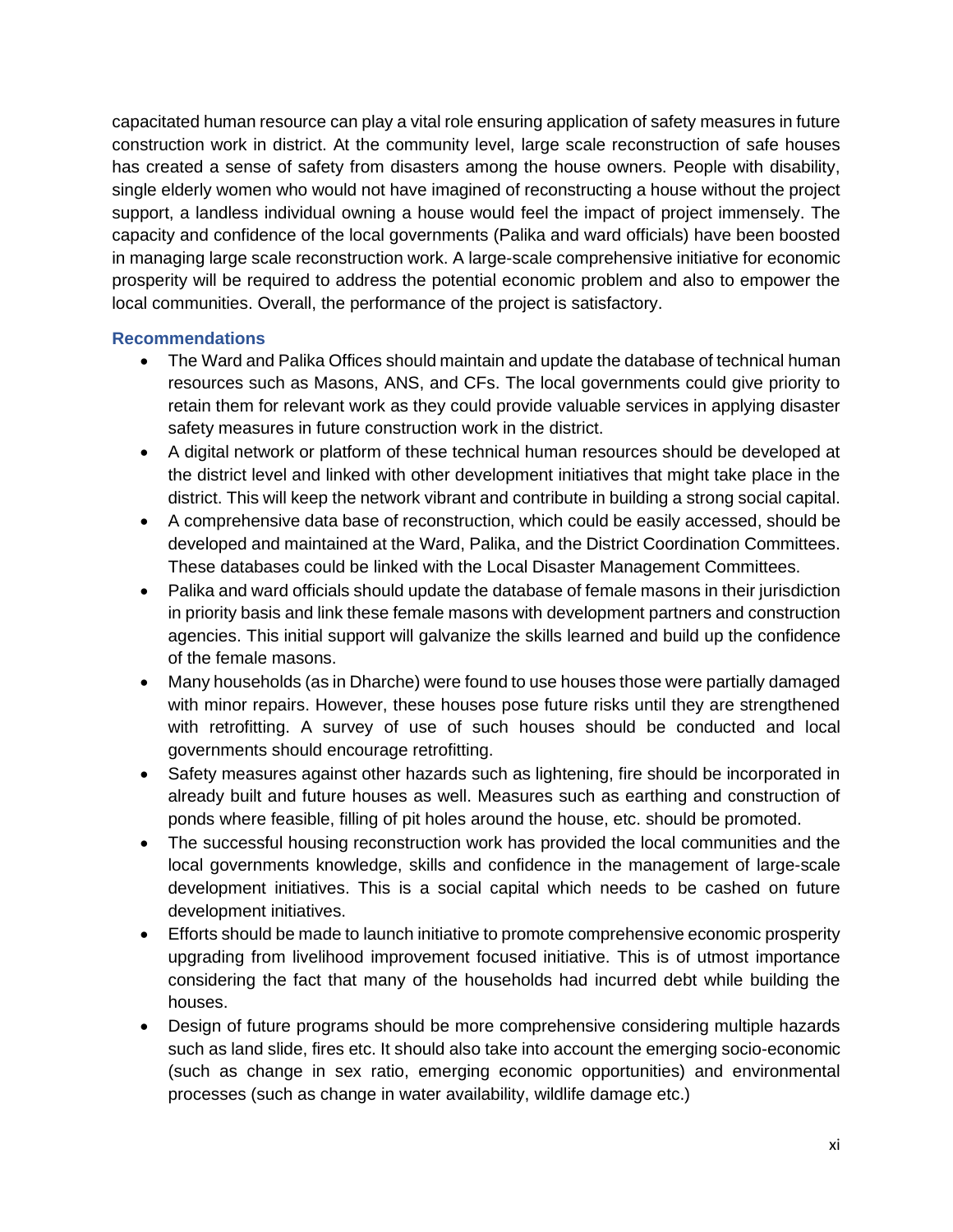## <span id="page-12-0"></span>**1. Introduction**

This report presents the findings from the final evaluation of the 'Socio-technical Facilitation Services to Nepal Housing Reconstruction (NHRP)' which was implemented in two Municipalities and six Rural municipalities (Local Governments) of Gorkha district from March 2018 to December 2021. The project was designed to provide socio-technical facilitation support for reconstruction of houses which were damaged by the 2015 earthquake in Nepal. The purpose of the evaluation was to assess the results achieved and lessons learnt from the project implementation and to make specific recommendations for future course of actions for any such similar interventions. As the project came to an end in December 2021, UNDP commissioned the final evaluation to provide a comprehensive understanding on how it responded to the pre-identified needs, and the extent of services provided to the house owners that would lead to disaster resilient construction of houses and to document the achievements of project interventions and lessons learned. The Project was started in March 2018 and ended in December 2021, including the period from March 2021 extended due to restrictions imposed by the COVID-19 pandemic during the project implementation. The key areas of intervention of the project are providing social facilitation for administrative procedures, providing technical advice and guidance, and capacity strengthening for housing reconstruction.

The primary audiences of this evaluation are UNDP, Government of India (represented through Embassy of India) as the funding agency, the relevant government agencies namely Ministry of Federal Affairs and General Administration, Ministry of Finance, National Disaster Risk Reduction and Management Authority, Local Governments, Project implementing partner organizations from India and Nepal, humanitarian agencies, and organizations working in the disaster risk management sector. The results, recommendations and learning from this project will be useful in designing measures to sustain the effects of this project and to design the similar projects in the future.

This report is organized into six chapters. The first chapter covers brief introduction of the evaluation with rationale. The second chapter describes the intervention to be evaluated and the third chapter describes the purpose and scope of the evaluation. The evaluation approaches and methods including data collection methods, data analysis is described in chapter four. Detail findings of the evaluation are presented in chapter five. The sixth chapter presents conclusion, recommendations, and lessons learnt. Finally, the report has an Annex section at the end.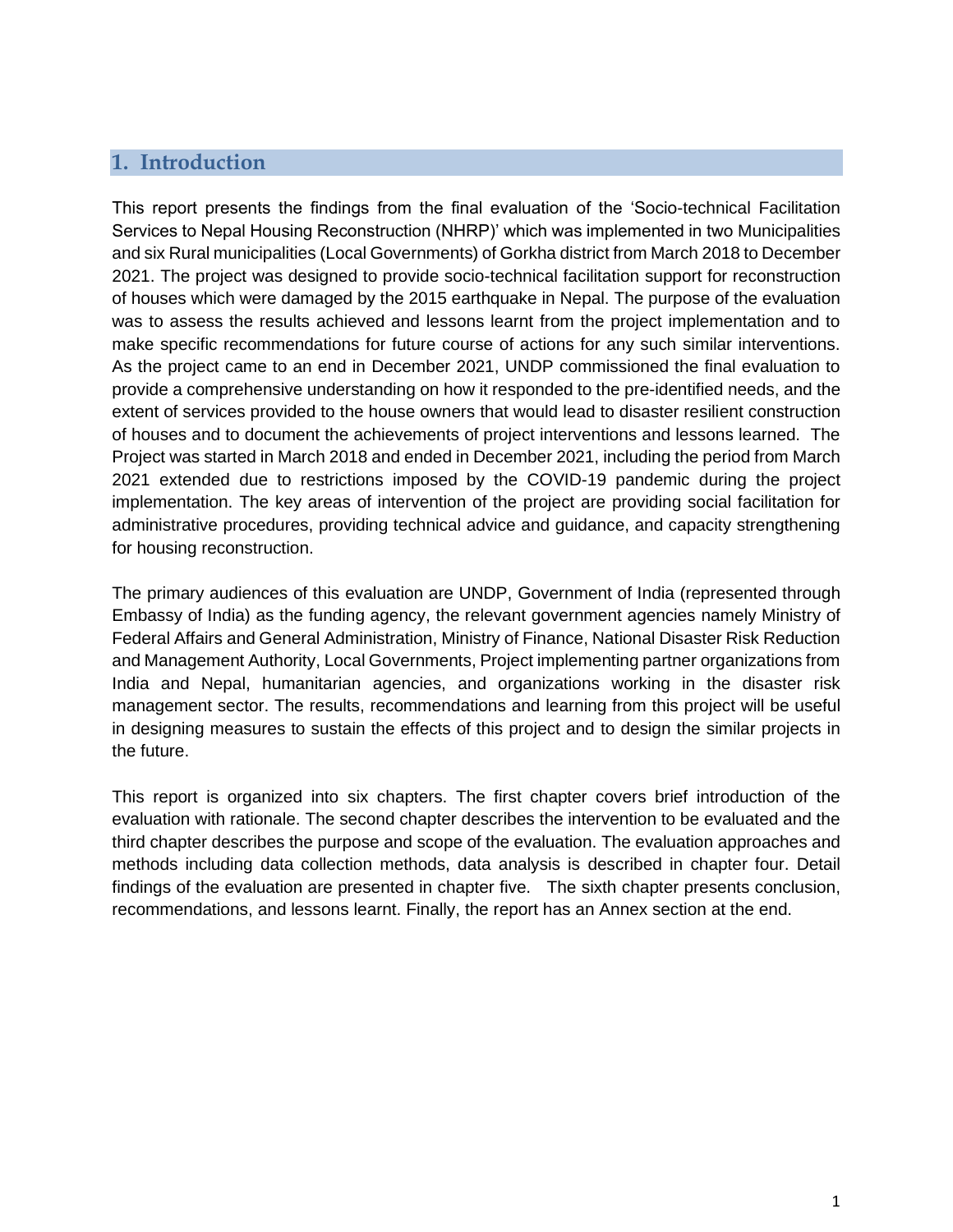## <span id="page-13-0"></span>**2. Descriptions of the intervention**

## <span id="page-13-1"></span>**2.1 Background and context**

The 2015 Earthquake in Nepal caused massive destruction to 700,000 houses, damaging another 250,000 houses, and devastating lives, livelihoods, basic services and infrastructure across 31 districts, of which 14 were declared as "severely affected". In the aftermath of 2015 earthquake, UNDP has been actively and intensively engaged in supporting the Government of Nepal (GoN) and affected communities in reconstruction and recovery efforts. UNDP supported GoN to coordinate the Post Disaster Needs Assessment and Post Disaster Recovery Framework processes. The Comprehensive Disaster Risk Management Programme (CDRMP) of UNDP has assisted the GoN's efforts in speedy earthquake recovery by partnering with several donors.

Among several initiatives, the GoN aimed at reconstruction of safe houses through Nepal Housing Reconstruction Project (NHRP) with the support of several donors. The Government of India offered to support the Government of Nepal to reconstruct houses of 50,000 house owners in Gorkha and Nuwakot districts. In this NHRP project, UNDP has partnered with the Government of India in providing socio-technical facilitation support to construct 26,912 houses in Gorkha district as identified by the National Reconstruction Authority (NRA).

GoN's strategy for housing reconstruction is based on recognition that rural housing in Nepal is largely an owner-led self-build process, hence Owner Driven Reconstruction (ODR) approach has been undertaken as a primary approach in housing reconstruction. The ODR approach places emphasis on Socio-Technical facilitation including social mobilization, effective communication, special considerations for social inclusion, and grievance redressal to ensure that the households from all socio-economic strata are able to undertake reconstruction in a reasonable time frame.

The National Reconstruction Authority had already begun the reconstruction work in the district before the initiation of the project. However, for several reasons the reconstruction work had not picked the momentum and 18% of the house owners had not yet started reconstruction and 42% were either stuck or had halted construction midway.

Against this backdrop, the project 'Socio-Technical Facilitation Services to Nepal Housing Reconstruction Project' was implemented from March 2018. The project signed on March 8, 2018 was initially planned for three years but was later extended up to December 2021 as the project implementation was adversely affected by COVID-19 pandemic.

The project had the objective of providing socio-technical facilitation services in compliance with the Government policies through enhancement of homeowners' awareness, ensuring adequate skill building of artisans, enabling house owners to incorporate disaster resistant features in the house and comply with the government norms.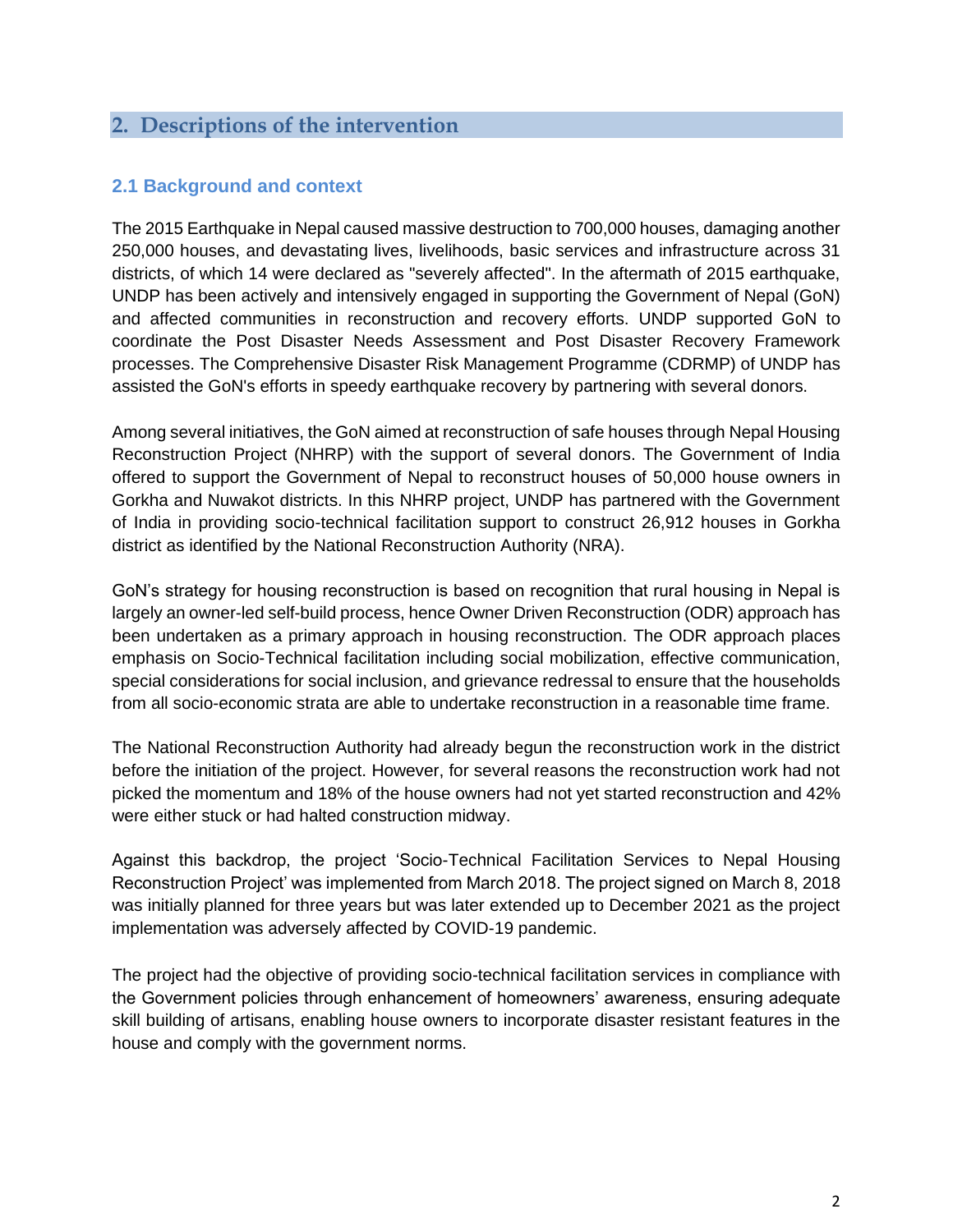The Project was designed to provide socio-technical facilitation services to 26,912 house owners of eight municipalities in Gorkha district in order to reconstruct their houses through Owner Driven Approach.

In the frame of UNDP's Nepal Country Programme 2018-2022 and United Nations Development Assistance Framework 2018-2022, the project contributes to the outcome 3 as "By 2022, environmental management, sustainable recovery and reconstruction, and resilience to climate change and natural disaster are strengthened at all levels.' The Country Program's output 3.5 includes "Improved capacities of communities and government for resilient recovery and reconstruction". The cross-cutting issues addressed through the intervention are human rights, GESI (gender equality, vulnerability, disability, social inclusion) are well addressed in design as well as implementation.

The Project was implemented soon after the election of local governments after the hiatus of over 15 years, following the promulgation of the 2015 constitution. The absence of elected officials at the local and district levels at the time the earthquake hit adversely affected the rescue and recovery work. Disaster response was not well planned in the turmoil of political transition. The frequent changes of leadership in NRA reflects the fluidity in political will to address the disaster response needs. The promulgation of the 2015 constitution and restructuring of the country into federal system has set Nepal in a sail through uncharted water. However, the new path, formation of new governments at local level, and holding of election after over a period of one and half decade set pretty much a euphoric milieu wherein the optimistic local leadership could take up the challenges of reconstruction.

The project launching time was filled with the reconstruction scenario characterized by public grievance over NRA assessment of eligible households for the reconstruction grants from the government, inadequate awareness of the house owners about the government policies and procedures for reconstruction, inadequate trained human resources for reconstruction, and public grudging over the slow pace of reconstruction work. The project wedged through an environment of optimism and euphoria set by new governance set up and difficulties at the initial phase of reconstruction.

## <span id="page-14-0"></span>**2.3The Project intervention**

The Project was signed with the Embassy of India in March 2018 with the objective of reducing future risks through reconstruction of safe houses for the affected families who have lost their houses in the 2015 earthquake. The project aimed to construct 26,912 houses in Gorkha district. The households were identified by NRA. The beneficiaries' households (HHs) include 1,482 HHs of single woman, 2,275 HHs having family members with disability, 344 HHs of landless, 428 HHs with elderly people, 80 HHs of orphan children and 2,938 HHs of Dalits.

The project had six components of: i) Facilitating administrative procedures regarding inclusion, grant release, and certification; ii) On-site technical advice and guidance on construction technology, design options, disaster resistant features, government norms, material procurement and construction management; iii) Technical services of design drawings, preparation for building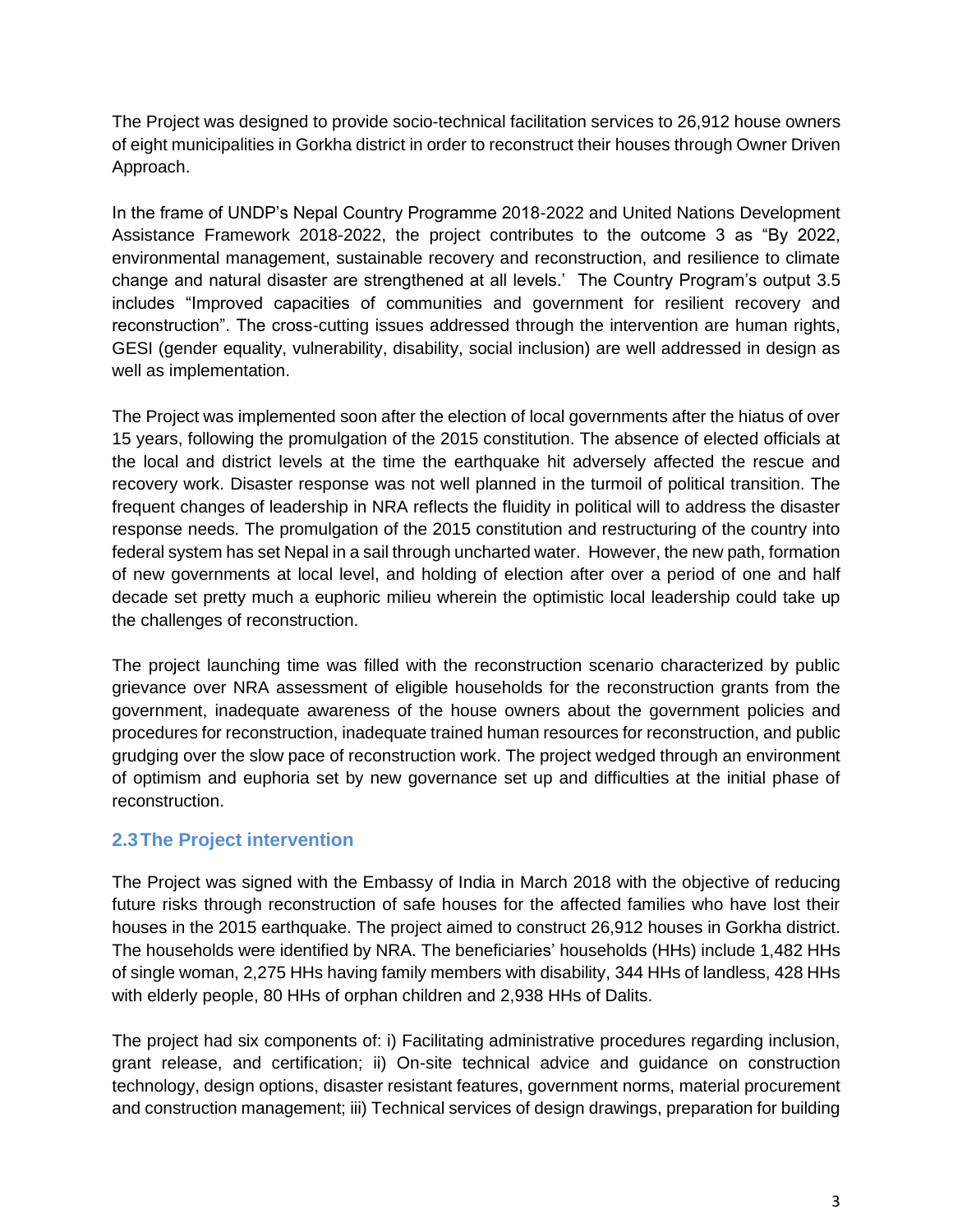permit process; iv) Capacity building of all project participants, particularly house owners and masons; v) Concurrent monitoring and quality assurance; and vi) Facilitating use of Appropriate Disaster Resistant Technologies.

The design of the six components is consistent with GoN's strategy for housing reconstruction which recognizes that rural housing in Nepal is largely an owner-led self-build process. The design of the Project adopted Owner Driven Reconstruction (ODR) approach. The ODR approach places emphasis on Socio-Technical facilitation including social mobilization, effective communication, special considerations for social inclusion, and grievance redressal to ensure that the households

from all socio-economic strata are able to undertake reconstruction in a reasonable time frame.

The project was implemented in 42 wards of six rural municipalities: Dharche (Wards 5 to 7), Arughat (Wards 1 and 2), Ajirkot (Wards 1 and 2), Siranchok (Wards 2 to 6), Gandaki (Wards 1, 2 and 6), and two Municipalities: Palungtar (Wards 1 to 10), and Gorkha (wards 3 to 14) as shown in the map.

The project has partnered with Owner Driven Reconstruction Collaborative (ODRC) of India. The Collaborative comprises four organizations: i) Hunnarshala Foundation, ii) UNNATI – Organisation for Development Education, iii) SEEDS Technical Services; and iv) Centre for Ecocentric Development and Peoples' Action (CEDAP). The SEEDS functioned as ODRC Secretariat. It has also partnered with two local NGOs: Swanra



Saghan Integrated Community Development Centre (SSICDC) and Systems Development Service Centre (SDSC) in Gorkha district. These two NGOs have partnered with the project to manage human resources.

The project was implemented through the project teams based at different levels: The Municipality Facilitation Team working at local level; District Support Team leading coordination, management of the project; Core Technical Team providing necessary technical guidance, mentoring, and handholding to the project teams. At Central level, the Project Management Team provided overall guidance and managerial support including liaison, coordination, reporting to the Government of Nepal and India. Altogether 175 staff members (32 females and 143 males) were mobilized to implement the project. Rural municipality Facilitation Team were placed in 12 places (2 each in Nagarpalikas, 3 in Dharche, and one each in remaining Rural municipalities). Two Building Permit Studios were established, one each in Municipality. The Reconstruction Information Management Systems was managed by the Microsoft Innovation Centre.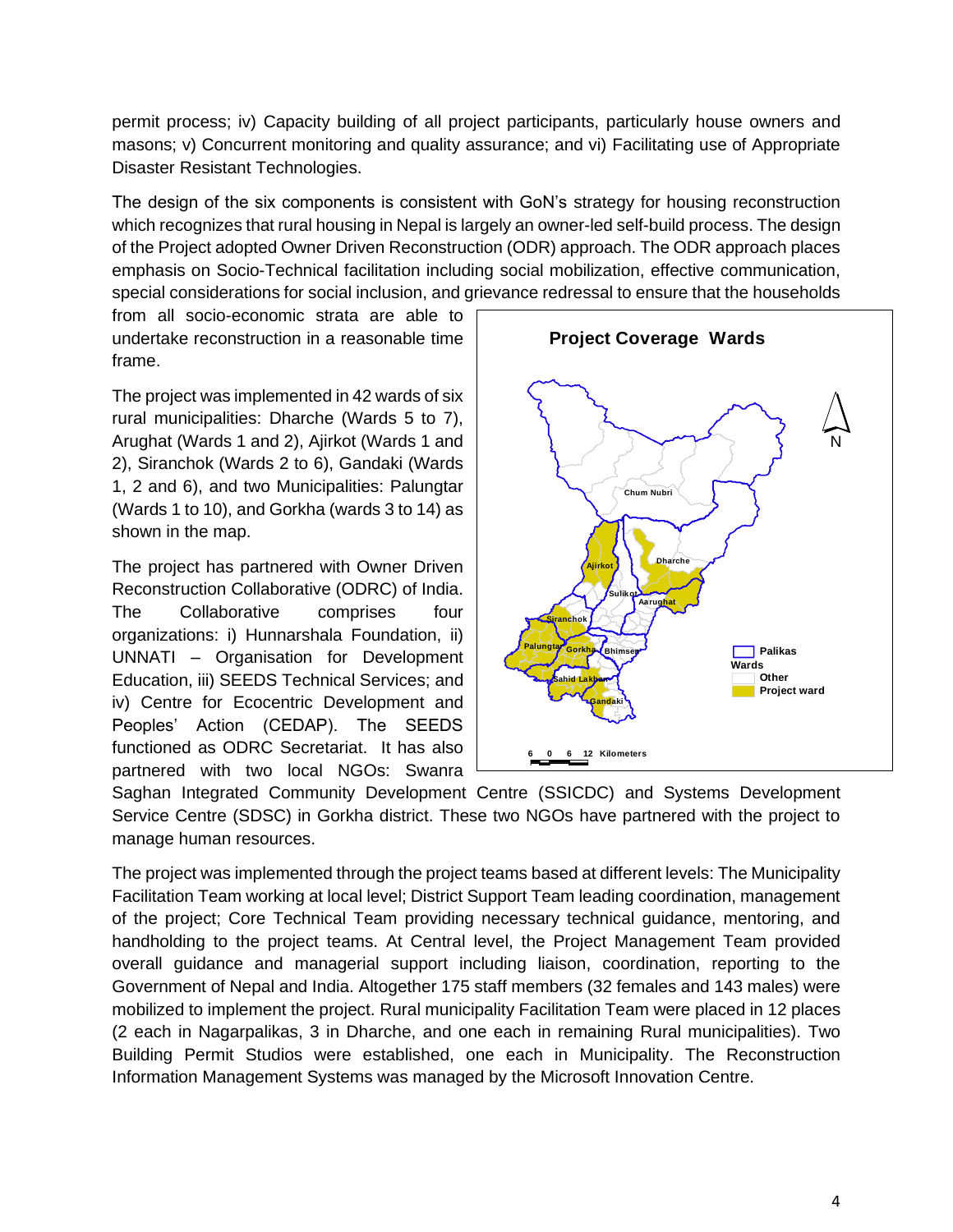The project has been supporting in expediting the reconstruction process by facilitating all stages and aspects of reconstruction, including banking, administration, documentation, technical support, inspection, certification, etc. Leaving No One Behind has been the core principle of the project, providing tailored support to the vulnerable households or those at risk of being left behind in the reconstruction process. All of the 26,912 Households were supported on tranche release issues while more than 16,500 HHs were provided with technical support for planning, costing and resources mobilization. Likewise, 1,023 HHs were supported for Participation Agreement (PA) signing process, more than 4,000 HHs were supported for building permit process and 344 HHs were facilitated for land related issues. During the project period, more than 126,493 HH level visits were carried out by the project staff. The project has trained more than 6,800 masons, of which 524 were women masons. The project conducted 431 mobile van campaigns, 211 sociocultural events and developed and broadcasted 164 radio programme episodes. The project also carried out five large scale and 13 small scale exposure visits, including one visit to Bhuj, India.

The project has also carried out a number of initiatives at national level in close coordination with NRA and other relevant agencies and institutions, which include, but not limited to Toll Free service under NRA, establishment of Shock Table demonstration facility at Tribhuvan University, Institute of Engineering (TU IoE) at Pulchowk, learning exposure initiatives, initiatives of knowledge management and learning documentation, etc. UNDP has also carried out initiatives on several additional areas that have added value to the project, such as enhancing resilience of the habitations, particularly related to landslides in 16 different sites, support for community infrastructure, training of communities on managing risks through enhanced preparedness, among others. While these activities were not directly covered within the ambit of the project, UNDP, with its own resources, attempted to bring some of these elements through various other projects that worked in some of the same areas as the housing project. These were additional activities contributing to the broader spectrum of resilient reconstruction and recovery.

The project commenced in March 2018 with a planned end date of March 2021. However, the project implementation was directly impacted by the lockdown and travel restrictions imposed by the government to contain the spread of COVID-19. Hence, the project was extended through a no-cost until 31 December 2021. Thus, the total duration of the project is 45 months, between March 2018 – December 2021. The total approved budget for Socio-technical facilitation component of the project was USD 8.7 million.

## <span id="page-16-0"></span>**2.4 Project implementation approach**

At federal level, the project worked closely with NRA, MoUD, MoHA and other relevant stakeholders. At the municipal level, the project activities were being implemented in close coordination with the local governments, including the elected representatives and government officials. The Project was also closely working with social structures at community level, for example Tole Lane Organizations (TLOs), women's groups, population receiving Social Security Fund (SSF), and Dalit communities, etc.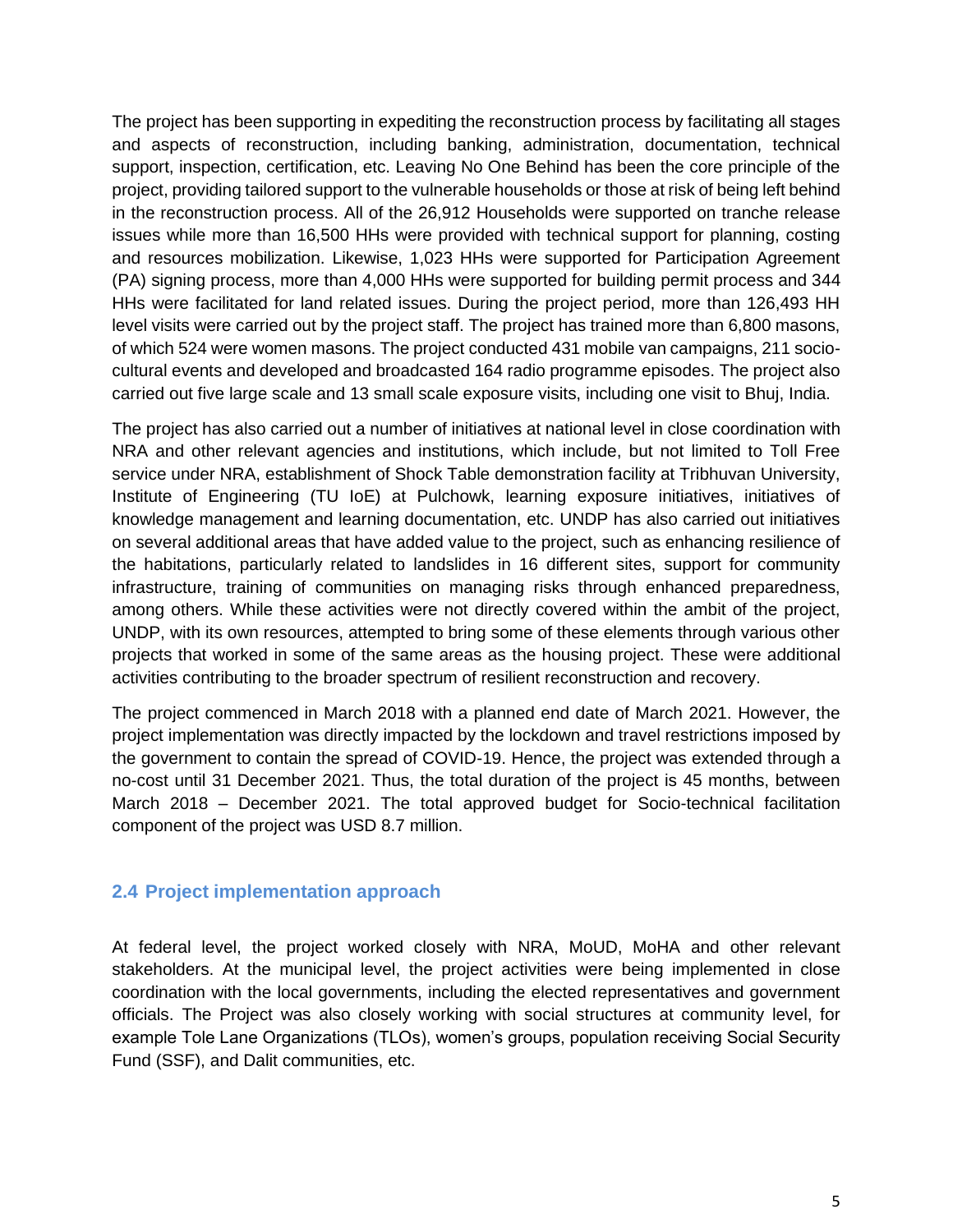The project adopted a strategy of enabling owners to reconstruct their houses with adequate information, knowledge, guidance and handholding support on administrative and technical aspects through assigning appropriate personnel at community, local, district and national level. In delivering this, the project focuses on HH level engagement on a regular basis. Each of the beneficiary HHs is provided with all required technical and administrative support, with a number of on-site visits to the houses under construction. Awas Nirman Saathi (ANS), skilled masons are assigned to look after the HHs in a cluster/settlement basis throughout the house reconstruction process starting with their agreement process at local government level. Any administrative and social issues are addressed engaging social mobilizers at HH levels, connecting the HHs with their ward and municipal local government offices, with trained masons and others related to the reconstruction issues. ANS and masons are guided by engineers and sub-engineers. Field/cluster staff are further backstopped by district teams.

To deliver effective and high-quality socio-technical facilitation services, UNDP has partnered with the Owner Driven Reconstruction Collaborative (ODRC). ODRC is a network of registered institutions in India working to support national and state governments in instituting and facilitating the owner driven housing reconstruction process. ODRC in Nepal includes four participating organisations from India: i) Hunnarshala Foundation, ii) UNNATI – Organisation for Development Education, iii) SEEDS Technical Services; and iv) Centre for Ecocentric Development and Peoples' Action (CEDAP). All four organisations are collectively referred as ODRC.

## <span id="page-17-0"></span>**3. Evaluation Scope and Objectives**

## <span id="page-17-1"></span>**3.1 Evaluation scope**

The evaluation assessed the project results in terms of the criteria of relevance, effectiveness, coherence, efficiency, impact and sustainability of the project interventions for socio-technical facilitation services in Gorkha district. In addition to these criteria, the assessment was also done against the criteria of human rights and Gender and Social Inclusion. The evaluation also assessed whether the project results were in the right direction towards contributing its overall goal and purpose of the owner driven safer housing reconstruction. The evaluation assessed the external factors like COVID-19 pandemic beyond the control of the project that have affected it negatively or positively and the approaches applied in fixing hindrances. The evaluation assessed how and to what extent gender equality and social inclusion (GESI), disability, and human rights (as cross-cutting themes) were integrated into the overall reconstruction process and benefitsharing.

## <span id="page-17-2"></span>**3.2 Evaluation objectives**

The overall objective of the final evaluation was to assess the results achieved and lessons learnt from the project implementation delivered by the Socio-Technical Facilitation (STF) services to NHRP in Gorkha district. It intended to assess the results achieved against targets, effectiveness of the implementation approaches, in contribution to higher level outcome results and identify and document the challenges, lessons learnt and good practices, and make specific recommendations for future course of actions for any such similar interventions.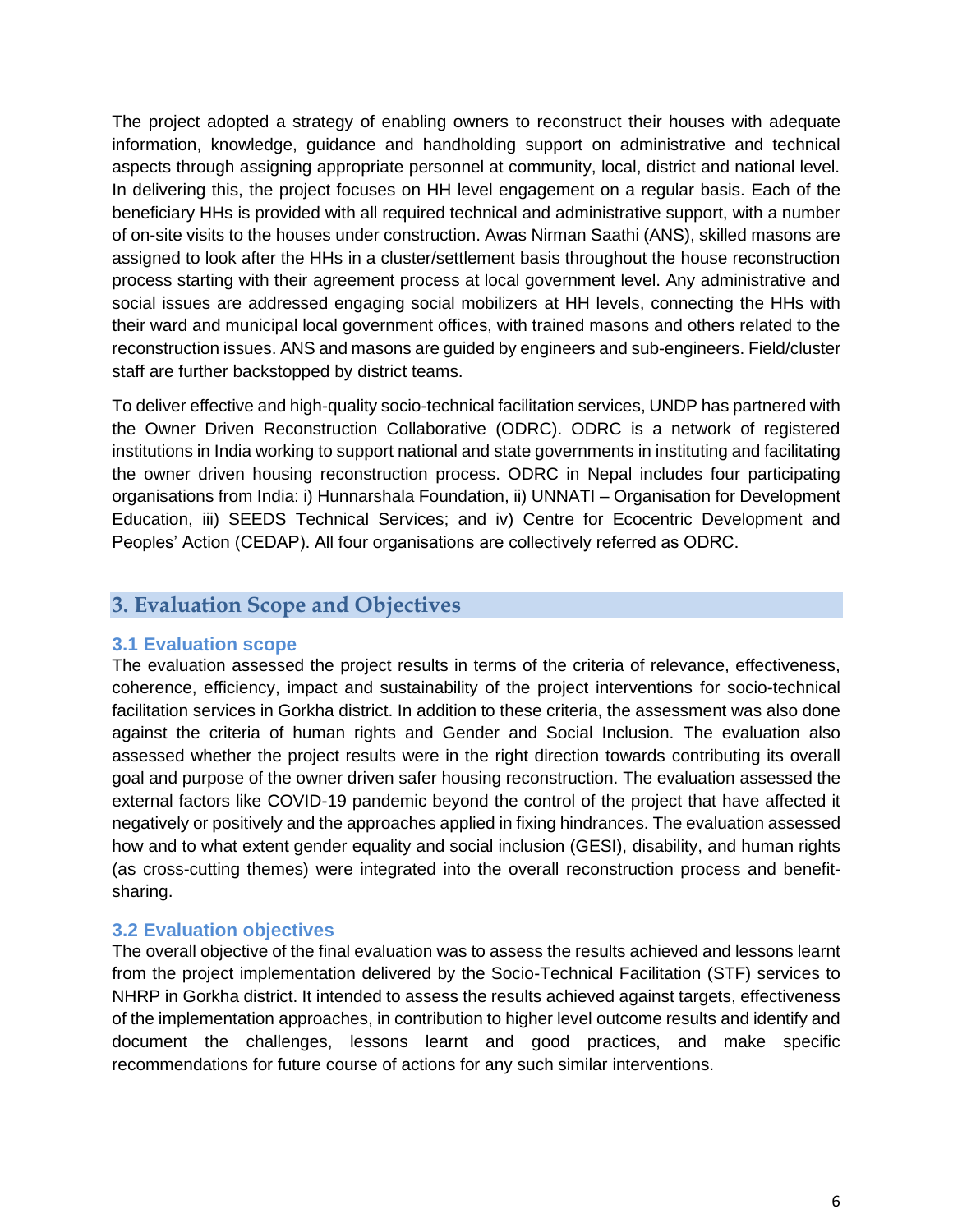The specific objectives of the evaluation were;

- To assess the relevance and effectiveness of the socio-technical facilitation support provided to earthquake affected house owners in rebuilding their houses in Gorkha district as part of the NHRP.
- To assess the relevance and effectiveness of the approaches adopted, focusing on ownerdriven private housing reconstruction.
- To assess relevance, effectiveness and sustainability of different capacity building initiatives carried out by the project at different levels.
- To assess effectiveness of partnerships of the NHRP with local governments (municipalities and rural municipalities), NRA (including its district level establishments), and national level government agencies and associated institutions, and other key stakeholders.
- To assess the effectiveness of the project's assistance to vulnerable households including women, Dalit and people with disability for their housing reconstruction.
- To assess the effectiveness of information management and outreach activities carried out by the project.

## <span id="page-18-0"></span>**3.3 Evaluation criteria and questions**

The evaluation followed the OECD-DAC's evaluation criteria viz. relevance, coherence, effectiveness, efficiency, sustainability and impact along with cross-cutting criteria of human rights and GESI including disability. The guiding questions are outlined in evaluation matrix in Annex 1.

## <span id="page-18-1"></span>**4. Evaluation methods and approach**

## <span id="page-18-2"></span>**4.1 Approach**

The evaluation was conducted in accordance with the UNDP Evaluation Guidelines 2019**.**  Evaluation adopted a mixed approach by integrating qualitative and quantitative methods and techniques for the data collection and analysis.

The evaluation steps included (i) desk review, (ii) prepare inception report, (iv) field visits to project's sites, (v) data analysis and interpretation, and (vi) evaluation report writing and finalization. In order to cover the scope and spirit of the ToR, the evaluator integrated both qualitative and quantitative tools and techniques for the data collection.

The evaluation adopted an approach that recognized that the communities are not homogenous but comprise multiple actors with differentiated capabilities and interests. It considered that the communities are heterogeneous differentiated by the axes of differentials such as gender, caste, age, disability, vulnerability in terms of effect felt and coping capacity. Recognition of such differentials in approach entails that sampling and field study capture the diversity existing in the society.

The cross-cutting issues of human rights and GESI (gender equality, vulnerability, disability, social inclusion) were studied at both from cross-cutting as well as stand-alone perspective. Adoption of the approach of recognizing diversity entails that information on GESI and human rights is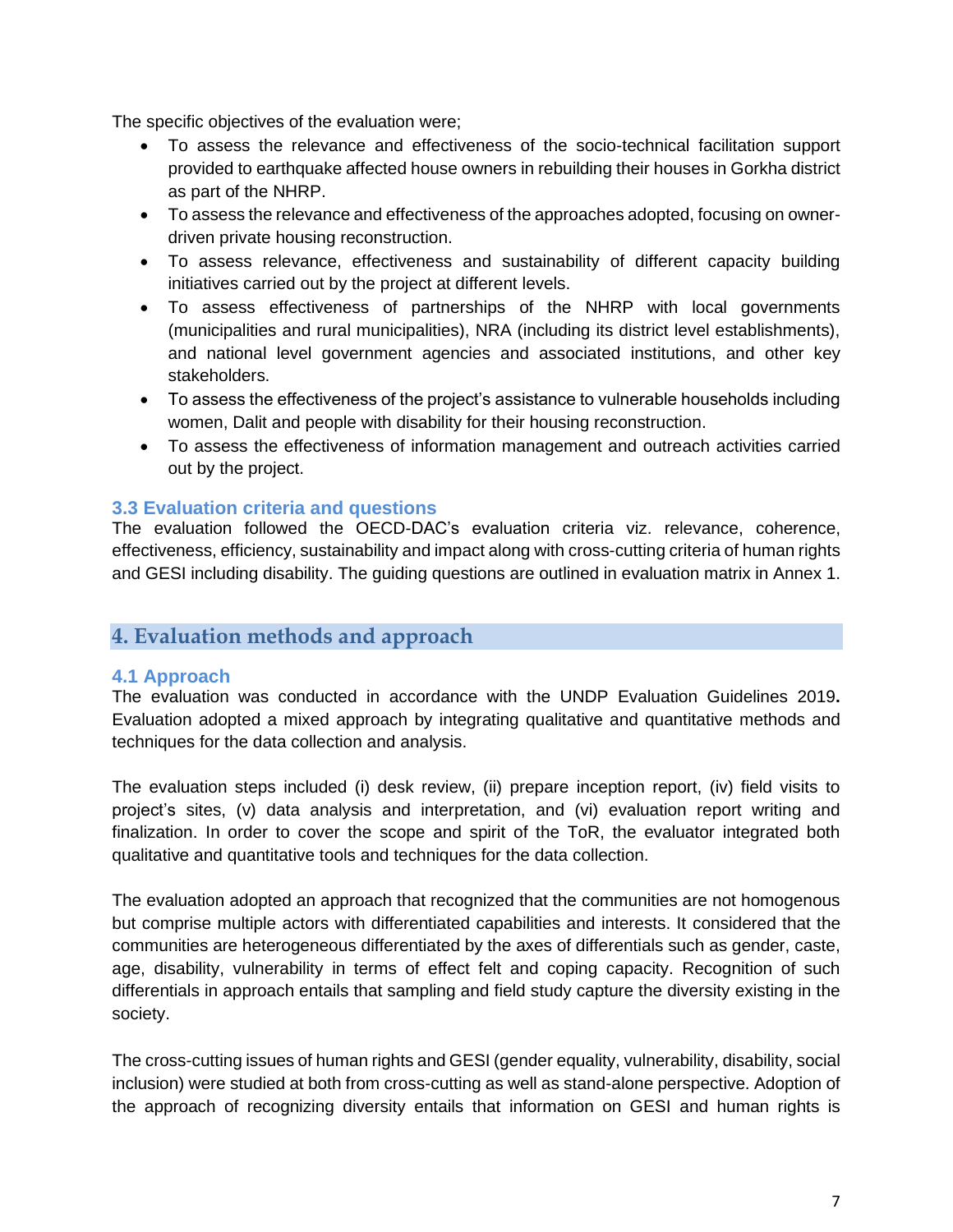collected and analysed in all aspects of relevance, effectiveness, efficiency, impacts and sustainability criteria as well. The inquiry through field methods like FGD and KII was designed to probe into the cross-cutting themes. The cross-cutting themes were not considered as *additional* themes but rather as *integral* part of the inquiry. This was achieved through various steps: formulating specific questions in defining the criteria for evaluation, designing checklists for FGD and KII, developing criteria for site selection for field study (for example purposively including single elderly women, persons with disability for KII, conducing FGDs with female masons and dalits etc.), checking the level of segregation of data base, in analysis of the results etc.

Another approach of the methodology was to reach to the maximum possible number of communities/stakeholders within the given time of field study. Planning for field study was done in a way that will ensure to cover all the Palikas while covering the diverse groups of beneficiaries. This approach would also make the evaluation study more efficient. The evaluation combined both the qualitative and quantitative methods based on secondary data and generating primary data and conclusions drawn based on the evidence collected through multiple methods (review of documents, Focus Group Discussions, Key Informant Interviews).

## <span id="page-19-0"></span>**4.2 Data collection methods**

*Document review:* Relevant documents such as Project /proposal; Annual Progress Reports, Beneficiary Status Survey Report, Quality Assurance Reports were reviewed to understand the project design and achievements. Other Documents such as Documents developed by the project such as case stories, IEC materials were also reviewed. Another set of documents related to broader policy and plans in the national context were reviewed to understand the project in the broader context. These included Post Disaster Needs Assessment, Post Disaster Recovery Framework, the Fourteenth and the Fifteenth Plans prepared by the National Planning Commission; Sustainable Development Goals, Annual Reports published by Ministry of Home Affairs; Sendai Framework for Disaster Risk Reduction 2015-2030; United Nations Development Assistance Framework 2018-2022 and UNDP Nepal Country Programme 2018-2022.

*Tools Development:* An evaluation matrix (annex 1) was developed following OECD-DAC's revised evaluation criteria namely relevance, effectiveness, coherence, efficiency, impact and sustainability along with cross-cutting criteria of GESI and human rights. Checklists for Key Informant Interviews and Focus Group Discussions (annex 5) were developed, and field tested.

*Field Study:* The field study was conducted in all the municipalities where the project was implemented. Various axes of differentials such as gender, caste, ownership of land, disability was identified as important factors on the part of beneficiary communities impacting on the overall project achievement. Thus, these differentials were taken into account while developing criteria for selecting the field sites. Following criteria were used for selecting the field study sites.

All the municipalities were covered in the study. However, since a large number of beneficiaries are located in Gorkha and Palungtar municipalities, more field study sites were selected in these municipalities.

(i) Within these municipalities, wards were selected based on the number of housing units built in the given spatial unit (to include both high density and low-density construction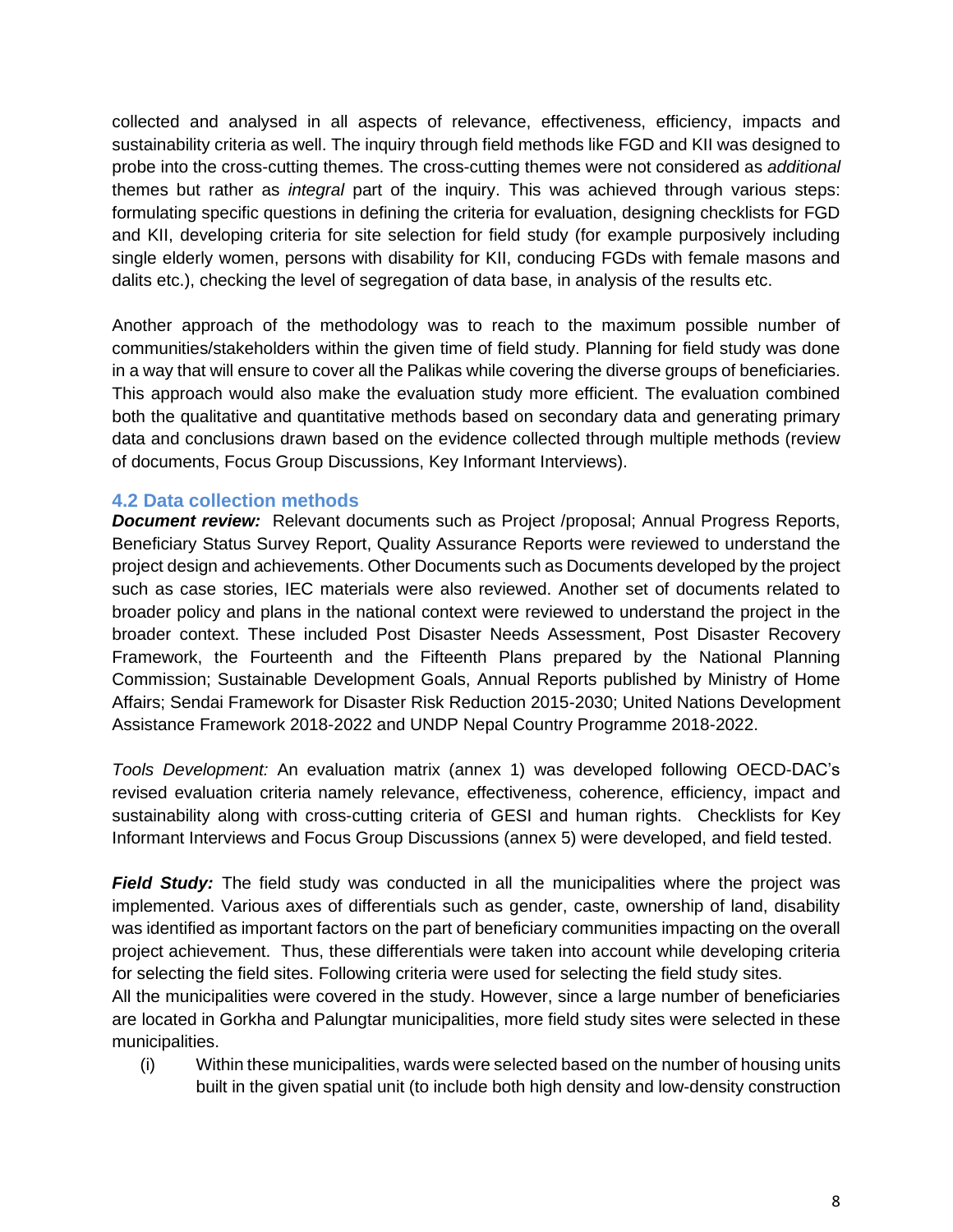area), ethnic diversity of the beneficiary communities (to include different ethnic groups and minority groups)

- (ii) Inclusion of different technological intervention (reconstruction technology and retrofitting)
- (iii) Purposive inclusion of specific groups such as landless people, Dalits
- (iv) Purposive inclusion specific groups such as people with disability, single women etc.

The field study was conducted from November 20 to November 29, 2021. The sites are shown in the map.

The field methods included Focused Group Discussions, Key Informant Interviews (KII), and direct observation of the activities.

**Focus Group Discussion**: Altogether 11 FGDs (including two with landless households, one with Dalit households, two Janajati households, and two with female masons) were organized in 7 municipalities. FGD with beneficiary households was not organized in Arughat rural municipality considering the time required to reach to the project wards. Altogether a total of 83 individuals (44 females) participated in these FGDs. The list of people reached through FGDs and KII is in annex 6.

**Key informant interviews:** were



conducted with representatives of various stakeholders such as municipal officials (Mayors and Chairpersons, Ward chairs, municipality Engineers and Administrative officers), District level officials (DCC chairperson, Engineers of DLPIU, Controller of District Treasury), Private Organizations (Manager of Bank, Micro finance), representatives of partner organizations, staff members of the project (Administrative and Logistic Officer, CF, ANS, Sub engineers), journalists, community members (single women, people with disability, masons, members of radio listeners club) were interviewed. Altogether a total of 54 individuals were interviewed. In addition to the KII in the field, few KIIs were also conducted in Kathmandu with other stake holders (annex 6)

Most of the interviews, group meetings were audio recorded with prior information and these records were transcribed. These audio records helped in authentication and triangulation of information generated.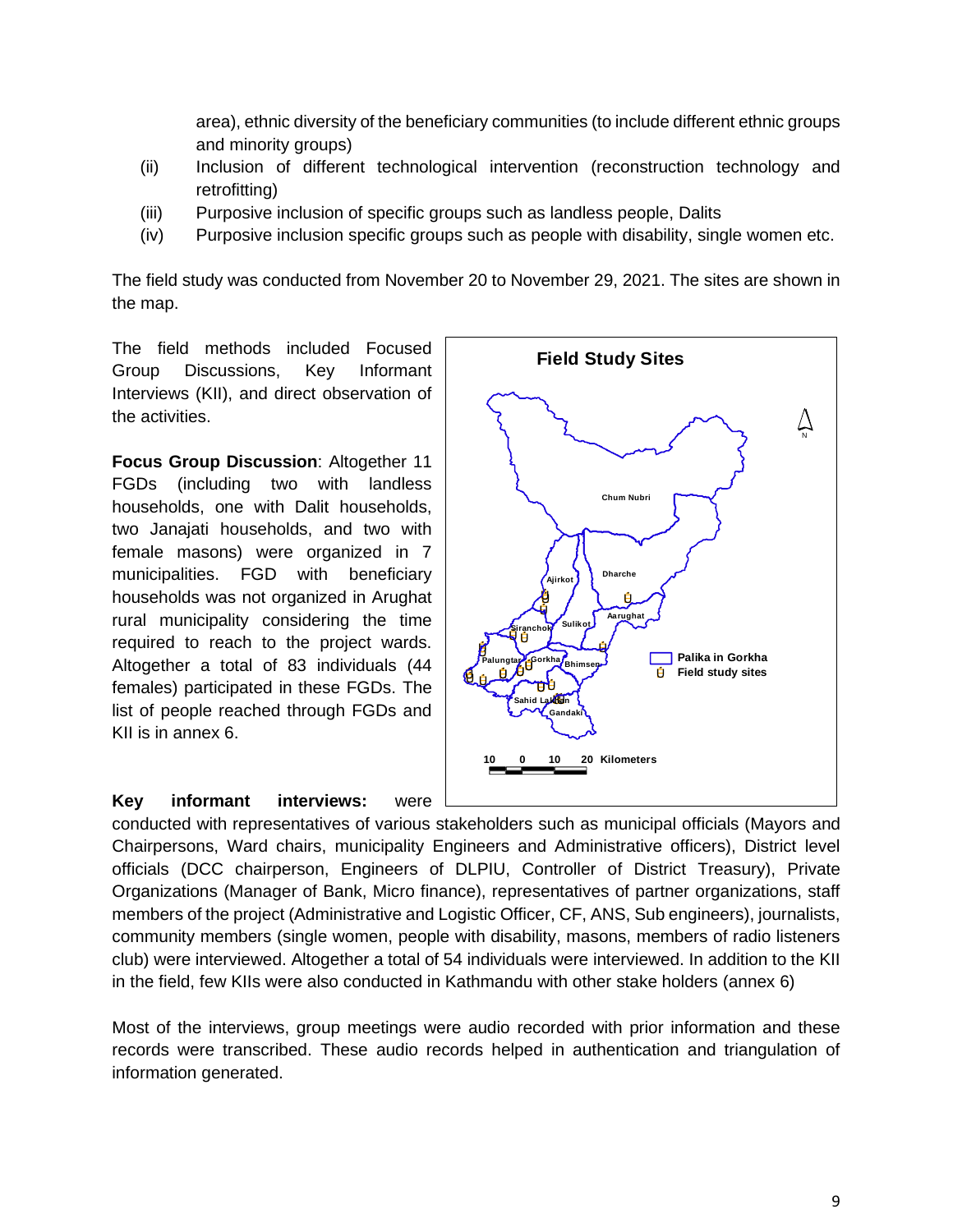**Direct observation:** Direct observation of field activities will be done in participation of the stakeholders just prior or after the FGDs/KII. The direct observation focused on technical aspect of housing construction in addition to social dimension. The technical assessment focused on construction compliance with the minimum requirements (MRs) as per the Nepal National Building Code (NBC) and the inspection checklists provide by NRA. The different issues observed were: Site Selection, Shape and size of building, Materials used and Quality of Materials, Foundation of building, Plinth beam, Vertical Members, Wall and Opening criteria, Horizontal Bands (Sill band, lintel band, stitches, roof band), and Roof. Different building typology such as stone masonry, brick masonry, retrofitting will be observed.

## <span id="page-21-0"></span>**4.3 Performance Rating**

Performance rating was based on 'a five-point scale' against the DAC evaluation criteria to assess the performance of the project.

**Highly satisfactory (1):** The project performed well overall against each of the evaluation questions.

**Satisfactory (2):** The project performed well overall against majority of the evaluation questions but there were room for improvement.

**Moderately satisfactory (3):** The project performed moderately against almost half of the evaluation questions and there were rooms for improvement.

**Somehow satisfactory (4):** The project performed poorly overall against majority of the evaluation questions and there were immediate and major steps that could have been taken for improvement.

**Not satisfactory (5):** The project performed poorly in almost all the evaluation questions and there were immediate and significant steps that could have been taken for improvement

## <span id="page-21-1"></span>**4.4 Stakeholder participation**

Relevant stakeholders such as house owners, front- line staffs, government officials were participated in this evaluation during data and information collection. They were treated as key informants. Communications were made throughout the evaluation process for their quality time, and their inputs.

## <span id="page-21-2"></span>**4.5 Ethical consideration**

The evaluation was carried out with serious consideration that none of the caste, creed, religion and social class was intentionally pointed. It has ensured strict adherence to human subject research ethics related to anonymity, confidentiality, and informed consent during the evaluation. Evaluators adhered the UNEG Code of Conduct throughout the evaluation implementation.

## <span id="page-21-3"></span>**4.6 Background information on evaluators**

Two independent evaluators- Dr Gobinda Bahadur Basnet and Mr. Gopal Kharel jointly completed this evaluation. Dr. Basnet is an Environmental Anthropologist with over 20 years of experience on general project management and evaluation of projects related to Disaster Risk Reduction led this evaluation. Mr Kharel is a Geotechnical Engineer with academic background on civil engineering as well has over seven years of experience on project design, implementation, monitoring and evaluation in reconstruction and development sectors. Mr. Kharel contributed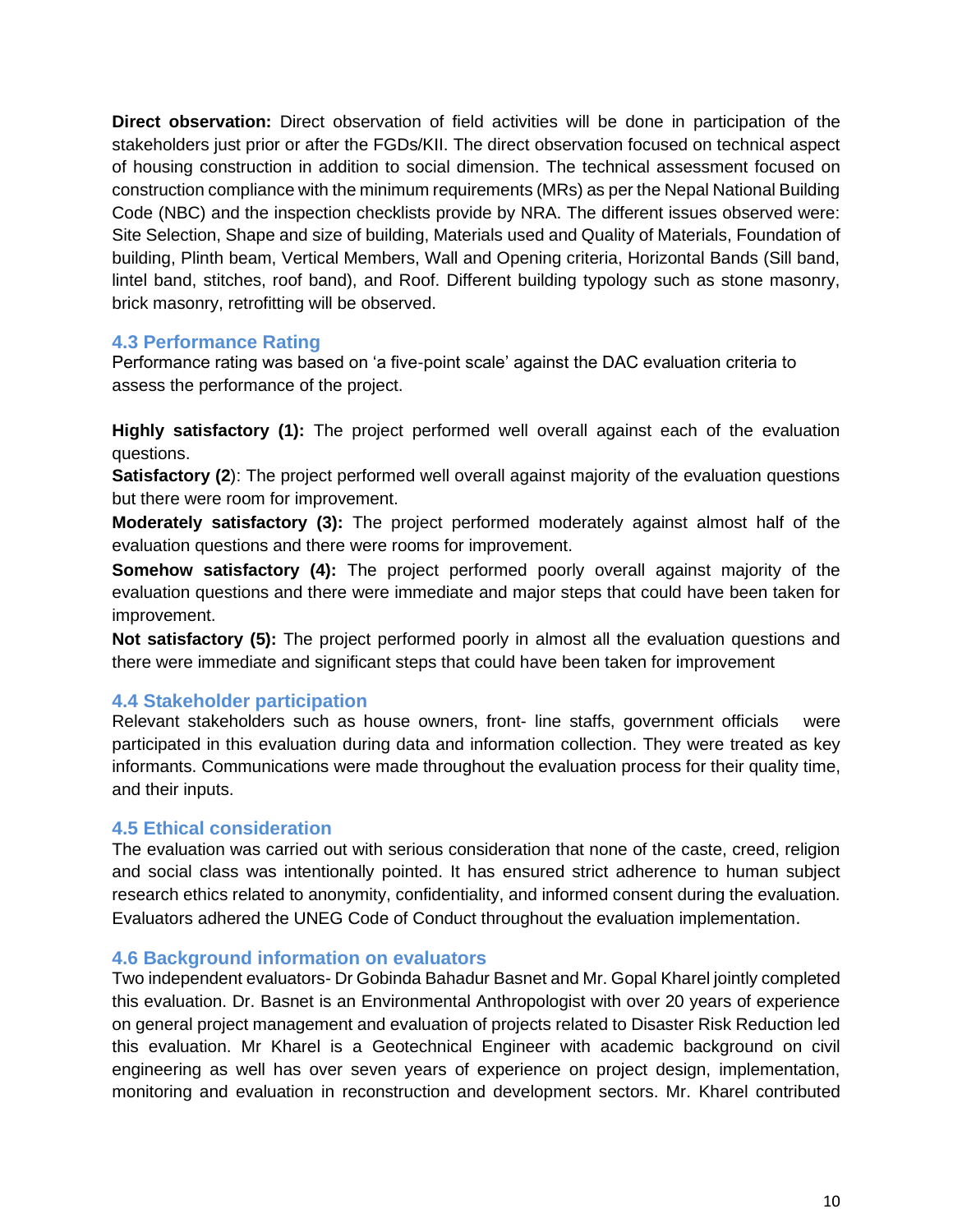through his expertise on engineering dimension of housing reconstruction while Dr Basnet focused more on overall project management. Their experience and expertise complemented in conducting this evaluation.

## <span id="page-22-0"></span>**4.7 Data Analysis**

Information generated through multiple sources applying multiple methods was collated to assess the specific questions of different criteria. Information falling on one category might help to answer more than one questions while more than one category of information might be required to answer single question. The validity of information was cross-checked to the extent possible based on the factors like number of sources reporting it, formal documentation, and juxtaposition with the overall information.

## <span id="page-22-1"></span>**4.8 Major limitations**

The timing of the field study happened to coincide with several activities going on in the project site making it difficult to organize the planned meetings. Local people were busy harvesting crops and also the period coincided with wedding ceremonies in the field. The time also coincided with the local and national level conventions of political parties which affected in reaching to the elected officials of wards and Municipalities. Similarly, since the project has been formally completed and staff members have already left the project, it was also difficult to reach to the front-line staffs. Some of the planned KIIs as outlined in the inception report could not be carried out.

## <span id="page-22-2"></span>**5. Findings**

This section describes the project performance against the set evaluation criteria.

## <span id="page-22-3"></span>**5.1 Relevance**

Relevance of the project is assessed in terms of the need for the project activities and alignment with the national policy context.

## **Relevance in addressing the needs**

The need for housing reconstruction is viewed against the context of damage the housing sector accounted for as a result of the earthquake. The 2015 Earthquake in Nepal caused massive destruction to 700,000 houses, damaging another 250,000 houses, and devastating lives, livelihoods, basic services and infrastructure across 31 districts, of which 14 were declared as "severely affected". The Post Disaster Needs Assessment carried out in the immediate aftermath of the earthquake revealed that housing and settlement sector accounted for about 50% of the earthquake destruction. The Private sector has sustained about 3.3 times the value of damages and losses in comparison with the public sector. Against this national scenario, private house reconstruction was of utmost importance which this project intended to address.

In Gorkha district, about 70,000 houses were identified needing reconstruction. The 26,912 houses this project provided socio-technical facilitation to reconstruct account for about 41% of the total houses to be reconstructed in the district. The huge proportion of the houses built through provision of socio-technical facilitation vouches for the relevancy of the project. Although the Government of Nepal had already initiated the housing reconstruction work, it was progressing at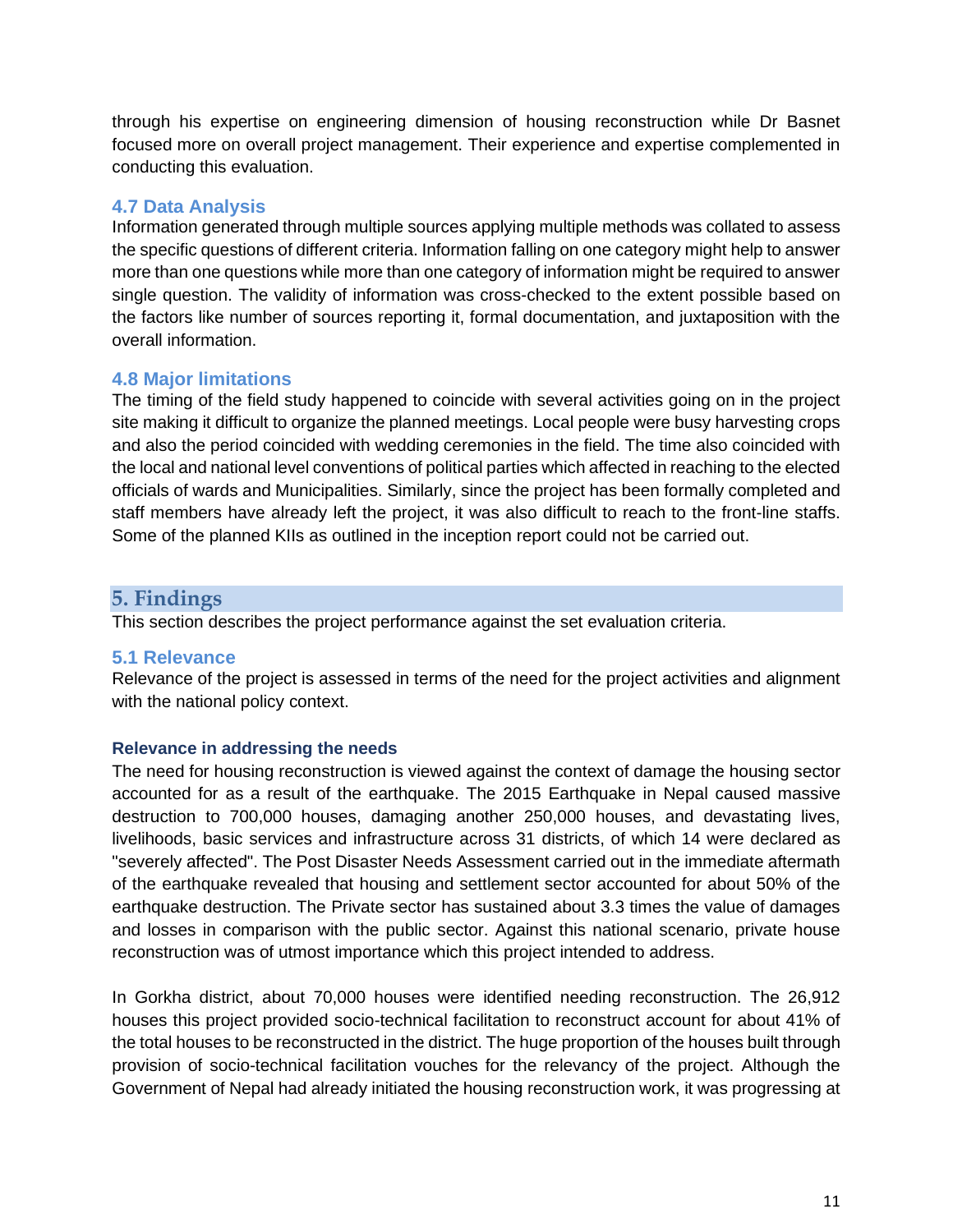slow pace and the local people had started showing resentment. The Beneficiary Status Survey conducted at the initial phase of the project implementation revealed that 18% of the house owners had not yet started reconstruction and 42% were either stuck or had halted construction midway. House owners awaiting their first, second, and third tranches were 4.8%, 38% and 81% respectively. The three key issues identified by the house owners as barriers for rebuilding their houses are: i) financial constraints, ii) lack of adequate information, and iii) navigating through administrative procedures. This project addressed the needs by helping in removing those barriers by facilitating for expediting tranches release, navigating through administrative procedures, providing on-site technical guidance and supervision, linking with trained masons, and facilitating for with added focus to the vulnerable households. Against the backdrop of need for reconstruction of a large number of houses, the pace of the reconstruction until the project launching, the barriers faced in reconstruction, and the activities through which the project helped to remove those barriers the project is highly relevant as it addresses those issues.

The challenges in reconstruction faced by house owners and ability to resolve them varied by the gender, caste, age, and special conditions like disability and landlessness. These challenges include accessing the administrative procedures and financial institutions, lack of awareness on the processes, difficulties in mobilizing enough labor forces, accessing the land (in the case of landlessness) among others. The number of households falling into these categories include: 1,482 HHs (single women), 344 HHs (landless), 2,275 HHs (family members with disability), 428 HHs (elderly people), 80 HHs (orphan children) and 2,938 HHs (Dalits). As such, they needed focused approach in resolving the challenge and the project adopted focused approach to help these households in reconstruction.

#### **Relevance of the Project Design**

The Post Disaster Need Assessment and Post Disaster Recovery Framework defines the recovery needs and reconstruction framework for the Government. The project largely followed the issues identified in PDNA in the design of the project. The Government's strategy on housing reconstruction is based on the recognition that rural housing in Nepal is almost exclusively an owner-led self-build process. Hence, Owner Driven Reconstruction has been followed in design of this project. The ODR approach places a great emphasis on social mobilization, effective communication, special considerations for social inclusion, and grievance redressal to ensure that the households from all socio-economic strata are able to undertake reconstruction in a reasonable time frame. The project thus had six well defined interrelated and reinforcing components as: i) facilitating administrative procedures regarding inclusion, grant release and certification; ii) on-site technical advice and guidance to house owners; iii) technical services of design drawings, preparation for building permit process; iv) capacity building of all project participants, particularly house owners and masons; v) concurrent monitoring and quality assurance; vi) facilitating use of appropriate disaster resilient technologies. These six components formed a comprehensive package with one component complementing another. This feature also made the project design highly relevant. The implementation modality of placing field offices considering the extent of houses to be built in a given political administrative unit and the difficulty/ easiness in accessing the given unit (for example three field offices in Dharche) made the project design highly relevant.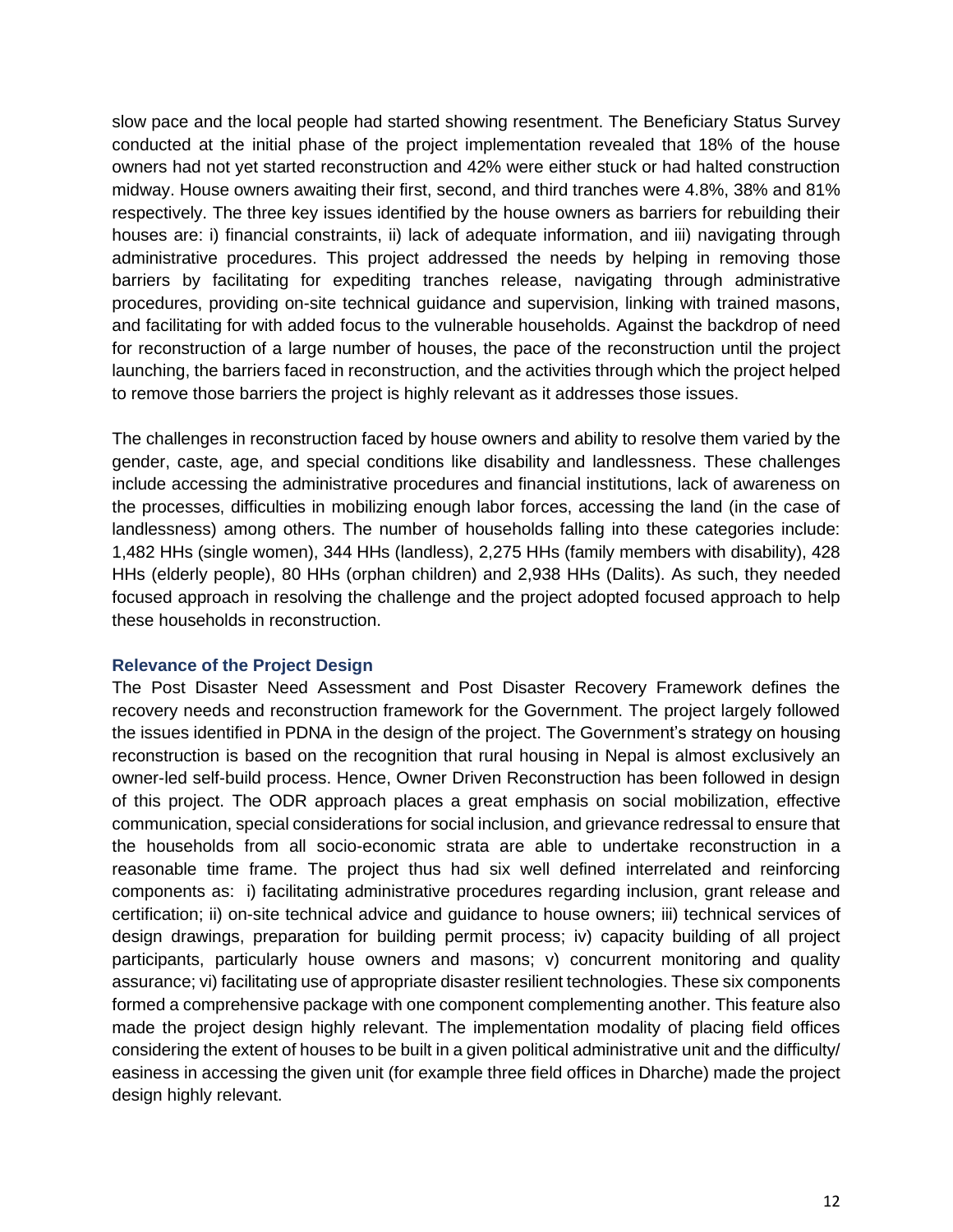In terms of design of the houses, the project focused exclusively on ensuring safety from earthquake as mandated. However, the review of disaster reports in Nepal (Disaster reports of 2013 and 2017 of Ministry of Home Affairs) reveal that hazards of fire and lightning are also important threats considering the extent of causalities and damage caused. Although these issues were covered in IEC materials, the house design could have incorporated safety measures from these hazards as well.

Although the project sites (particularly the wards) were selected by NRA, selecting only a few wards in a given Palika (such as Gandaki and Shahid Lakhan) and leaving out other wards created some concerns in left out wards as house owners in those wards did not get the intensive socio-technical facilitation. Since the human resources are already present in the Palika, it would have been more efficient to work in additional wards in the same Palika. This is also evident from the fact that, the project provided socio-technical facilitation in other wards as well in Gandaki Gaunpalika upon the request of the Palika. Such requests were also coming from other Palika (such as Bhimsen, outside the project coverage) but could not be entertained.

#### **Relevance in relation to the existing policies and plans**

The Project activities are guided by and aligned with several national policies and plans. The Fourteenth Plan (2016/17-2019/20) of the government has clearly acknowledged the anxiety and resentment of the house owners over the delay in reconstruction. This reflects the needs for urgency in speeding up the reconstruction work. The Plan identified the priority activities for reconstruction as updating the assessment of damage, speeding up reconstruction and retrofitting, adoption of the concept of comprehensive disaster risk mitigation, provision of government grants and facilitation for loan among others. Similarly

The Fifteenth Plan (2019/20-2023/24) formulated, while the project was being implemented, also placed the reconstruction work in priority. The plan has emphasized on developing ownership of the reconstruction on the local governments and gradually handing over the responsibility to these governments. The local governments took ownership of reconstruction in this project. Among the major challenges listed in the plan are management of grievances of earthquake victims, and difficulties in mobilizing the grants received from the development partners. The objectives and design of the project squarely fit with the issues in these national plans and as such the project is highly relevant.

Another important national document guiding the overall development path in the country is Sustainable Development Goals. The Project activities would directly contribute in meeting several targets such as target 1.5 (aiming to build the resilience of the poor and those in vulnerable situation and reduce their exposure to vulnerability to climate related extremes events and other economic and environmental shocks and disasters); target 11.5 (by 2030 significantly reduce the number of deaths and the number of people affected and decrease the economic losses relative to GDP caused by disasters, including water-related disasters, with a focus on protecting the poor people in vulnerable situation); target 13.1 (strengthen the resilience and adaptive capacity to climate related hazards and natural disasters). One of the indicators related to building resilience is the proportion of local governments that adopt and implement local disaster risk reduction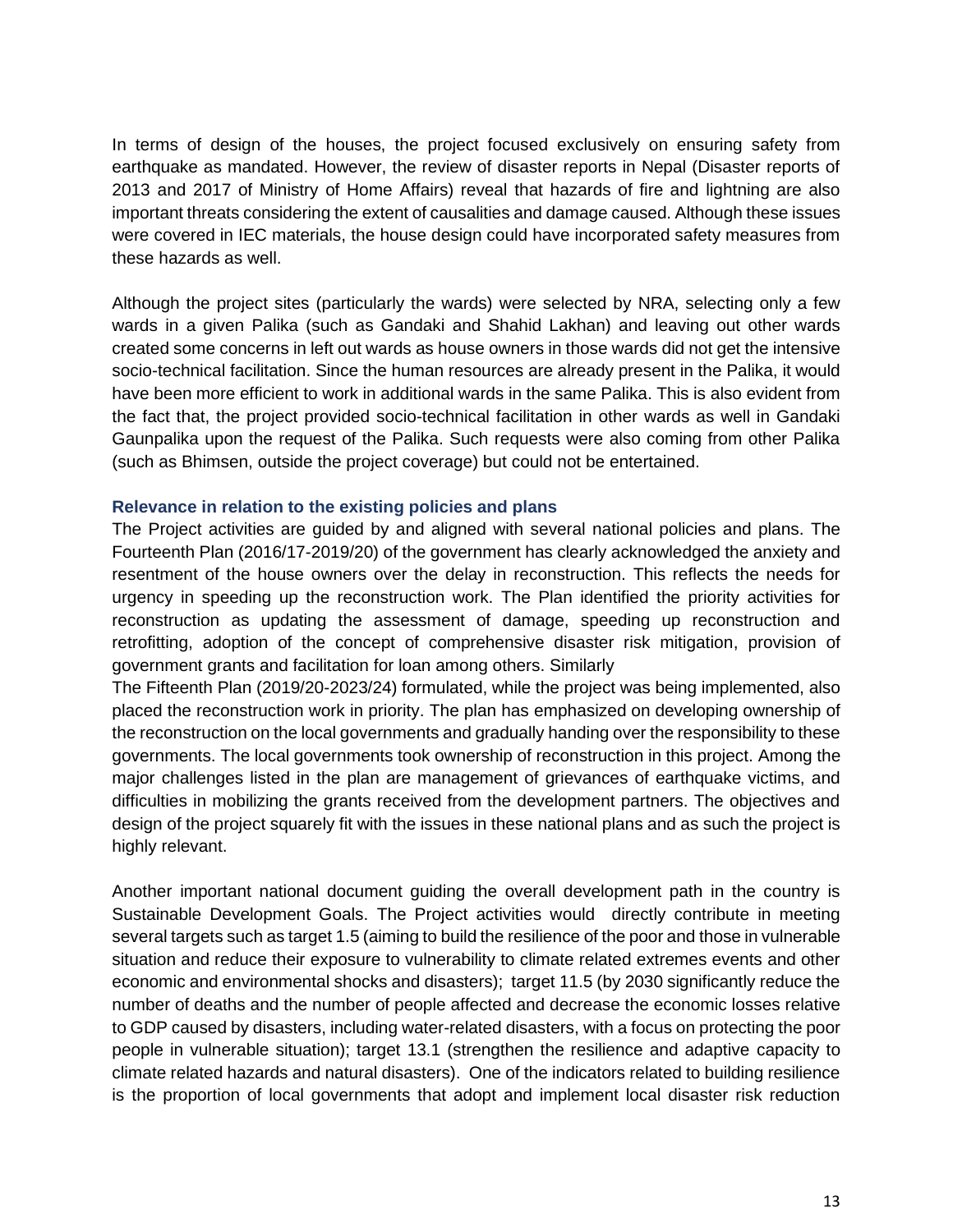strategies in line with national disaster risk reduction strategy. Importance of governance in disaster risk reduction is also highlighted by the Sendai Framework for Disaster Risk Reduction, 2015-2030. The priorities areas set by the Sendai Framework are: understanding disaster risk, strengthening disaster risk governance, Disaster preparedness for effective response and 'build back better and Investing on Disaster Risk resilience. The project is also congruent with Policies such as National Policy for Disaster Risk Reduction 2018, which is also in line with the Sendai Framework.

The project aligns with and is grounded on major policy approaches Post Disaster Needs Assessment 2015 prepared in the immediate aftermath of the 2015 Earthquake and the Post Disaster Recovery Framework 2016-2020. The PDNA has suggested the approach so that the recovery of the housing sector would be based on the principles of equity, inclusion and community participation through an owner driven reconstruction (ODR) approach to build back better. It also stated that a socio-technical facilitation team should be in place to provide interface between the owners and the government-assisted reconstruction programme that includes awareness programme, concurrent monitoring and quality assurance. Against these national priorities the project was highly relevant.

The project is in line with the UNDP GESI Policy 2017. The policy emphasizes the participation of women, Dalits, Adibasi/Janajatis, persons with disability and excluded communities in the formulation, implementation, monitoring of the activities. The women and socially excluded groups participated in designing and implementation of activities through Tol Reconstruction Committees. The social facilitation activities of the project had emphasized on addressing the challenges and tailoring the activities focused to individual house owners.

## <span id="page-25-0"></span>**5.2 Coherence**

#### **External coherence**

The overall project design, component activities, and implementation were coherent with the national policies for house reconstruction. The project was largely grounded on the framework of Post Disaster Needs Assessment and Post Disaster Recovery Framework. These documents have emphasized the need for socio-technical facilitation in owner driven reconstruction. The project design has followed the overall framework outlined in these documents. It also aligns with the UNDPs' program framework such as United Nations Development Assistance Framework 2018-2022 and Nepal Country Programme 2018-2022 has identified Resilience and Reconstruction as one of the three pillars for supporting the Government of Nepal.

In the aftermath of the earthquake, several donor organizations worked in the reconstruction sector in the district. These organizations include Save the Children, CARE Nepal, CRS, Save the Children, CARITAS Nepal among others. Some of these organizations such as CRS, JICA had an important component of training masons. This project also worked with those masons trained by other organizations and vice versa. Such complementary efforts contributed in capacity strengthening and also in timely delivery of reconstruction.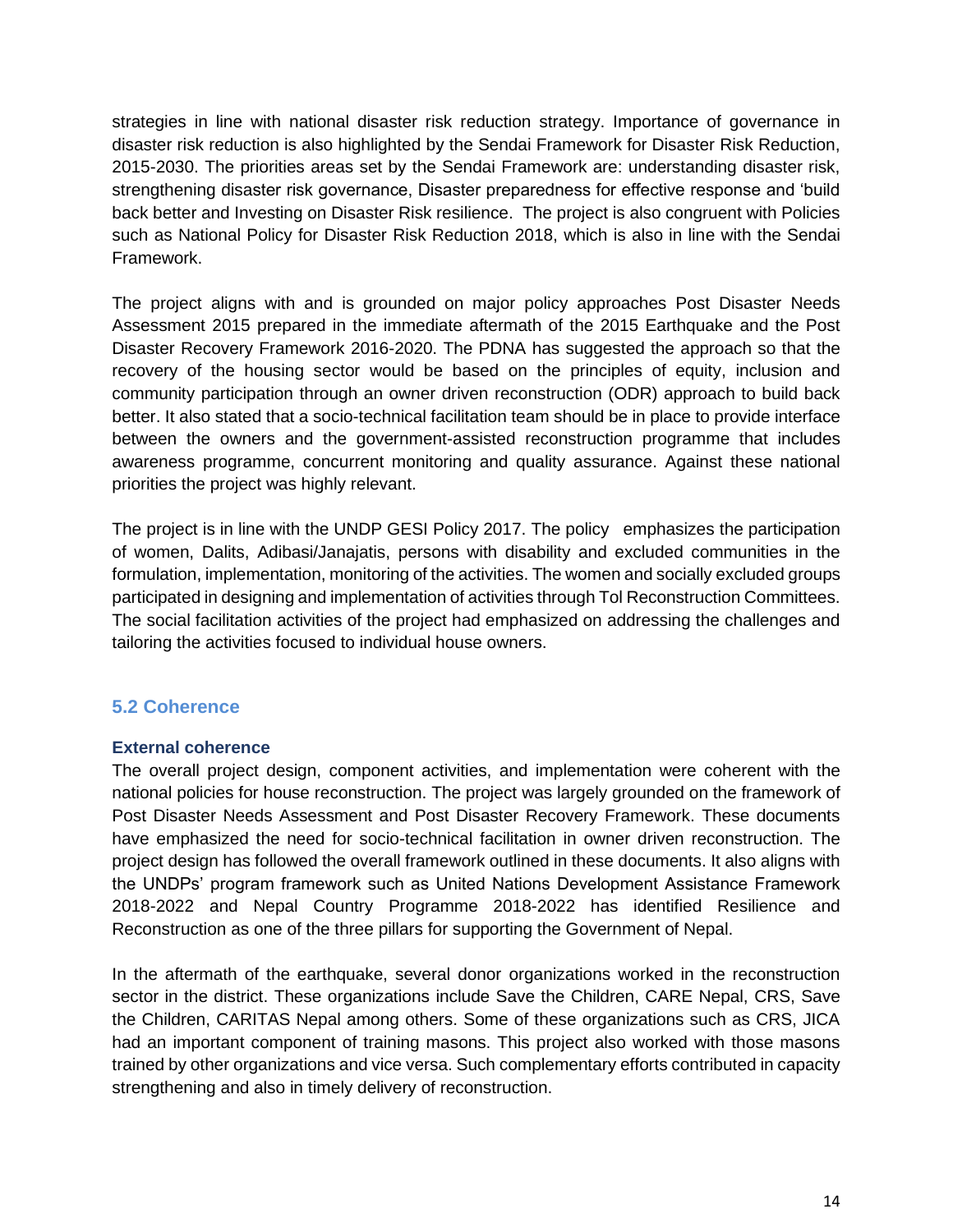#### **Internal Coherence**

The six components' activities, described earlier, are essential parts of the project acting jointly to achieve the project result of housing construction. Each component complemented another component creating synergy for the whole project. During the course of implementation, some issues were identified and addressed to make the delivery of the project more effective. For example, it was realized that the concurrent monitoring and quality assurance being done internally by the project would be better if it is done by a team outside the project. The independent monitoring and quality assurance was initiated from November 2019. Similarly, the Reconstruction Information Management System which provided real time information to the project management, a vital component for the management, was privately managed.

#### <span id="page-26-0"></span>**5.2 Effectiveness**

#### **Overall achievement**

Overall, the project was effective as all the planned houses were built (Figure 5.1). The expedition of tranches release, intense social and technical facilitation focused at individual households, capacity strengthening of house owners and masons, provision of building design services, and wider dissemination of information all were effective and collectively contributed in achieving the overall objective. Although the project was initially planned to complete by March 2021, the restrictions imposed because of COVID-19 pandemic, it was extended until December 2021.

#### **Effectiveness of key component activities**

Effective implementation of different components jointly led to achieving the planned objective. The following section briefly discusses the effectiveness of different components. Overall achievement of the project in different component is listed in annex 2.





government norms and objectives to mitigate disaster risks. Specifically, the support included facilitation for tranche release, facilitation in signing of Participating Agreements, facilitating in accessing land for reconstruction, meeting with Ward and Palika (municipality) level and support for vulnerable households.

Fig 5.1: House completion Progress of the NHRP Project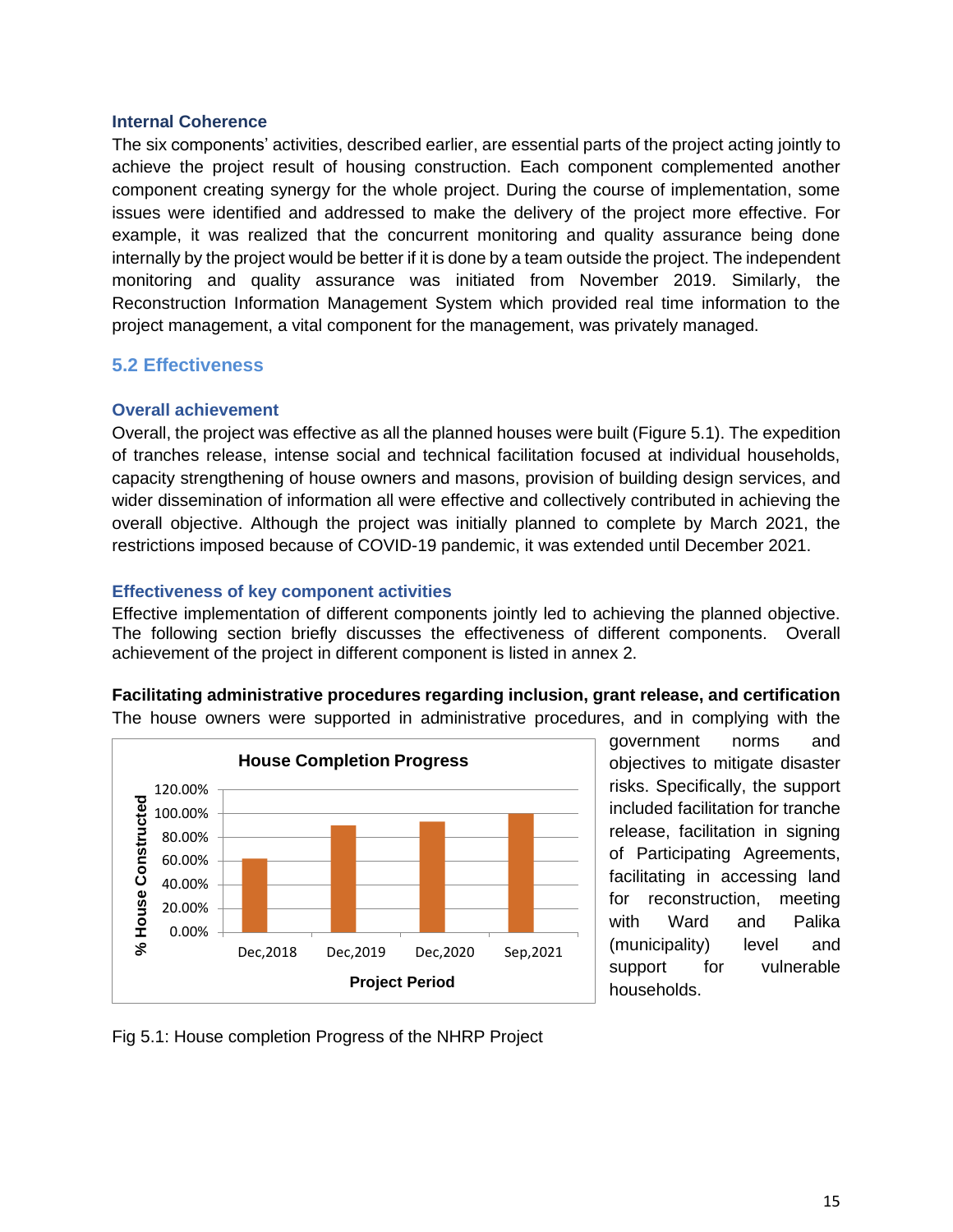At the initial phase of the project implementation, the delay in tranche release was one of the major grievances of house owners. The project facilitation in processing of files at the local levels, liaising with the NRA engineers for verification and certification, processing of files in DCC/DLPIU, and coordinating with banks had greatly expedited the tranche release fulfilling NRA minimum requirements. The project liaised with the District Level Project Implementation Units (DLPIU) for release of 30,356 tranches and have facilitated house owners with banking process, linking them with the local banks. The project had set a milestone of 28,700 tranche release facilitation the project period which was achieved with 105% results. The project team had built close coordination with NRA engineers that had contributed in speeding up the on-site verification, and 25,984 inspection and certification were facilitated for timely release of the tranche. In fact, this expedition in tranche release which was reduced from about three months to one month was highly appreciated by the house owners contributing in rapport building as well. The expedition in tranche release also developed confidence among the house owners thereby improving the reconstruction pace. The table shows the percent of tranche release over the project period.

Facilitation was provided to those eligible house owners who had not yet signed the Participation Agreement and were left out of the reconstruction to enter into the reconstruction process. A total of 996 house owners were facilitated to sign Participation Agreement.

| <b>Tranche</b><br>$\blacksquare$ Type | <b>Commencement</b><br>of the NHRP<br>project | Dec.2018 | Dec, 2019 | <b>Dec.2020</b> | <b>Sep 2021</b> |
|---------------------------------------|-----------------------------------------------|----------|-----------|-----------------|-----------------|
| 1 <sup>st</sup> tranche<br>rereleased | 95.2%                                         | 97.5%    | 99.5%     | 100%            | 100%            |
| $2nd$ tranche<br>released             | 62%                                           | 77.63%   | 92.8%     | 94.9%           | 100%            |
| 3rd tranche<br>released               | 19%                                           | 40.2%    | 85.5%     | 90.5%           | 100%            |

Table 5.1: Percentage of tranche released in over the project period

The project also facilitated in close coordination and leadership of Palika/Ward chairs to acquire the land for reconstruction for landless beneficiaries. A total of 344 house owners have been provided with land related facilitation support. The government provided a support of NPR 200,000 to each of the landless household to buy the land for building house. The Community Facilitator (CF) mobilized provided door to door administrative support, sensitizing the house owners with updated rule and regulations related to reconstruction and addressing the issues faced by households or communities. The facilitatory role played by CFs was highly appreciated in Gorkha and Palungtar Municipalities. In Palungtar, a new settlement of 10 landless households was established where Dalit and non- Dalit households (3) had built houses adjoining to one another. This could also set an example for minimization of caste-based discrimination and enhance social harmony. In the case of Gorkha Municipality, cases were found that landless households which availed of the facility and built the houses had yet to shift to the new house and were still living in the land owned by a school.

The reconstruction process incorporated community approach in mobilizing and facilitating the community of house owners. Ward /Tol level Reconstruction Action Plan were formed through ward level meetings. Issues related to individual house owners would be discussed resolution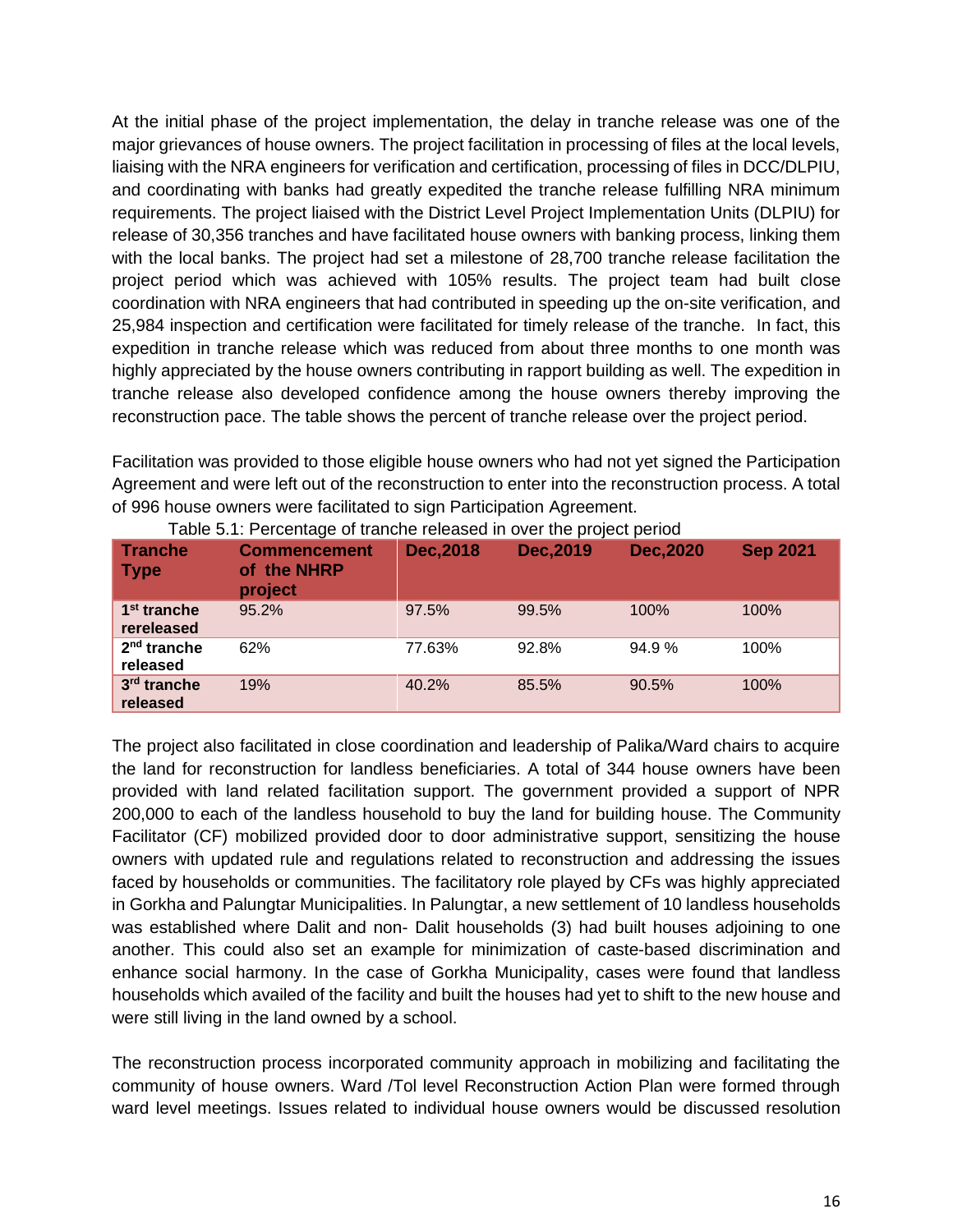would be facilitated through in Tol meetings. The ward level meetings were held once a month. These meetings were found very effective in developing community feelings and measures for labor management (sometime through labor exchange), and coordination of other activities. Such meetings were very effective to bring affected population together and identify pragmatic solutions to issues hindering private housing reconstruction. A total of 175 Palika level meetings, 918 ward level meetings and 1,981 Tol level meetings were organized by the project.

Although only 695 households were identified as vulnerable households following the stricter NRA standards, a total of 8,021 households were categorized as vulnerable following the Beneficiary Status Survey. The project gave extra attention in supporting vulnerable households in agreement signing, initiating construction, banking, tranche release and information sharing of deposited installment. The 'intense interaction' with the house owners was very effective.

The socio-technical facilitation support being provided by the project had helped build confidence of the respective Palikas and other government agencies in taking the housing reconstruction initiative further ahead so that no one was left behind in absence of basic information and assistance. During the period of field visit by the evaluation team, the Chairs of local government bodies were highly satisfied with project interventions.

## **On-site technical advice and guidance to house owners on construction technology, design options, disaster resistant features, government norms, material procurement and construction management**

Initially, the Beneficiary Status Survey (BSS) identified 14,246 house owners requiring technical support for planning, costing and resources. By the completion of the project, a total of 16,537 households were provided support for planning and costing. A team of Engineers, sub-Engineers, Awas Nirman Sathi (ANS), and trained mason had collectively assisted the house owners to choose appropriate construction technology, building typology as per their needs, capacity and resources, material costing, and time of construction. The on-site technical advice and guidance was constantly provided during the reconstruction process to ensure that safety measures and standards were properly followed. Technical issues that arose during the reconstruction process were also resolved. As reported during the field study, there were several cases when the technical supervision during the construction forced workers to redo some phases of the work to ensure the quality. A total of 299,696 door-to-door visits and guidance were provided to the house owners by engineers, sub-engineers and ANS. The online reporting and updating practiced by the project helped in prompt monitoring and providing technical services.

House owners were connected with trained masons which accelerated the momentum of reconstruction. This linkage process includes providing orientation to identified masons on earthquake safe construction practices and quality assurance including role of the masons and their engagement until house reconstruction is completed. The building typology, tentative cost, time frame for reconstruction, materials required, etc. were also discussed by the house owners with the masons with facilitation from project staff. A total of 16,175 house owners were provided such support.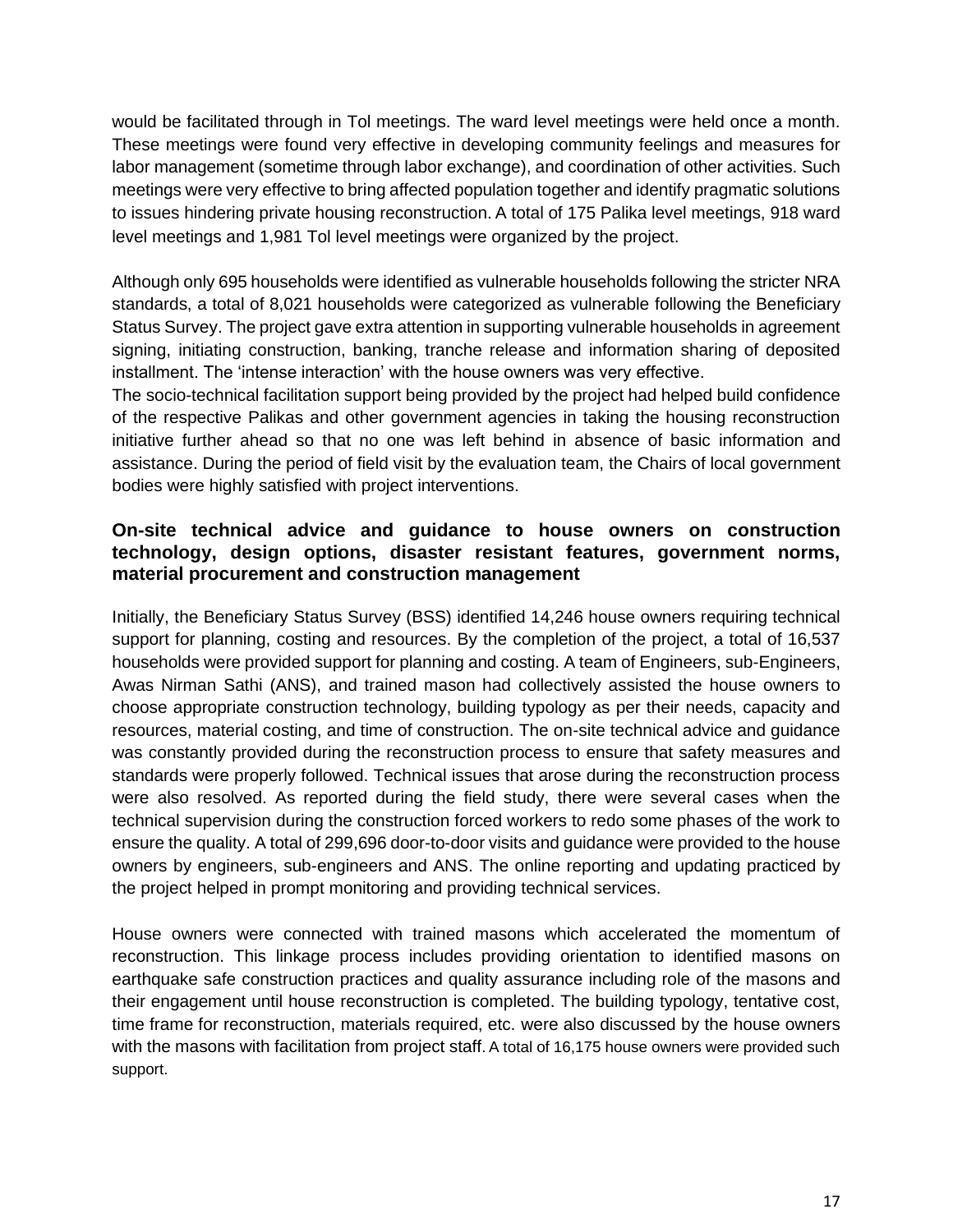## **Technical services of design, drawings, and preparation for building permit process**

The Building Permit Studios (BPS) established in Palungtar and Gorkha municipalities provided services to the house owners in designing and drawing of houses at no cost. Al together 3,969 households had been supported by BPS, among them 190 were exclusively supported for structural analysis. This service was very effective and well appreciated by the Mayors and Engineers of the municipalities. The process includes linking house owners with building permit studios; on-site facilitation for building permit process; design and drawing services for house owners; and services supporting municipalities. This was achieved through a set of activities that include household level consultation and social mobilization, technical assessment of the site and building proposed. This service has enabled the house owners to comply with required building standards and administrative procedures in the municipal areas. The quality of services provided by the BPS was highly effective setting a benchmark for the municipalities. The provision of services by BPS unit was not only limited to GoI-supported beneficiaries but also extended to the non-GoI beneficiaries, affected by the 2015 earthquake.

## **Capacity building of all project participants, particularly house owners and masons**

Project built a large base of well-trained masons for undertaking reconstruction work. Altogether 4,000 masons were trained for 13,966 mason days. Special attention was paid to train women masons as well and this included 420 female masons. Development of trained human resources to undertake massive reconstruction work is critical part for the success of the project. Initially it planned to provide five-day package training to masons. However, during the implementation it was realized that it would be much effective to train the masons in different phases of short training. The trainings were provided on various construction typologies- such as RCC with brick, SMM/C, BMC, CR, AAC Block and Retrofitting; critical aspects of safer construction, prevalent common mistakes and technical issues observed throughout the project duration. However, because of the restrictions imposed by the COVID-19, by the time dedicated training was conducted for female masons most of the reconstruction work as completed leaving little time for them to apply the knowledge and skills learned. Many of the masons trained by the project were also trained by other development agencies working in reconstruction sector in the district. Thus, the development of human resources was further reinforced by multiple agencies. The large network of the trained human resource will have positive impact in promoting safe construction in future as well.

In addition to masons, training was also given to various other groups of stakeholders such as Engineers of NRA and Palika as well. The project team (engineers, CFs, and ANS) were also trained on reconstruction on social mobilization. Since ANS and CFs are based in the district, this would also add to the human resources strength in the district. Training was also given for 25 media persons on disaster and resilience reporting. The training was helpful in reporting multiple issues related with housing reconstruction. As reported by a reporter, during the field study, the training proved helpful later during the reporting of COVID-19 pandemic as well.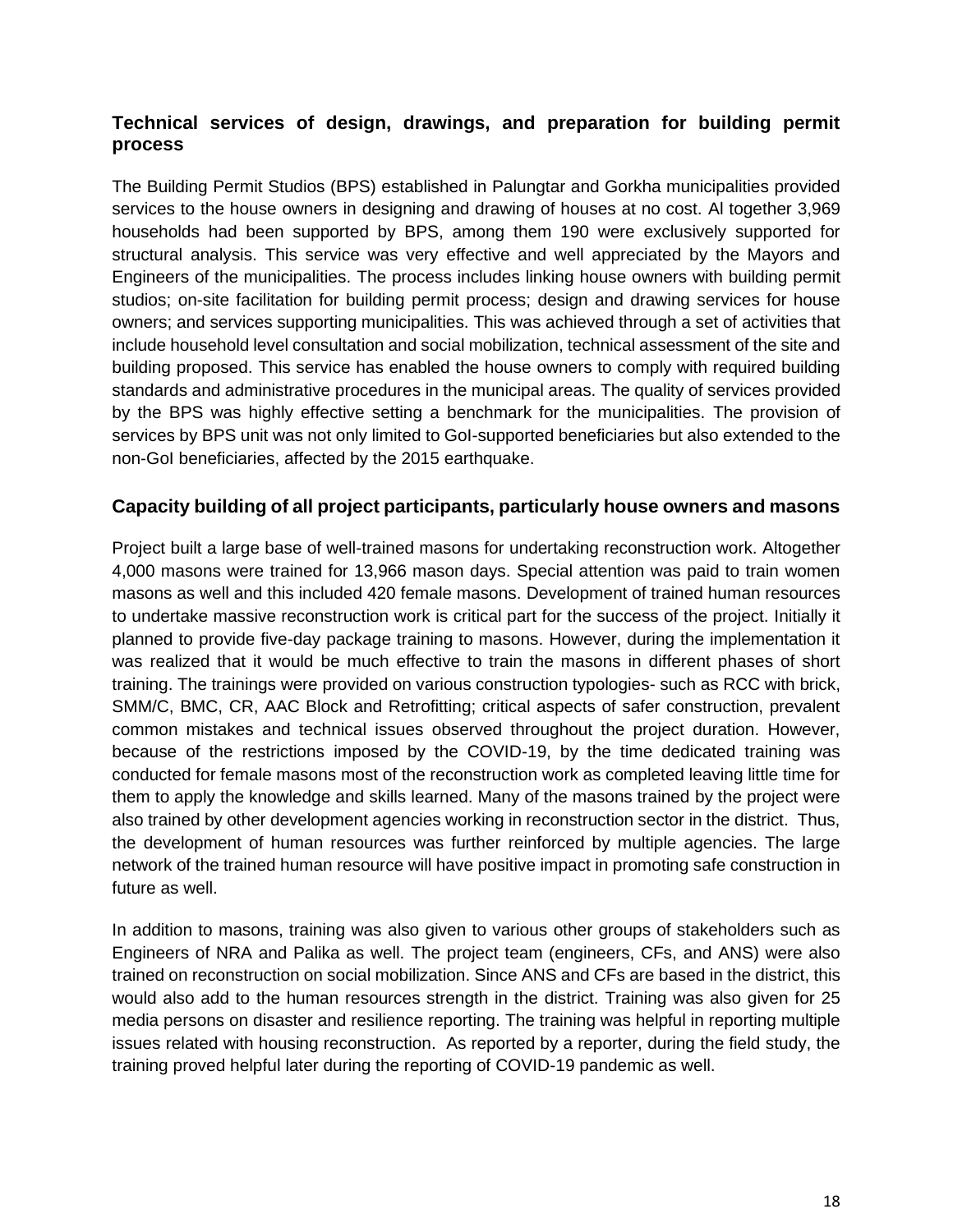A conspicuous absence of training was for the consultancies engaged in design and drawing of houses in two municipalities. Capacity strengthening of these service providers could have help in continued provision of better design in future as well.

#### **Concurrent monitoring and quality assurance**

Concurrent monitoring and quality assurance audit was an integral part of the project conducting periodic monitoring of reconstruction work. The Quality Assurance (QA) helped to ensure compliance to the technical norms of NRA for earthquake safe construction, which is based on independent concurrent monitoring of the on-going work that enables timely corrective or remedial actions and identification of any gaps in knowledge and skill of the masons and house owners, to be addressed by customizing project activities and approaches. The QA team adjusted its activities during the COVID-19 pandemic restriction to online system to provide the feedback to the project management team. Until October 2019, the QA was done internally by the Centre for Ecocentric Development and Peoples (CEDAP) and later an independent team of three experts were hired to enhance the quality assurance. The QA team would provide feedback to Core Technical Team, Project Management Team, and District Support Team on all the components of the project. There were several cases of incorporation of suggestions of QA in revising the project work. Some examples include, adjustment in roofing system of houses, vertical alignment in building wall, cost minimization of finishing work by working from outside the wall; development of building typology in Nepali language, revision of training materials in Nepali which could be well communicated, materials on extension of buildings among others. This helped project in timely improvement and the quality assurance was very effective.

The Reconstruction Information Management System (RIMS) was very effective in providing information system for the project management team. The field staff would update the information on real-time basis greatly enhancing the effectiveness of service delivery.

#### **Facilitating use of appropriate disaster resistant technologies**

Most of the activities under this component focused on Information, Education, and Communication. This focused on communicating reconstruction related messages, mostly with the house owners, local authorities and stakeholders. They were broadly grouped as for house owners and masons; other beneficiaries along with house owners, and for mass awareness. Different activities like socio cultural events, mobile technology clinic, IEC materials, different coordination meetings, exposure visits Radio program, Radio Listeners' Clubs and use of different social media had collectively contribute to achieve this project objective. The project conducted 431 mobile van campaigns, 211 socio-cultural events and developed and broadcasted 164 radio program episodes. These awareness raising activities helped in understanding the procedure for housing reconstruction, tranche release, safety issues etc. The most important contribution of such events is creating a conducive environment for the reconstruction. The project also carried out five large scale and 13 small scale exposure visits, including one visit to Bhuj, India.

IEC materials that respond to the need of audiences at Gaupalika/ Nagarpalika, district and central level, with main focus on home owners, communities, the gaupalika officials and ward representatives were developed. Also, recognizing the critical importance of the role of masons in guiding and influencing house owners for construction work, their capacity building was a key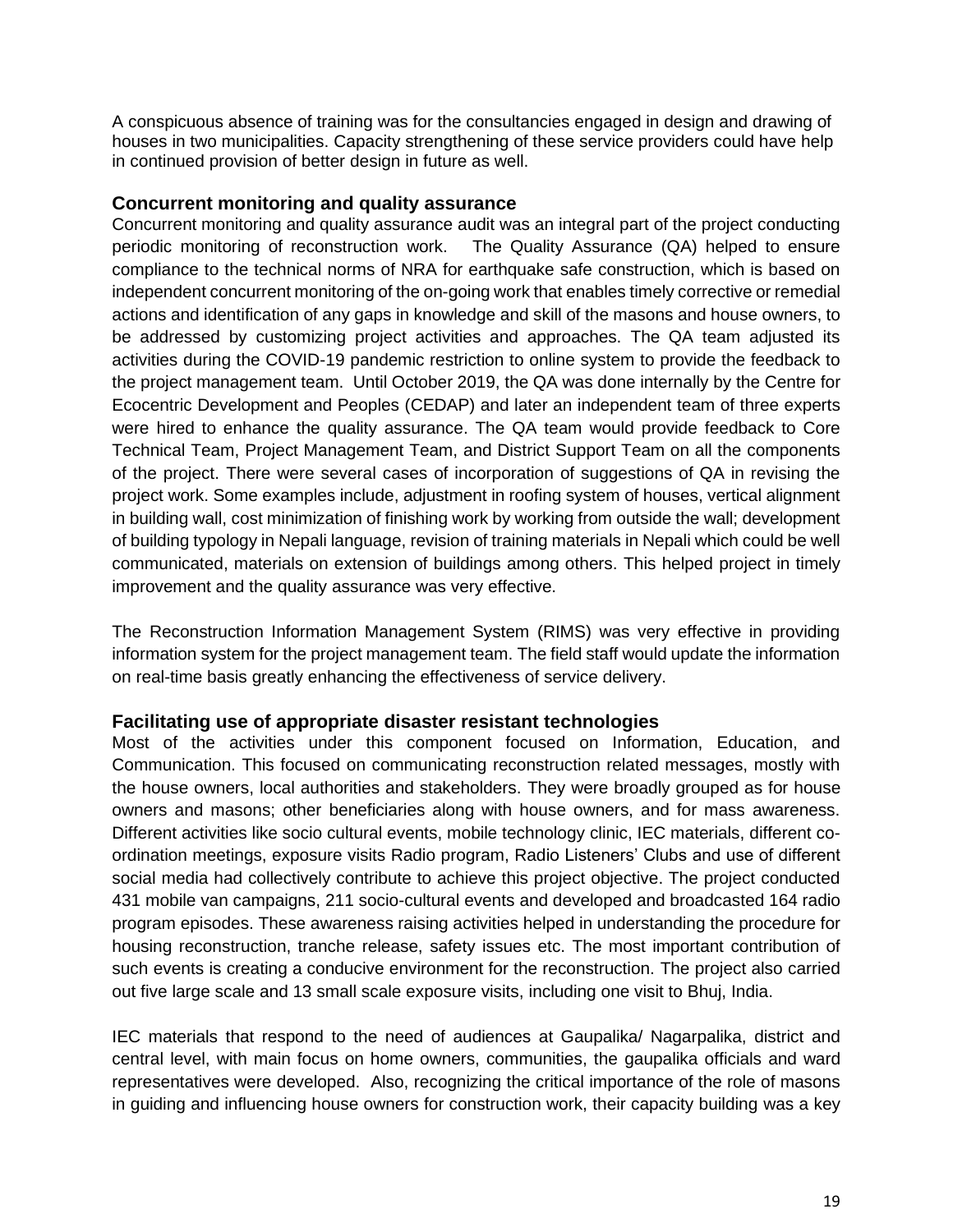component, where they were trained in new construction as well as retrofitting and corrective measures.

One important activity that contributed in research and development of earthquake resistant building construction was the establishment of Shock Table Testing Facility at the Institute of Engineering, Kathmandu. The Facility was established with a tripartite MOU signed among Department of Urban Development and Building Construction (DUDBC), Institute of Engineering (IOE) and the UNDP. The benefit of such initiative will accrue in future.

Palika and ward chairpersons opined that the socio-technical facilitation for house reconstruction was very critical for the overall reconstruction work in the district and they said had it not been for the project many people would have been left behind and the quality and pace of work would not be like what it han been with the project.

#### **Effectiveness of coordination**

The coordination and facilitation with the Palikas created synergy and helped in mobilizing additional resources from the internal sources of Palika. For example, the Palungtar municipality provided a support of more than 1.3 million NPR to build access road and drinking water facility to build houses for landless community in a newly established complex. Without such additional support it would have not been possible to settle the landless households and build the houses. Similarly, the initiation of municipalities (in Arughat, Shahid Lakhan, and Palungtar) to create Reconstruction Revolving Fund to facilitate the reconstruction by the needy house owners also helped greatly in timely reconstruction. The number of individuals accessing revolving fund was as high as 100 in Shahid Lkahan Gaun palika. The Ward/Tol Reconstruction Committees formed under the leadership of Ward Chairperson also provided institutional base at the community level for pushing forward the reconstruction work. The Engineers of Building Permit Studios in the municipalities provided technical support to the municipalities in other construction work as well. The human resources support provided to DCC and DLPIU in facilitating documentation of housing construction.

Although the government policy aimed at facilitating to avail the financial resources from financial institutions such as banks, private banking sector in the district did not contribute much in providing housing loans as transpired from the interaction with a bank manager. The private micro-finance organizations who are working at community level have provided loans to the house owners. Usually, the actual interest paid for the loans provided by the microfinance is high and this might create debt trap. The project has not been on direct contact with these microfinance companies. The local level community organizations such as women's groups, youth groups as such were not directly interacted.

The coordination with Palika and the District Level Offices (such as District Administration Office) expanded further during the COVID-19 pandemic period. The project provided some material supports like thermal guns to the Palika and maintained its presence in the field during the lock down period too. The project resorted to adaptive management and made use of online network to deliver the services. A vibrant communication channel was developed using social media to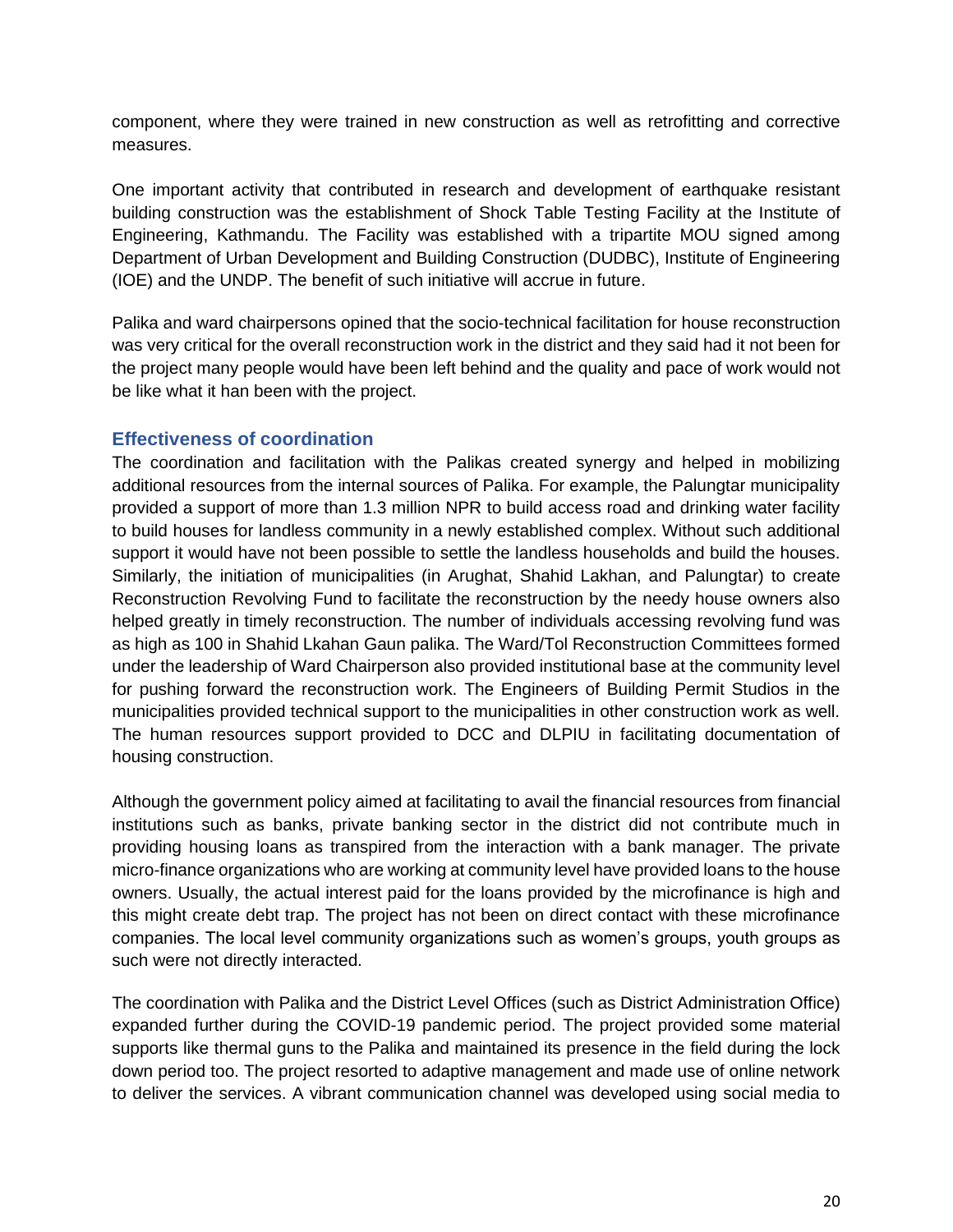create several groups to interact with Engineers, ANS, CF, masons and house owners to keep the project activities ongoing during the restrictions as well.

#### **Effectiveness beyond project components**

Going beyond the success in achieving the targets and effectiveness of individual components, there are some concerns which have got more to do with the overall house reconstruction in the country yet applicable to Gorkha reconstruction too. Shifting of some households to safer building places could not be achieved. As reported in the interaction with officials from Dharche, some houses were built in landslide vulnerable areas. The houses built, though earthquake resistant, are not very convenient for the daily life. The house owners had to build the kitchen annexed to the new house or a makeshift kitchen separately. In the longer run, it is not very convenient for the community. Similarly, the largely practiced roofing of corrugated galvanized iron sheet was found by house owners inconvenient especially in hot and cold seasons, especially in a single story house. Adoption of traditional architecture, which is reflective of local culture, was largely ignored though it would have incurred additional cost while ensuring the safety.

Although safety against risk of earthquake was the priority, other hazards were not equally considered in building these houses. Safety measures against lightening which has become one of the major causes of fatalities among the different hazard types, safety measures against fire in areas where many houses have been built in close vicinity are not well integrated.

The female masons who received dedicated training on safe construction, could not get opportunity to apply the knowledge and skills gained as most of the construction works have already completed by the time they received the training. The timing of training was affected by the restrictions imposed because of the COVID-19 pandemic.

## **Beneficiaries' satisfaction**

Altogether 11 FGDs were conducted participated by 83 people (44 females) and 51 individuals (8 females) were interacted through Key Informant Interviews. All the participants of FGDs expressed high level of satisfaction with the project achievements. The issue of dissatisfaction expressed by them was related with NRA assessment of eligible households for grant support from the Government. In the case of respondents of key informant interviews out of 51 reached 7 individuals expressed moderate level of satisfaction and expressed that coordination capacity strengthening of multiple stakeholders could be improved. Rest of the participants expressed high level of satisfaction towards the project achievement.

#### <span id="page-32-0"></span>**5.3 Efficiency**

The efficiency of the project was assessed in terms of project design, implementation and human resource mobilization.

#### **Efficiency of design**

While assessing the efficiency, the status of reconstruction at the initial phase of the project implementation will contextualize the efficiency of project implementation. The Beneficiary Status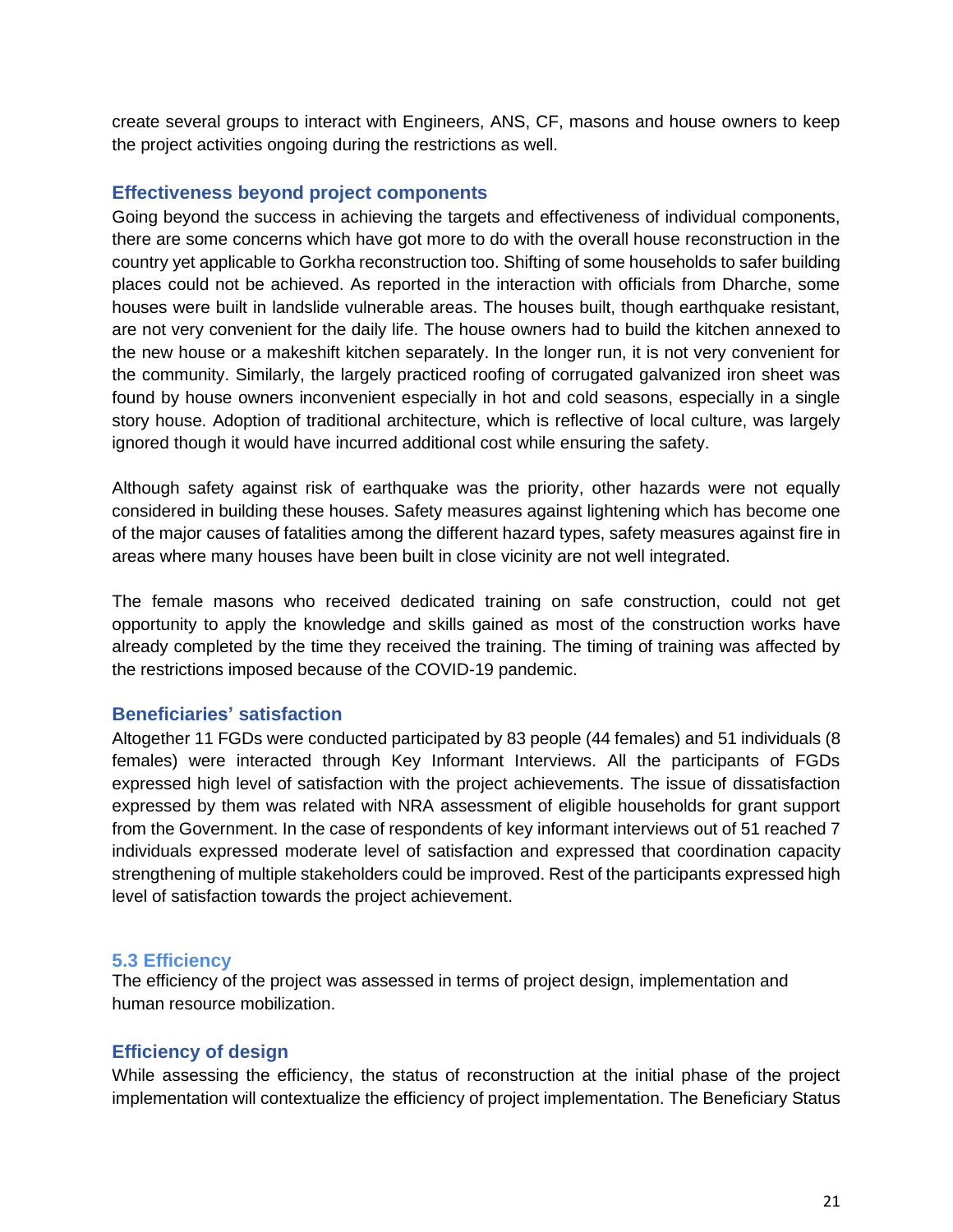Survey conducted in May 2018 revealed that 18% of house owners had not yet started reconstruction and 41.97% were either stuck or had halted construction midway. House owners awaiting their first, second or third installment to be released were 4.8%, 38%, and 81% respectively. Although three years had already elapsed since the earthquake hit, the housing reconstruction had not gained much momentum. The project design had to address the barriers faced by the house owners in undertaking reconstruction like accessing to trained technicians and construction materials, mediating through administrative procedures, and financial resources.

The six components of the project were designed to make them mutually complementary. The social facilitation helped in reaching out to individual house owners and resolving the barriers faced by them. Improvement in the availability of technicians through training of masons; On-site technical advice and guidance helped in providing socio-technical facilitation at the doorstep of the house owners. The Concurrent monitoring and quality assurance and Reconstruction Information Management System helped in identifying the need for adjustments, remedial measures, issues to be resolved etc. The Information, Education, and Communication was designed for proper communication, developing relevant materials. The socio-technical facilitation support being provided by the project has helped build confidence of the respective Palikas and other government agencies in taking the housing reconstruction initiative further ahead so that no one is left behind in absence of basic information and assistance. The design was grounded on PDNA.

## **Efficiency in implementation**

The administrative facilitation greatly expedited the release of tranches from almost three months to one month. The project management facilitated from the ward, Palika to district level in expediting the tranches release. This also helped in building the rapport with and the confidence of the communities in the reconstruction process besides helping to enhance the implementation efficiency.

The coordination meetings conducted at the Wards, Palika, and district level helped in making the project activities more efficient. For example, the intervention of Chief District Officer for timely tranches release from the Banks, and compliance of safety and building codes by the building contractor helped in project performance. Coordination with NRA engineers has contributed in speeding up the on-site verification, inspection and certification of construction progress, timely release of tranche, and hence, expedited reconstruction. The regular coordination between NRA and UNDP at national level and also with national offices engaged on the post-earthquake housing reconstruction such as CLPIU-GMALI, CLPIU-Building, has contributed in smooth implementation of the project.

The Feedbacks obtained from concurrent monitoring and quality assurance in different components of the project were keenly implemented which helped in enhancing the efficiency. Similarly, the updates from RIMS used in everyday management of the project.

The project followed adaptive management adjusting to the needs and learning as the implementation progresses. The Concurrent Monitoring and Quality Assurance, which was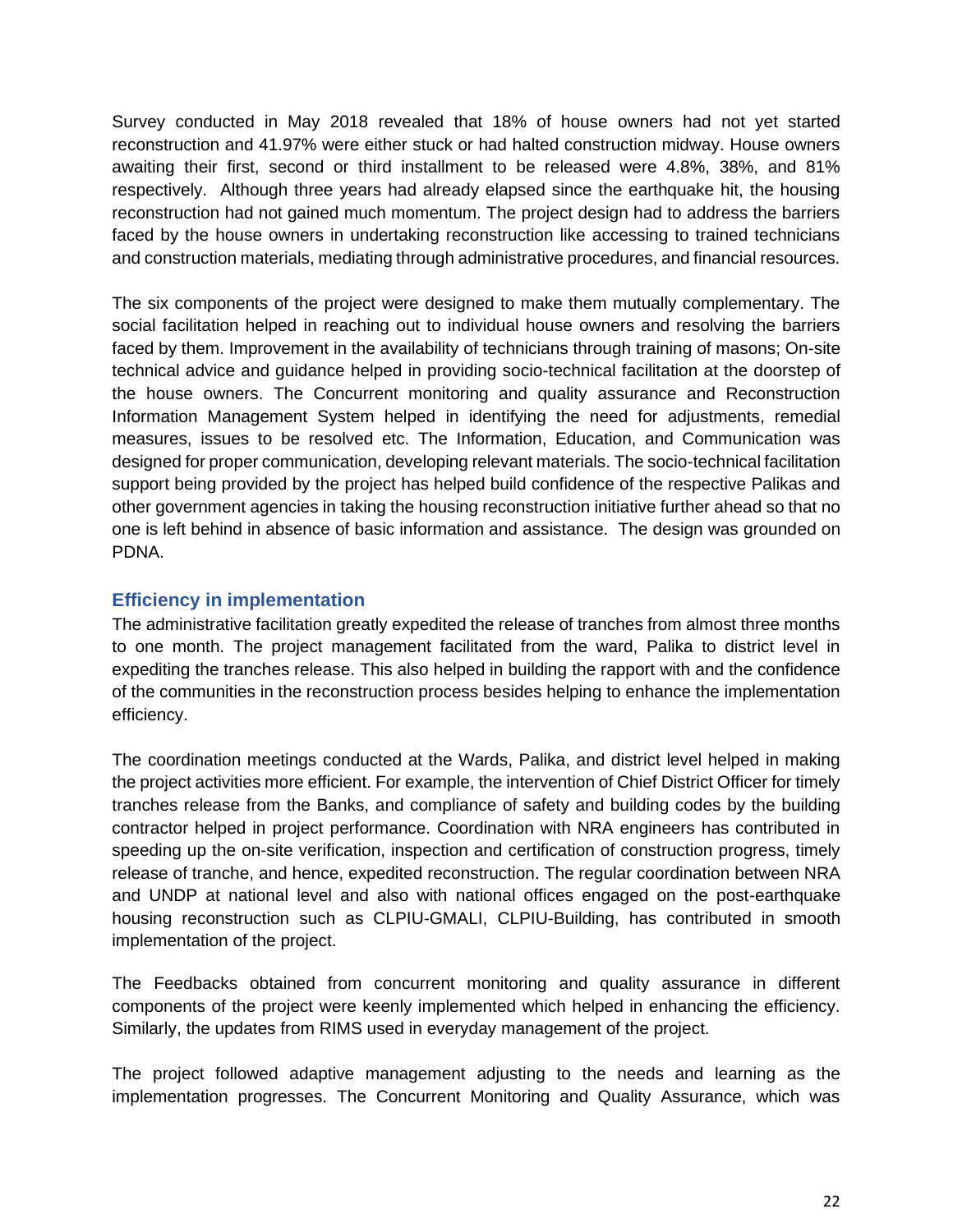carried out internally within the project team, was later done through an independent team of experts. This helped in improving the cohesion and better adoption of feedback obtained from the monitoring. The modality of mason training was also changed reflecting the ground needs. Initially, the project planned to conduct a five- day package of training for masons. However, the field interaction revealed that it would be more effective to train masons in different phases and the module was changed accordingly. One of the challenging moments during the project implementation was the lockdown imposed because of the COVID-19 pandemic. The Project adopted some measures like interacting with the beneficiary households, masons and staffs though online means such as face book groups, zoom meetings etc.

#### **Efficiency in human resource mobilization**

The project mobilized its human resource of the project was efficiently taking into account the local context. At the initial phase of the project implementation, the staffs were mobilized from the 15 offices established in the district taking into account the accessibility of the project area and the volume of the work in a given spatial unit. Three field offices were established Northern Gaunpalika of Dharche as the houses are scattered in inaccessible areas. Similarly, two offices were set up each in two Nagarpalikas as the number of houses to be reconstructed are much higher in the Nagar palilkas. In remaining Gaun palikas one field office was established in each Palika. As the number of houses to be built started declining after two years of the project activity, the project was scaled down with the reduced number of field offices and staffs, which shows that human resources were efficiently mobilized. The number of staffs at the end of 2018, 2019, and 2020 were 175, 146 and 91 respectively. The number of offices set up in the district were 15 in the years 2018 and 2019. In 2020, the field offices were maintained at 13 places. By 2021 September, when most of the field activities have to closing stage, field offices were maintained in eight places with 22 staff members. At the initial phase the project also supported DCC and DLPIU with a staff member to expedite the tranche released.

## **Efficiency of financial management**

| Table 5.2 Financial update of the project |
|-------------------------------------------|
|-------------------------------------------|

| <b>SN</b> | <b>Activity</b>                                                                                                                      | <b>Total Budget</b><br><b>Project Budget</b><br>(in USD) | <b>Expenditure as of</b><br>15 December 2021 | <b>Expenditure</b><br>percentage of<br>total expenses |
|-----------|--------------------------------------------------------------------------------------------------------------------------------------|----------------------------------------------------------|----------------------------------------------|-------------------------------------------------------|
| 1         | Programme Budget - Socio<br><b>Technical support to House</b><br>owner, IEC, Quality Assurance<br>Design & Technology<br>Development | 6,237,000.00                                             | 6,216,123.00                                 | 71.17                                                 |
| 2         | Project Management Team,<br>Project Coordination and<br>Managemenet Offices /<br>Infrastructure and Logistic.                        | 1,910,500.00                                             | 1,871,000.00                                 | 21.42                                                 |
| 3         | <b>General Management Services</b><br>(GMS 8%)                                                                                       | 651,800.00                                               | 646,969.84                                   | 7.40                                                  |
| 4         | Total                                                                                                                                | 8,799,300.00                                             | 8,734,092.84                                 | 99.99                                                 |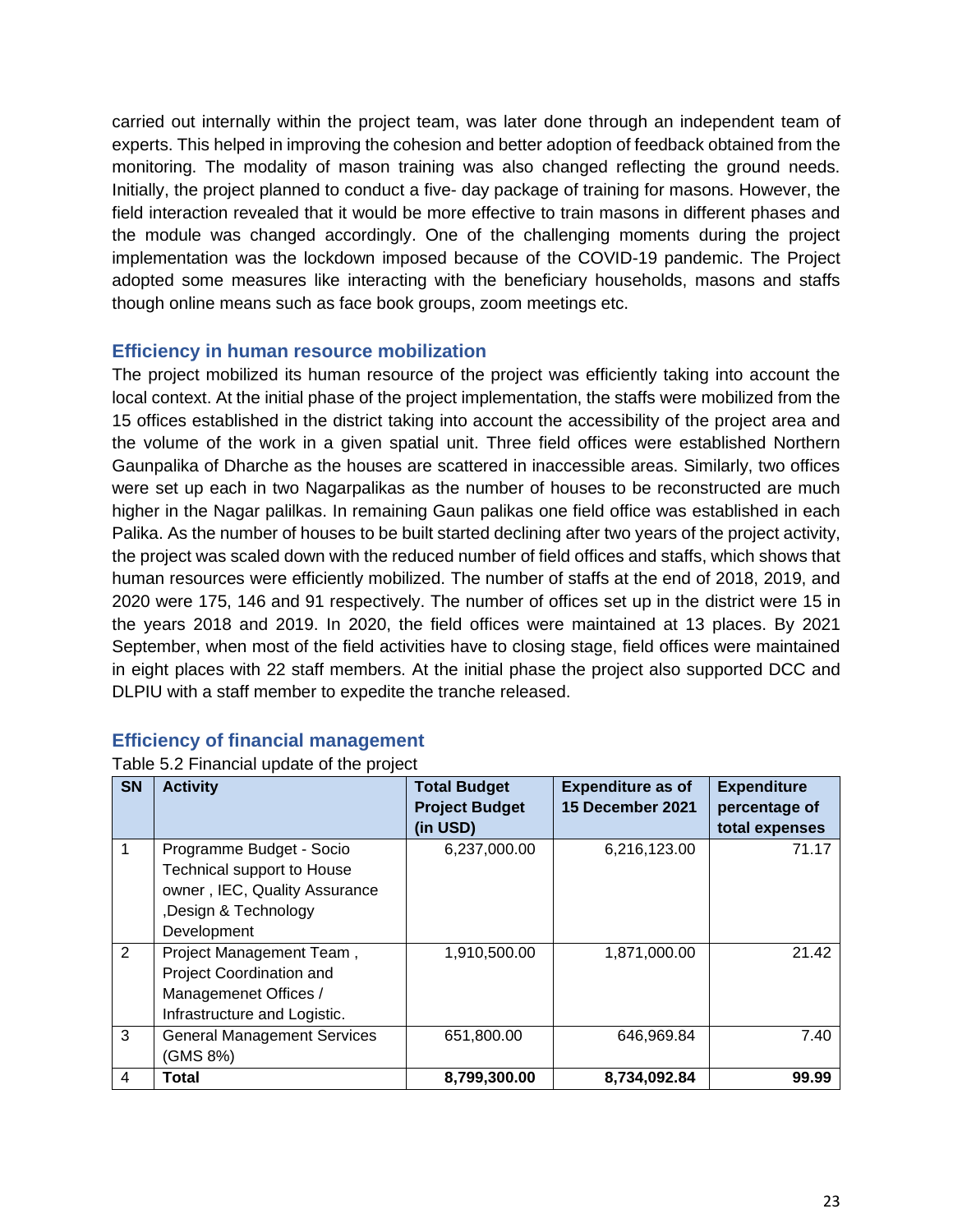Evidence gathered during the evaluation consultations revealed that the project successfully utilized its human, material and financial resources to achieve results. Good coordination and collaboration among the project, partner NGOs, project municipalities and wards, and users' committees helped it to achieve results in a timely fashion despite the impacts of the pandemic. Project's records revealed that around 21% of project budget was spent as management cost whereas the programe expenses accounted for 71.17%. The total expenditure of the project as of December 15, 2021 was 99.9% which proves the efficient use of the resources.

## <span id="page-35-0"></span>**5.4 Sustainability**

Sustainability of the project results are viewed in relation to technical, financial, environmental, and institutional dimension of project results laid against the overall socio-political economic context.

## **Technical**

Technical facilitation and constant supervision/monitoring during the construction phase helped to ensure the quality of construction and adherence/compliance safety standards. These will greatly contribute in the sustainability of the project results. Similarly, the nature and level of technology used (the building typology, construction materials, and methods) in construction of the houses is manageable at the local level. The assurance of high quality of construction through constant technical guidance supervision will reduce the future repair and maintenance cost.

Another important feature contributing to the sustainability of the project result is the development of a network of trained masons. Over 4,000 masons including 420 female masons were capacitated and they are locally based. Services of these trained human resources could be availed of when required in future. The local governments should maintain the database of these trained human resources and engage them in future constructed related works so the capacity of the local human resources is further strengthened and their quality service is made easily available.

## **Institutional**

Reconstruction of houses was an activity of top priority of the local governments, and they took strong ownership of the whole reconstruction implementation. This ownership felt and exhibited by the elected officials toward housing reconstruction provided strong institutional base for the sustainability of the project. Besides the ownership by the local government, they gained - hand experience in managing such programs and enhancing skill and confidence of the officials. They have prepared Local Disaster Management Plans. Some municipalities are already in the process of publishing the achievements and learning of the housing reconstruction in their respective municipalities aiding to enhancing institutional memory. All these contribute to providing institutional base for the overall sustainability of the project effects.

The role of local NGOs who partnered with the project was limited to the sphere of providing human resources for project implementation. Although the capacity of the human resources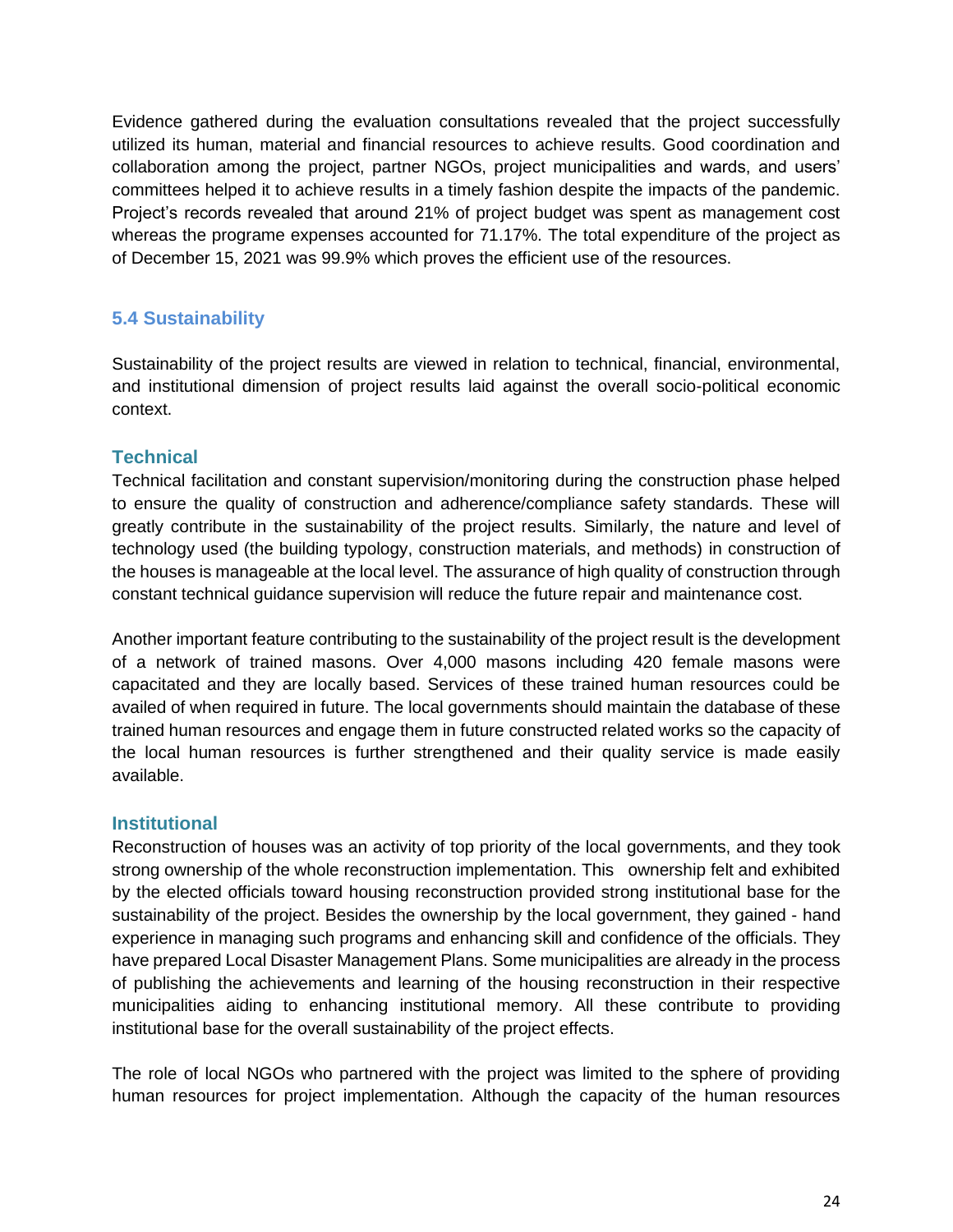employed by the project, who are also linked with the NGOs, has been strengthened immensely in social and technical aspects of housing reconstruction and disaster risk management, the capacity of the partner NGOs as such was directly enhanced.

The effectiveness of service delivery and quality of the results led to satisfaction of the beneficiaries and public at However, there are a few aspects, consideration of which could have aided in the sustainability. The Building Permit Studios in two municipalities provided the quality service at no cost to the house owners in designing and drawing of houses, and this component was highly appreciated by the elected officials of the municipalities. However, this has deprived the local service providers (engineering consultancies) of getting hands-on design and drawing of earthquake resistant houses as it was done by BPS. This would challenge the sustainability as after completion of the project, the BPS units have ceased to exist no such services will be available now although Palika technical officials are familiar with this. Training of these service providers and could have helped in continued availability of quality services in design locally.

Development of Comprehensive data base of reconstruction work in the Municipality is not yet well developed. They are expecting such data base from the National Reconstruction Authority which will also contribute in sustainability of the Project. Some of the Gaunpalika and wards like Dharche, Gandaki, and shahid Lakhan have already started preparation for publishing the achievements and learnings of housing reconstruction.

# **Environmental**

The reconstruction work did not create significant negative impact. The construction materials like sands, stones (where stones were used), timber were not extracted from a single source creating environmental impacts. The materials from the damaged houses were used to the extent possible. By and large, the timbers from damaged houses were used to the extent possible or bought from the market so pressure was not exerted on forest. There were not much disposals to create the environmental hazard. In some places as in Gorkha 9, house reconstruction was delayed because of the limited availability of water.

The roofing of the houses reconstructed, mostly the CGI sheet will have limited insulating capacity especially in the heat and cold seasons and thus might require adjustments in future.

## **Social**

The social capital built through network of trained human resources, enhanced social harmony by addressing of vulnerable groups (focused support to single women, senior citizen, Dalit, landless people and households with members with disability) will contribute in overall sustainability of the project results. As discussed earlier houses of Dalits and non-Dalits were built adjoining to one another on their own insistence. Such examples will help in social harmony ultimately contributing to sustainability.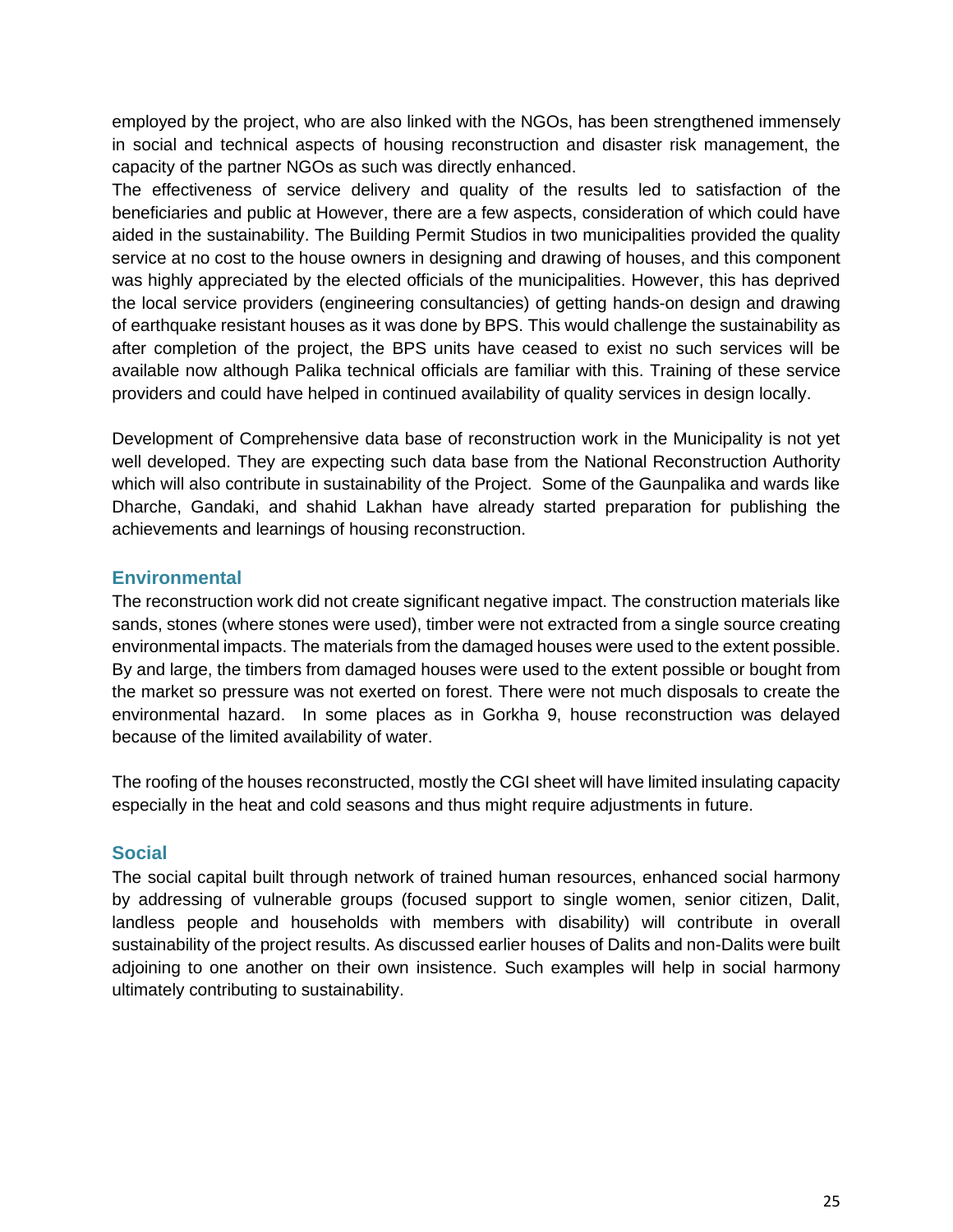#### **5.5 Impact**

The large number of safe houses built in the communities generated the sense of safety at community level. The level of confidence and self-esteem is a social capital which could be cashed on future large scale development initiatives.

The larger network of technical human resources (in construction work) in the local contexts provide huge opportunities for development works that will be undertaken by the local governments and other development partners. Presence of these trained human resources will contribute in safe building in future as well and as a result safety landscape will be improved.

Some of the ANS have already started enterprises related to construction work and agriculture. The knowledge, skill, and network they have developed through the project have helped in creating such enterprises. This in the long run will help influence the overall socio-economic landscape.

The project's efforts helped to empower the vulnerable groups such as landless households, dalits, and single and elderly women. Houses of Dalits and non-Dalits of landless households were built adjoining to one another (as in Belbot of Palungtar). Dalit masons had unhindered access to build the houses of non-dalits. Such empowerment will in the longer run help in minimizing the discrimination.

Almost all of the house owners who built two or more roomed houses had to invest additional financial resources for the construction. Some of the such additional financial resources were met through loan from various sources including micro finance working in the areas. The BSS revealed that 73% of the households have borrowed money for construction. There is a risk that these households would fall in debt trap.

The houses built through this project had issues with the compatibility with the existing livelihood practices. The houses are not very convenient for storing grains, traditional type of cooking etc. As such, there will be a larger need of extensions. However, these issues are more related with the overall house design as practiced by NRA rather than this particular project. Besides, in most of the places, the new design has ignored the traditional design.

#### **5.6 Human rights**

The project has given high priority to human rights issues. The project developed information of the individual households during the Beneficiary Status Survey with enough consideration on vulnerability criteria (such as ethnicity, disability, old age etc.) and landless households. Out of the total households surveyed, 8,021 households were identified as vulnerable households. However, following stricter guideline of NRA, 695 households were identified as vulnerable households. These vulnerable households needed additional socio technical support in addition to the additional financial grant (of NPR 50,000) received from the government. Some of the mason trainings were conducted in these households upon the recommendation of the Ward Chairs so that the burden on construction materials and labor cost could be minimized. A total of 344 landless households were supported through facilitation with the Local Governments in getting additional grant from the government to secure the land. The CF and ANS regularly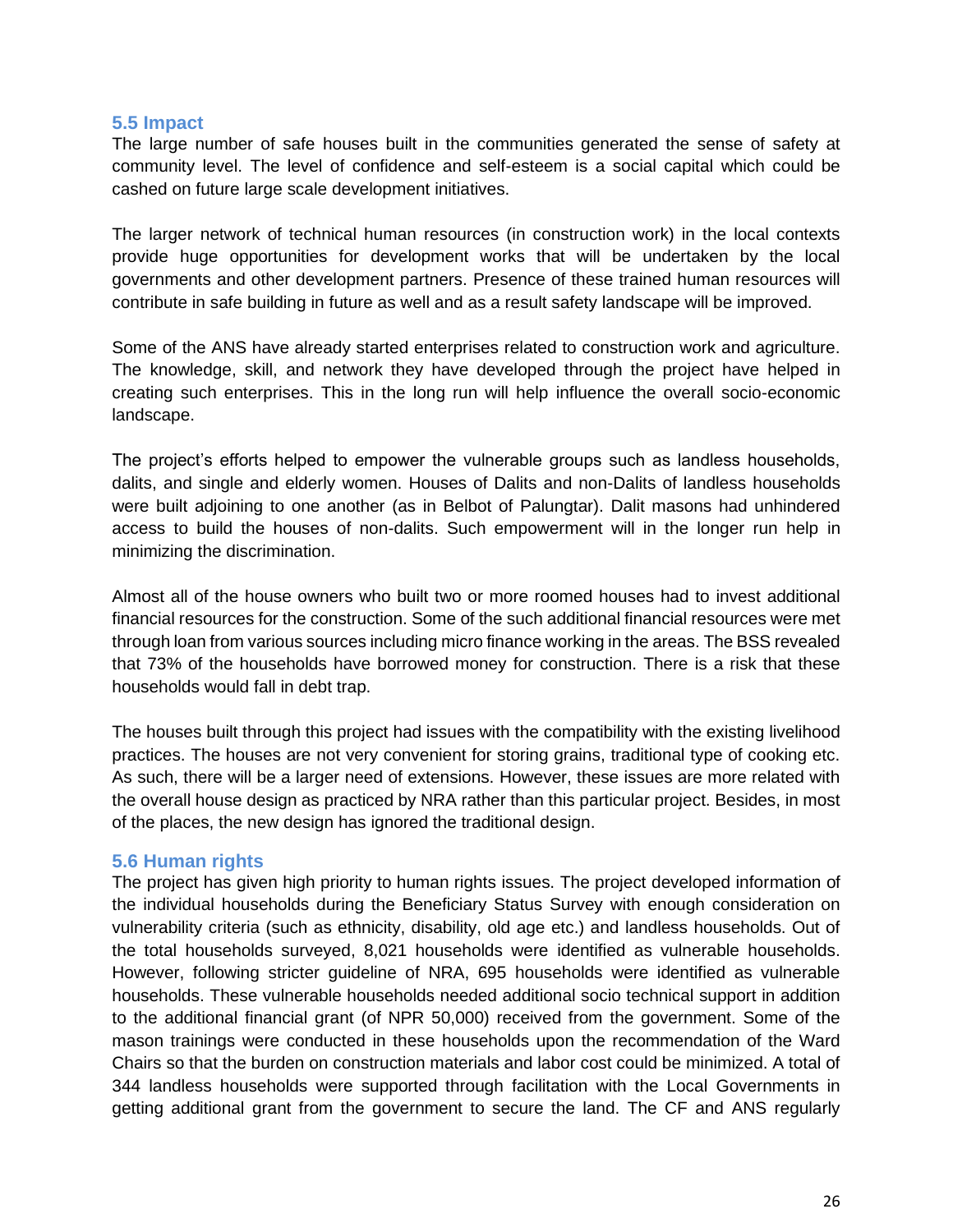followed up these households in understanding the difficulty faced by them to undertake the reconstruction. The empowerment of the Dalits and landless households will help in minimizing the prevailing discrimination.

Safety measures of the workers during the construction time (such as using protective gears) were promoted. Use of such gears was found to be limited. For example, Gum boots were widely used whereas helmets and gloves were not used as extensively. Although no unfortunate incidences took place, these workers were not insured. All the ANS, CF and other project officials however were insured.

# **5.7 Gender and Social Inclusion**

The project has emphasized on incorporating gender and social inclusion issues as an integral part in project implementation. Information on single and elderly women, people without support in the house, people with disability, Dalits was initially gathered through Beneficiary Status Survey and later updated in RIMS so that specific needs related to housing reconstruction could be addressed. Project staff made special efforts to reach out to these households. These measures helped in incorporating gender and social inclusion issues in the project implementation. The beneficiary included 1,482 households of single women, 428 households of elderly people, 80 households of orphan children, and 2,938 households of Dalits and 2,275 households having members with disability.

The gender and social inclusion issues were incorporated in different components of the project such as in providing support for administrative procedures, training, IEC materials etc. Although database with detail information requiring gender and social inclusion consideration of individual house owner is maintained in the Reconstruction information management system (RIMS), the reporting system used did not specifically develop specific category of such households. The project management also took into account the gender issues in staff management especially in facilitating mobility.

Some cases were observed (as in Gorkha 9), where the females would get less wage for the construction work than the males for similar types of work by about Rs. 200 a day. However, in other places both males and females would get same level of wages for the similar type of work. Such instances of difference in wages for similar works, though not common, shows the need for continued focus on GESI issues. Although 420 females were trained as masons, they were engaged mostly as support staff rather than as a mason. The female masons interacted during the field study worked only as help workers.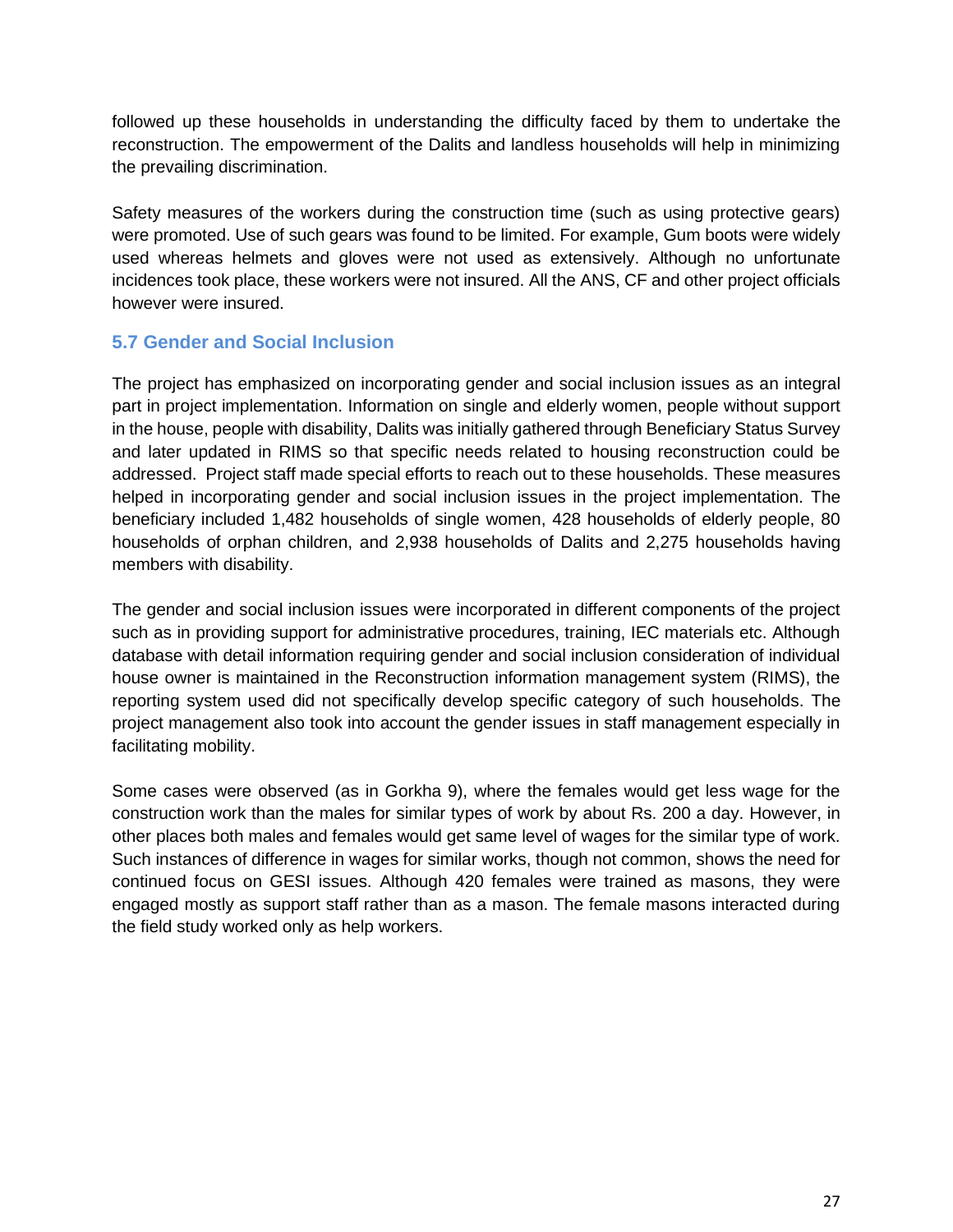# **6. Conclusions, Recommendations, and Lessons Learnt**

# **6.1 Conclusion**

The project successfully achieved its objective of helping 26,912 house owners in eight Palikas of Grokha district by providing effective socio-technical facilitation. The six interrelated components of the project with specific activities worked synergistically to achieve this result.

In the course of achieving this eventful objective, it has developed several features which form the social capital for future resource mobilization and safe reconstruction in the district. Among these important social capitals is a strong base of well-trained four thousand plus masons and Awas Nirman Sathi including over 400 female masons. This strong base of well capacitated human resource can play a vital role ensuring application of safety measures in future construction work in district, besides providing technical services for maintaining the reconstruction work carried out by the project.

At the community level, large scale reconstruction of safe houses has created a sense of safety from disasters among the house owners. The level of benefits felt and realized by different groups of house owners vary. People with disability, single elderly women who would not have imagined of reconstructing a house without the project support, a landless individual owning a house would feel the impact of project immensely and differently than an average house owner who also had to reconstruct a house. The project made special arrangement to reach out to those vulnerable groups of house owners.

The capacity and confidence of the local governments (Palika and ward officials) have been boosted in managing large scale reconstruction work. They have already taken initiative to documents and achievements and publish them. The knowledge and skill gained through implementation of this project will provide a strong base for undertaking other comprehensive development initiatives in future.

The education materials produced by the project, especially those related with technical aspects of construction work will be very helpful in future as well for the technicians.

In spite of several such highly positive aspects of the projects, there are of potential concern. Many households (the survey conducted by the project revealed 73% of the house owners) had to borrow money for reconstruction. This will potentially create a huge debt problem in the society. A large-scale comprehensive initiative for economic prosperity will be required to address the potential economic problem and also to empower the local communities. Similarly, attention should also be paid to reconstruction safe from hazards like lightning and fire.

#### **6.2 Evaluation Rating**

The summary findings in terms of the evaluation criteria are presented in the table below. This table also shows the project performance score/rating following 'a five-point scale' against the DAC evaluation criteria. The overall performance of the project is 'satisfactory'.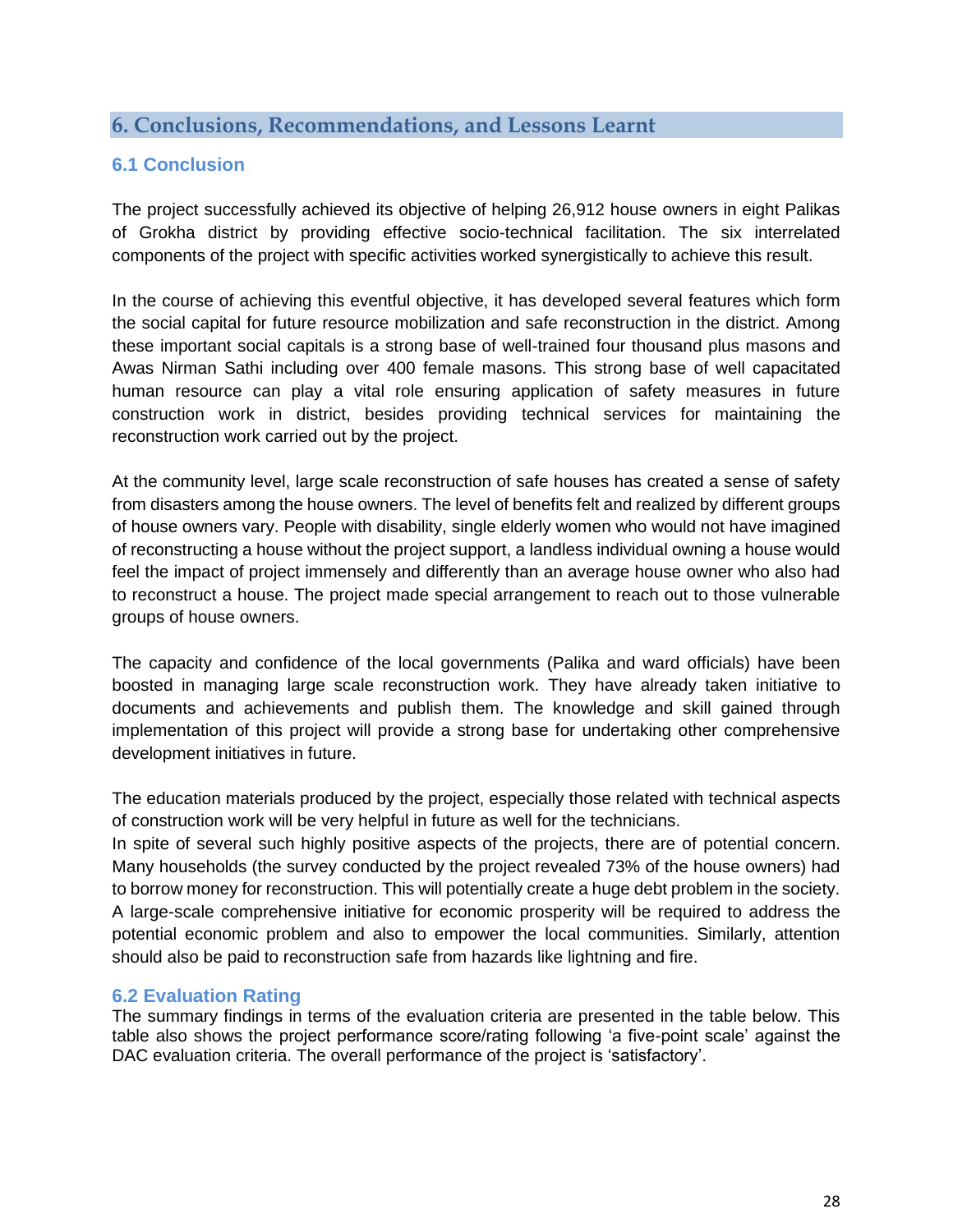| Criteria             | Rating/Score   | Performance                                                                                                                                                                                                                                                                                                                                                                                                                                                                                                                                                                    |
|----------------------|----------------|--------------------------------------------------------------------------------------------------------------------------------------------------------------------------------------------------------------------------------------------------------------------------------------------------------------------------------------------------------------------------------------------------------------------------------------------------------------------------------------------------------------------------------------------------------------------------------|
| Relevance            | 1              | The project is highly relevant as it was designed to<br>address the pressing need of house reconstruction<br>(41% of the total in the district) in the aftermath of the<br>earthquake. The six components of the project were<br>essential to meet the overall objective of house<br>reconstruction. The project is also aligned with the<br>National plans (fourteenth and fifteenth plans) and<br>SDG.                                                                                                                                                                       |
| <b>Effectiveness</b> | 2              | The project achievement was highly effective as over<br>99.9% of the planned houses were built. The<br>expedition of tranches release, intense social and<br>technical facilitation focused at individual households,<br>capacity strengthening of house owners and masons,<br>provision of building design services and wider<br>dissemination of information all were very effective and<br>collectively contributed in achieving the overall<br>objective. Some trainings could not be done in time for<br>the participants to apply the skills learned in the<br>training. |
| Efficiency           | 2              | The human resources were mobilized efficiently<br>considering the local contexts. More offices were<br>established in remote areas (three in Dharche) and<br>Palikas with higher number of houses to be built<br>(Gorkha and Palungtar) and later scaled down as the<br>number of houses to be built declined. Mechanisms<br>were set to constant monitoring of field issues and staff<br>mobilization. Effective coordination with district level<br>agencies helped in enhancing the efficiency.                                                                             |
| Sustainability       | $\overline{2}$ | The high quality and adherence of safety measures<br>ensured during the construction will contribute in<br>sustainability of the houses. Factors like continued<br>presence of trained technical human resources, strong<br>ownership by the local governments will contribute in<br>sustainability of the project. Some aspects like<br>strengthening of the local service providers (in design<br>of houses) could have been improved the<br>sustainability.                                                                                                                 |
| Impact               | 3              | The safe houses built provide immense sense of<br>safety and self-esteem of the local people. Similarly,<br>the local government's capacity and confidence has<br>been enhanced to undertake major development<br>initiatives. These factors will have far reaching effects<br>on the future socio-economic development activities.<br>Many households incurred loans to build houses which<br>may create financial troubles to the households.                                                                                                                                |
| Coherence            | 2              | The project design and implementation is aligned with<br>guiding policies such as Post Disaster Need<br>Assessment and Post Disaster Recovery Framework.<br>Similarly, it is coherent with United Nations                                                                                                                                                                                                                                                                                                                                                                      |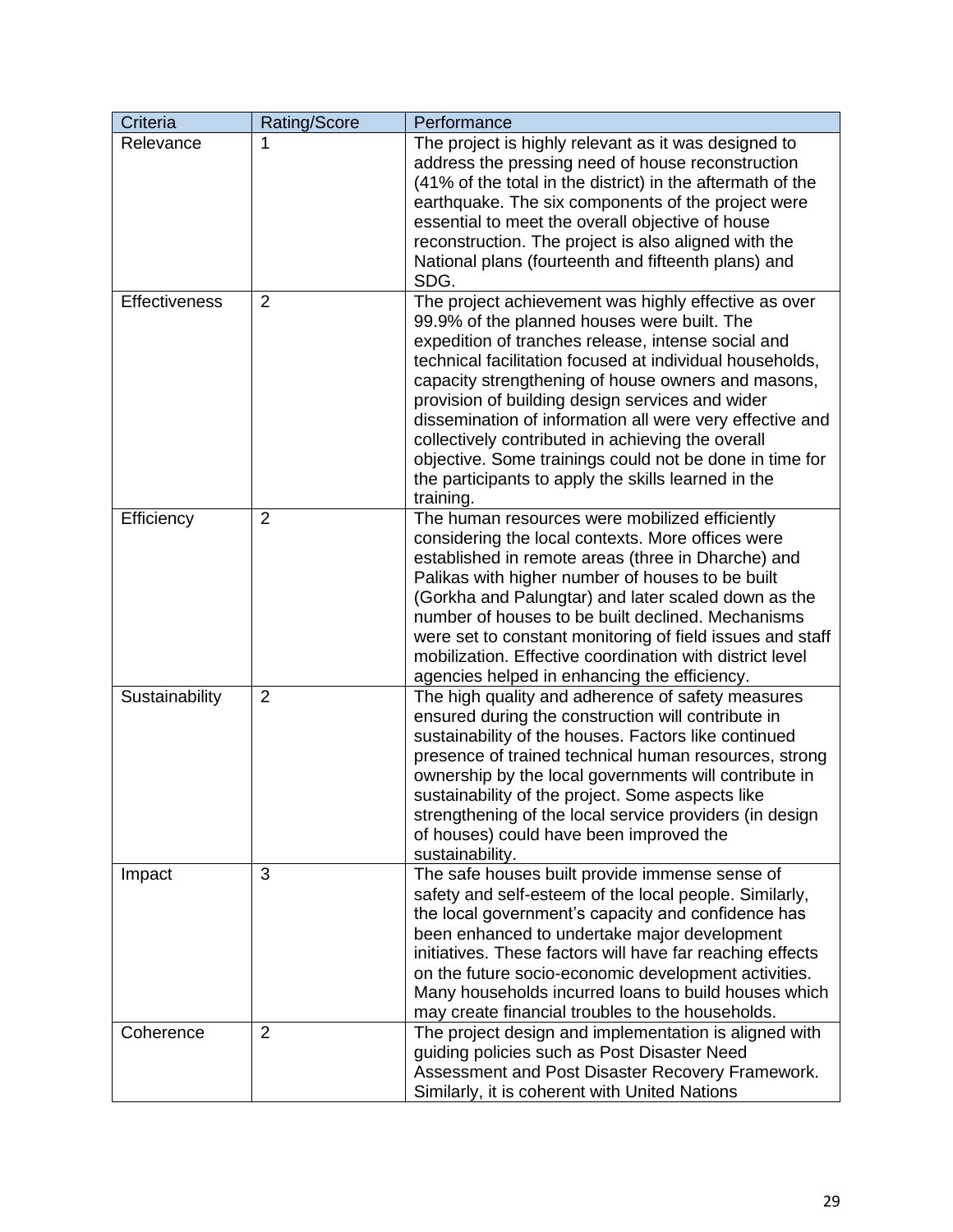|                                |   | Development Assistance Framework and UNDP<br>Country Nepal Programme. The component activities<br>are complimentary to one another and helped in<br>achieving the target.                                                                                                                                                                                                                                                                                                                                   |
|--------------------------------|---|-------------------------------------------------------------------------------------------------------------------------------------------------------------------------------------------------------------------------------------------------------------------------------------------------------------------------------------------------------------------------------------------------------------------------------------------------------------------------------------------------------------|
| Human Rights                   | 2 | The project has given high priority to address the<br>differential concerns of minorities. Vulnerable<br>households were identified and provided individual<br>attention. Landless households, Dalits, people with<br>disability were provided additional support in capacity<br>strengthening and house construction.                                                                                                                                                                                      |
| Gender and<br>Social inclusion | 2 | The project emphasized on enhancing gender and<br>social inclusion issues. Women (also focusing on<br>single, senior citizen), landless households (344 in<br>no.), people with disability, minors were provided<br>addition support in coordination with local government.<br>Dedicated trainings were provided to female masons.<br>Gender issues were taken into account in staff<br>management as well. Data base system could be<br>improved with better disaggregation among different<br>categories. |
| Overall                        | 2 |                                                                                                                                                                                                                                                                                                                                                                                                                                                                                                             |

**scale:** 1: Highly satisfactory, 2: Satisfactory, 3: Moderately satisfactory, 4: Somehow satisfactory, 5: Not satisfactory

# **6.3 Recommendations**

Following recommendations are made to galvanize the achievements of the project and continue the benefit streams in future as well.

- The Ward and Palika Offices should maintain and update the database of technical human resources such as Masons, ANS, and CFs. The local governments could give priority to retain them for relevant work as they could provide valuable services in applying disaster safety measures in future construction work in the district.
- A digital network or platform of these technical human resources should be developed at the district level and linked with other development initiatives that might take place in the district. This will keep the network vibrant and contribute in building a strong social capital.
- While maintaining and updating the database of trained masons, the Ward and Palika offices should also update the database of trained female masons and they should be linked with other development partners and construction agencies on priority basis. Such initial support by the officials would help to sustain the capacity of the trained female masons which later will sustain on their own.
- A comprehensive data base of reconstruction, which could be easily accessed, should be developed and maintained at the Ward, Palika, and the District Coordination Committees. These databases could be linked with the Local Disaster Management Committees.
- Many households (as in Dharche) were found to use houses those were partially damaged with minor repairs. However, these houses pose future risks until they are strengthened with retrofitting. A survey of use of such houses should be conducted and local governments should encourage retrofitting.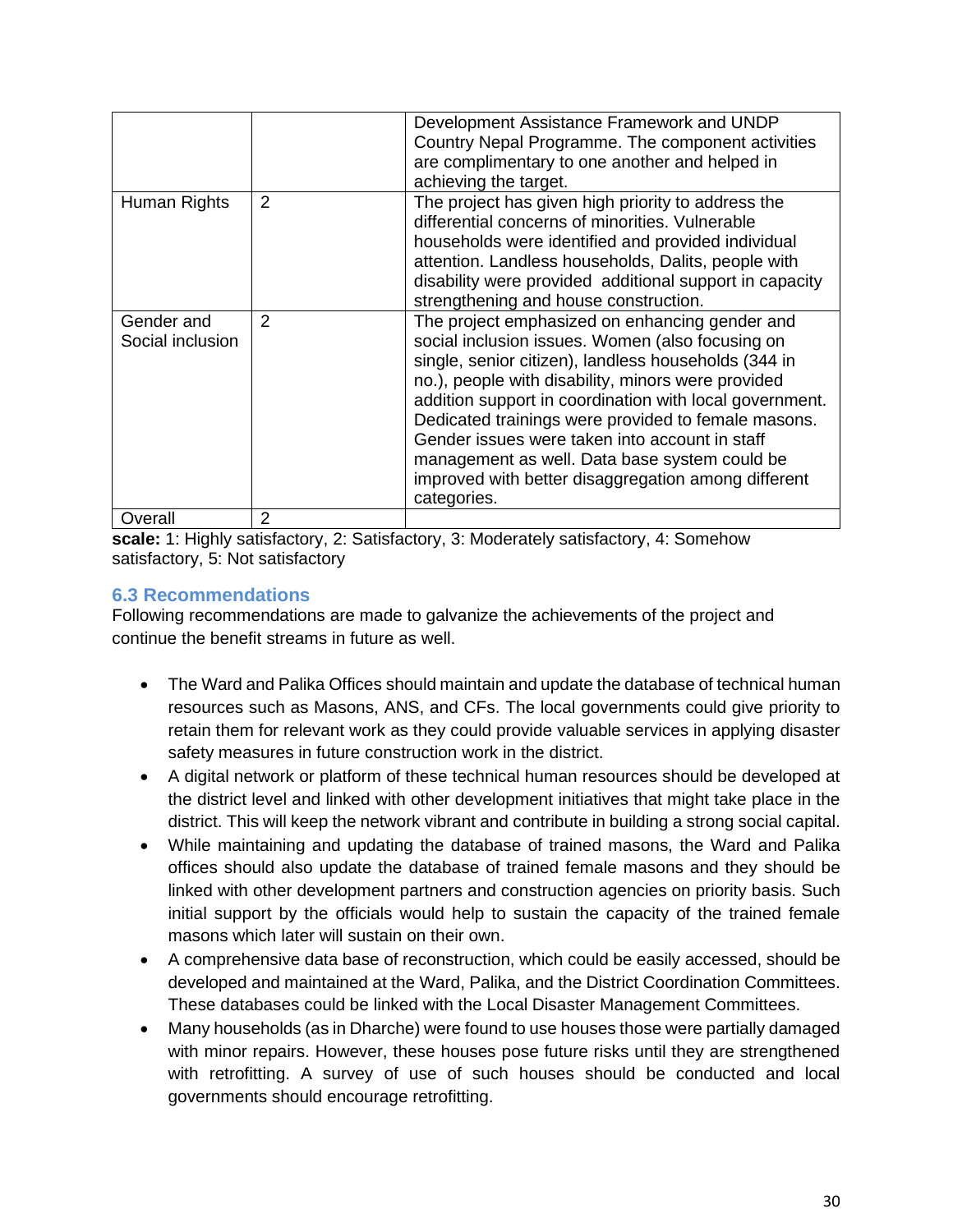- Safety measures against other hazards such as lightening, fire should be incorporated in already built and future houses as well. Measures such as earthing and construction of ponds where feasible, filling of pit holes around the house, etc. should be promoted.
- The successful housing reconstruction work has provided the local communities and the local governments knowledge, skills and confidence in the management of large scale development initiatives. This is a social capital which needs to be cashed on future development initiatives.
- Efforts should be made to launch initiative to promote comprehensive economic prosperity upgrading from livelihood improvement focused initiative. This is of utmost importance considering the fact that many of the households had incurred debt while building the houses.
- Design of future programs should be more comprehensive considering multiple hazards such as land slide, fires etc. It should also take into account the emerging socio-economic (such as change in sex ratio, emerging economic opportunities) and environmental processes (such as change in water availability, wildlife damage etc.)

### **6.4 Lessons Learnt**

Following important lessons could be taken from the successful implementation of this project"

Social facilitation is crucial in getting the beneficiaries on board the project. Individual beneficiaries/households have different barriers, concerns shaped by factors like gender, caste, social status, age etc. and relating those into project implementation greatly enhances the project effectiveness as well as empowering the beneficiary. The social facilitation of the project was geared towards reaching out to individual households to understand the barriers and to motivate them in housing reconstruction rather than they seeking to meet the project. This perspective in social facilitation was crucial in making the project effective.

Working with/through local governments (Palika/ wards) makes the project implementation more effective, in resolving the issues that might arise during the project implementation and aiding in enhancing legitimacy. The capacity of local governments is also strengthened, and their ownership will help in leveraging additional resources and contributing to sustainability of the project effects. The Reconstruction Revolving Fund created by the Paliaks was very helpful in generating resources for reconstruction for the resource poor house owners.

Effective Coordination with multiple stakeholders is essential for effective implementation. Informal channel of coordination is sometime even more effective than the formal channel of coordination. The informal form of coordination greatly helped in expediting the tranche release. Informal coordination was constantly maintained with the Ward officials, Chief District Officers, NRA engineers, GMALI, and Banks to expedite the different steps in tranche release.

In-built system of effective communication helps to promote internal cohesion and effective delivery. The real time data updating in Reconstruction Information Management System by the front line staff helped the management to take appropriate steps. Similarly, the independent concurrent monitoring and quality assurance system in built in the project design helped in improving the pace and effectiveness of the implementation and in adopting corrective measures.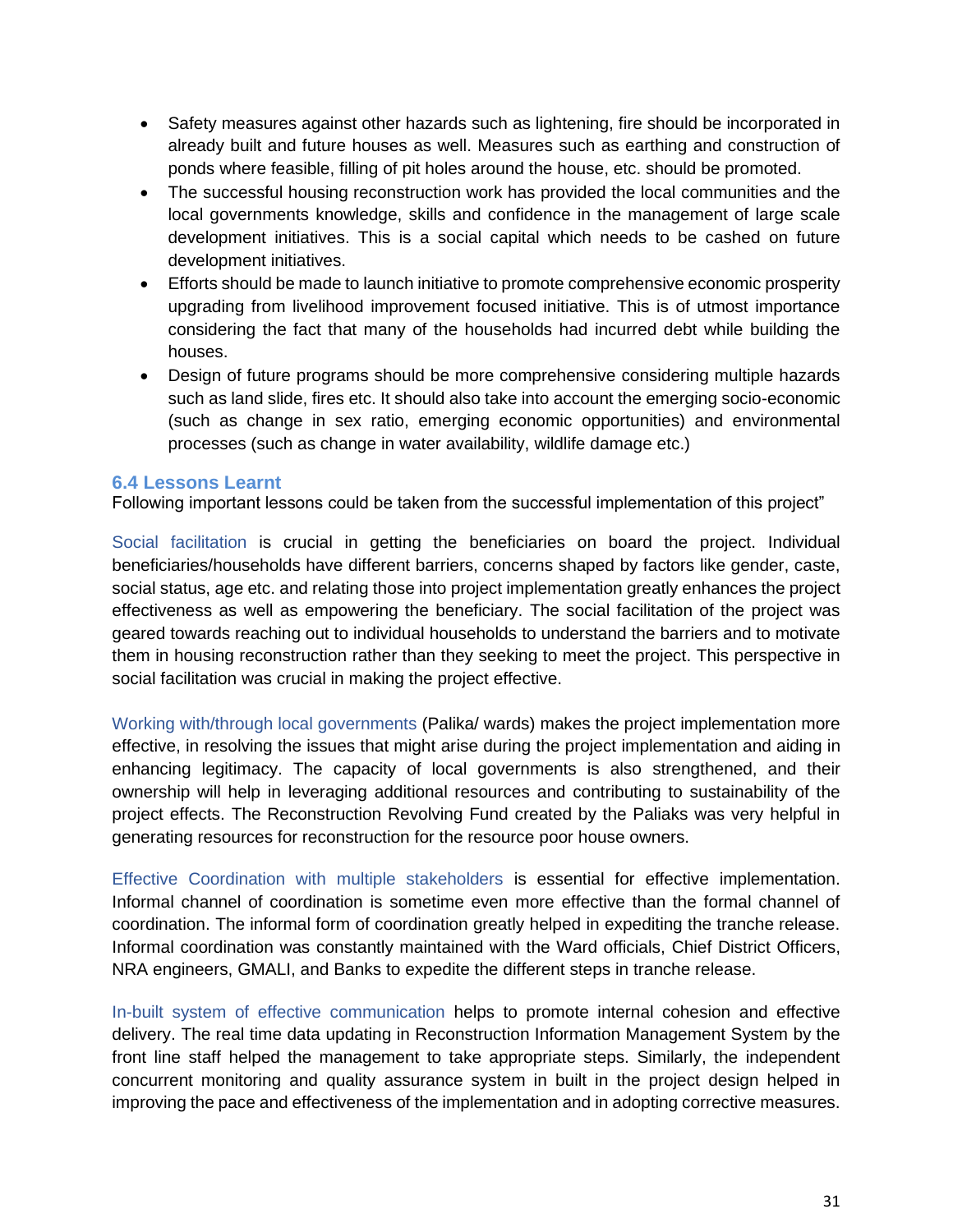Scale of the project matters: The large scale adoption in terms of number of activities being implemented in a given geographic unit influences the community psyche getting them motivated to get involved in the project. As reflected by several informants, the reconstruction work undertaken by neighbors, relatives and cohorts has created a sense of urgency for them to speed up the work.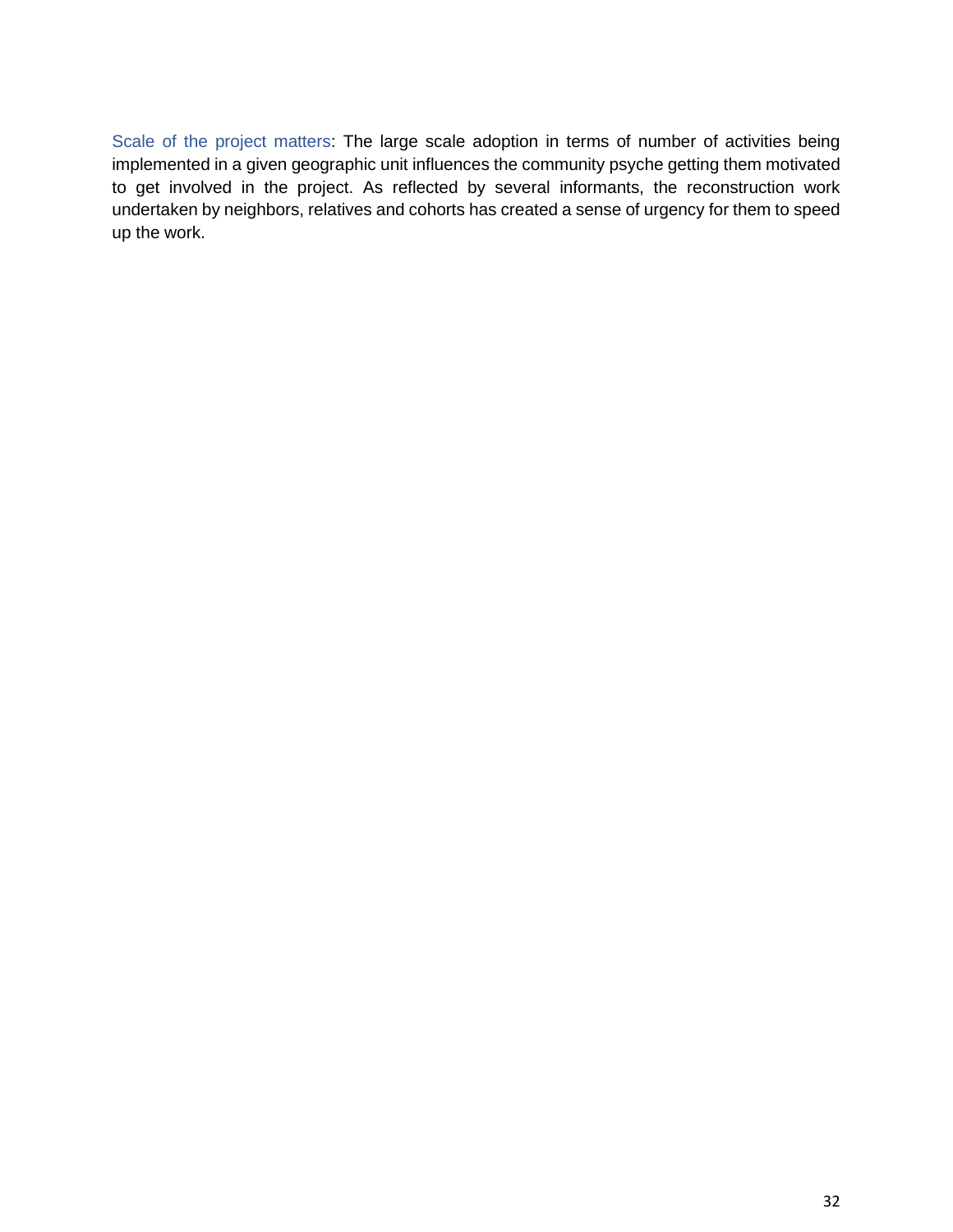# **ANNEXES**

## **Annex 1: Evaluation matrix**

| How relevant were the<br>overall design and approaches                                                                                                                                                                                                                                                                                                                                                                                                                                                                                                                                                                                                                                                                                                                                                                                                                          | Relationship                                                                                                                                                                                                                                                                                                             | required/source of data                                                                                                                                                                                                                                                                                                                             |                                                                                                                                                                                                                                                               |
|---------------------------------------------------------------------------------------------------------------------------------------------------------------------------------------------------------------------------------------------------------------------------------------------------------------------------------------------------------------------------------------------------------------------------------------------------------------------------------------------------------------------------------------------------------------------------------------------------------------------------------------------------------------------------------------------------------------------------------------------------------------------------------------------------------------------------------------------------------------------------------|--------------------------------------------------------------------------------------------------------------------------------------------------------------------------------------------------------------------------------------------------------------------------------------------------------------------------|-----------------------------------------------------------------------------------------------------------------------------------------------------------------------------------------------------------------------------------------------------------------------------------------------------------------------------------------------------|---------------------------------------------------------------------------------------------------------------------------------------------------------------------------------------------------------------------------------------------------------------|
|                                                                                                                                                                                                                                                                                                                                                                                                                                                                                                                                                                                                                                                                                                                                                                                                                                                                                 |                                                                                                                                                                                                                                                                                                                          |                                                                                                                                                                                                                                                                                                                                                     |                                                                                                                                                                                                                                                               |
| of the project in the overall<br>socio-political context of the<br>nation and the project area?<br>To what extent was the<br>project in line with national<br>development priorities, country<br>programme<br>outputs<br>and<br>outcome, the UNDP Strategic<br>Plan, and the SDGs?<br>To what extent the<br>project was able to address the<br>of the earthquake<br>needs<br>impacted target groups in the<br>evolving contexts of disaster<br>political<br>administrative<br>risk.<br>COVID-19<br>dynamics<br>and,<br>pandemic?<br>To what extent were the<br>objectives of the project design<br>(inputs, activities, outputs and<br>deliverables)<br>logical<br>and<br>coherent? Did<br>the<br>project<br>contribute to the outcomes and<br>outputs of the UNDP CPD;<br>reconstruction efforts of the<br>NRA?<br>To what extent has the<br>project been able to adapt to the | established between the<br>project and the national<br>priorities, SDGs, UNDP<br>strategic plan<br>Comprehensiveness of<br>the Project activities<br>designed to meet the<br>objectives<br>Consideration of need of<br>diverse<br>groups<br>of<br>beneficiaries<br>in in<br>the<br>project<br>design<br>and<br>execution | General<br>Socio-political<br>context and severity of the<br>disaster in the district<br>Priority local needs in the<br>context of disaster<br>General list of priority as<br>spelled out in the country<br><b>UNDP</b><br>policies,<br>strategies, and the district<br>level priorities<br>List of activities planned<br>to achieve the objectives | Review of national policies and<br>plans, UNDP Strategic Plan,<br>SDGs with focus on disaster risk<br>and juxtaposing the project<br>proposal to the national priorities<br>Consultation with the NRA<br>officials, Project Team, District<br>level officials |
|                                                                                                                                                                                                                                                                                                                                                                                                                                                                                                                                                                                                                                                                                                                                                                                                                                                                                 | needs of the different target                                                                                                                                                                                                                                                                                            |                                                                                                                                                                                                                                                                                                                                                     |                                                                                                                                                                                                                                                               |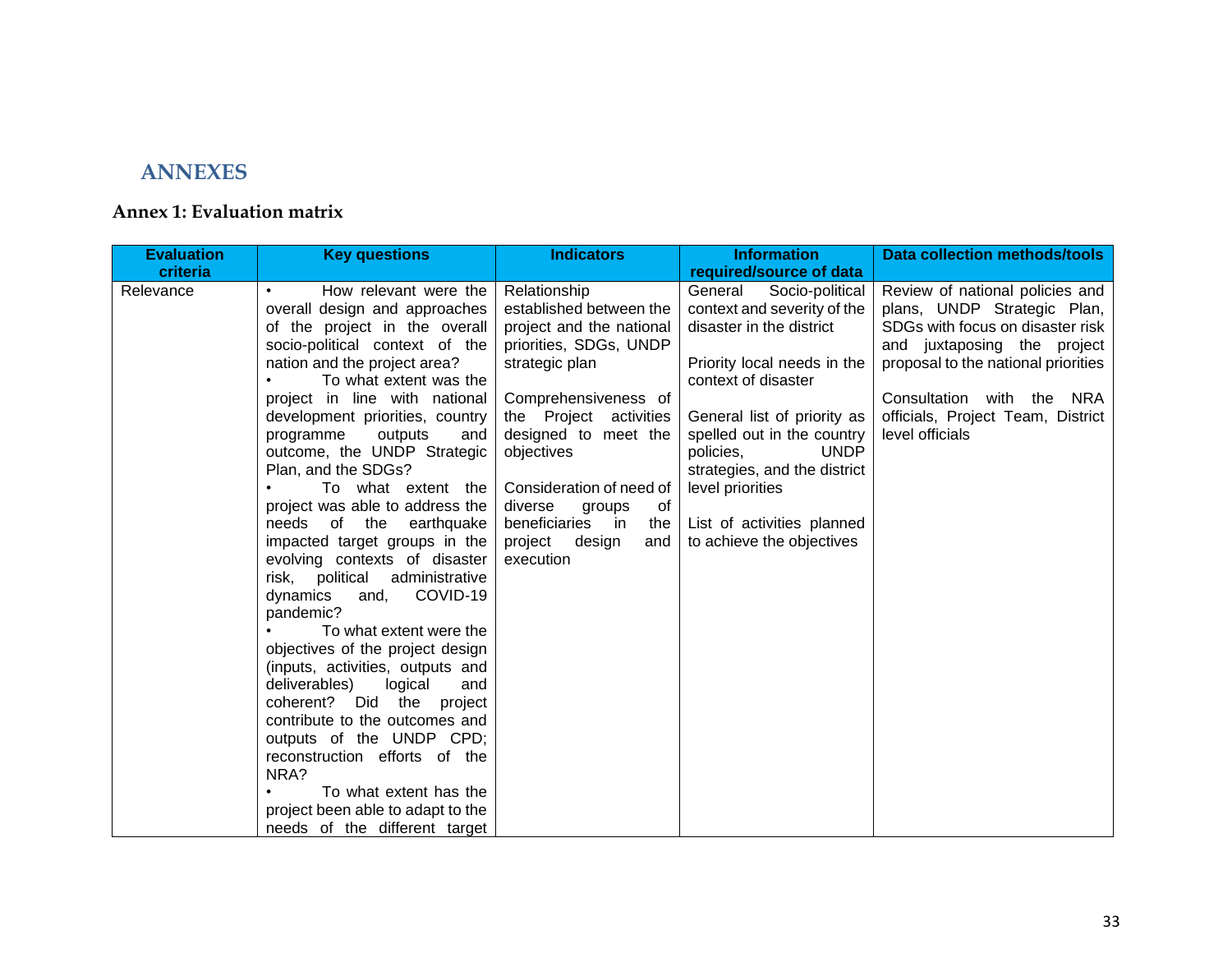| minutes of the local construction<br>project activities were delivered<br>achieved<br>against the<br>of the target<br>effectively in terms of quality,<br>planned time<br>committee, Quality Assurance<br>quantity and timing?<br>Quality data<br>reports<br>What<br>factors<br>Quality of the work<br>have<br>contributed to achieving or not<br>delivered<br>Level<br>of<br>beneficiary<br>Consultation with project team,<br>achieving the intended outputs?<br>satisfaction<br>To what extent were the<br>organizations<br>The<br>beneficiaries<br>degree<br>0f<br>appreciation of the work<br>project results inclusive in terms<br>Participation of different<br>(differentiated by gender, caste,<br>groups of beneficiaries in<br>of gender, vulnerable groups,<br>by the beneficiaries<br>disability,<br>proximity<br>to<br>market/vulnerable area); local<br>and persons with disability?<br>different phases of the<br>What were the lessons<br>Level of participation of<br>project<br>government officials<br>different group of people<br>learned<br>and<br>how<br>were<br>feedback/learning incorporated<br>Observation of the activities<br><b>Types</b><br>of<br>capacity<br>in the subsequent process of<br>Nature and extent of<br>enhancement measures<br>undertaken<br>planning and implementation?<br>capacity enhancement<br>undertaken and level of<br>of different groups of<br>How effective has the project<br>Reconstruction<br>capacity enhanced<br>Review<br>of<br>of<br>beneficiaries<br>individuals<br>been in enhancing the capacity<br>Management<br>Information<br>and<br>of the communities and local<br>institutions<br>System<br>governments to create enabling<br>Nature<br>of<br>adaptive<br>management followed<br>environment for inclusive post-<br>Measures for<br>ensuring<br>disaster<br>reconstruction<br>transparency<br>and<br>Degree of geographical<br>accountability<br>management?<br>coverage of the project<br>To what extent the different<br>a a<br>given<br>ward<br>Adaptive<br>management<br>in.<br>(percentage of houses<br>project<br>practices<br>components<br>were<br>effective?<br>covered)<br>To what extent was<br>the |                      | groups (including promoting the<br>gender equality and social<br>inclusion aspects) in terms of<br>creating enabling environment<br>for inclusive, affordable and<br>people-centered reconstruction<br>policies and actions? |                        |                         |                                                                           |
|-------------------------------------------------------------------------------------------------------------------------------------------------------------------------------------------------------------------------------------------------------------------------------------------------------------------------------------------------------------------------------------------------------------------------------------------------------------------------------------------------------------------------------------------------------------------------------------------------------------------------------------------------------------------------------------------------------------------------------------------------------------------------------------------------------------------------------------------------------------------------------------------------------------------------------------------------------------------------------------------------------------------------------------------------------------------------------------------------------------------------------------------------------------------------------------------------------------------------------------------------------------------------------------------------------------------------------------------------------------------------------------------------------------------------------------------------------------------------------------------------------------------------------------------------------------------------------------------------------------------------------------------------------------------------------------------------------------------------------------------------------------------------------------------------------------------------------------------------------------------------------------------------------------------------------------------------------------------------------------------------------------------------------------------------------------------------------------------------------------------------------------------------------------------------------------------|----------------------|------------------------------------------------------------------------------------------------------------------------------------------------------------------------------------------------------------------------------|------------------------|-------------------------|---------------------------------------------------------------------------|
| and<br>effective<br>in<br>management<br>delivering the project output?                                                                                                                                                                                                                                                                                                                                                                                                                                                                                                                                                                                                                                                                                                                                                                                                                                                                                                                                                                                                                                                                                                                                                                                                                                                                                                                                                                                                                                                                                                                                                                                                                                                                                                                                                                                                                                                                                                                                                                                                                                                                                                                    | <b>Effectiveness</b> | To what extent the<br>implementation approach                                                                                                                                                                                | of<br>Extent<br>target | Time series achievement | Review of the progress reports;<br>front line staff, officials of partner |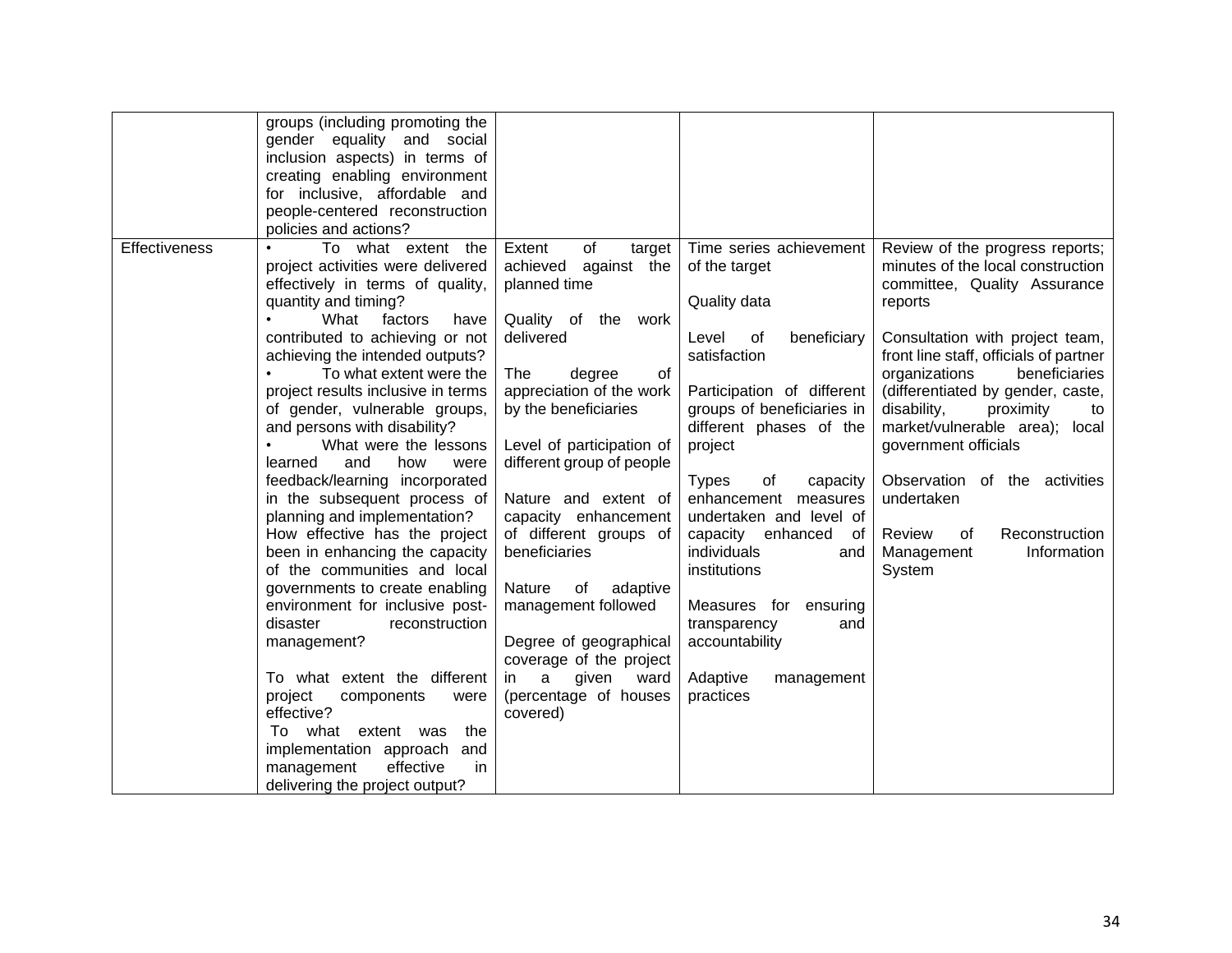| Efficiency     | How efficiently were the<br>$\bullet$<br>including human,<br>resources<br>material and financial, used to<br>achieve the project results in a<br>timely manner?<br>To what extent was the<br>existing project management<br>appropriate<br>structure<br>and<br>efficient<br>in generating<br>the<br>expected results?<br>To what extent has the<br>project implementation strategy<br>and its execution been efficient<br>and cost-effective?<br>To what extent was the<br>project management adaptive to<br>the changed contexts COVID-19<br>pandemic                                                                                                                              | Administrative<br>and<br>financial management<br>Use of resources<br>Staff turnover<br>Synergy generated<br><b>Effective monitoring</b><br>Coordination<br>and<br>partnership<br>Adaptive mechanism to<br>cope with the difficulty in<br>implementation during<br>and after the COVID<br>pandemic                                                                        | Administrative<br>and<br>financial<br>management<br>guidelines<br>Financial<br>reports<br>and<br>assessment of program<br>and admin expenses<br>Nature of synergy                                                                                                                               | Review of reports (technical and<br>financial)<br>Review<br>Management<br>οf<br><b>Information System</b><br>Consultation<br>with<br>Project<br>Management<br>Team;<br>Partner<br>Implementing<br>organizations;<br>Local<br>government officials |
|----------------|-------------------------------------------------------------------------------------------------------------------------------------------------------------------------------------------------------------------------------------------------------------------------------------------------------------------------------------------------------------------------------------------------------------------------------------------------------------------------------------------------------------------------------------------------------------------------------------------------------------------------------------------------------------------------------------|--------------------------------------------------------------------------------------------------------------------------------------------------------------------------------------------------------------------------------------------------------------------------------------------------------------------------------------------------------------------------|-------------------------------------------------------------------------------------------------------------------------------------------------------------------------------------------------------------------------------------------------------------------------------------------------|---------------------------------------------------------------------------------------------------------------------------------------------------------------------------------------------------------------------------------------------------|
| Sustainability | To what extent the<br>$\bullet$<br>project results achievements are<br>likely to sustain?<br>To<br>what<br>extent<br>measures (institutional, social,<br>technical,<br>financial)<br>were<br>implemented to sustain the<br>project results?<br>What could be potential<br>$\bullet$<br>of<br>work<br>areas<br>and<br>new<br>innovative<br>measures<br>for<br>sustaining the results?<br>To what extent<br>the<br>contributed<br>in<br>project<br>in<br>strengthening the institutional<br>base (of local governments,<br>community organizations) to<br>building capacities at local level,<br>including of local governments?<br>To what extent have<br>lessons<br>learned<br>been | Level of Technical and<br>financial requirement for<br>operation<br>and<br>maintenance<br>to<br>continue<br>the<br>benefit<br>stream of the project<br>results<br>Available<br>technical<br>human resource after<br>the completion of the<br>project<br>Unintended impact on<br>environment<br>Local Institutional basis<br>for sustaining the project<br>benefit stream | Institutional<br>arrangements<br>for<br>sustaining<br>the<br>project<br>effects<br>Availability of technical<br>human<br>resources<br>for<br>repair and maintenance<br>The level of adverse<br>environmental<br>social<br>impacts (if any)<br>Intensity of the need to<br>undertake the project | Observation of field activities<br>Review of reports, minutes of<br>local level meetings<br>Consultation with the Project<br>Management Team, technical<br>human resources<br>Consultation<br>with<br>local<br>government leaders, officials      |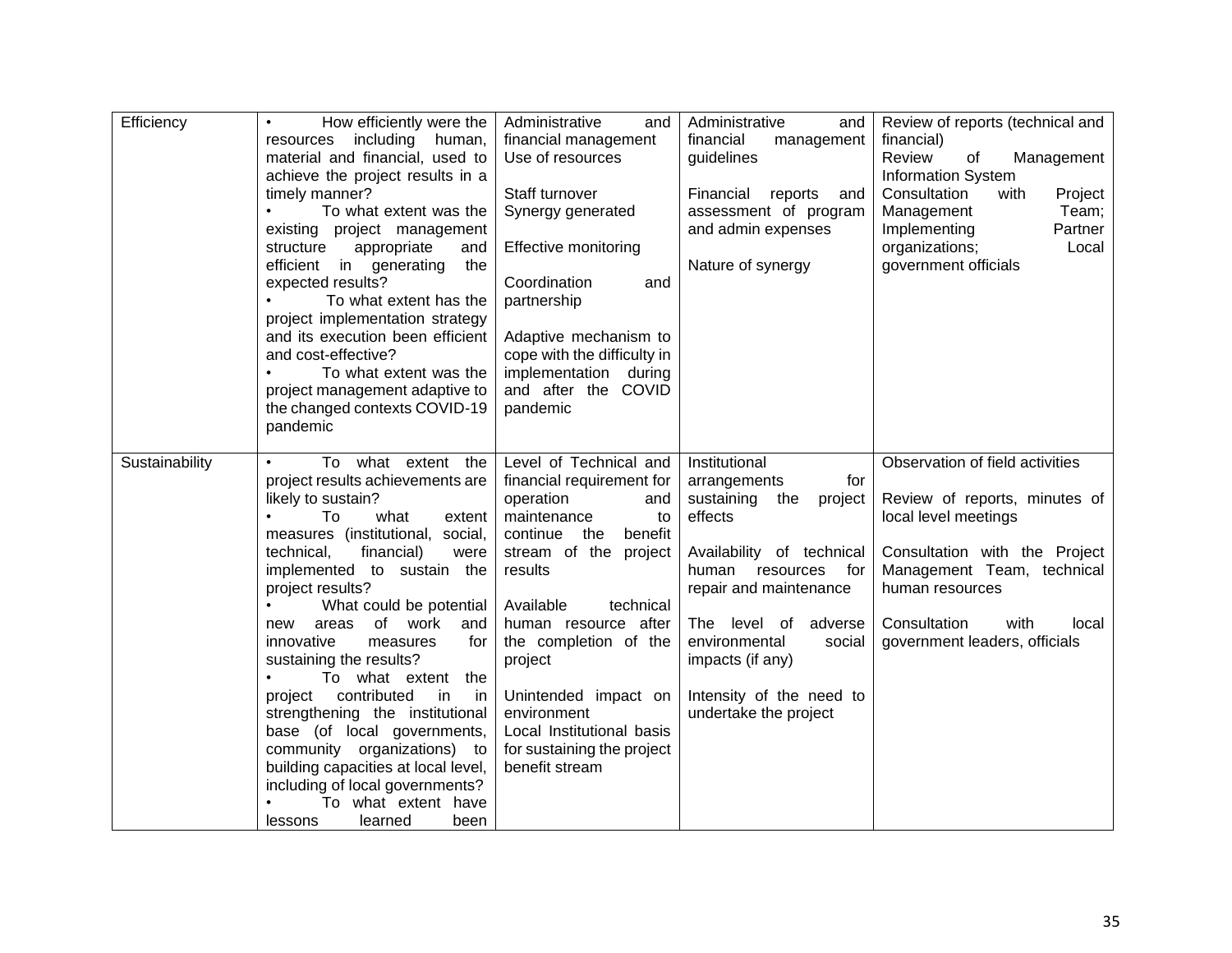|           | documented by the project on a<br>continual basis to inform the<br>project for needful change?<br>What could be done to<br>strengthen exit strategies and<br>sustainability of the project?<br>What are the plans or<br>of<br>the<br>approaches<br>local<br>authorities to ensure that the<br>initiatives will be continued after<br>the project ends?<br>How<br>project<br>has<br>$\bullet$<br>contributed towards replication<br>of initiatives at the local level? | Ownership of the project<br>by beneficiaries, or local<br>organizations                                                                                                                                           |                                                                                                                                                                                                                                                                     |                                                                                                                                |
|-----------|-----------------------------------------------------------------------------------------------------------------------------------------------------------------------------------------------------------------------------------------------------------------------------------------------------------------------------------------------------------------------------------------------------------------------------------------------------------------------|-------------------------------------------------------------------------------------------------------------------------------------------------------------------------------------------------------------------|---------------------------------------------------------------------------------------------------------------------------------------------------------------------------------------------------------------------------------------------------------------------|--------------------------------------------------------------------------------------------------------------------------------|
| Impact    | To what extent the<br>project initiatives indicate that<br>intended impact will be achieved<br>in the future?                                                                                                                                                                                                                                                                                                                                                         | Potential longer- term<br>wider effects on different<br>spheres<br>(economic,<br>social, environmental)<br>on the socioecological<br>system                                                                       | The<br>list<br>of<br>changes<br>already brought about by<br>the project intervention<br>(both material and non-<br>material)<br>Potential wider effects of<br>changes<br>brought<br>the<br>about by the project<br>intervention<br>List of changes in status<br>quo | Consultation with the different<br>groups of beneficiaries, Local<br>government officials,<br>Project<br>Management Team       |
| Coherence | • To what extent the intervention<br>was coherent with Government<br>policies, UNDP strategies, and<br>Local<br>political<br>economic<br>context?<br>To what extent the different<br>components of the project are<br>complementary/supplementary?<br>How<br>well<br>the<br>intervention<br>fit<br>in changed<br>like<br>COVID-19<br>contexts<br>pandemic?                                                                                                            | Relationship/matching<br>of project activities with<br>the national priorities,<br>and contribute to meet<br>the aspirations in local<br>context<br>Harmony<br>between<br>different components<br>Synergy effects | Project design (objective,<br>activities, implementation<br>arrangement) contribution<br>in meeting objectives<br>List of complementary/<br>supplementary effects                                                                                                   | Review of the project proposal,<br>Progress<br>Report,<br>National<br>policies, plans<br>Consultation with the project<br>team |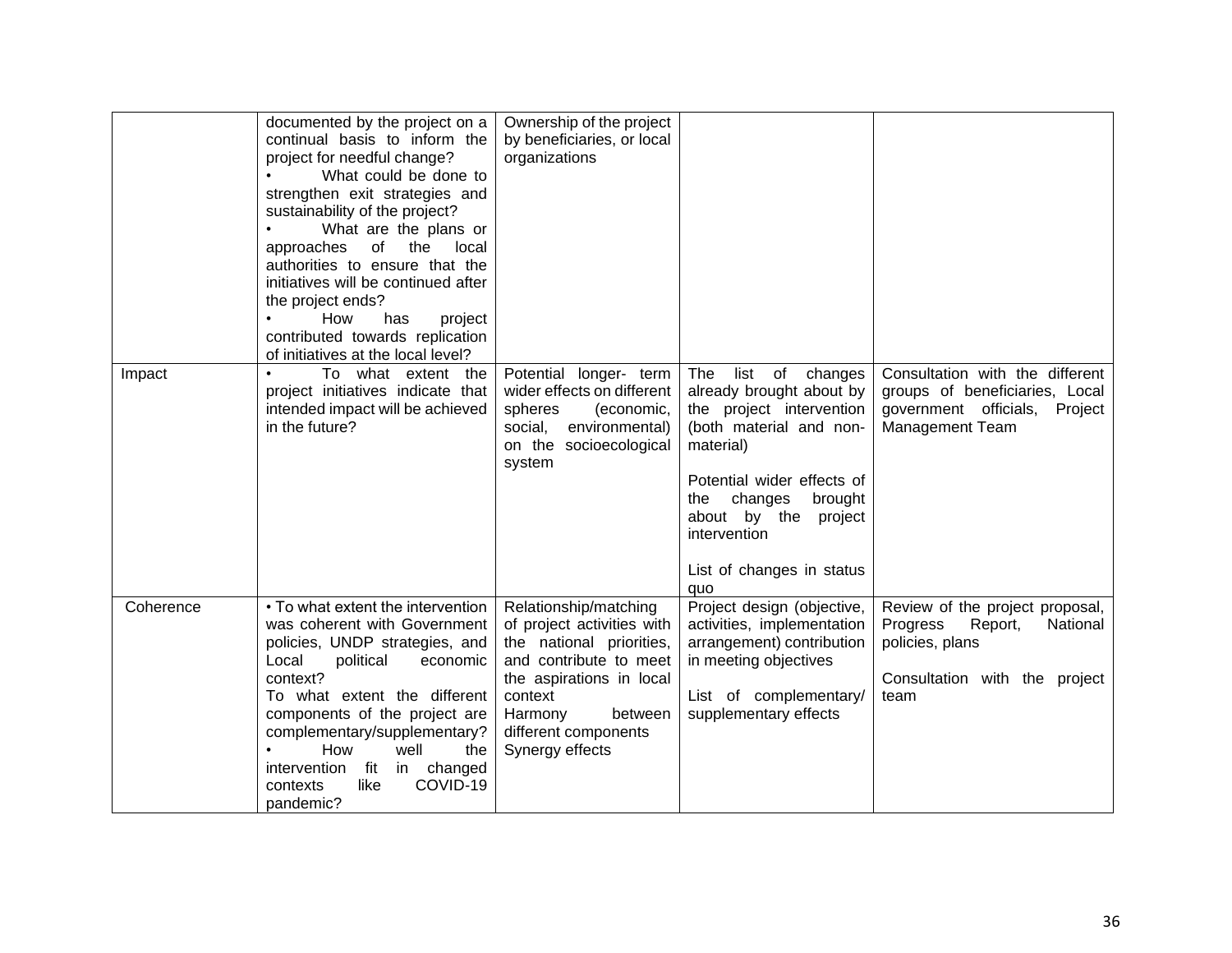| Human Rights      | To what extent have<br>$\bullet$                     | Human Rights based            | List of Human Rights                 | Review of the project proposal, |
|-------------------|------------------------------------------------------|-------------------------------|--------------------------------------|---------------------------------|
|                   | Dalit, ethnic minorities, people                     | measures adopted              | based measures adopted               | progress reports, RMIS          |
|                   | with disability, women, senior                       |                               | in project design and                |                                 |
|                   | citizen and other excluded and                       | Proportion<br>of              | implementation process               | Consultation with the project   |
|                   | vulnerable groups benefitted                         | disadvantaged<br>group        |                                      | team                            |
|                   | from the work of the project and                     | members<br>reached            | List of measures adopted             |                                 |
|                   | with what impact?                                    | out/benefitted                | in<br>project<br>design,             | Focused discussion with the     |
|                   | To what extent have the<br>$\bullet$                 |                               | reporting<br>format                  | targeted group members          |
|                   | project integrated a Human                           | List<br>0f<br>measures        | (provision<br>for                    |                                 |
|                   | Rights Based Approach in the                         | followed<br>(such<br>as       | disaggregated data)                  |                                 |
|                   | design, implementation<br>and                        | safety, insurance etc.)       |                                      |                                 |
|                   | monitoring of the project?                           |                               | List<br>οf                           |                                 |
|                   | Have the resources                                   |                               | Changes/achievements                 |                                 |
|                   | been used in an efficient way to                     |                               | as a result of adoption of           |                                 |
|                   | address Human Rights in the                          |                               | measures                             |                                 |
|                   | implementation<br>(e.g.                              |                               |                                      |                                 |
|                   | participation<br>of                                  |                               |                                      |                                 |
|                   | targeted<br>stakeholders,<br>collection<br>0f        |                               |                                      |                                 |
|                   | disaggregated data, etc.)?                           |                               |                                      |                                 |
| Gender equity and | $\bullet$ .<br>To what extent the                    | Incorporation of GESI         | List<br>of<br>GESI-guided            | Review of the project proposal, |
| social inclusion  | project approach was effective                       | issues<br>Project             | and<br>activities<br>results;        | progress reports, RMIS          |
|                   | in promoting gender equality                         | on<br>Design, implementation, | monitoring framework                 |                                 |
|                   | and social inclusion - particularly                  | and monitoring                |                                      | Consultation with the project   |
|                   | focusing on the excluded and                         |                               | Evidences<br>0f                      | team, front line staff          |
|                   | the poor through technology                          | Consideration of GESI         | of                                   |                                 |
|                   | transfer,<br>mass<br>awareness                       | issues on Staff hiring        | empowerment<br>excluded and minority |                                 |
|                   | including media<br>and social                        | and management                | groups as a consequence              | Focused discussion with the     |
|                   |                                                      |                               | of project intervention              | targeted group members          |
|                   | campaigns,<br>planning,<br>orientation and training? | Adoption of GESI issues       |                                      |                                 |
|                   | To what extent have                                  | in the local governments      |                                      |                                 |
|                   | equality,<br>the<br>gender                           |                               |                                      |                                 |
|                   | empowerment of women and                             |                               |                                      |                                 |
|                   | social inclusion been addressed                      |                               |                                      |                                 |
|                   | in the design, implementation                        |                               |                                      |                                 |
|                   | and monitoring of the project?                       |                               |                                      |                                 |
|                   | To what extent has the<br>$\bullet$                  |                               |                                      |                                 |
|                   | promoted<br>positive<br>project                      |                               |                                      |                                 |
|                   | changes<br>of<br>women<br>and                        |                               |                                      |                                 |
|                   | excluded<br>including                                |                               |                                      |                                 |
|                   | groups,                                              |                               |                                      |                                 |
|                   | persons with disabilities?                           |                               |                                      |                                 |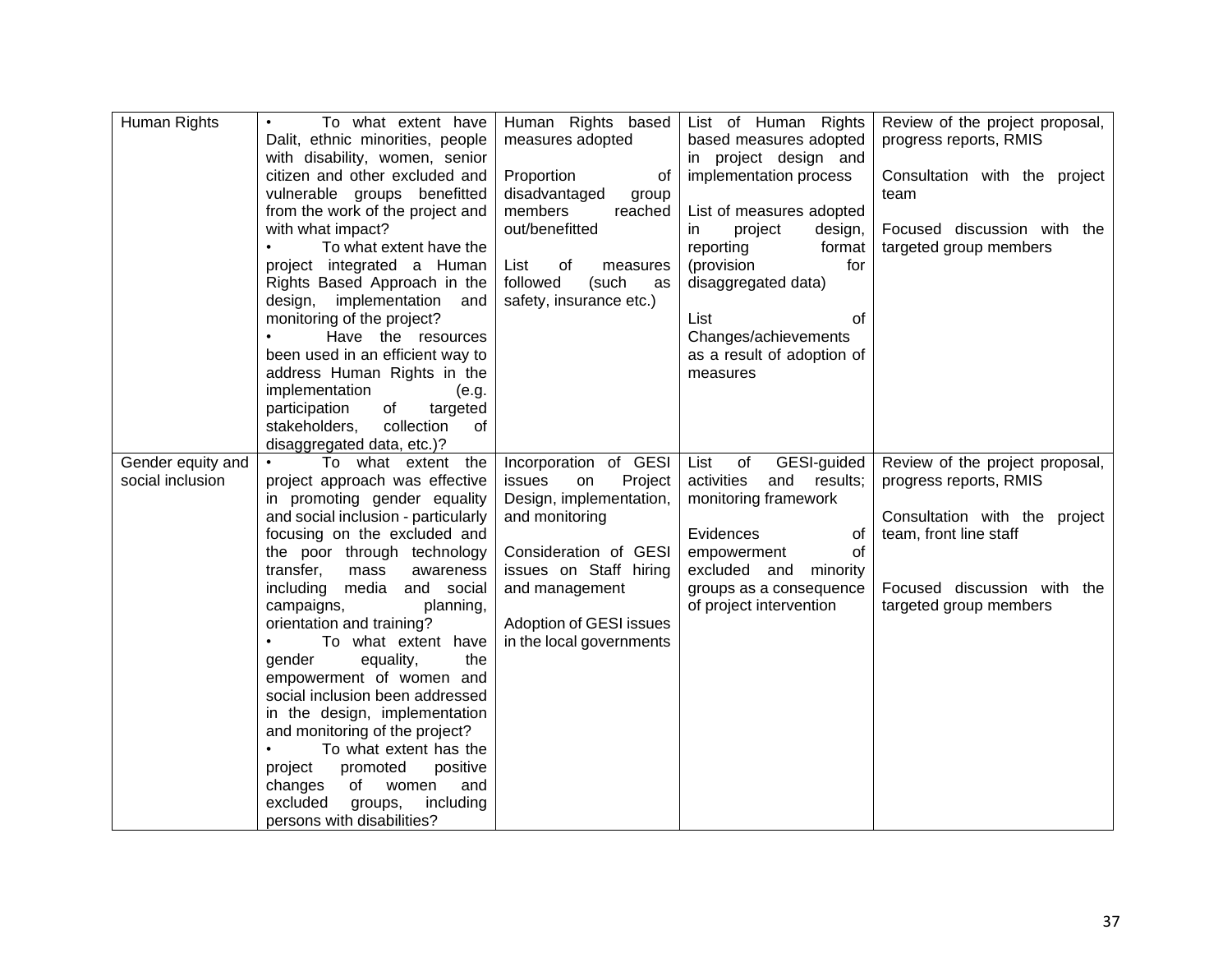| <b>Disability</b> | with<br>Were<br>persons           | Evidences<br>οf                     | Measures<br>for I          | Review of the project proposal, |
|-------------------|-----------------------------------|-------------------------------------|----------------------------|---------------------------------|
|                   | disabilities<br>consulted<br>and  | consideration of people             | consideration of people    | progress reports, RMIS          |
|                   | meaningfully<br>involved          | in.<br>with disability<br>the<br>in | with disability in design, |                                 |
|                   | planning<br>programme<br>and      | design<br>project<br>and            | implementation, reporting  | Consultation with the project   |
|                   | implementation?                   | implementation                      |                            | team, front line staff          |
|                   | What proportion of the            |                                     |                            |                                 |
|                   | beneficiaries of the project were | Proportion of<br>people             |                            | Focused discussion with people  |
|                   | persons with disabilities?        | with disability benefitted          |                            | with disability                 |
|                   | What<br>barriers                  | did<br>from the project             |                            |                                 |
|                   | persons with disabilities face to |                                     |                            |                                 |
|                   | effectively<br>benefit from the   |                                     |                            |                                 |
|                   | project?                          |                                     |                            |                                 |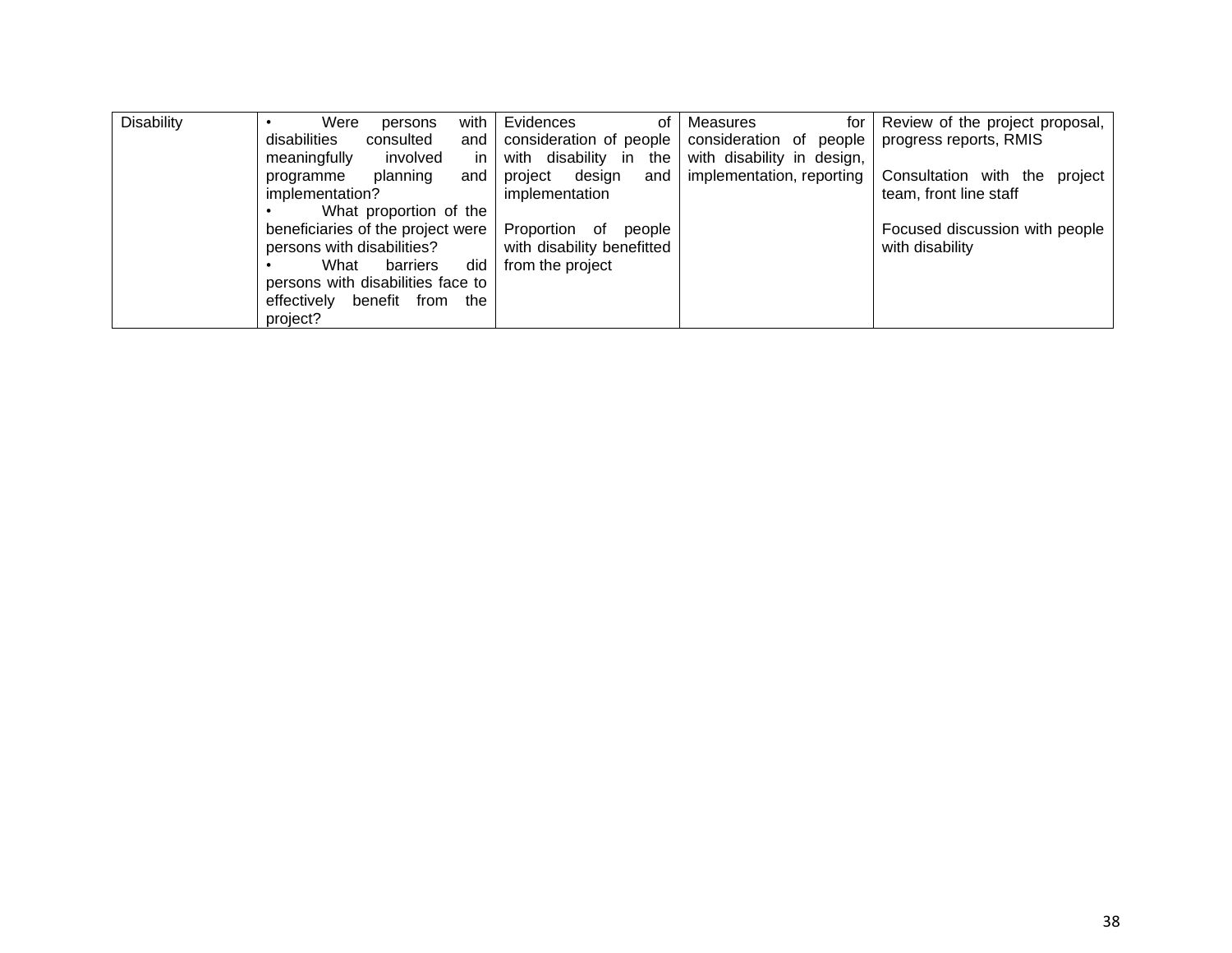# **Annex 2: Project Achievements in numbers**

| S.N | <b>Activities</b>                                                                | <b>Number</b> |
|-----|----------------------------------------------------------------------------------|---------------|
| 1   | Total houses reconstructed                                                       | 26,912        |
| 2   | Tranche released (I, II, III)                                                    | 26,912        |
| 3   | <b>Construction completed Hhs</b>                                                | 26,886        |
| 4   | CR house Constructed (number)                                                    | 88            |
| 5   | Households covered in Verification Survey                                        | 26,803        |
| 6   | PA sign Facilitation                                                             | 996           |
| 7   | Vulnerable house Supported                                                       | 8,021         |
| 8   | Land related Facilitation Support                                                | 344           |
| 9   | Liaison with DLPIU for Tranche release                                           | 30356         |
| 10  | Facilitation for banking process                                                 | 31115         |
| 11  | Technical support for planning, costing & resources                              | 16,537        |
| 12  | Connecting available Mason with house owner                                      | 16,175        |
| 13  | On-site technical advice and guidance( Door to Door visit)                       | 299,696       |
| 14  | Coordination with NRA engineers(Site Verification, inspection and Certification) | 27,980        |
| 15  | <b>Tole Level Meetings</b>                                                       | 1983          |
| 16  | Ward level Meetings                                                              | 918           |
| 17  | Palika level Meetings                                                            | 175           |
| 18  | Handholding for building permit to Hhs                                           | 3,969         |
| 19  | As-built drawings of already constructed                                         | 836           |
| 20  | Structural Analysis                                                              | 190           |
| 21  | Support to municipality for structural assessment and archiving                  | 147           |
| 22  | Facilitation for material procurement / production (hh)                          | 13,818        |
| 23  | Facilitation for land, if needed                                                 | 344           |
| 24  | Supporting house owners for relocation and subsequently reconstruction           | 54            |
| 25  | On-site technical support on correction for houses that have failed inspection   | 643           |
| 26  | On-site technical support on retrofitting for houses of GOI beneficiaries        | 103           |
| 27  | Testing of retrofitting models demonstration                                     |               |
| 28  | Support for Establishment of Revolving fund (palikas)                            | 3             |
| 29  | Grievance reporting and follow up through Toll Free Service (number of calls)    | 44760         |
| 30  | Radio Programmes (number of broadcasts)                                          | 595           |
| 31  | Mobile Technology Clinic (no of events)                                          | 431           |
| 32  | Number of people reached through Mobile Technology Clinic                        | 21373         |
| 33  | Use of Social Media for awareness/outreach (number of people reached)            | 8,042         |
| 34  | <b>Social Cultural Events</b>                                                    | 211           |
| 35  | Number of people reached in socio cultural events                                | 16,575        |
| 36  | Number of house owners reached for retrofitting                                  | 6,379         |
| 37  | Printed ICE materials (types)                                                    | 35            |
| 38  | <b>Exposure visits</b>                                                           | 15            |
| 39  | ICE activity of maintenance and risk mitigation (no of hh reached)               | 26,912        |
| 40  | Training of Masons (man days)                                                    | 13,966        |
| 41  | Training of NRA Engineers (no of events)                                         | 14            |
| 42  | Workshops                                                                        | 18            |
| 43  | <b>Trained Masons</b>                                                            | 4000          |
| 44  | Number of female masons trained                                                  | 420           |
| 45  | MIS and Progress Tracking                                                        | All           |
| 46  | Concurrent monitoring and quality assurance reports                              | 9             |
| 47  | Satisfaction survey and testimonials (hhs reached)                               | 24,966        |
| 48  | Completion Certificate issued (hhs)                                              | 26,846        |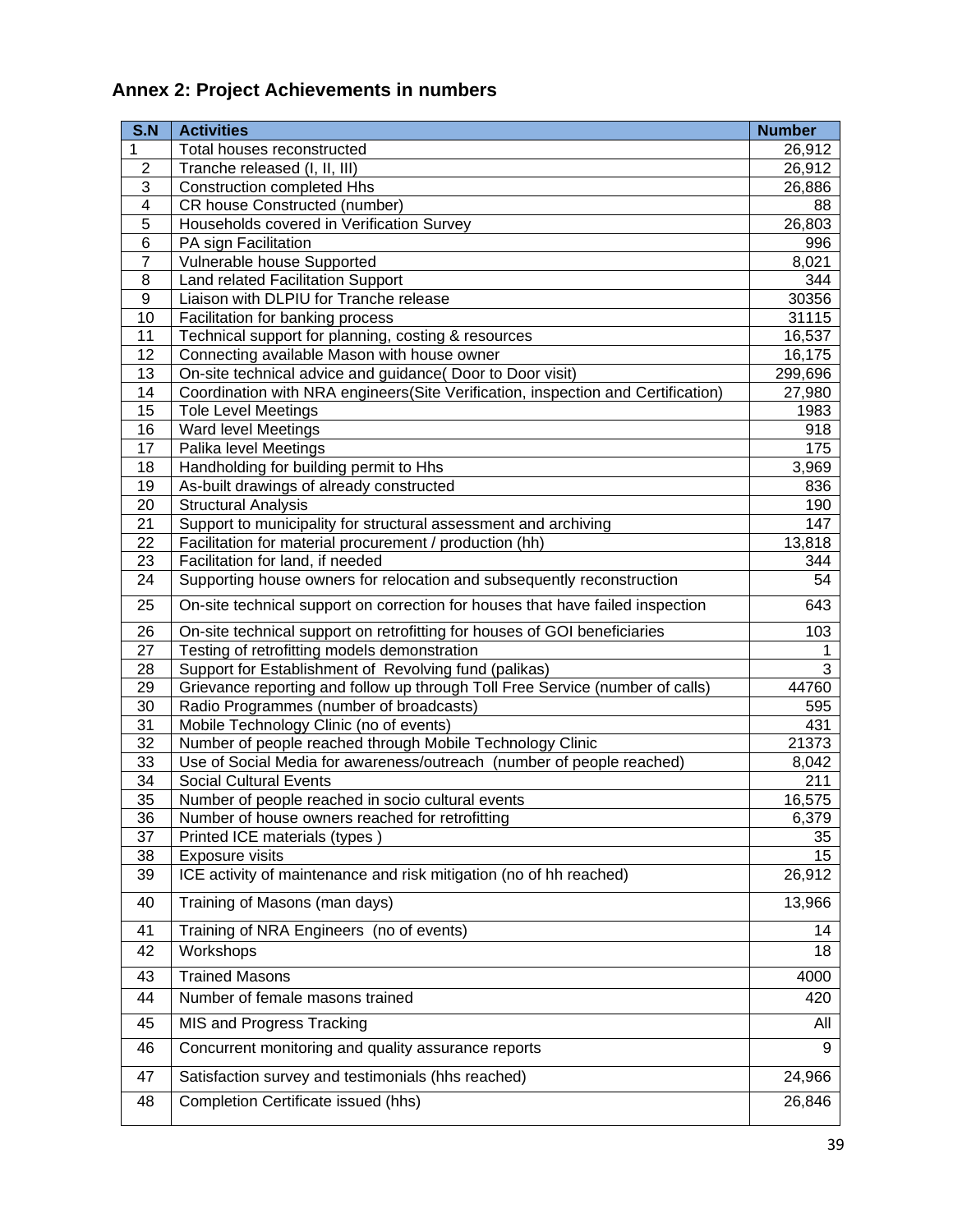# **Annex 3: Field visit itinerary**

| <b>Date</b>  | Venue                                        | <b>Time</b> | <b>Activities</b>                                                      |
|--------------|----------------------------------------------|-------------|------------------------------------------------------------------------|
| Nov 15, 2021 | Kathmandu, CDRMP Office                      | 14:00       | Meeting with Reporting Monitor Officer                                 |
| Nov 16, 2021 | Kathmandu                                    | 11:00       | KII with Team Coordinator/Engineer                                     |
|              | Kathmandu-Palungtar, Gorkha                  | 7:00        | En route                                                               |
|              | Palungtar-7, Biruwatar                       | 13:00       | Meeting with Mayor of Palungtar                                        |
|              |                                              |             | Municipality                                                           |
| Nov 20,2021  | Paluntar-5, Belbot                           | 16:00       | FGD with Landless community &                                          |
|              |                                              |             | observations of house                                                  |
|              | Thanipokhari, Palungtar                      | 17:15       | Interaction with CF and ANS                                            |
|              | Palungtar-8                                  | 8:30        | KII with ANS                                                           |
|              | Palungtar-8                                  | 9:30        | Meeting with Ward chair of Palungtar                                   |
|              |                                              |             | Municipality ward-8                                                    |
|              | Palungtar-8, Ratamate                        | 10:00       | FGD with Dalit Community                                               |
|              | Palungtar-8                                  | 11:15       | Observation of Retrofitted house                                       |
|              | Palungtar-7                                  | 12:15       | KII with a person with disability                                      |
|              | Palungtar-7, Khatritar                       | 13:05       | <b>KII with ANS</b>                                                    |
| Nov 20,2021  | Paluntar-9, Kayapani                         | 14:30       | FGD with Female Masons                                                 |
|              | Palungtar-9, Aaptari                         | 15:10       | KII with Ward Chair of Palungtar                                       |
|              |                                              |             | Municipality ward-9                                                    |
|              | Palungtar-5, Thatipokhari                    | 17:00       | KII with Engineer of Palungtar                                         |
|              |                                              |             | Municipality                                                           |
|              | Dumre, Tanhu                                 | 18:30       | <b>Night Stay</b>                                                      |
|              | Siranchowk-5, Bhattagaun                     | 9:00        | FGD with Brahmin/Chhetri Community                                     |
|              | Siranchowk-3, Harmi                          | 11:00       | KII with Ward Chair of Sirnchowk R.M.                                  |
|              |                                              |             | ward-3                                                                 |
|              | Siranchowk R.M.-Chitrepokhari                | 12:45       | KII with Engineers & Administrative                                    |
|              |                                              | 15:00       | Officer of Siranchowk R.M.                                             |
| Nov 21,2021  | Ajirkot R.M-Bhachchek<br>Ajirkot-3, Lapsibot | 16:00       | Meeting with Engineer of Ajirkot R.M.                                  |
|              | Ajirkot-2, Kharibot                          | 17:00       | FGD with non-project beneficiary<br>FGD with Brahmin/Chhetri Community |
|              | Bhachchek                                    | 19:00       | Night Stay                                                             |
|              | Dharche-7, Lapubesi                          | 12:40       | FGD with Janajati Community                                            |
|              | Dharche-7, Pandrangaun                       | 13:15       | Observation of Stone Masonry houses                                    |
|              | Dharche-7, Pandrangaun                       | 13:30       | <b>KII with ANS</b>                                                    |
| Nov 22,2021  | Aarught R.M, Aarught Bazzar                  | 16:15       | KII with Administrative Chief of                                       |
|              |                                              |             | Aarughat R.M                                                           |
|              | Aarught Bazzar                               | 16:45       | KII with Ward Chair of Dharche R.M.                                    |
|              |                                              |             | ward-6                                                                 |
|              | Aarught Bazzar                               | 17:30       | <b>Night Stay</b>                                                      |
|              | Sahid Lakhan-6, Ghairung                     | 9:30        | KII with Palika Chief of Sahid Lakhan                                  |
|              |                                              |             | R.M                                                                    |
|              | Sahid Lakhan-6, Ghairung                     | 10:20       | KII with old age single woman & house                                  |
|              |                                              |             | observation house                                                      |
|              | Sahid Lakhan-6, Ghairung                     | 10:50       | KII with ANS of Sahid Lakhan R.M.                                      |
|              | Gandaki R.M-yangdi                           | 12:30       | KII with old age single woman                                          |
|              | Gandaki-2, Tanglichowk                       | 13:15       | KII with ANS of Gandaki R.M-2                                          |
|              | Gandaki-2, Tanglichowk                       | 14:00       | FGD with Janajati Community                                            |
| Nov 24,2021  | Gandaki-2, Tanglichowk                       | 14:35       | Observation of CR house and retrofitted                                |
|              |                                              |             | house                                                                  |
|              | Gandaki-2, Tallo Yangdi                      | 14:40       | KII with guardian of minors supported                                  |
|              |                                              |             | for housing                                                            |
|              | Sahid Lakhan-5, Maskechhap                   | 17:00       | FGD with Janajati & Dalit Community                                    |
|              | Sahid Lakhan-5, Maskechhap                   | 17:30       | Meeting with ANS of Sahid Lakhan                                       |
|              |                                              |             | R.M.-5, observation of block house                                     |
|              | Gorkha M-Gorkha                              | 20:00       | Night stay                                                             |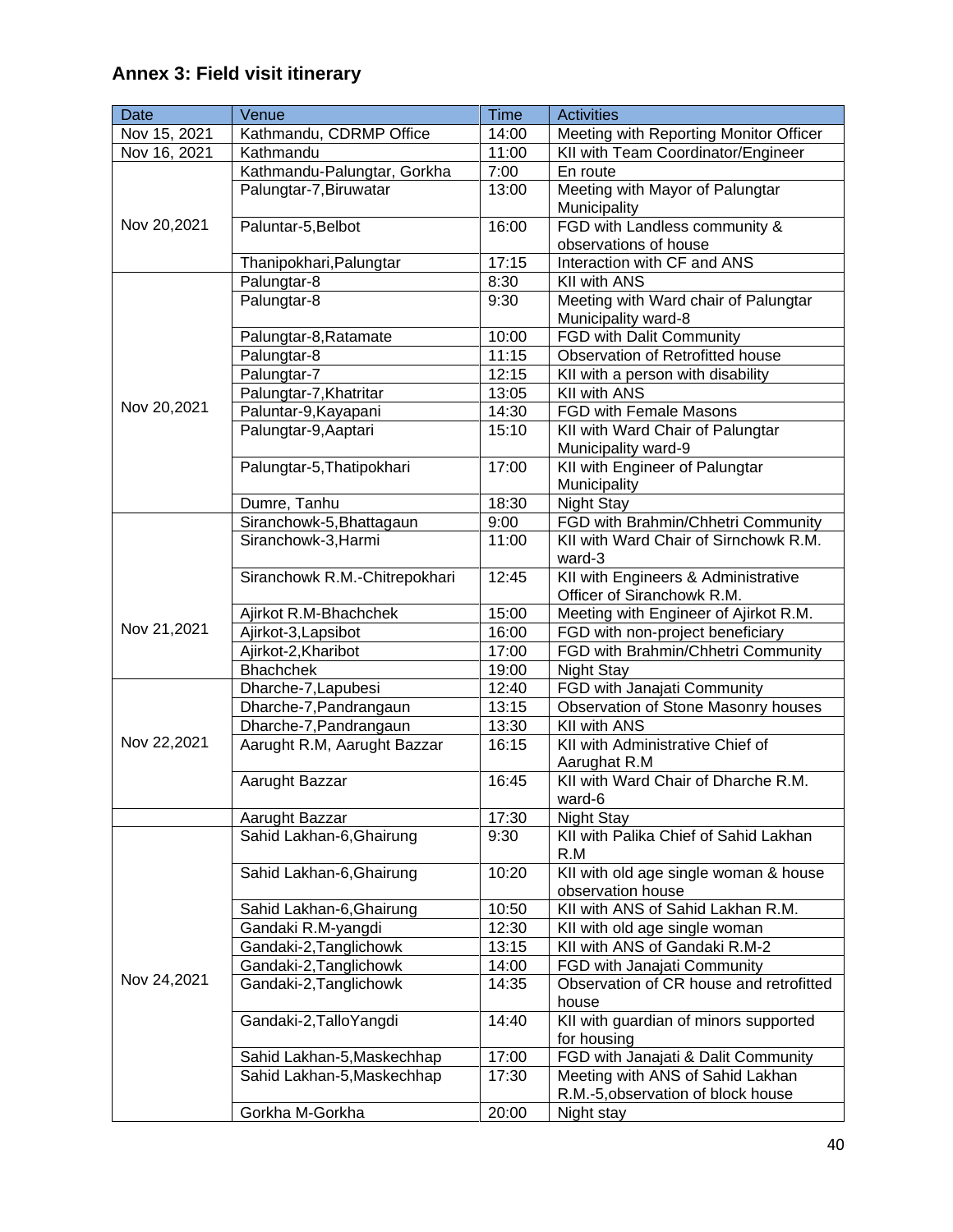|             | Gorkha M-Gorkha                        | 10:00 | KII with DCC Chief of Gorkha                                  |
|-------------|----------------------------------------|-------|---------------------------------------------------------------|
|             | Gorkha M-Gorkha                        | 11:15 | Meeting with District Treasury Controller                     |
|             | Gorkha M-Gorkha                        | 12:00 | KII with DLPIU, Building Engineer                             |
|             | Gorkha M-Gorkha                        | 14:00 | KII with Journalist                                           |
| Nov 25,2021 | Gorkha M-Gorkha                        | 15:00 | Meeting with Human Resource and                               |
|             |                                        |       | Logistic Officer of Project                                   |
|             | Gorkha M-Gorkha                        | 17:00 | Night Stay                                                    |
|             | Gorkha M-Gorkha                        | 8:30  | Meeting with the News Chief of Radio                          |
|             |                                        |       | Gorkha                                                        |
|             | Gorkha M-Gorkha                        | 10:30 | KII with Branch Manager of NMB bank                           |
|             | Gorkha M-Gorkha                        | 11:15 | KII with Branch Manager of Chhimek                            |
|             |                                        |       | Laghubitta Sastha                                             |
|             | Gorkha M-Gorkha                        | 13:00 | KII with Chief Engineer of Gorkha                             |
|             |                                        |       | Municipality                                                  |
| Nov 26,2021 | Gorkha M-Gorkha                        | 15:00 | KII with CF of Gorkha Municipality                            |
|             |                                        |       | Cluster                                                       |
|             | Gorkha M-Gorkha                        | 16:00 | KII with Draft person of BPS unit                             |
|             |                                        |       | Gorkha                                                        |
|             | Gorkha M-Gorkha                        | 17:00 | <b>Night Stay</b>                                             |
|             | GorkhaMunicipality-9,                  | 11:00 | FGD with Landless community                                   |
|             | Dalvanjyang                            |       |                                                               |
| Nov 27,2021 |                                        |       |                                                               |
|             |                                        | 13:00 |                                                               |
|             | Gorkha Municipality-9,                 |       | KII with a woman with disability &<br>observation of CR house |
|             | Dalvanjyang<br>Gorkha Municipality-11, | 13:35 | FGD with beneficiary                                          |
|             | Majhagira                              |       |                                                               |
|             | Gorkha Bazzar                          | 15:00 | KII with Ward Chair of Gorkha                                 |
|             |                                        |       | Municipality-11,13                                            |
|             | Gorkha Bazzar                          | 16:00 | KII with Sub-Engineer of Gorkha Cluster                       |
|             | Gorkha Bazzar                          | 17:00 | Night Stay                                                    |
|             | Gorkha Municipality-3,                 | 8:00  | KII with Female Mason                                         |
|             | Hulakdanda                             |       |                                                               |
|             | Gorkha Municipality-3,                 | 9:00  | Discussion with radio listener club                           |
| Nov 28,2021 | Nareshwor                              |       |                                                               |
|             | Gorkha Bazzar                          | 16:30 | KII with admin & Finance officer of                           |
|             |                                        |       | Swara Saghan Gau Bikas Kendra                                 |
|             | Gorkha Bazzar                          | 17:00 | KII with Officials of Paddhati Bikash                         |
|             |                                        |       | Kendra                                                        |
|             | Gorkha Bazzar                          | 18:00 | Night Stay                                                    |
|             | Fisling, Chitwan                       | 10:30 | KII with Palika Chief of Gandaki R.M                          |
| Nov29,2021  |                                        |       | and C.F.                                                      |
|             | Gorkh-Kathmandu                        | 12:00 | Back to Kathmandu                                             |
| Dec2,2021   | Kathmandu                              |       | KII with SEEDS, Hunnarshala & Unnati                          |
|             |                                        |       |                                                               |
| Dec 12.2021 |                                        |       | Officials                                                     |
|             | CDRPM, Lalitpur                        | 13:00 | KII with Structure Engineer of BPS unit                       |
|             |                                        |       | Gorkha                                                        |
| Dec13,2021  | CDRMP, Lalitpur                        | 13:00 | KII with QA Consultant                                        |
| Dec14,2021  | <b>Mobile Call</b>                     | 9:00  | KII with DST Engineer                                         |
| Dec15,2021  | Zoom Meting                            | 16:30 | KII with District Project Coordinator                         |
| Dec17,2021  | Singh Durbar, Kathmandu                | 11:00 | KII with Deputy Spoke                                         |
|             |                                        |       | Person/Information Officer, NRA                               |
| Dec17,2021  | Zoom Meting                            | 17:30 | KII with Senior Project Officer of the                        |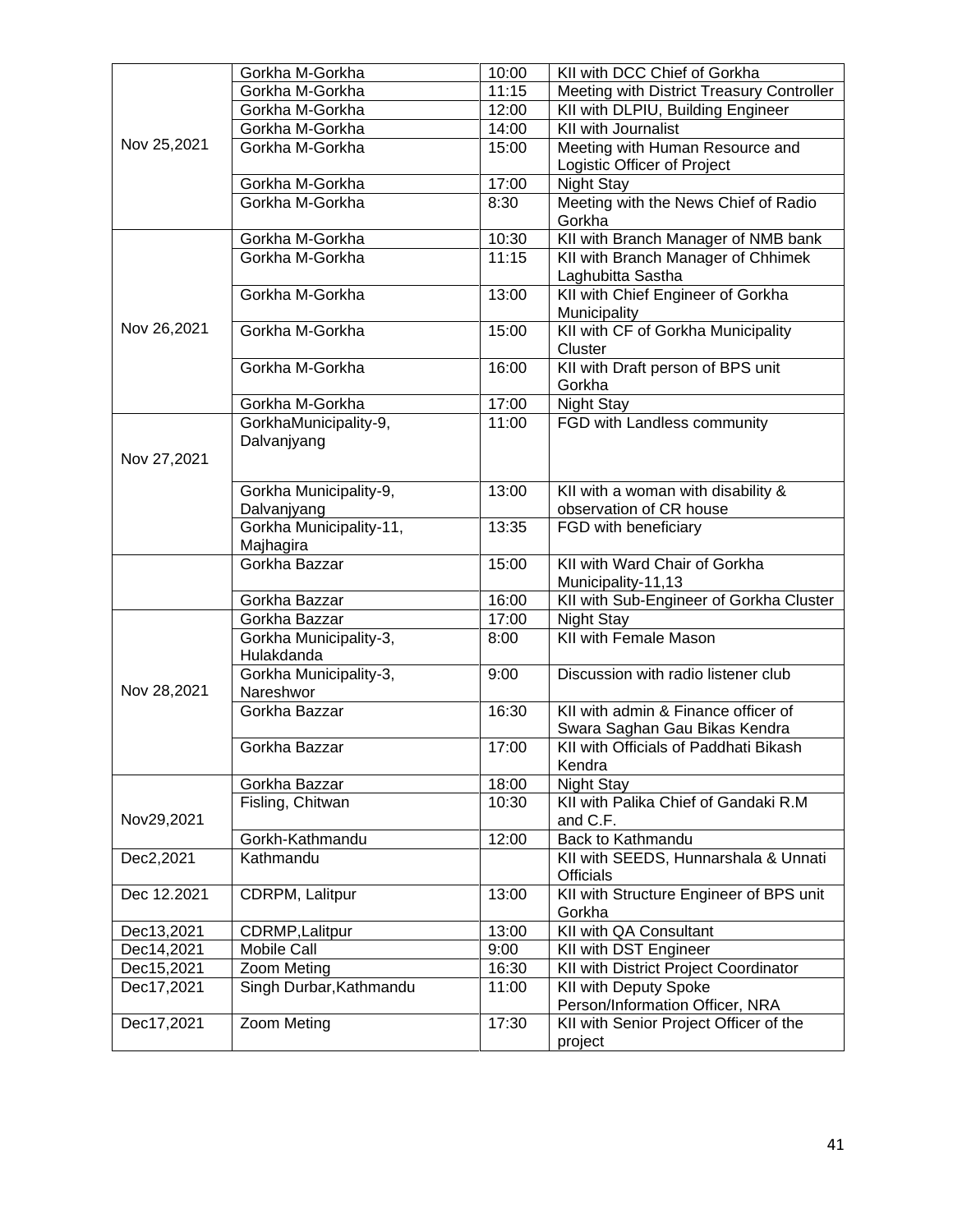## **Annex 4: Documents Reviewed**

- 1. UNDP 2017. Proposal for Socio-Technical Facilitation Services to GOI-Supported Housing Reconstruction in Gorkha District, Nepal
- 2. UNDP 2018. Socio-Technical Facilitation Services to GOI-Supported Housing Reconstruction in Gorkha District, Nepal; Nepal Housing Reconstruction Project Annual Report (March-December 2018)
- 3. UNDP 2019. Socio-Technical Facilitation Services to GOI-Supported Housing Reconstruction in Gorkha District, Nepal; Annual Report (January-December 2019)
- 4. UNDP 2020. Socio-Technical Facilitation Services to GOI-Supported Housing Reconstruction in Gorkha District, Nepal; Annual Report (January-December 2020)
- 5. UNDP 2018. Beneficiary Status Survey and Quality Assurance Report for Government of India supported Nepal Housing Reconstruction Project.
- 6. UNDP 2021. Socio-Technical Facilitation Services to GOI-Supported Housing Reconstruction in Gorkha District, Nepal; Monthly Progress Reports Annual Report (January-September 2021)
- 7. UNDP 2018 to 2021 Socio-Technical Facilitation Services to GOI-Supported Housing Reconstruction in Gorkha District, Nepal. Quality Assessment Reports
- 8. United Nations Country Team Nepal (2017), United Nations Development Assistance Framework for Nepal 2018-2022: United Nations: United Nations
- 9. UNDP 2017. Nepal Country programme
- 10. United Nations Office for Disaster Risk Reduction (2015): Sendai Framework for Disaster Risk Reduction (2015-2030). Geneva: United Nations
- 11. OECD-DAC (2019): Better Criteria for Better Evaluation: Revised Evaluation Criteria, Definitions and Principles for Use. OECD DAC Network on Development Evaluation
- 12. NPC 2017. Sustainable Development Goals Status and Roadmap: 2016-2030. National Planning Commission (NPC), Government of Nepal.
- 13. NPC 2015. Nepal Earthquake 2015: Post Disaster Needs Assessment: Key Findings. Vol. A. Kathmandu: National Planning Commission, Government of Nepal.
- 14. NPC 2015. Nepal Earthquake 2015: Post Disaster Needs Assessment. Kathmandu: National Planning Commission, Government of Nepal.
- 15. NPC 2020. The Fifteenth Plan (2019/20-2023/24). Singdurbar, Kathmandu
- 16. NPC 2017. The Fourteenth Plan (2016/17-2019/20). Singdurbar, Kathmandu
- 17. Ministry of Home Affairs 2018. National Policy for Disaster Risk Reduction 2018. Kathmandu Nepal
- 18. NRA. 2016. Nepal Earthquake 2015: Post-Disaster Recovery Framework, 2016-2020. Kathmandu: National Reconstruction Authority, Government of Nepal,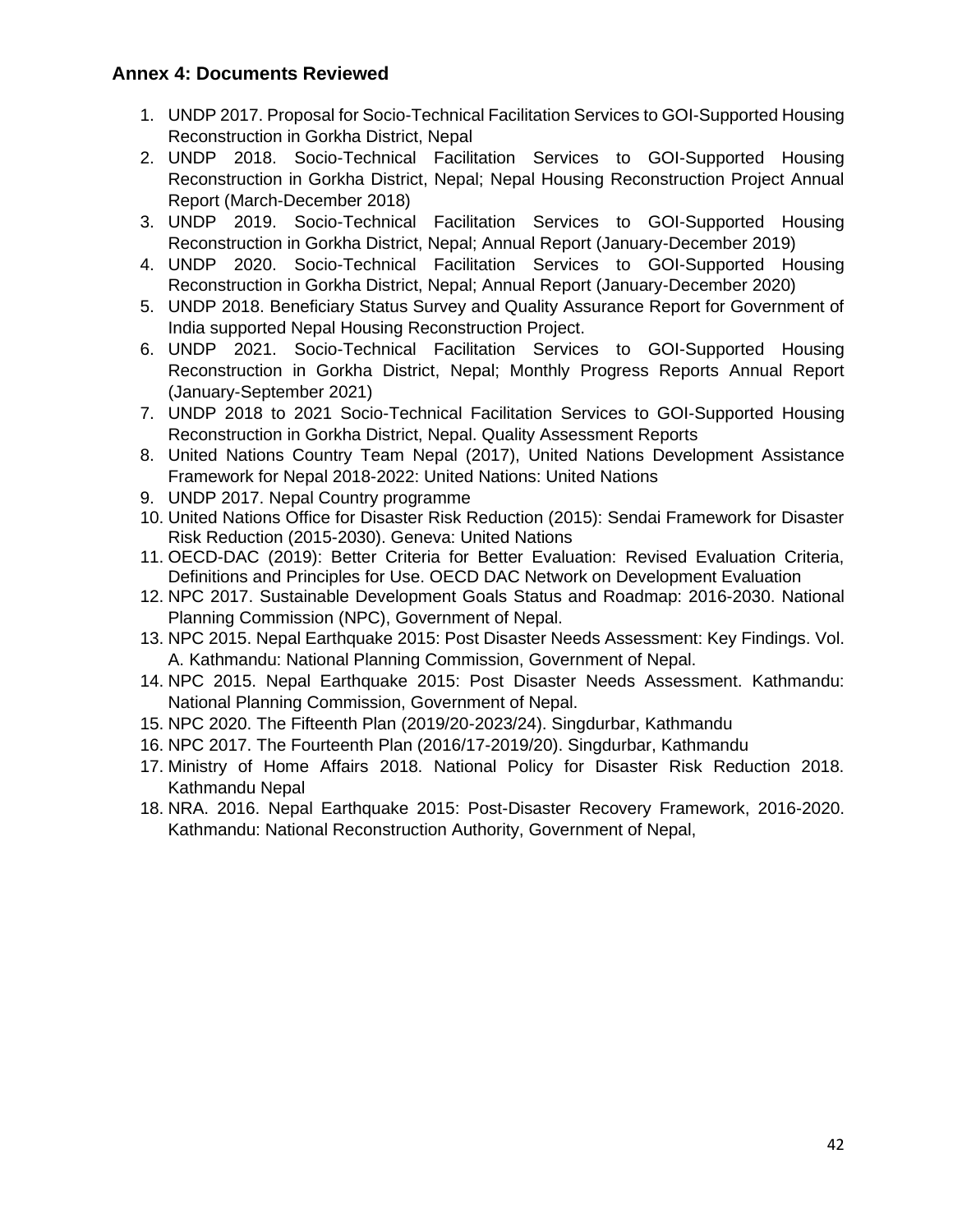# **Annex 5: Checklists for Interaction meetings**

## **A. With DCC, Palika officials (chairpersons, Vice Chairpersons, Mayors, Deputy Mayors and Ward Chairs)**

- 1. Context of the earthquake damage
	- a. No. of people who became disabled after the earthquake
	- b. Houses damaged within the given spatial unit
	- c. Damage of community/productive infrastructures (irrigation system, schools, health posts, market infrastructures etc.)
- 2. Major Reconstruction works before the Project initiation
	- a. Reconstruction initiatives undertaken post-earthquake till March 2018 (when the project was launched)
	- b. Prioritization of housing reconstruction if any (location, degree of household vulnerability, availability of construction materials, human resources)
	- c. Initiatives of the district and local governments (including erstwhile VDCs) for reconstruction work (human resources development, institutional arrangement, financial resource allocation)
	- d. Extent of housing reconstruction
	- e. Extent of community infrastructures reconstruction
	- f. Major factors contributing to delay in reconstruction in the first three years after the disaster (financial, technical, human resources, administrative etc.)
- 3. Reconstruction works after the launching of the project
	- a. Priority setting [locality, vulnerable households (Dalits, women-headed, senior citizens etc.), ethnic groups etc.]
	- b. Additional arrangements in this phase set by the local governments to facilitate the housing reconstruction (such as revolving fund, human resources, administrative, Reconstruction committees etc.)
	- c. Consideration of gender and social inclusion, disability in provision of additional support, priority
	- d. Extent of the housing reconstruction (including from other funding resources if any)
	- e. Types of houses built (technical)
	- f. Conflicts if any (and the resolution process)
	- g. Community infrastructure rehabilitated
	- h. Availability of construction materials (and its impact on environment)
	- i. New community infrastructure built
	- j. Measures adopted for ensuring transparency
- 4. Effects of housing reconstruction and project activities
	- a. Safety issues
	- b. Compatibility / appropriateness of livelihood system (eg. Storing agricultural products), convenience for running household chores
	- c. Enhancement of Social harmony/conflict
	- d. Empowerment of vulnerable households (eg. Participation in social functions, change in social status etc.)
	- e. Financial impacts (household level debts, employment generation, inflation)
	- f. Other changes
	- g. Most important capacity strengthening activities/exposure visits (How will those capacity help in future work)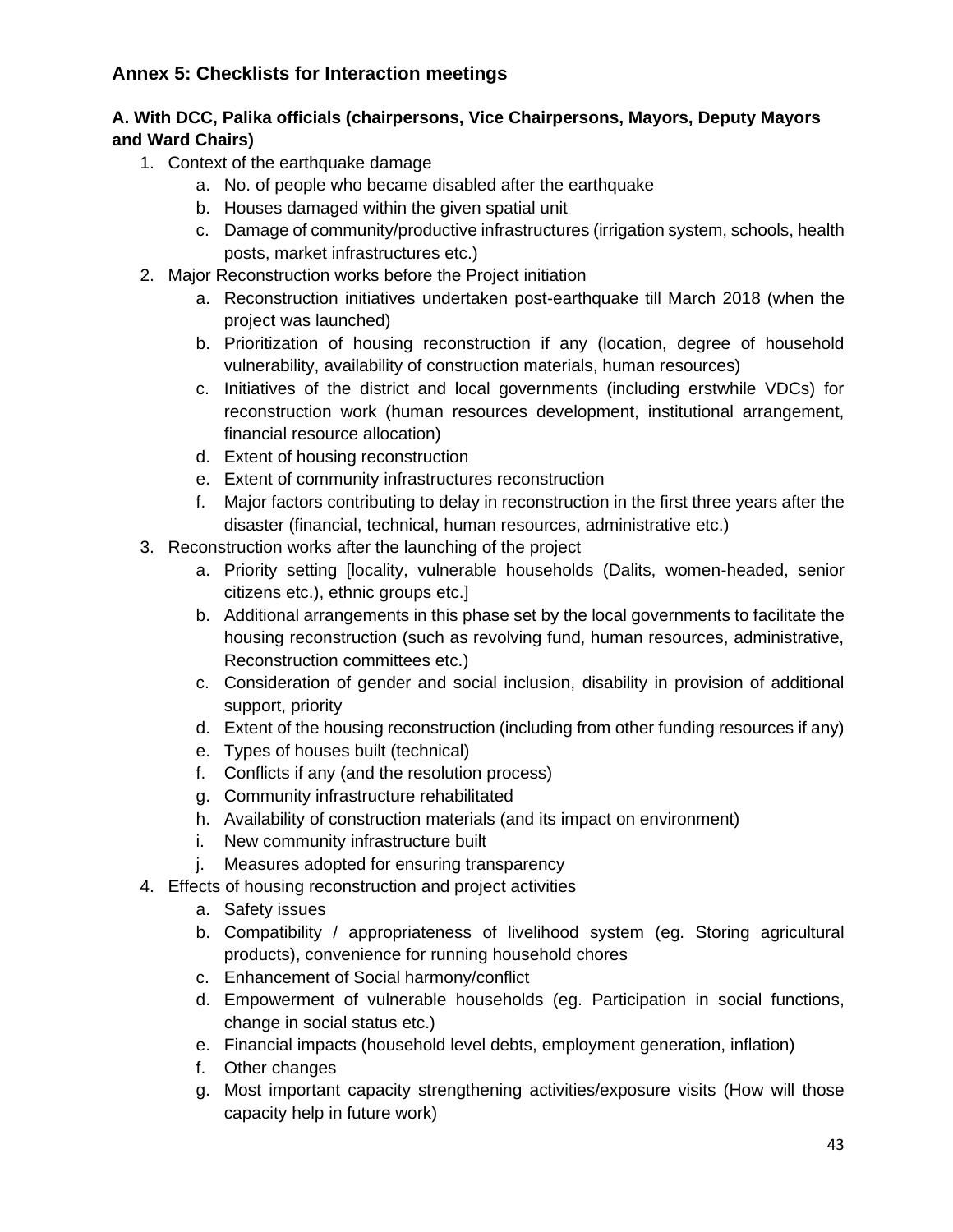- 5. Opinion about the features of the project
	- a. Aspects that helped most in expediting the reconstruction (administrative facilitation, capacity building, human resources development, IEC material/MTC etc.)
	- b. Future role (employment, enterprises) for technical staffs (ANS, masons)
	- c. Institutional arrangement made for sustaining the project effects/results
- 6. Lessons learnt (in terms of project design, implementation process, general management, institutionalization etc.)
	- a. What were the conducive/enabling factors for facilitating the project?
	- b. What were the detracting factors constraining the project implementation?
	- c. In retrospect, what could have been improved for more effective outcome?
	- d. How would the effect of the project be sustained?
	- e. Some key specific examples of achievements/outcomes (Beneficiary groups, locality etc.)

# **B. Focus Group Discussion with Beneficiaries (General)**

- 2. General context in the aftermath of the earthquake
	- a. Extent of houses damaged in the settlements
	- b. Extent of disability caused in the settlements
	- c. Damage of community infrastructure in the settlement (Loss of property, agricultural land etc.
	- d. Infrastructure (irrigation canals, water supply system, schools, healthpost, other)
	- e. Average housing types before the disaster
- 3. Preparatory phase in Reconstruction
	- a. Reasons for delay in the reconstruction before March 2018
	- b. Steps followed in reconstruction
	- c. Reconstruction committee and its role
	- d. Community Action plan
	- e. Available choices for different designs
	- f. Factors contributing to selecting a particular design
	- g. Conflict if any within the settlement in relation to construction
	- h. Orientation, exposure
- 4. Construction
	- a. Financial arrangement (average expenses incurred, grant from the government, timeliness in receiving tranches
	- b. Labor management (exchange of labor, social capital etc.)
	- c. Arrangement/procurement of construction materials
	- d. Technician arrangement
	- e. Average time taken for the reconstruction
- 5. Changes felt since the reconstruction
	- a. Convenience features of the new house (sanitation, insulation to weather extremes etc.)
	- b. Appropriateness of the new house in relation to livelihood option
	- c. Difficulties/inconvenience with the new houses
	- d. Change in social dimension (increase/decrease of conflict, empowerment,
- 7. Lessons learnt and suggestions
- **C. Focus Group Discussion with Beneficiaries (Dalits and Homeless groups)**
	- 1. General context in the aftermath of the earthquake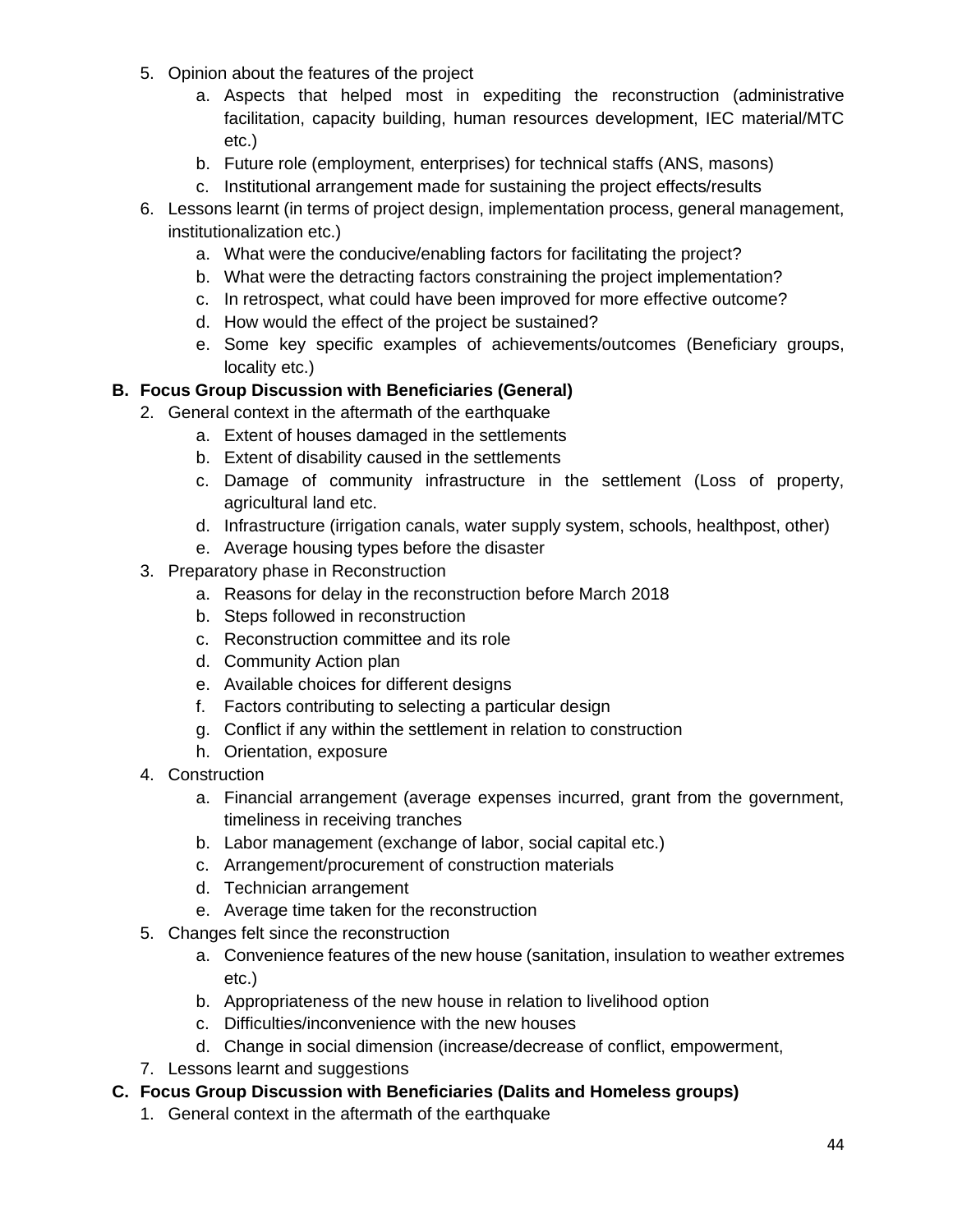- a. Average housing type (size) damaged
- b. Average land area of houses before the earthquake
- c. Extent of disability caused in the settlements
- d. Damage of community infrastructure in the settlement (Infrastructure (irrigation canals, water supply system, schools, healthpost, other)
- 2. Preparatory phase in Reconstruction
	- a. Reasons for delay in the reconstruction before March 2018
	- b. Formation/participation in Reconstruction Committee
	- c. Selection of a particular design among different options (including reasons)
	- d. Process of land acquisition/access (ownership)
	- e. Conflict if any in the process
	- f. Additional support from the government (other than for common houses) if any
- 3. Construction
	- a. Average area of the building site (who is the formal owner of the land in the family)
	- b. Financial arrangement (average expenses incurred, grant from the government, sources of fund, timeliness in receiving tranches,
	- c. Labor management (exchange of labor, hiring etc.)
	- d. Arrangement/procurement of construction materials (collectively/individually, convenience, support from government agencies)
	- e. Technician arrangement
	- f. Average time taken for the reconstruction
- 4. Changes felt since the reconstruction
	- a. Convenience features of the new house (sanitation, insulation to weather extremes etc.)
	- b. Appropriateness of the new house in relation to livelihood option
	- c. Difficulties/inconvenience with the new houses
	- d. Change in social dimension (increase/decrease of conflict, empowerment, social status, sense of security
- 5. Lessons learnt and suggestions

# **D. Group Meeting with Masons**

- 1. General features
	- a. Number of masons in the given spatial unit (male, female, ethnic group)
	- b. Previous experiences in the construction sector
	- c. Different types of housing reconstructed
- 2. Participation in housing construction

Training received (no., length, skills) Average number of houses built by a mason Average time required for building a house Risk of injury (incidences of injury, insurance if any) Safety measures/guidelines followed Formal/informal mechanism for cooperation/coordination among the masons Labor pulling Types of housing built in the given settlement Major issues during the construction Features of the project that contributed in effectiveness of the project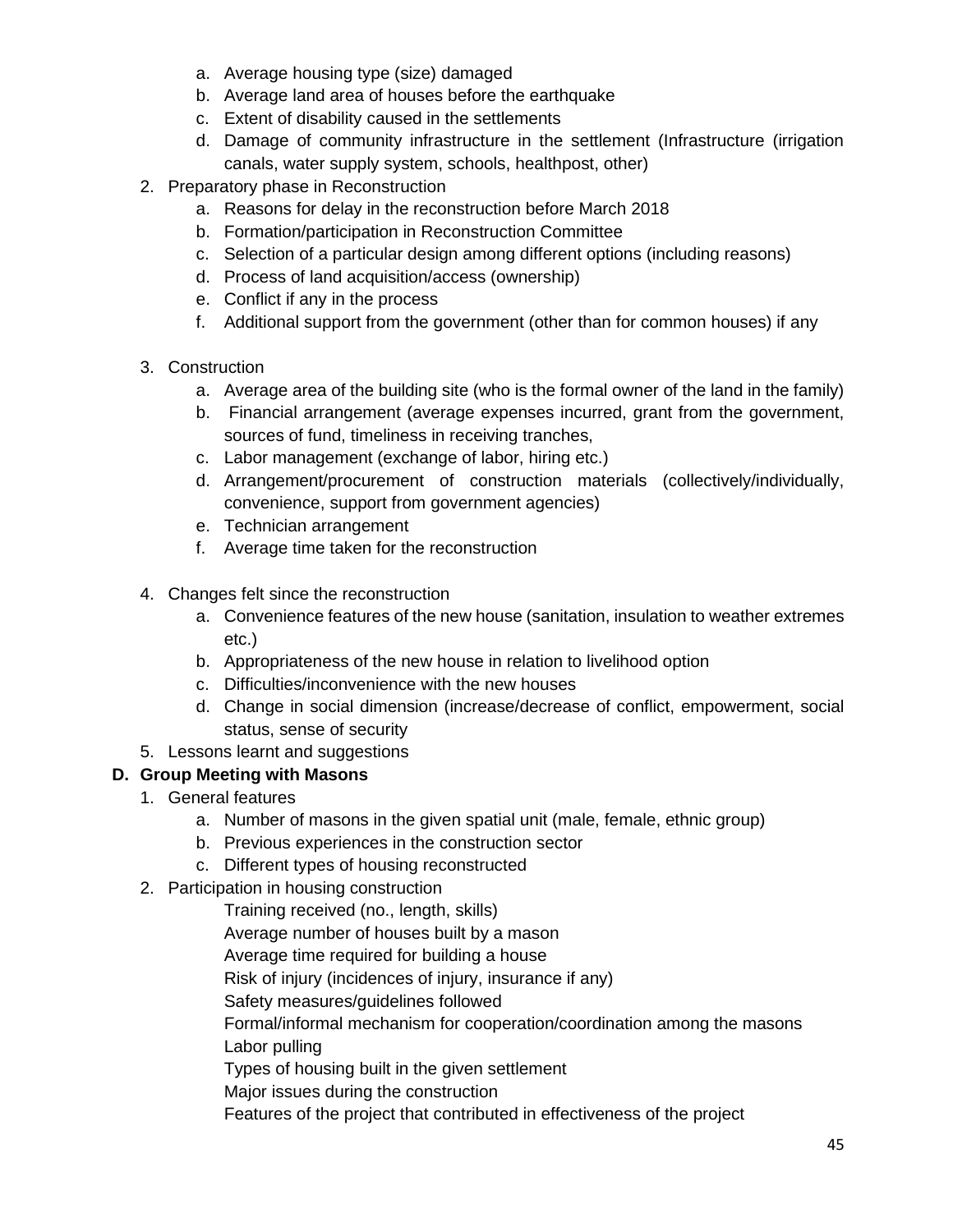Major beneficial features/weakness of the current housing

3. Personal benefits

Average remuneration from building a house

Average total earning as a mason

If any significant achievement from the earning

- New skill and knowledge
- Current application of knowledge and skills gained (employment, business etc.)
- Changed Social network
- Future potential
- 4. Lessons learned and suggestions

# **E. Key informant interviews with women-headed, households, senior citizens, people with disability**

- 1. General context in the aftermath of the earthquake
	- a. Type of house (size) damaged
	- b. Other damages
	- c. Number of people of the similar type (women headed, people with disability) in the settlement
- 2. Preparatory phase in Reconstruction
	- a. Reasons for delay in the reconstruction before March 2018
	- b. Type of encouragement/support received from the project
	- c. Selection of a particular design among different options (including reasons)
	- d. Additional support from the government (other than for common houses) if any
- 3. Construction
	- a. Average area of the building site (who is the formal owner of the land in the family)
	- b. Financial arrangement (average expenses incurred, grant from the government, sources of fund, timeliness in receiving tranches,
	- c. Labor management (exchange of labor, hiring etc.)
	- d. Arrangement/procurement of construction materials (collectively/individually, convenience, support from government agencies)
	- e. Technician arrangement
	- f. Average time taken for the reconstruction
	- g. Formal ownership of the house
- 4. Changes felt since the reconstruction
	- a. Convenience features of the new house (sanitation, insulation to weather extremes, appropriateness for disability etc.)
	- b. Appropriateness of the new house in relation to livelihood option
	- c. Difficulties/inconvenience with the new house
	- d. Change in social dimension (increase/decrease social status, participation in social functions, independency offered)
	- e. Other changes/benefits
- 5. Lessons learnt and suggestions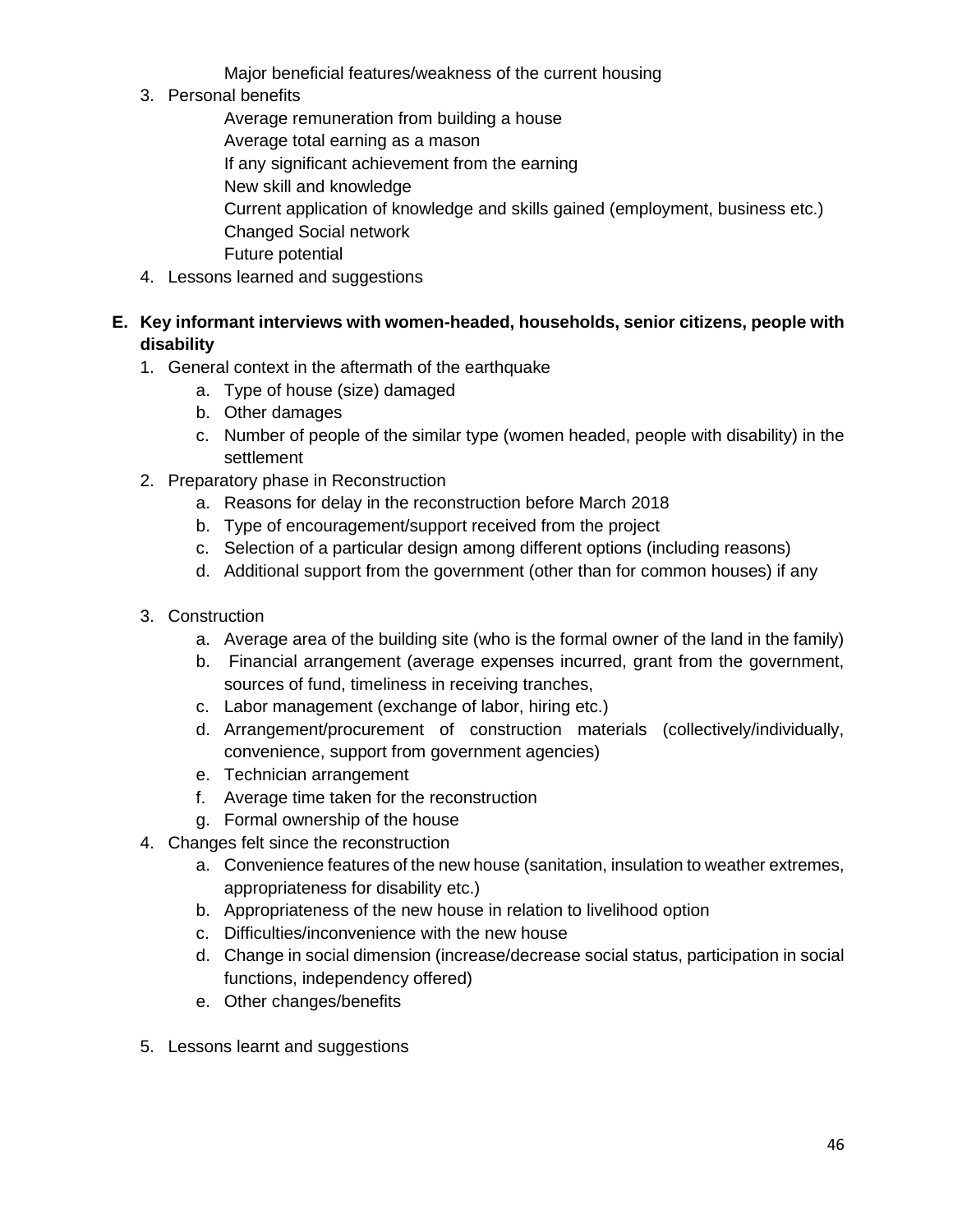# **Annex 6: List of People Interacted**

# A. Kathmandu

| S.N | Name                   | Gender | Position                                  |
|-----|------------------------|--------|-------------------------------------------|
| 1.  | <b>Manohar Ghimire</b> | Male   | Deputy Spoke Person/ Information Officer  |
|     |                        |        | (Under Secretary), NRA                    |
| 2.  | Dipak Tripathi         | Male   | <b>SEEDS Technical Services</b>           |
| 3.  | Mahabir Acharya        | Male   | Hunnarshala Foundation                    |
| 4.  | <b>Kirit Perma</b>     | Male   | Unnati- Organization for Development      |
|     |                        |        | Education                                 |
| 5.  | Kedar Babu Dhungana    | Male   | <b>Reporting Monitoring Officer, NHRP</b> |
| 7.  | Pragya Pradhan         | Female | <b>Senior Project Officer, NHRP</b>       |
| 8.  | Ram Sapkota            | Male   | <b>District Coordinatort, NHRP</b>        |
| 9.  | Milan Bagale           | Male   | <b>QA Consultant, NHRP</b>                |
| 10. | Pragati Manandhar      | Female | <b>Project Assistant, NHRP</b>            |
| 11  | Swarnim Shrestha       | Male   | Then BPS Unit, Gorkha                     |
| 12. | Naresh Nidal           | Male   | Engineer                                  |
| 13. | <b>Bibash Dahal</b>    | Male   | Engineer                                  |

# B. Focus Group Discussions

| S.N.             | Name                                                                     | Gender | Position/Representation    |
|------------------|--------------------------------------------------------------------------|--------|----------------------------|
|                  | 20 Nov, 2021 with Landless Community, Palungtar M. 5, Belbot, Gorkha     |        |                            |
| 1.               | Ram Saran Bista                                                          | Male   | Palungtar M. 5, Belbot     |
| 2.               | Bishnu Kumar B.K.                                                        | Male   | Palungtar M. 5, Belbot     |
| 3.               | Nar Bd. Giri                                                             | Male   | Palungtar M. 5, Belbot     |
| 4.               | Kham Bd. Chawan                                                          | Male   | Palungtar M. 5, Belbot     |
| 5.               | Jamuna B.K                                                               | Female | Palungtar M. 5, Belbot     |
| 6.               | Bindu Kumari Chawan Chhetri                                              | Female | Palungtar M. 5, Belbot     |
| $\overline{7}$ . | Sudip B.K.                                                               | Male   | Palungtar M. 5, Belbot     |
| 8.               | Harka Bd. B.K.                                                           | Male   | Palungtar M. 5, Belbot     |
| 9.               | Dal Bd. B.K                                                              | Male   | Palungtar M. 5, Belbot     |
| 10.              | Santhosh B.K.                                                            | Male   | Palungtar M. 5, Belbot     |
| li.              | 21 Nov, 2021, with Dalit community, Palungtar M. 8, Ratamate, Gorkha     |        |                            |
| 1.               | Laxmi Pariyar                                                            | Female | Palungtar M. 8, Ratamate,  |
| 2.               | <b>SusmaPariyar</b>                                                      | Female | Palungtar M. 8, Ratamate,  |
| 3.               | Hari Maya Pariyar                                                        | Female | Palungtar M. 8, Ratamate,  |
| 4.               | MainaPariyar                                                             | Female | Palungtar M. 8, Ratamate,  |
| 5.               | SantosiPariyar                                                           | Female | Palungtar M. 8, Ratamate,  |
| 6.               | Goma Devi Kami                                                           | Female | Palungtar M. 8, Ratamate,  |
| 7.               | Hari Kami                                                                | Male   | Palungtar M. 8, Ratamate,  |
| iii.             | 21 Nov, 2021, with Female Masons                                         |        | Palungtar M. 9, Kaya       |
|                  |                                                                          |        | Pani, Gorkha               |
| 1.               | Krishna Maya Tamang                                                      | Female | Palungtar M. 9, Kaya Pani, |
| 2.               | Usha Tamang                                                              | Female | Palungtar M. 9, Kaya Pani, |
| 3.               | Kanchhi Maya Tamang                                                      | Female | Palungtar M. 9, Kaya Pani, |
| iv.              | 22 Nov, 2021, with Chhetri / Bhraman Community Siranchowk-5, Bhattagaun, |        |                            |
|                  | Gorkha                                                                   |        |                            |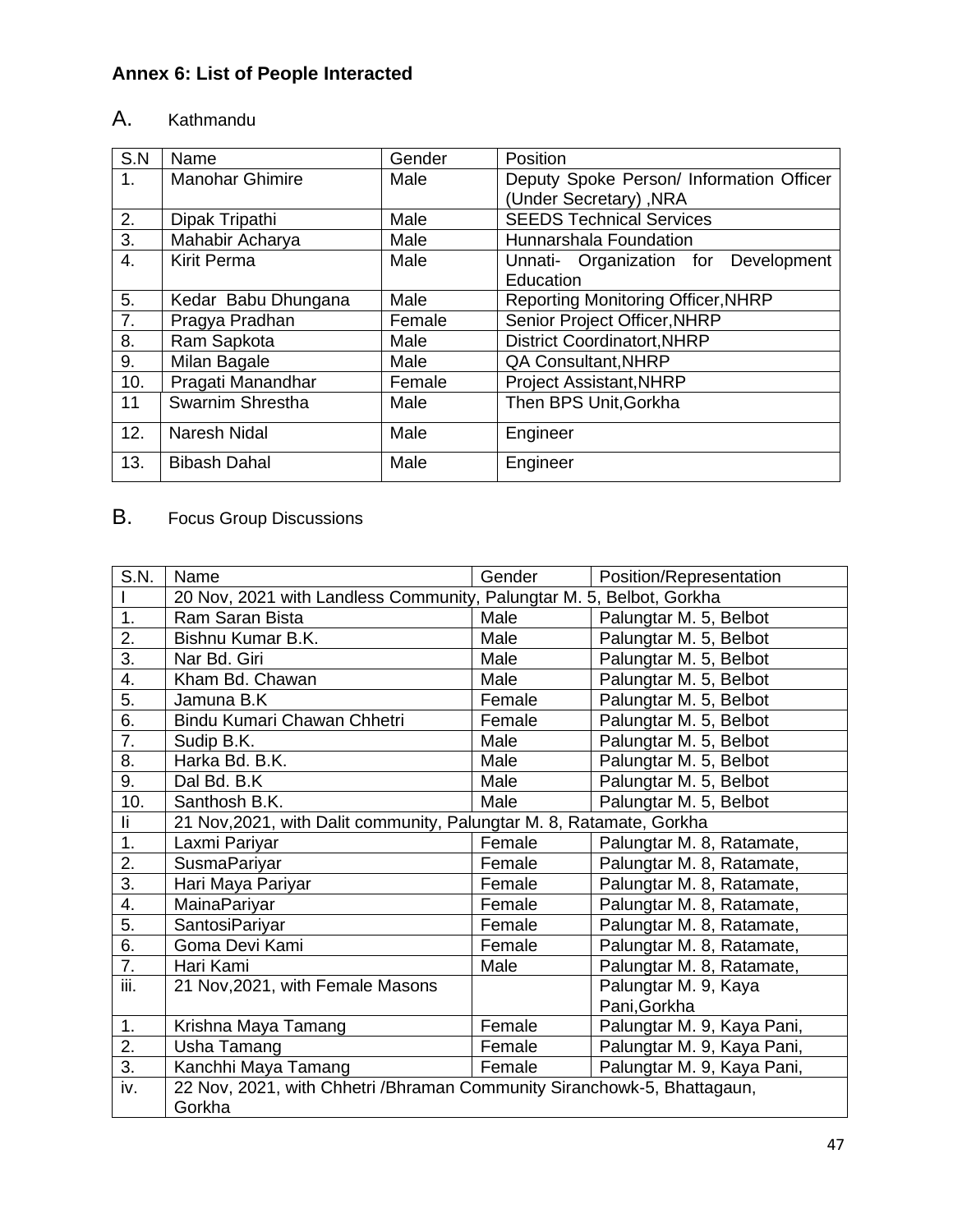| 1.               | Dinnath Bhatta                                                                | Male   | Siranchowk-5, Bhattagaun                           |
|------------------|-------------------------------------------------------------------------------|--------|----------------------------------------------------|
| $\overline{2}$ . | Narayan Prasad Pokharel                                                       | Male   | Siranchowk-5, Bhattagaun                           |
| 3.               | Min Bd. Lamichhane                                                            | Male   | Siranchowk-5, Bhattagaun                           |
| 4.               | <b>Bishal Lamichhane</b>                                                      | Male   | Siranchowk-5, Bhattagaun                           |
| 5.               | Prakash Lamichhane                                                            | Male   | Siranchowk-5, Bhattagaun                           |
| 6.               | Srijana Lamichhane                                                            | Female | Siranchowk-5, Bhattagaun                           |
| 7.               | Sarmila Pokharel                                                              | Female | Siranchowk-5, Bhattagaun                           |
| 8.               | Jhalak Bd. Lamichhane                                                         | Male   | Siranchowk-5, Bhattagaun                           |
| 9.               | Surya Bd. Lamichhane                                                          | Male   | Siranchowk-5, Bhattagaun                           |
| 10.              | Bhojraj Parajuli                                                              | Male   | Siranchowk-5, Bhattagaun                           |
| 11.              | Kamala Maraththa                                                              | Female | Siranchowk-5, Bhattagaun                           |
| 12.              | Pursotam Maraththa                                                            | Male   | Siranchowk-5, Bhattagaun                           |
| 13.              | Hari Prasad Maraththa                                                         |        |                                                    |
| V                | 22 Nov, 2021 (Adjoining Project area) with Brahmin Chhetri Community          |        |                                                    |
|                  | Ajirkot R.M.-3, Lapsibot, Gorkha                                              |        |                                                    |
| 1.               | Tulsi Adhikari                                                                | Female | Ajirkot R.M.-3, Lapsibot                           |
| 2.               | Chet Bd. Dawadi                                                               | Male   | Ajirkot R.M.-3, Lapsibot                           |
| 3.               | Laxmi Adhikari                                                                | Female | Ajirkot R.M.-3, Lapsibot                           |
| 4.               | Krishnajung Ghimire                                                           | Male   | Ajirkot R.M.-3, Lapsibot                           |
| 5.               | Chandra Kumari Adhikari                                                       | Female | Ajirkot R.M.-3, Lapsibot                           |
| 6.               | <b>Tuknath Adhikari</b>                                                       | Male   | Ajirkot R.M.-3, Lapsibot                           |
| 7.               | Santa Adhikari                                                                | Female | Ajirkot R.M.-3, Lapsibot                           |
| 8.               | <b>Sita Ghimire</b>                                                           | Female | Ajirkot R.M.-3, Lapsibot                           |
| 9.               | Male<br>Narayan Neupane<br>Ajirkot R.M.-3, Lapsibot                           |        |                                                    |
| vi               | 22 Nov, 2021 with Brahmin, Chhetri Community Ajirkot R.M.-2, Kharibot, Gorkha |        |                                                    |
| 1.               | Kamala Bhatta                                                                 | Female | Ajirkot R.M.-2, Kharibot                           |
| 2.               | Liladhar Ghimire                                                              | Male   | Ajirkot R.M.-2, Kharibot                           |
| 3.               | Radhika Pokharel                                                              | Female | Ajirkot R.M.-2, Kharibot                           |
| 4.               | KalikaDhital Chhetri                                                          | Female | Ajirkot R.M.-2, Kharibot                           |
| 5.               | Januka Bhatta                                                                 | Female | Ajirkot R.M.-2, Kharibot                           |
| 6.               | Ganga Bhatta                                                                  | Female | Ajirkot R.M.-2, Kharibot                           |
| $\overline{7}$ . | HaribhaktaDhital                                                              | Male   | Ajirkot R.M.-2, Kharibot                           |
| 8.               | Aasis Koirala                                                                 | Male   | Ajirkot R.M.-2, Kharibot                           |
| 9.               | Dal Bd. Ghimire                                                               | Male   | Ajirkot R.M.-2, Kharibot                           |
| vii.<br>1.       | 23 Nov, 2021 with Janajati Community, Dharche R.M-7, Pandrang, Gorkha         | Male   |                                                    |
| 2.               | Kale Gurung<br>Paschim Gurung                                                 | Male   | Dharche R.M-7, Pandrang<br>Dharche R.M-7, Pandrang |
| 3.               | Mamata Gurung                                                                 | Female | Dharche R.M-7, Pandrang                            |
| 4.               | Sunmaya Gurung                                                                | Female | Dharche R.M-7, Pandrang                            |
| 5.               | Kumali Gurung                                                                 | Female | Dharche R.M-7, Pandrang                            |
| vii              | 24 Nov, 2021, with Janajati Community, Gandaki R.M.-2, Yangdi, Gorkha         |        |                                                    |
|                  |                                                                               |        |                                                    |
| 1.               | Uma Thapa                                                                     | Female | Gandaki R.M.-2, Yangdi                             |
| $\overline{2}$ . | Nir Maya Thapa                                                                | Female | Gandaki R.M.-2, Yangdi                             |
| 3.               | Mina Thapa                                                                    | Female | Gandaki R.M.-2, Yangdi                             |
| 4.               | Hasta Maya Thapa                                                              | Female | Gandaki R.M.-2, Yangdi                             |
| 5.               | Hom Bd. Thapa 'A'                                                             | Male   | Gandaki R.M.-2, Yangdi                             |
| 6.               | Kumar Thapa                                                                   | Male   | Gandaki R.M.-2, Yangdi                             |
| 7.               | Jagannath Khanal                                                              | Male   | Gandaki R.M.-2, Yangdi                             |
| 8.               | Hom Bd. Thapa 'B'                                                             | Male   | Gandaki R.M.-2, Yangdi                             |
| viii             | 24 Nov, 2021 with Dalit, Janajati Mixed Community, Sahid Lakhan R.M.-5,       |        |                                                    |
|                  | Maskechhap, Gorkha                                                            |        |                                                    |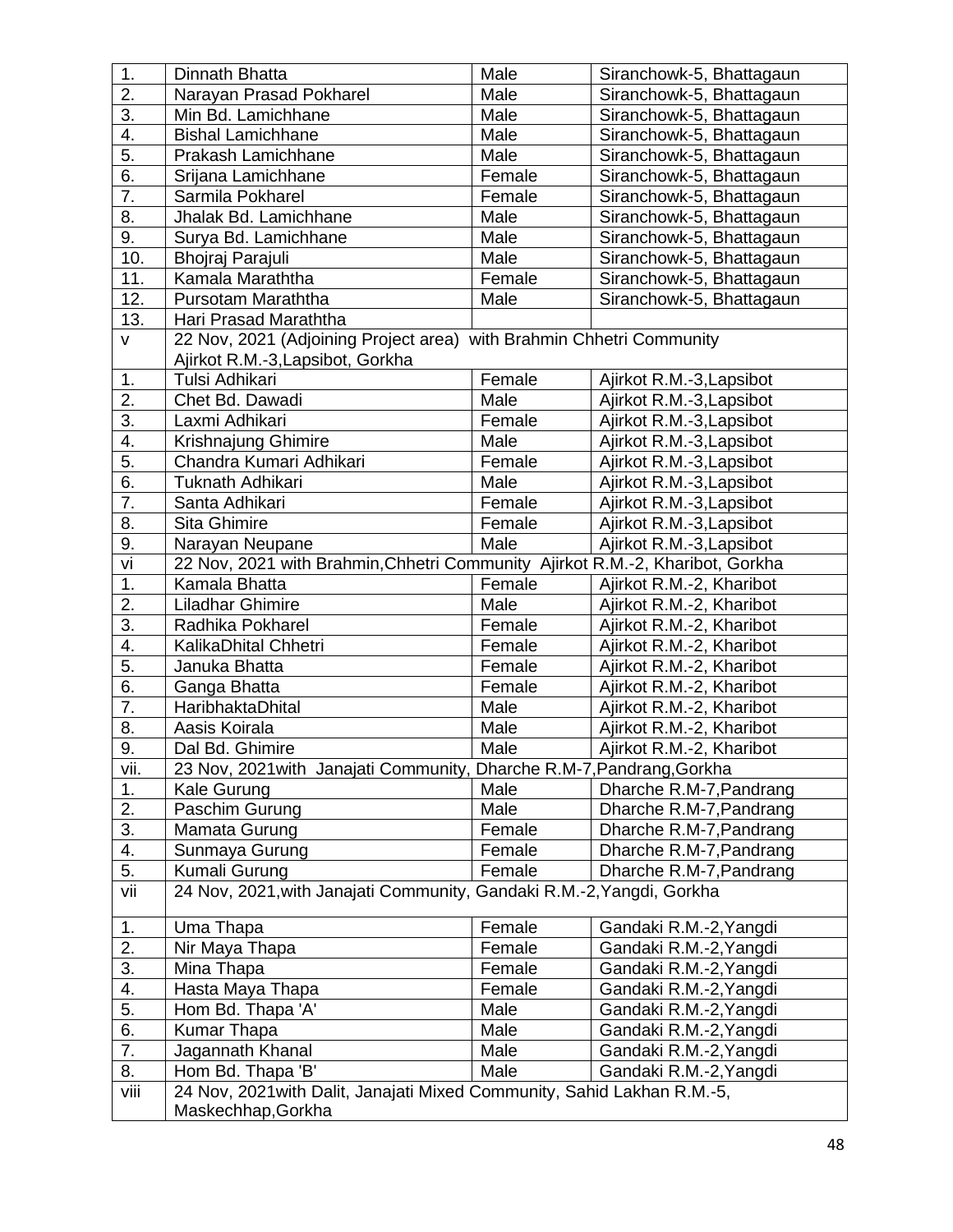| 1.               | Tej Bd. Damai                                                           | Male   | Sahid Lakhan R.M.-5,      |
|------------------|-------------------------------------------------------------------------|--------|---------------------------|
|                  |                                                                         |        | Maskechhap                |
| 2.               | Ram Bd. Thapa Magar                                                     | Male   | Sahid Lakhan R.M.-5,      |
|                  |                                                                         |        | Maskechhap                |
| 3.               | Jem Bd. Thapa Magar                                                     | Male   | Sahid Lakhan R.M.-5,      |
|                  |                                                                         |        | Maskechhap                |
| 4.               | Nanda Bd. Magar                                                         | Male   | Sahid Lakhan R.M.-5,      |
|                  |                                                                         |        | Maskechhap                |
| 5.               | Gaja Maya Thapa Magar                                                   | Female | Sahid Lakhan R.M.-5,      |
|                  |                                                                         |        | Maskechhap                |
| 6.               | Dol Bd. Thapa Magar                                                     | Male   | Sahid Lakhan R.M.-5,      |
|                  |                                                                         |        | Maskechhap                |
| 7.               | Keswati Pariyar                                                         | Female | Sahid Lakhan R.M.-5,      |
|                  |                                                                         |        | Maskechhap                |
| Ix               | 27 Nov, 2021 with Landless Community, Gorkha M.-9, Dalbhanjyang, Gorkha |        |                           |
| $\overline{1}$ . | Bhumika Thapa                                                           | Female | Gorkha M.-9, Dalbhanjyang |
| $\overline{2}$ . | Phulmaya Thapa                                                          | Female | Gorkha M.-9, Dalbhanjyang |
| $\overline{3}$ . | Hum Kumari Thapa                                                        | Female | Gorkha M.-9, Dalbhanjyang |
| 4.               | Chandra Maya Dhega Magar                                                | Female | Gorkha M.-9, Dalbhanjyang |
| 5.               | Man Kumari Adhikari                                                     | Female | Gorkha M.-9, Dalbhanjyang |
| $\overline{6}$ . | Lal Bd. Kami                                                            | Male   | Gorkha M.-9, Dalbhanjyang |
| X                | 27 Nov, 2021 with Mixed Community Gorkha M.-11, Majhigaira, Gorkha      |        |                           |
| $\overline{1}$ . | Netra Bd. Ramtel                                                        | Male   | Gorkha M.-11, Majhigaira  |
| $\overline{2}$ . | Amrit Bd. Basnet                                                        | Male   | Gorkha M.-11, Majhigaira  |
| $\overline{3}$ . | Santosi Ramtel                                                          | Female | Gorkha M.-11, Majhigaira  |
| 4.               | Sunita Shrestha                                                         | Female | Gorkha M.-11, Majhigaira  |
| xi               | 28 Nov, 2021 with Female Mason                                          |        | Gorkha M.-3, Nareshowr,   |
|                  |                                                                         |        | Gorkha                    |
| 1.               | Asha Bishow Karma                                                       | Female | Gorkha M.-3, Nareshowr    |
| $\overline{2}$ . | Sarita Nepali                                                           | Female | Gorkha M.-3, Nareshowr    |
| $\overline{3}$ . | Nirmala Baram                                                           | Female | Gorkha M.-3, Nareshowr    |
| 4.               | Krishna Maya Bishwo Karma                                               | Female | Gorkha M.-3, Nareshowr    |
| 5.               | Kopila Sunar                                                            | Female | Gorkha M.-3, Nareshowr    |
| 6.               | BimalaBishwo Karma                                                      | Female | Gorkha M.-3, Nareshowr    |
| $\overline{7}$ . | Suk Maya Nepali                                                         | Female | Gorkha M.-3, Nareshowr    |

C. Key Informant Interviews conducted in the field study

| S.N | Name                    | Gender | Position/Representation                 |
|-----|-------------------------|--------|-----------------------------------------|
| 1.  | Dipak Babu Kandel       | Male   | Mayor, Palungtar Municipality           |
| 2.  | Hari Krishna Bistha     | Male   | <b>Community Facilitator, Palungtar</b> |
| 3.  | Kajiram Nepali          | Male   | ANS, Palungtar Municipality-8           |
| 4.  | Shankar Raj Kandel      | Male   | Ward Chief, Palungtar Municipality-8    |
| 5.  | Kishor Bahadur Bhandari | Male   | <b>Retrofitted House Owner</b>          |
| 6.  | <b>Birbal B.K</b>       | Male   | <b>Vulnerable Group</b>                 |
| 7.  | Bipin K.C               | Male   | ANS, Palungtar Municipality             |
| 8.  | Kra Lama                | Male   | ANS, Palungtar Municipality-9           |
| 9.  | <b>Bhesh Raj Pandey</b> | Male   | Ward Chief, Palungtar Municipality-9    |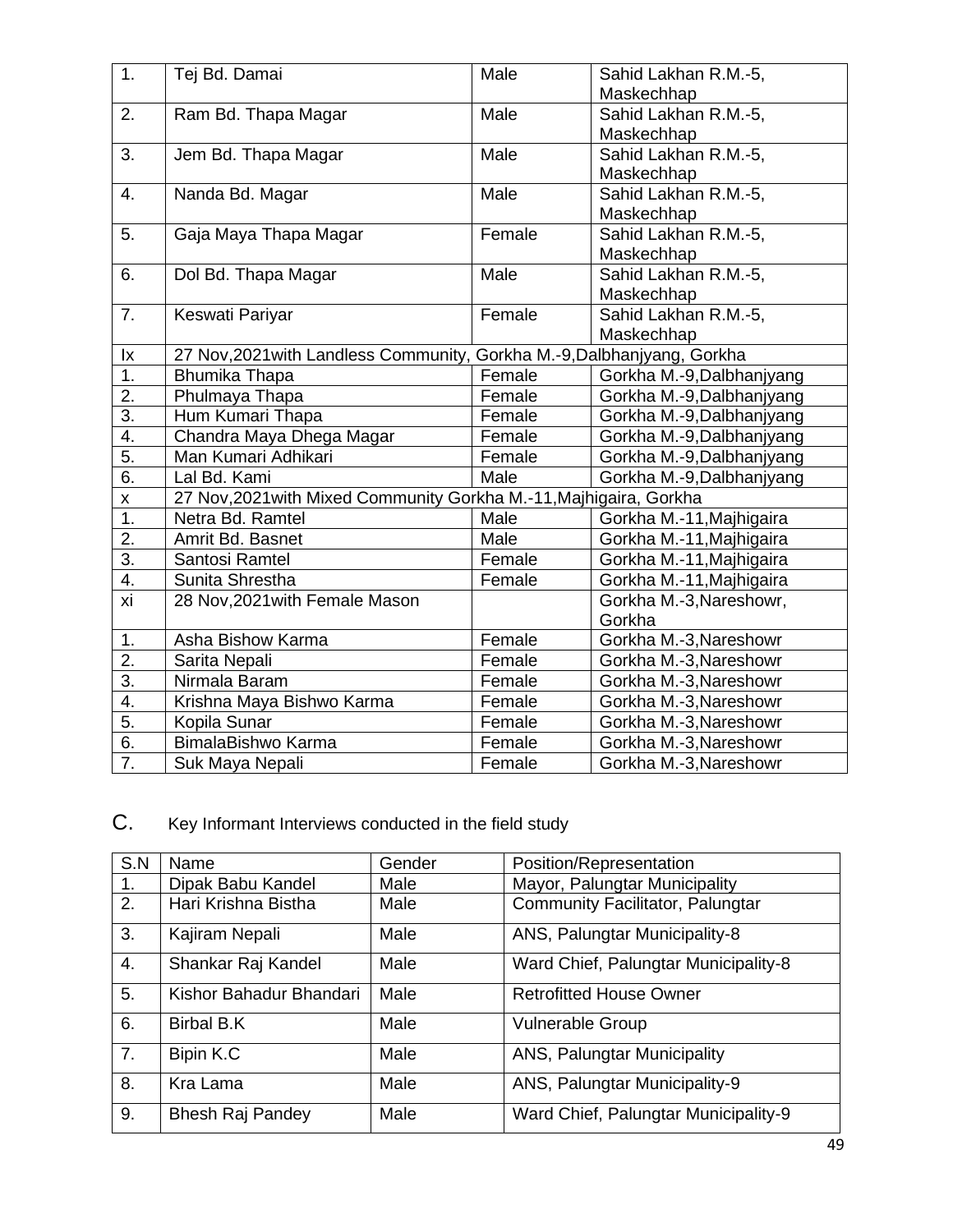| 10. | Anup Devkota                                                        | Male   | Engineer, Palungtar Municipality                                  |  |
|-----|---------------------------------------------------------------------|--------|-------------------------------------------------------------------|--|
| 11. | Bir Bd. Thapa                                                       | Male   | Ward Chief, Siranchowk Rural<br>Municipality-3                    |  |
| 12. | <b>Sudip Baral</b><br>Male                                          |        | Engineer, Siranchowk R.Municipality                               |  |
| 13. | Amrit Wasti                                                         | Male   | Engineer, Siranchowk R.M.                                         |  |
| 14. | Ahamad Miya                                                         | Male   | Administrative Chief, Siranchowk R.M.                             |  |
| 15. | Sujan Parajuli                                                      | Male   | Engineer, Ajirkot R.M.                                            |  |
| 16. | <b>Siring Gurung</b>                                                | Male   | ANS, Dharche R.M.                                                 |  |
| 17. | Eka Dev Khanal                                                      | Male   | Administrative Chief, Aarughat R.M.                               |  |
| 18. | <b>Dhan Kumar Ghale</b>                                             | Male   | Ward Chief, Dharche R.M-6                                         |  |
| 19. | Ramesh Babu Thapa                                                   | Male   | Palika Chief, Sahid Lakhan R.M.                                   |  |
| 20. | Sanjog Thapa Magar                                                  | Male   | ANS, Sahid Lakhan R.M.                                            |  |
| 21. | Lal Maya Thapa                                                      | Female | Single Woman (Vulnarable Group), Sahid<br>Lakhan R.M.-6, Ghairung |  |
| 22. | Krishna Panta                                                       | Male   | ANS, Gandaki R.M                                                  |  |
| 23. | Jagannath Khanal                                                    | Male   | Care takers of Minors                                             |  |
| 24. | Nanda Bd. Magar                                                     | Male   | ANS, Sahid Lakhan R.M                                             |  |
| 25. | <b>Ashok Kumar Gurung</b>                                           | Male   | Chief of DCC, Gorkha                                              |  |
| 26. | Mahendra Prasad<br>Male<br>Chief of DTCO, Gorkha<br><b>Bhandari</b> |        |                                                                   |  |
| 27. | Sanjay Nayak                                                        | Male   | Focal person DLPIU, Building, Gorkha                              |  |
| 28. | <b>Yubak Shrestha</b>                                               | Male   | Engineer, DLPIU, Building, Gorkha                                 |  |
| 30. | Kishor Jung Thapa                                                   | Male   | Ex-Chief of Federation of Nepalese<br>Journalist, Radio Gorkha    |  |
| 31. | Manisha Kunwar                                                      | Female | Human Resources and Logistic Officer                              |  |
| 32. | <b>Bikash Marhatta</b>                                              | Male   | Reporter, Radio Gorkha                                            |  |
| 33. | Keshab Regmi                                                        | Male   | <b>Branch Manager NMB Bank, Gorkha</b>                            |  |
| 34. | Madan Raj Joshi                                                     | Male   | Chhimek Laghubitta Sastha, Gorkha                                 |  |
| 35. | Prakash Dhakal                                                      | Male   | Chief Engineer Gorkha Municipality                                |  |
| 36. | <b>Mandira Basnet</b>                                               | Female | Community Facilitator, Gorkha M.                                  |  |
| 37. | Prakash Shrestha                                                    | Male   | Draft Person, BPS unit, Gorkha M.                                 |  |
| 38. | Shankar Khadka                                                      | Male   | Sub-Engineer, Gorkha Cluster                                      |  |
| 39. | Shree Maya Sarki                                                    | Female | Woman headed Household                                            |  |
| 40. | Suraj Mal Mul                                                       | Male   | Son of Shree Maya Sarki                                           |  |
| 41. | Ram Bd. Thapa                                                       | Male   | Ward Chief, Gorkha Municipality-11                                |  |
| 42. | Hari Bd. Khanal                                                     | Male   | Ward Chief, Gorkha Municipality-13                                |  |
| 43. | <b>Bikram Baram</b>                                                 | Male   | Radio Listener Club                                               |  |
| 44. | Bandana Parajuli                                                    | Female | Administrative<br>finance<br>officer,<br>and<br><b>SSICDC</b>     |  |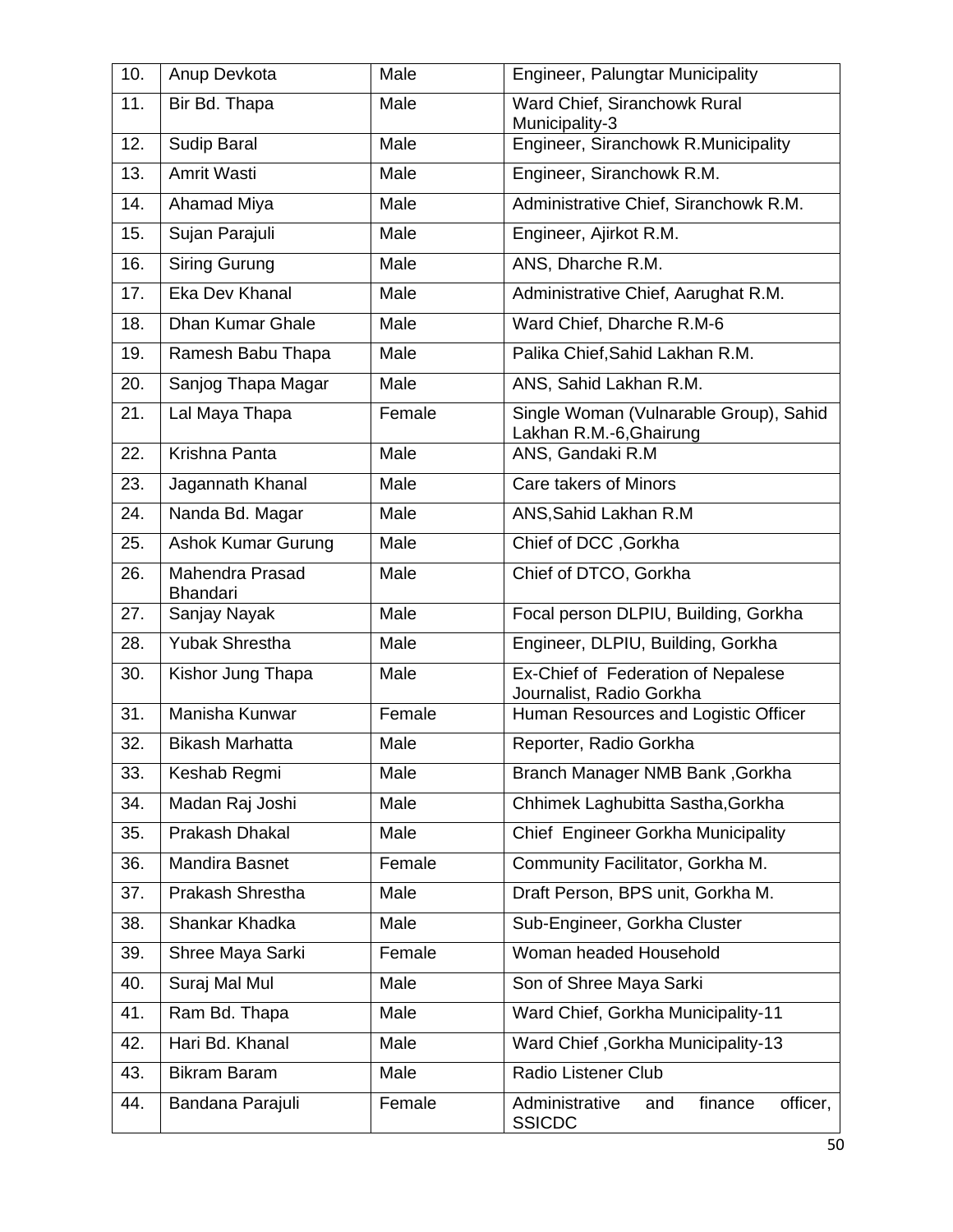| 45. | Kamala Lamichhane | Female | ED. System Development Service Center                            |
|-----|-------------------|--------|------------------------------------------------------------------|
| 46. | Sunil Neupane     | Male   | Focal Staff, System Development Service<br>Center                |
| 47. | Prasanna Shrestha | Female | Account Chief,<br>Development<br>System<br><b>Service Center</b> |
| 48. | Hom Bd. Rana      | Male   | Palika Chief of Gandaki R. Municipality                          |
| 49. | Rinka Gurung      | Male   | Community Facilitator, Gandaki R. M.                             |
| 50. | Ram Kaji Shreemal | Male   | Beneficiary, Gorkha M.-7, Mandre Dhunga                          |
| 51  | Dil Kumari Gurung | Female | Gandaki-2                                                        |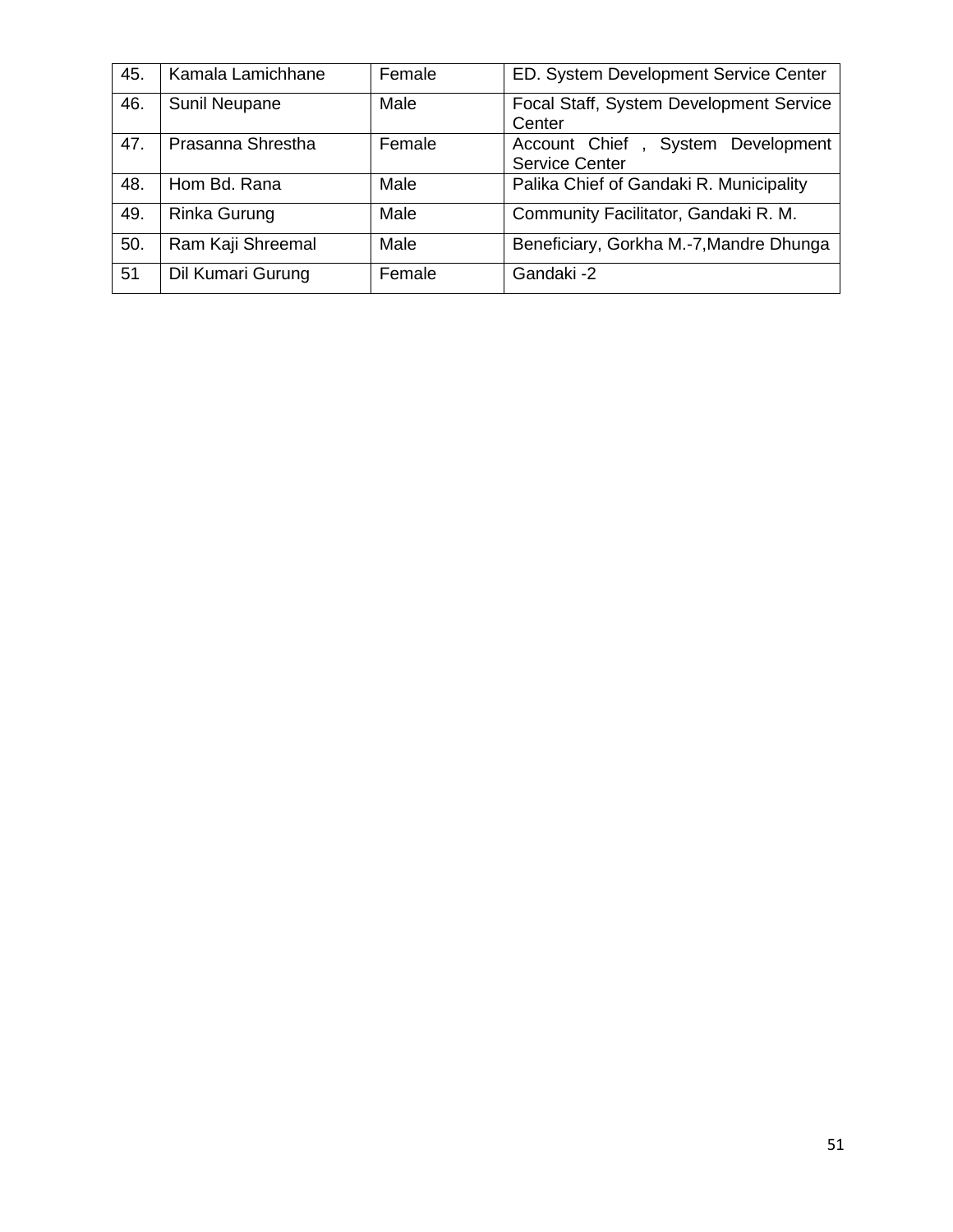#### **UNITED NATIONS DEVELOPMENT PROGRAMME**

#### **Comprehensive Disaster Risk Management Programme (CDRMP)**

**Final Evaluation of Socio-technical Facilitation Services to Nepal Housing Reconstruction Project (NHRP)** 

#### **1. Introduction**

#### 1.1 Background and context

Since 2011, the Comprehensive Disaster Risk Management Programme (CDRMP) has been part of the Strategic Partnership Framework signed between the Bureau for Crisis Prevention and Recovery (BCPR) and UNDP, and in accordance with the Nepal Risk Reduction Consortium. The CDRMP aims to strengthen the institutional and legislative aspects of Disaster Risk Management (DRM) in Nepal, by building the capacities of the Ministry of Home Affairs (MoHA), other ministries, and local governments. The CDRMP also establishes strategic linkages between DRM and development sectors. The programme's interventions in the areas of climate risk management, community-based DRM, and emergency preparedness and response will strengthen the overall system of DRM in Nepal. CDRMP integrates gender equality, women's empowerment and social inclusion issues for sustainable DRM.

After the 2015 earthquakes, UNDP has been intensively engaged in supporting the Government of Nepal (GoN) and affected communities in reconstruction and recovery efforts. UNDP helped to coordinate the Post Disaster Needs Assessment (PDNA) and Post Disaster Recovery Framework (PDRF) processes, supported development of disaster resistant technologies and articulation of compliance norms, and undertook large scale information education and communication campaigns through various means like TV, radio and mobile vans. UNDP also provided support through expert resource persons for strengthening the institutional setup of the National Reconstruction Authority (NRA) and the Ministry of Urban Development (MoUD) at national and district level to implement reconstruction programmes. CDRMP, through its ongoing projects, aims at addressing the last mile connectivity issues facing the owner-driven reconstruction in the earthquake affected districts. Building disaster resistant houses is essential to minimize the loss of lives and overall impact from disasters on socio-economic well-being of people.

The GoN has committed to a speedy earthquake recovery with support from various donors, including the Government of India (GoI), with an objective of reducing the impact of future risks through reconstruction of safe houses for the affected families who lost their houses in the 2015 earthquakes. The GoN's reconstruction initiative was aimed at supporting about 700,000 affected households in the 14 most affected districts from across the country to rebuild their houses. Among them, the GoI had committed to support 50,000 house owners to reconstruct their houses in two districts of Gorkha (26,912 houses with UNDP) and Nuwakot (23,088 houses with UNOPS). In the Nepal Housing Reconstruction Project (NHRP), UNDP has partnered with the GoI in providing socio-technical facilitation support to house owners constructing their houses in Gorkha district. It was envisaged that the houseowners would satisfactorily complete the construction within a three-years period with available financial assistance and socio-technical support.

1.2 Project location, beneficiaries, duration and budget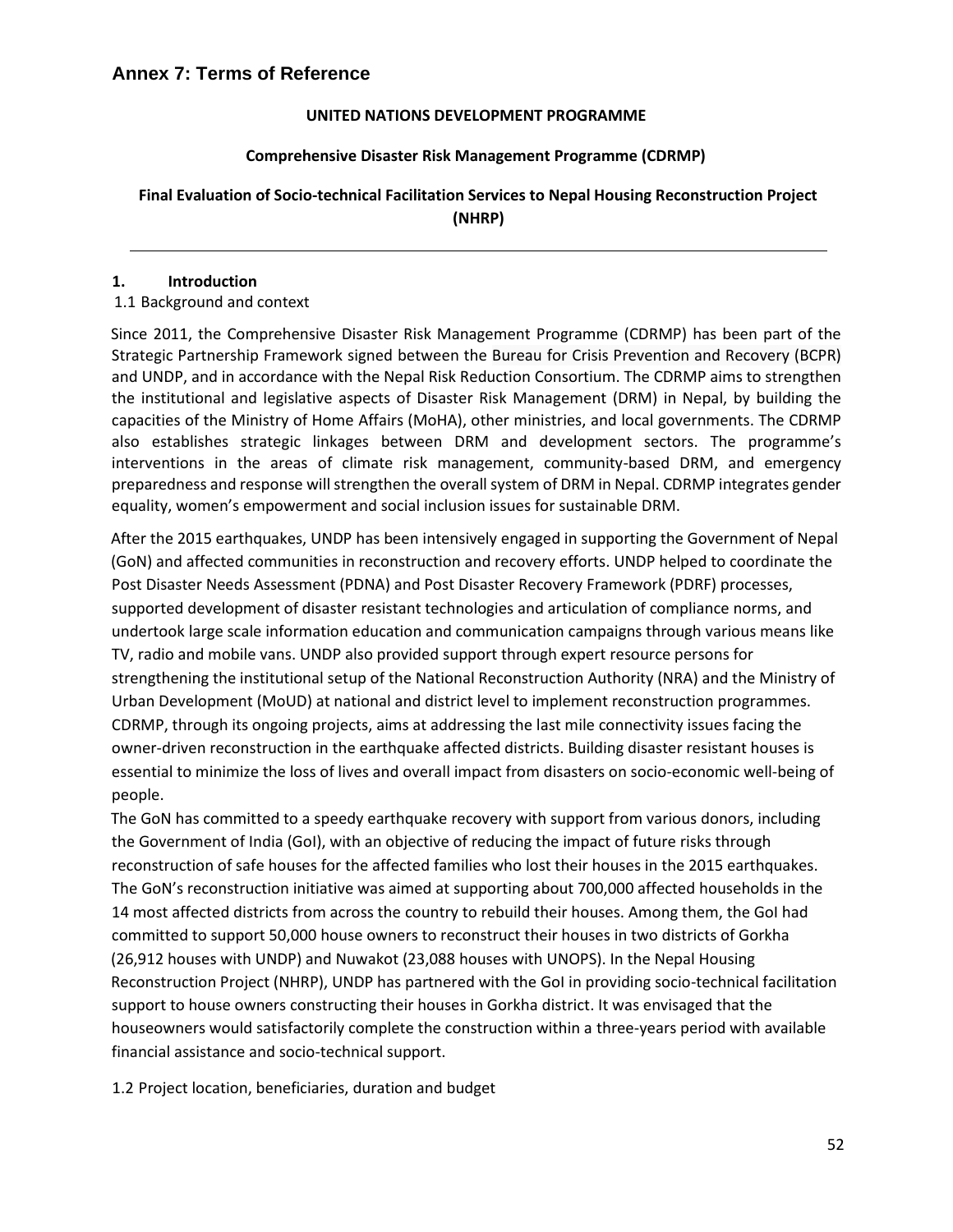Under the GoI- funded NHRP, UNDP has been providing socio-technical facilitation support for housing reconstruction to 26,912 house owners identified by NRA, from two municipalities and six rural municipalities of Gorkha district. The beneficiary's households (HHs) include 1,482 HHs of single woman, 2,275 HHs having family members with disability, 116 HHs of landless, 428 HHs with elderly people, 80 HHs of orphan children and 2,938 HHs of Dalits. The project has been implemented since March 2018 and will be completed by December 2021. Since March 2018, a team of about 160 staff have been mobilized to provide socio-technical facilitation support to 26,912 house owners and implement activities under the six major projects components, that are:

- a) Facilitation of administrative procedures regarding inclusion, grant release and certification.
- b) On-site technical advice and guidance on construction technology, design options, disaster resistant features, government norms, material procurement and construction management.
- c) Technical services of design drawings, preparation for building permit process.
- d) Capacity building of all project participants, particularly house owners and masons.
- e) Concurrent monitoring and quality assurance.
- f) Facilitation of use of appropriate disaster resistant technologies.

The project has been supporting in expediting the reconstruction process by facilitating all stages and aspects of reconstruction, including banking, administration, documentation, technical support, inspection, certification, etc. Leaving No One Behind has been the core principle of the project, providing tailored support to the vulnerable HHs or those at risk of being left behind in the reconstruction process. Three years after the project was initiated, over 99% of the households have completed reconstruction. At Gorkha level, all of the 26,912 HHs were supported on tranche release issues while more than 16,500 HHs were provided with technical support for planning, costing and resources mobilization. Likewise, 1,023 HHs were supported for Participation Agreement (PA) signing process, more than 4,000 HHs were supported for building permit process and above 350 HHs were facilitated for land related issues. During the project period, more than 126,493 HH level visits were carried out by the project staff. The project has trained more than 6,800 masons, of which 524 were women masons. The project conducted 431 mobile van campaigns, 211 socio-cultural events and developed and broadcasted 164 radio programme episodes. The project also carried out five large scale and 13 small scale exposure visits, including one visit to Bhuj, India.

The project has also carried out a number of initiatives at national level in close coordination with NRA and other relevant agencies and institutions, which include, but not limited to Toll Free service under NRA, establishment of Shock Table demonstration facility at Tribhuvan University, Institute of Engineering (TU IoE) at Pulchowk, learning exposure initiatives, initiatives of knowledge management and learning documentation, etc. UNDP has also carried out initiatives on several additional areas that have added value to the project, such as enhancing resilience of the habitations, particularly related to landslides in 16 different sites, support for community infrastructure, training of communities on managing risks through enhanced preparedness, among others. While these activities were not directly covered within the ambit of the project, UNDP, with its own resources, attempted to bring some of these elements through various other projects that worked in some of the same areas as the housing project. This could also be considered in the evaluation noting that these were additional activities contributing to the broader spectrum of resilient reconstruction and recovery. The project interventions have accumulated learnings and best practices through various inputs provided, processes undertaken, and outputs achieved that would be fruitful for any similar future initiatives.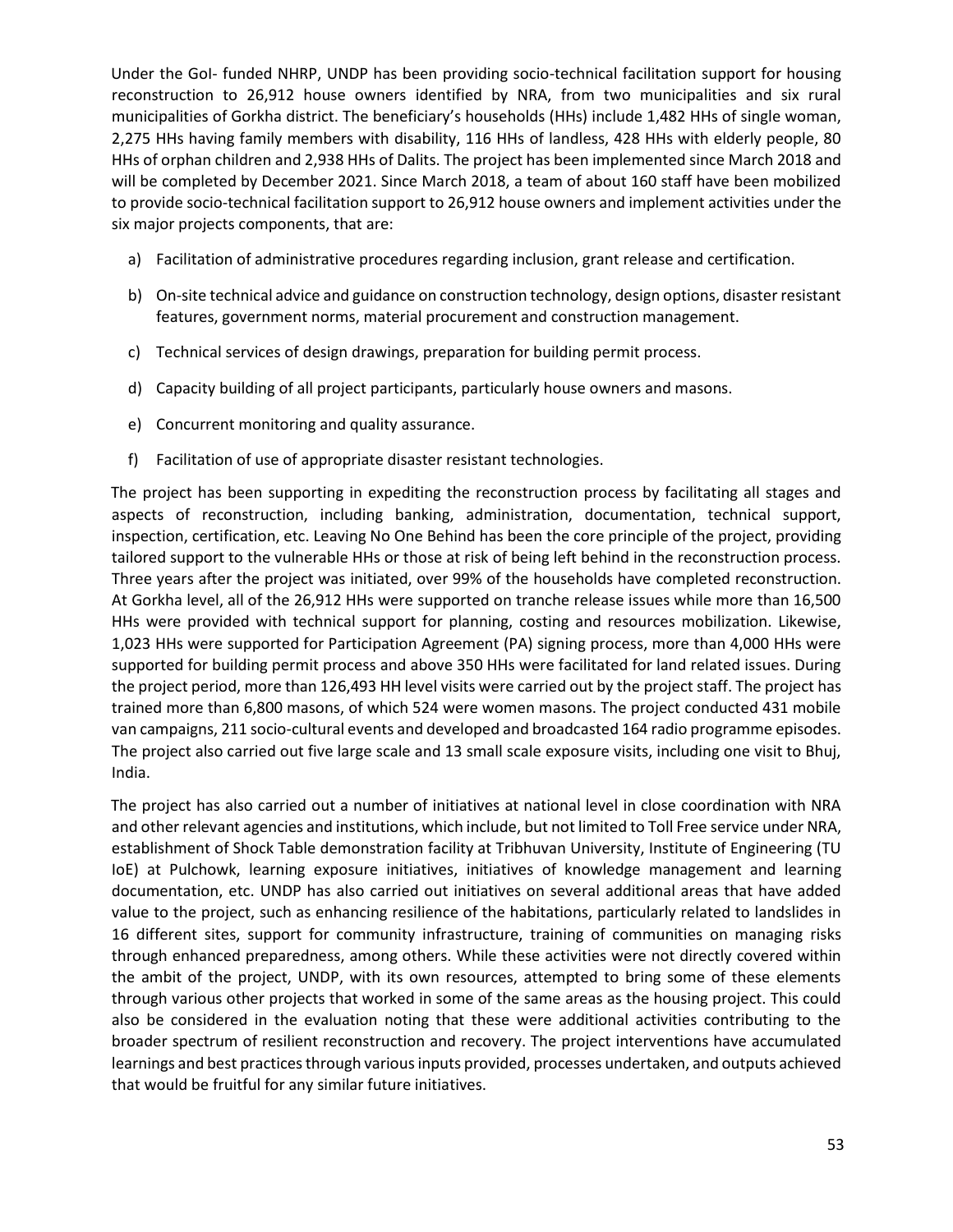The project commenced in March 2018 with a planned end date of March 2021. However, the project implementation was directly impacted by the lockdown and travel restrictions imposed by the government to contain the spread of COVID-19. Hence, the project was extended through a no-cost until 31 December 2021. Thus, the total duration of the project is 45 months, between March 2018 – December 2021. The total approved budget for Socio-technical facilitation component of the project was USD 8.7 million. As the project comes to an end on 31 December 2021, UNDP is planning to commission a final evaluation to identify and document achievements and project results, challenges, lessons learned and best practices. The findings of the final evaluation will provide way forward for any future course of action. Thus, the final evaluation report is expected to include specific recommendations for future interventions.

The project information is summarized in the below table:

| PROJECT/OUTCOME INFORMATION                      |                                                                                                                                                                                                                                                                                                                                                                                                      |              |  |
|--------------------------------------------------|------------------------------------------------------------------------------------------------------------------------------------------------------------------------------------------------------------------------------------------------------------------------------------------------------------------------------------------------------------------------------------------------------|--------------|--|
| Project/outcome title                            | Socio-technical Facilitation Services to Nepal Housing<br><b>Reconstruction Project (NHRP)</b>                                                                                                                                                                                                                                                                                                       |              |  |
| Atlas ID                                         | 00107348                                                                                                                                                                                                                                                                                                                                                                                             |              |  |
| Corporate outcome and<br>output                  | <b>UNDAF/ CPD Outcome 3: By 2022, environmental management,</b><br>sustainable recovery and reconstruction, and resilience to<br>climate change and natural disaster are strengthen at all levels<br>CPD Output 3.5: Improved capacities of communities and<br>government for resilient recovery and reconstruction.                                                                                 |              |  |
| Country                                          | Nepal                                                                                                                                                                                                                                                                                                                                                                                                |              |  |
| Region                                           | Asia Pacific                                                                                                                                                                                                                                                                                                                                                                                         |              |  |
| Date project document signed                     | 08 March 2018                                                                                                                                                                                                                                                                                                                                                                                        |              |  |
|                                                  | <b>Start</b>                                                                                                                                                                                                                                                                                                                                                                                         | Valid period |  |
| Project dates                                    | 08-03-2018                                                                                                                                                                                                                                                                                                                                                                                           | 31-12-2021   |  |
| Project budget                                   | USD 8.7 million                                                                                                                                                                                                                                                                                                                                                                                      |              |  |
| Project expenditure at the<br>time of evaluation | USD XX (will be updated during the evaluation)                                                                                                                                                                                                                                                                                                                                                       |              |  |
| Funding source<br>Government of India (GoI)      |                                                                                                                                                                                                                                                                                                                                                                                                      |              |  |
| Implementing party                               | Owner Driven Reconstruction Collaboratives (ODRC) Members:<br>SEEDS India, UNNATI India, Hunnarshala, India and CEDAP India,<br>and two local NGOs: SSICDC Gorkha and SCDC Gorkha. This<br>includes eight project implementing local governments,<br>including: Gorkha and Palungtar municipalities; and Aarughat,<br>Ajirkot, Dharche, Gandaki, Sahid Lakhan and Siranchowk rural<br>municipalities |              |  |

1.3 Project implementation approach

At federal level, the project works closely with NRA, MoUD, MoHA and other relevant stakeholders. At the municipal level, the project activities are being implemented in close coordination with the local governments, including the elected representatives and government officials. The Project is also closely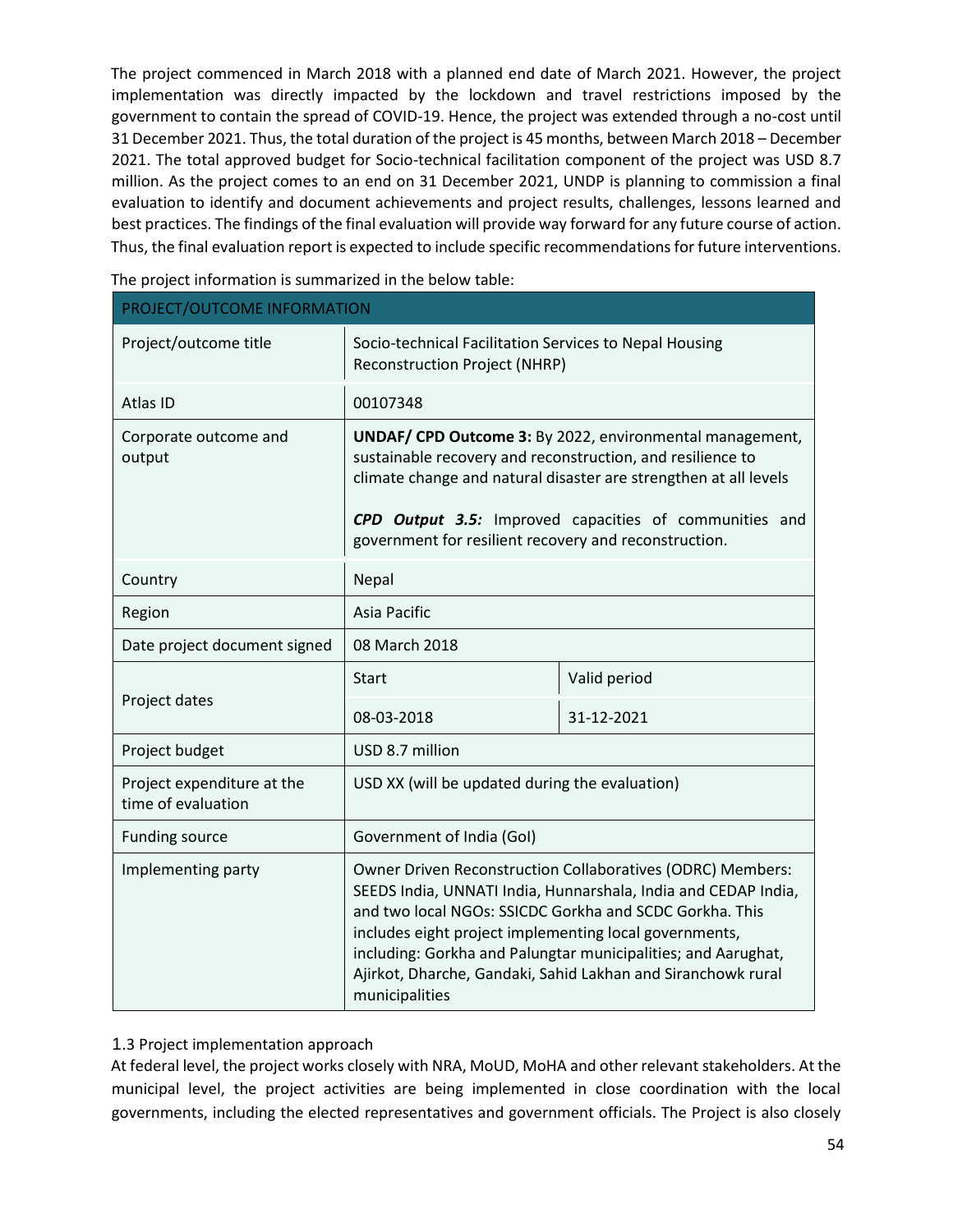working with social structures at community level, for example Tole Lane Organizations (TLOs), women's groups, population receiving Social Security Fund (SSF), Dalit and Muslims communities, etc.

The project adopts a strategy of enabling owners to reconstruct their houses with adequate information, knowledge, guidance and handholding support on administrative and technical aspects through assigning appropriate personnel at community, local, district and national level. In delivering this, the project focuses on HH level engagement on a regular basis. Each of the beneficiary HHs is provided with all required technical and administrative support, with a number of on-site visits to the houses under construction. Awas Nirman Saathi (ANS), skilled masons are assigned to look after the HHs in a cluster/settlement basis throughout the house reconstruction process starting with their agreement process at local government level. Any administrative and social issues are addressed engaging social mobilizers at HH levels, connecting the HHs with their ward and municipal local government offices, with trained masons and others related to the reconstruction issues. ANS and masons are guided by engineers and sub-engineers. Field/cluster staff are further backstopped by district teams.

To deliver effective and high-quality socio-technical facilitation services, UNDP has partnered with the Owner Driven Reconstruction Collaborative (ODRC). ODRC is a network of registered institutions in India working to support national and state governments in instituting and facilitating the owner driven housing reconstruction process. ODRC in Nepal includes four participating organisations from India: i) Hunnarshala Foundation, ii) UNNATI – Organisation for Development Education, iii) SEEDS Technical Services; and iv) Centre for Ecocentric Development and Peoples' Action (CEDAP). All four organisations are collectively referred as ODRC.

**Human Resource Mobilization:** Overall management of the GoI-funded project falls under CDRMP and apart from CDRMP's regular staff, there is a dedicated project team for the NHRP at the central level in Kathmandu (one Technical Specialist, one Project Coordinator, one Senior Programme Officer, one Admin/Finance Officer and one Assistant). This team is also supported by two international housing experts. At day-to-day delivery level, there are district level and Municipal teams put in place comprising certain staffing structures, which totalled 160 staff. The types of staff include technical specialists on housing, engineers, sub-engineers, retrofitting experts, Awas Nirman Saathi, social mobilizers, social experts, building permit experts, draft persons and structural engineer/s. The district and municipal teams are mainly responsible for effective and efficient implementation of project activities in close coordination with the local governments, district level authorities and other stakeholders. The municipal teams in each municipality are supported through District Support Team (DST).

#### 1.4 Covid-19 situation and its impact in project implementation

As Gorkha district itself also suffered from COVID-19, the NHRP had to be delivered in the COVID-19 contexts, including several lockdowns imposed by the federal and district authorities. With the months' long lockdowns in 2020 and 2021 respectively, field movements of the project staff within and outside the district were limited. The project identified some alternate mechanism and means, mostly reorganized staff mobilization approach and assigned local staff to the HH levels while engineers provided distance guidance through virtual means. Some of the capacity building training activities, mostly for the project staff, were also carried out virtually during the lockdown periods. Regular coordination was done with district and municipal authorities in easing transportation of construction materials by house owners. Health specific safety measures were thoroughly applied, including awareness-raising, availing enough number of protective masks, sanitizers and fever measuring thermal guns. The health personal protective equipments were also provided to municipal offices and their health service units. Some resources from the project were mobilized in purchasing these facilities and services.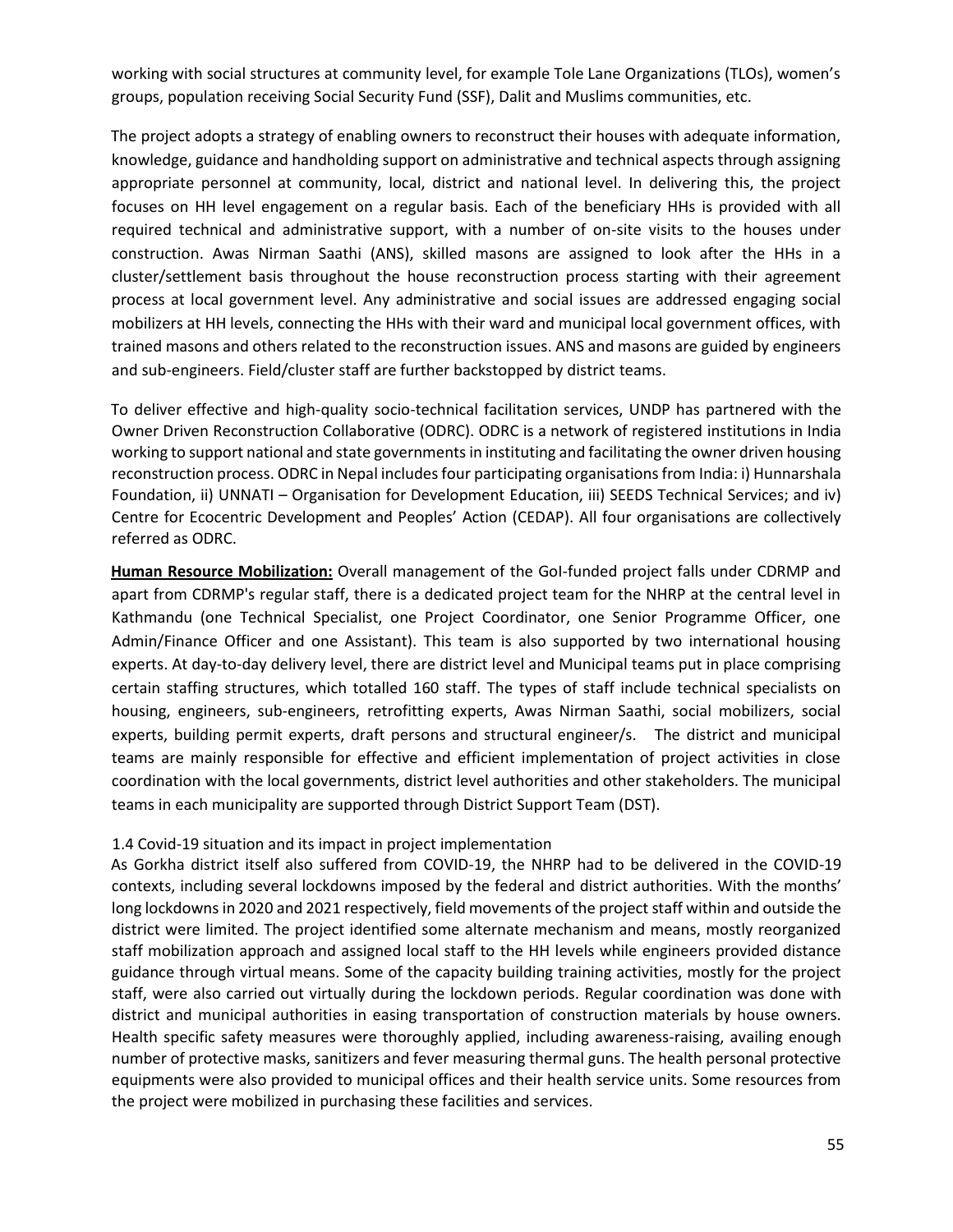## **2.** Purpose and objectives of the Evaluation

The overall purpose of this final evaluation is to assess the results achieved and lessons learnt from the project implementation delivered by the Socio-technical Facilitation (STF) services to NHRP in Gorkha. The final evaluation should assess the results achieved against targets, effectiveness of the implementation approaches, in contribution to higher level outcome results and identify and document the challenges, lessons learnt and good practices, and make specific recommendations for future course of actions for any such similar interventions. The evaluation will focus on key aspects of the project, such as i) reflection on the need identified, design and structure of socio-technical facilitation services, ii) inputs provided or process of service delivery, and iii) outcome of services – to provide a comprehensive understanding on how it responded to the pre-identified needs, and the extent of services provided to the house owners that would lead to disaster resilient construction of houses.

### The specific objectives are:

- To assess the relevance and effectiveness of the socio-technical facilitation support provided to earthquake affected house owners in rebuilding their houses in Gorkha district as part of the NHRP.
- To assess the relevance and effectiveness of the approaches adopted, focusing on ownerdriven private housing reconstruction.
- To assess relevance, effectiveness and sustainability of different capacity building initiatives carried out by the project at different levels.
- To assess effectiveness of partnerships of the NHRP with local governments (municipalities and rural municipalities), NRA (including its district level establishments), and national level government agencies and associated institutions, and other key stakeholders.
- To assess the effectiveness of the project's assistance to vulnerable households including women, Dalit and people with disability for their housing reconstruction.
- To assess the effectiveness of information management and outreach activities carried out by the project.

## 3. Scope of work

The final project evaluation should assess the relevance, coherence, effectiveness, efficiency, sustainability and impact of the socio-technical facilitation and institutional supports provided by the project at different levels. In addition, the evaluation should indicate if the produced results are in the right direction towards facilitating the owner driven safer housing reconstruction. Particularly, the evaluation should cover at least the following areas.

- Relevance of the project: review the progress against its purpose, objectives and deliverables as per the project documents and its components, mostly related to Building Permit Studios (BPS), socio-technical support, retrofitting, capacity building trainings, IEC, support to excluded and vulnerable groups, toll-free numbers, etc.
- Effectiveness and efficiency of implementation approaches: review project's technical as well as operational approaches and deliverables, quality of results and their impact, alignment with national priorities and responding to the needs of the 2015 earthquake impacted HHs and stakeholders.
- Review the project's approaches, in general and with regards to mainstreaming of gender equality and social inclusion, with particular focus on women and excluded groups, including people with disability.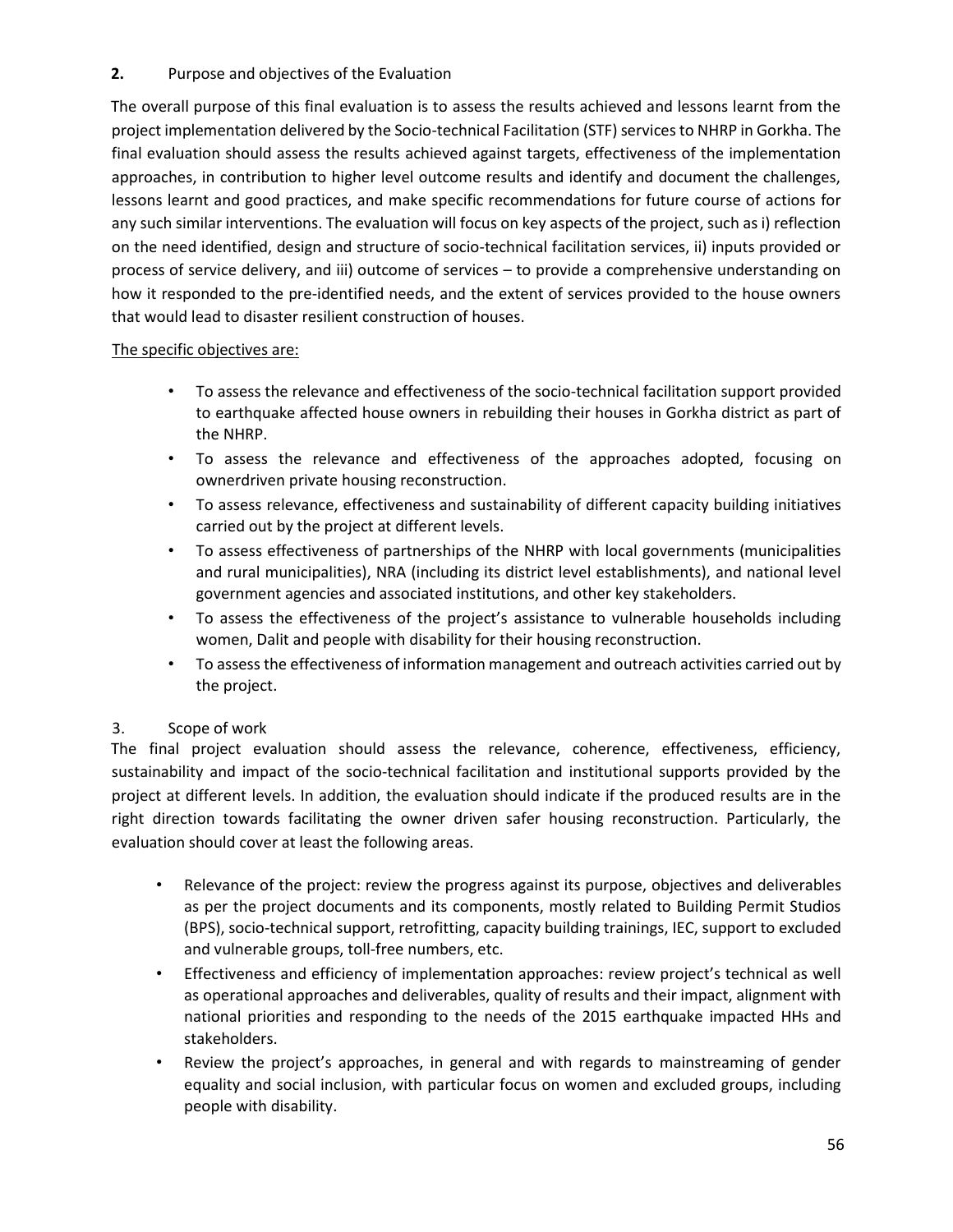- Review and assess the risks and opportunities (in terms of resource mobilization, synergies and areas of interventions) related to future interventions.
- Review external factors like COVID-19 pandemic beyond the control of the project that have affected it negatively or positively and the approaches applied in fixing hindrances.
- Review planning, management and quality assurance mechanisms for the delivery of the project interventions.
- Review coordination, communication, dissemination and visibility processes and mechanisms with the stakeholders and beneficiaries.

#### 4. Evaluation Criteria and guiding questions

The evaluation will follow the six OECD-DAC evaluation criteria - Relevance, Coherence, Effectiveness, Efficiency, Sustainability and Impact. Human rights and gender equality and social inclusion, including disability, will be added as cross-cutting criteria. The guiding questions outlined below should be further refined by the consultant and agreed with UNDP.

| <b>Criteria</b> | <b>Evaluation Questions</b>                                                                                                                                                                                                                                                                                            |
|-----------------|------------------------------------------------------------------------------------------------------------------------------------------------------------------------------------------------------------------------------------------------------------------------------------------------------------------------|
| Relevance       | How relevant were the overall design and approaches of the project?<br>$\bullet$                                                                                                                                                                                                                                       |
|                 | To what extent was the project in line with national development priorities,<br>$\bullet$<br>country programme outputs and outcome, the UNDP Strategic Plan, and the<br>SDGs?                                                                                                                                          |
|                 | $\bullet$<br>To what extent the project was able to address the needs of the earthquake<br>impacted target groups in the changed contexts like political dynamic,<br>COVID19 pandemic?                                                                                                                                 |
|                 | To what extent were the objectives of the project design (inputs, activities,<br>$\bullet$<br>outputs and deliverables) logical and coherent? Did the project contribute to<br>the outcomes and outputs of the UNDP CPD?                                                                                               |
|                 | Did the results contribute well in facilitating the reconstruction efforts of the<br>$\bullet$<br>NRA in the project areas?                                                                                                                                                                                            |
|                 | To what extent has the project been able to adapt to the needs of the different<br>$\bullet$<br>target groups (including promoting the gender equality and social inclusion<br>aspects) in terms of creating enabling environment for inclusive, affordable<br>and people-centred reconstruction policies and actions? |
| Effectiveness   | To what extent the project activities were delivered effectively in terms of<br>$\bullet$<br>quality, quantity and timing?                                                                                                                                                                                             |
|                 | What factors have contributed to achieving or not achieving the intended<br>$\bullet$<br>outputs?                                                                                                                                                                                                                      |
|                 | To what extent were the project results achieved, considering men, women,<br>$\bullet$<br>and excluded and vulnerable groups, including persons with disability?                                                                                                                                                       |
|                 | What were the lessons learned and how were feedback/learning incorporated<br>$\bullet$<br>in the subsequent process of planning and implementation?                                                                                                                                                                    |
|                 | How effective has the project been in enhancing the capacity of the<br>$\bullet$<br>communities and local governments to create enabling environment for<br>inclusive post-disaster reconstruction management?                                                                                                         |
|                 | To what extent the project interventions, such as Revolving Fund and in-kind<br>support including on-site training activities, were effective?                                                                                                                                                                         |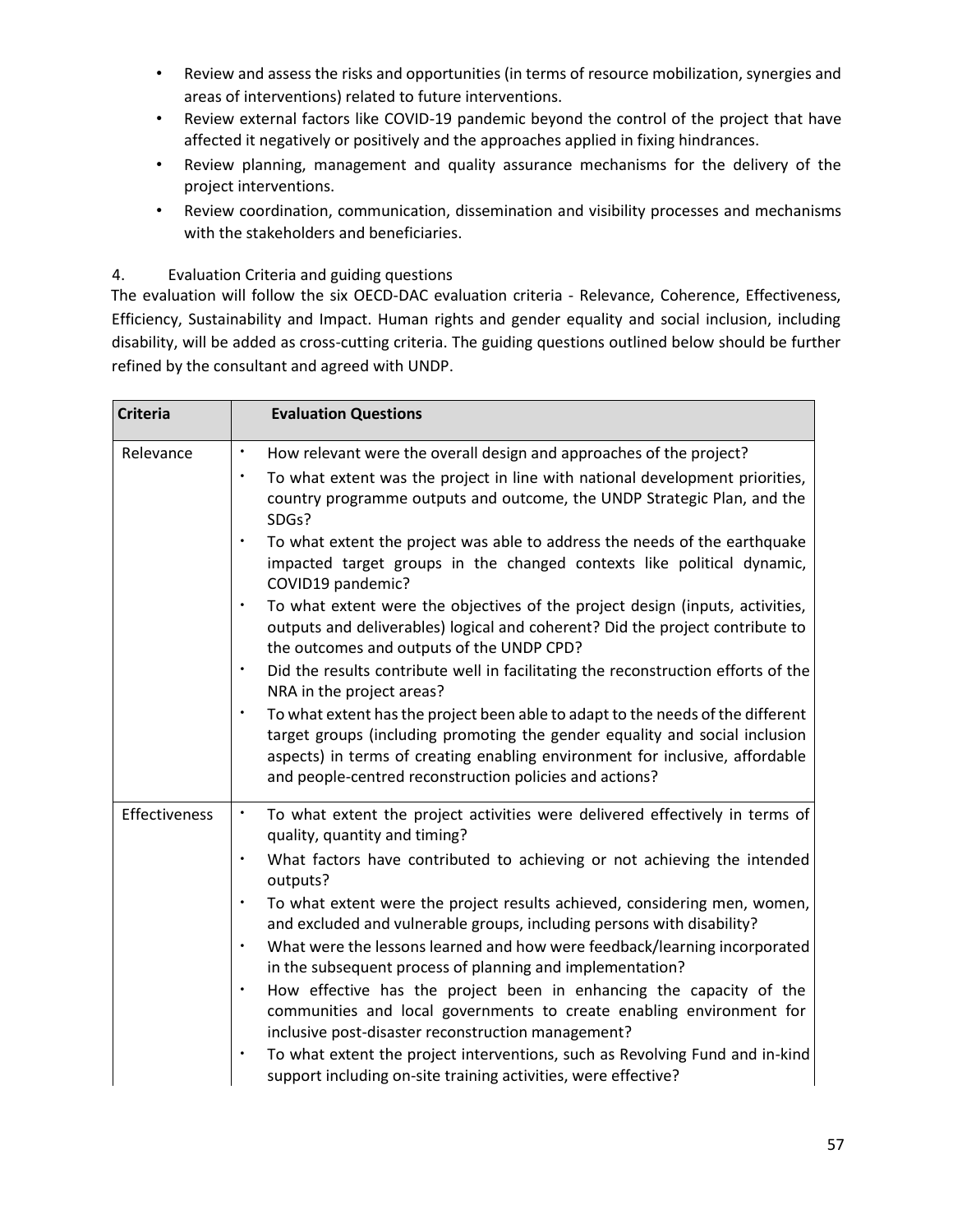|           | To what extent the project's adaptation to the COVID-19 context was<br>effective? |  |
|-----------|-----------------------------------------------------------------------------------|--|
| Coherence | How well the intervention fit in changed contexts like COVID-19 pandemic?         |  |
|           | To what extent the intervention was coherent with Government policies             |  |

|                | To what extent the intervention addressed the synergies and interlinkages<br>with other interventions carried out by UNDP or Government of Nepal?<br>(internal coherence)                                |
|----------------|----------------------------------------------------------------------------------------------------------------------------------------------------------------------------------------------------------|
|                | $\bullet$<br>To what extent the intervention was consistent with other actors'<br>interventions in the same context or adding value to avoid duplication of the<br>efforts? (External coherence)         |
| Efficiency     | ٠<br>How efficiently were the resources including human, material and financial,<br>used to achieve the project results in a timely manner?                                                              |
|                | To what extent was the existing project management structure appropriate<br>and efficient in generating the expected results?                                                                            |
|                | $\bullet$<br>To what extent has the project implementation strategy and its execution been<br>efficient and cost-effective?                                                                              |
| Sustainability | $\bullet$<br>To what extent did the project interventions contribute towards sustaining the<br>results achieved by the project, ensuring ownership of the local governments?                             |
|                | What could be potential new areas of work and innovative measures for<br>sustaining the results?                                                                                                         |
|                | To what extent the project contributed in building capacities at local level,<br>$\bullet$<br>including of local governments?                                                                            |
|                | To what extent have lessons learned been documented by the project on a<br>continual basis to inform the project for needful change?                                                                     |
|                | What could be done to strengthen exit strategies and sustainability of the<br>project?                                                                                                                   |
|                | What are the plans or approaches of the local authorities to ensure that the<br>initiatives will be continued after the project ends?                                                                    |
|                | How has project contributed towards replication of initiatives at the local level?<br>٠                                                                                                                  |
| Impact         | To what extent the project initiatives indicate that intended impact will be<br>achieved in the future?                                                                                                  |
| Human rights   | To what extent have Dalit, ethnic minorities, people with disability, women,<br>senior citizen and other excluded and vulnerable groups benefitted from the<br>work of the project and with what impact? |
|                | To what extent have the project integrated a Human Rights Based Approach in<br>the design, implementation and monitoring of the project?                                                                 |
|                | Have the resources been used in an efficient way to address Human Rights in<br>the implementation (e.g. participation of targeted stakeholders, collection of<br>disaggregated data, etc.)?              |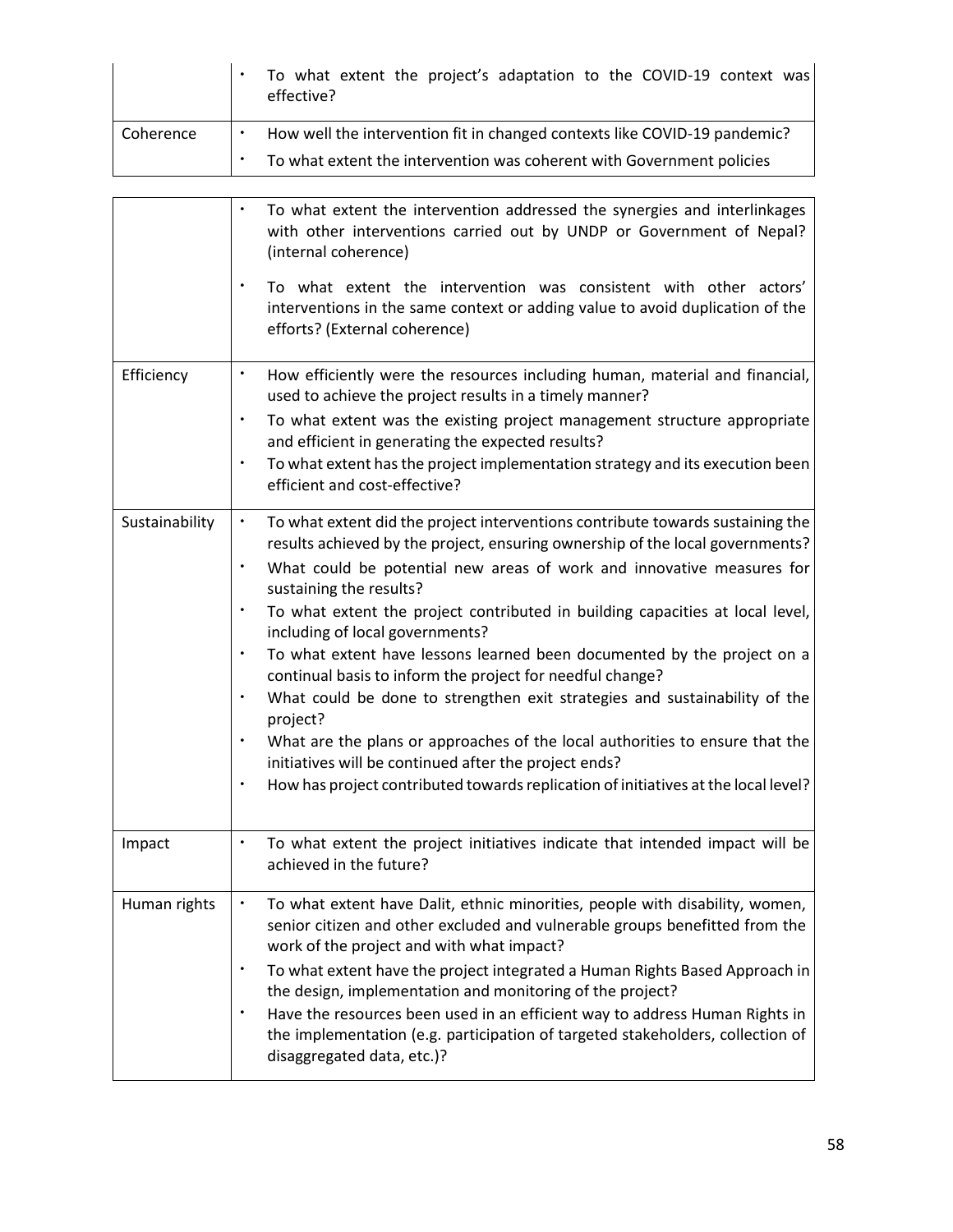| Gender<br>equality<br>and<br>social inclusion | To what extent the project approach was effective in promoting gender<br>equality and social inclusion - particularly focusing on the excluded and the<br>poor through technology transfer, mass awareness including media and social<br>campaigns, planning, orientation and training? |
|-----------------------------------------------|-----------------------------------------------------------------------------------------------------------------------------------------------------------------------------------------------------------------------------------------------------------------------------------------|
|                                               | To what extent have gender equality, the empowerment of women and social<br>٠<br>inclusion been addressed in the design, implementation and monitoring of the<br>project?                                                                                                               |
|                                               | To what extent has the project promoted positive changes of women and<br>$\bullet$<br>excluded groups, including persons with disabilities?                                                                                                                                             |
| Disability                                    | Were persons with disabilities consulted and meaningfully involved in<br>programme planning and implementation?                                                                                                                                                                         |
|                                               | What proportion of the beneficiaries of the project were persons with<br>disabilities?                                                                                                                                                                                                  |
|                                               | What barriers did persons with disabilities face to effectively benefit from the<br>project?                                                                                                                                                                                            |

#### 5. Methodology

The evaluation methods provided here are indicative only. The consulting team should review the methodology and propose the final methods and data collection tools as part of the inception report. The methods and tools should adequately address the issues of gender equality and social inclusion, human rights and disability issues.

The evaluation should include a mix of qualitative and quantitative processes and methodologies. The consulting team must provide evidence-based information that is credible, reliable and useful. The consulting team is expected to follow a participatory and consultative approach ensuring close engagement with government counterparts, project team including PMT, UNDP Country Office and other key stakeholders, including project beneficiary households. Therefore, the team will work closely with the UNDP Country Office team to undertake the evaluation adopting at least the following methods:

- **Document review**: review of project document/proposals, project's periodic progress reports (monthly, quarterly and annual), concurrent monitoring/quality assurance reports, JPMC update presentations and reports, IEC, visibility and media coverage, published papers/articles/blogs/stories, case stories and testimonials, RIMS data, project extension documents and other relevant documents. As the documentation is robust with various knowledge projects developed in past three years, the consultant should conduct thorough desk review of the available documents before planning for the field visit.
- **Consultations** with UNDP/CDRMP programme staff, local authorities (Municipalities and Wards) of the project areas, officials of NRA, District Level Programme Implementation Unit (DLIPU), Grant Management and Local Infrastructures (GMALI), DUDBC/MoUD, institute of Engineering (IoE), NDRRMA and other stakeholders as per the need.
- **Field observations, interactions** (structured, semi-structured) and consultations with the beneficiaries (project supported vulnerable households, trained masons, contractors). Due to COVID situation, the team may also need to plan for virtual interactions and meetings, in case if in-person meetings and field visits are restricted.
- **Briefing and debriefing sessions** with UNDP CO and Project team as well as with other partners will be organised.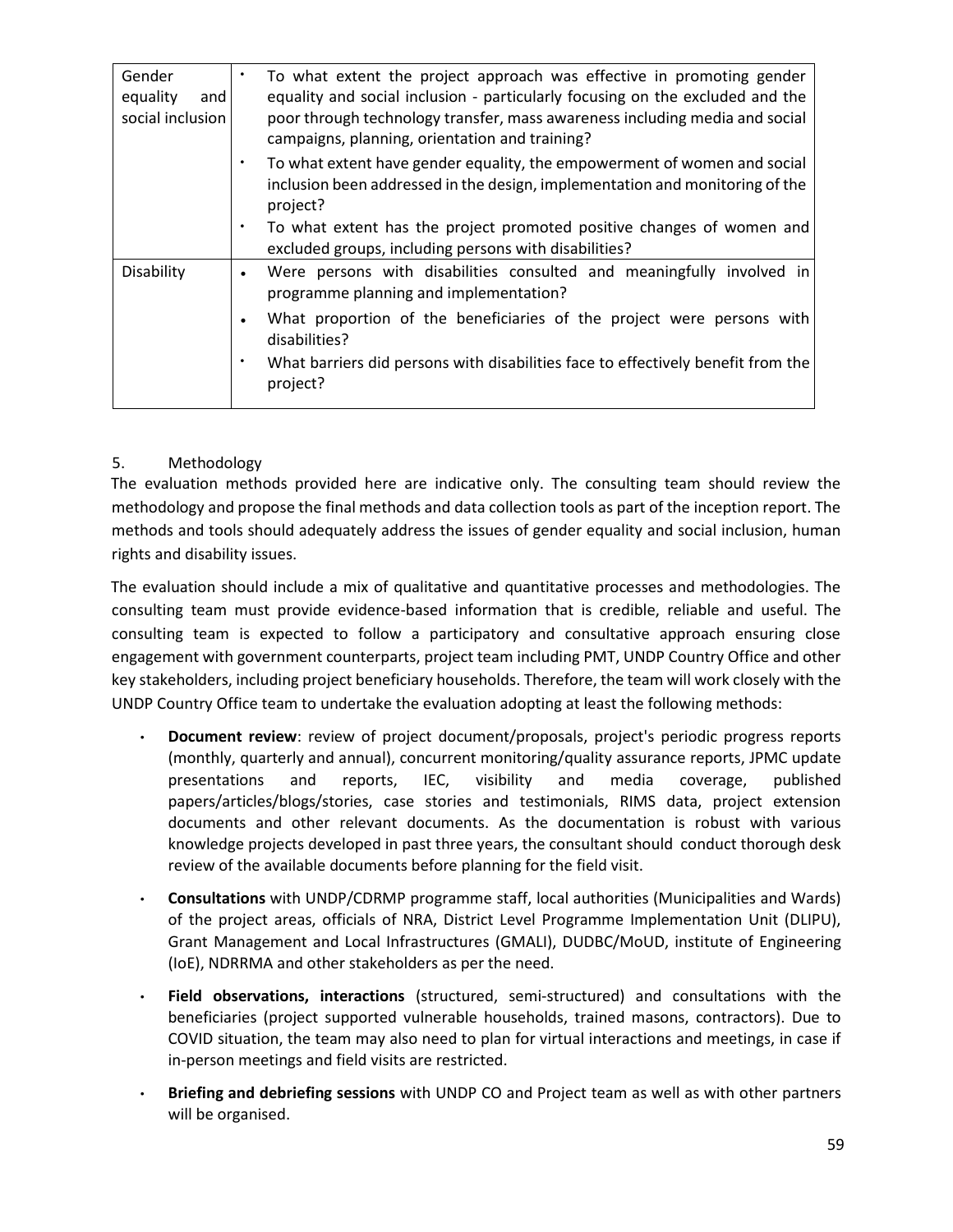• **Data review and analysis** of monitoring and other data sources and methods. To ensure maximum validity, reliability of data (quality) and promote use, the evaluation team will ensure triangulation of the various data sources.

**Gender, inclusion and human rights lens:** All evaluation products need to address gender, inclusion, and human right issues. The process/steps mentioned above should ensure that the most appropriate and relevant data are gathered for the above-mentioned objectives. Care must be taken to ensure the voices of women, minority and vulnerable groups are captured. Based on the analysis and findings, the recommendations should be provided for future direction of the initiatives.

The final methodological approach, including interview schedule, field visits, evaluation matrix and data to be used in the evaluation should be clearly outlined in the inception report and fully discussed and agreed with UNDP. The evaluator should select the respondents using an appropriate sampling technique. While selecting the respondents, the evaluator should ensure gender balance and social inclusion. Findings of the evaluation must be based on evidence (and not just opinion of the people).

The consultant will have to submit the final full report in English. The structure and content of the report should meet the requirements of the UNDP Evaluation Guideline. The final report must meet the IEO's Quality Assessment (QA) criteria. Multiple reiterations may be required until the final report is approved.

#### 6. Implementation arrangement

The principal responsibility for managing this Evaluation resides with the UNDP CO in Nepal. The UNDP CO will contract the consultant and ensure the timely provision of logistic arrangements for implementation of the evaluation. The consultant will directly report to Evaluation Manager, i.e. RBM Analyst in this case.

RBM Analyst/Evaluation Manager will assure smooth, quality and independent implementation of the evaluation with needful guidance from UNDP's Senior Management. The Project team will be responsible for providing required information, furnishing documents for evaluation to the consultant in leadership of Portfolio Manager of the Resilience portfolio. They will also be responsible for the logistic arrangements of the evaluation, for setting up stakeholder consultations and interviews as needed, arranging field visits, coordinating with the governments and development partners, etc. For travel related cost (fare and DSA), UNDP will cover travel costs as per the UNDP's rules and regulations.

The evaluation will remain fully independent. The consultant will maintain all the communication through the Evaluation Manager. The Evaluation Manager should clear each step of the evaluation. The final evaluation report will be signed off by Deputy Resident Representative (DRR).

A mission wrap-up meeting will be organized during which comments from participants/stakeholders will be noted for incorporation in the final report.

The evaluation team will be briefed by UNDP upon arrival on the objectives, purpose and scope of the Final evaluation. Key relevant project documents mentioned in Annex 13.1 will be provided to the consultant after signing the contract. The consultant should review the relevant documents and share the draft inception report before the commencement of the field mission. The consultant should revise the methodology, data collection tools and evaluation questions. The final methodology and instruments should be proposed in the inception report including the evaluation schedule and evaluation matrix which guides the overall implementation of the evaluation.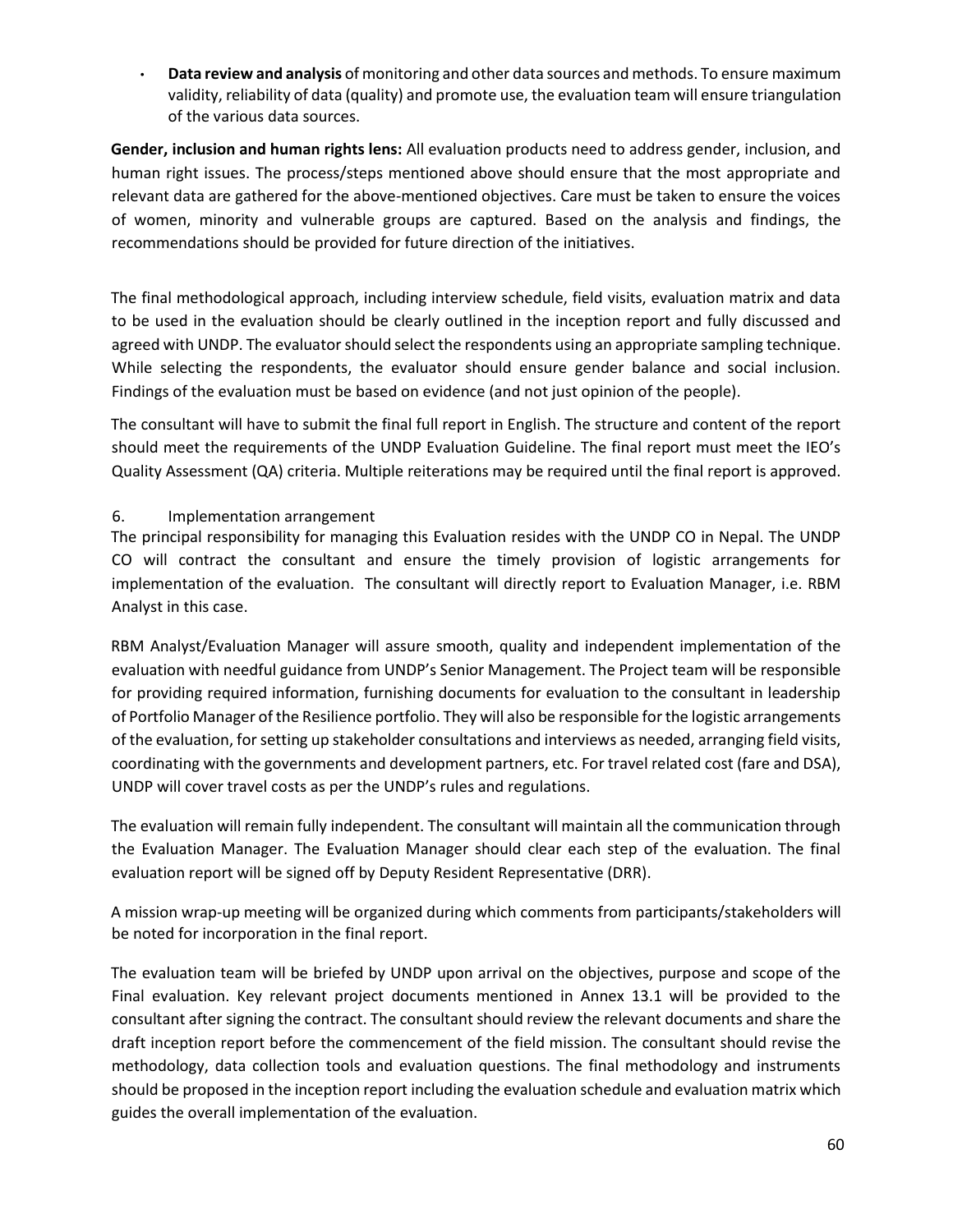## 7. Expected Deliverables

The evaluator should submit the following deliverables:

- **Inception report** detailing the reviewer's understanding of what is being evaluated, why it is being evaluated, and how (methodology) it will be evaluated. The inception report should also include a proposed schedule of tasks, evaluation tools, evaluation questions for each evaluation criteria and interviewee, activities, deliverables and the final report proposed structure.
- **Evaluation matrix** includes key criteria, indicators and questions
- **Evaluation debriefing** immediately after completion of data collection, the evaluator should provide preliminary debriefing and findings to the UNDP.
- **Draft Evaluation report** for review and comments.
- **Evaluation Audit Trail** The comments on the draft report and changes by the evaluation consulting team or in response to them should be retained by the consulting team to show how they have addressed comments.
- **Final evaluation report** within stipulated timeline with sufficient detail and quality by incorporating feedback from the concerned parties.
- **An exit presentation** on the evaluation findings and recommendations.

## 8. Team composition and required competencies

The evaluation will be carried out through a team of two national consultants. The persons involved in any way in the design, management or implementation or advising any aspect of the intervention that is the subject of the evaluation will not be qualified. The team composition should be gender inclusive to the extent possible. The evaluator will be selected by UNDP CO. The two consultants are expected to work as a team. In case of difference of opinion, the Team Leader will make the final decision.

The draft division of time among team members is given in below table. The consultants are expected to work in parallel as a team and the total of estimated persons days to complete the evaluation should not exceed 50 days (30 days for Team Leader and 20 days for Team member).

| Deliverables/Outputs                                                                                                                            | <b>Estimated</b><br><b>Person</b><br>days to<br>Complete | <b>Team</b><br>1<br>Leader-<br><b>National</b><br>consultant<br>$(30 \text{ days})$ | 1 Team<br>Member-<br><b>National</b><br>consultant<br>$(20 \text{ days})$ |
|-------------------------------------------------------------------------------------------------------------------------------------------------|----------------------------------------------------------|-------------------------------------------------------------------------------------|---------------------------------------------------------------------------|
| <b>MTR</b> inception report (including final methodology,<br>data collection tools and questions, proposed<br>schedules, evaluation matrix etc) | 7 days                                                   | 5                                                                                   | 2                                                                         |
| Data collection and analysis                                                                                                                    | 22 days                                                  | 12                                                                                  | 10                                                                        |
| <b>MTR</b> draft report                                                                                                                         | 11 days                                                  | 6                                                                                   | 5                                                                         |
| Debrief on draft findings and recommendations to<br>the management                                                                              | 2 days                                                   | 1                                                                                   | 1                                                                         |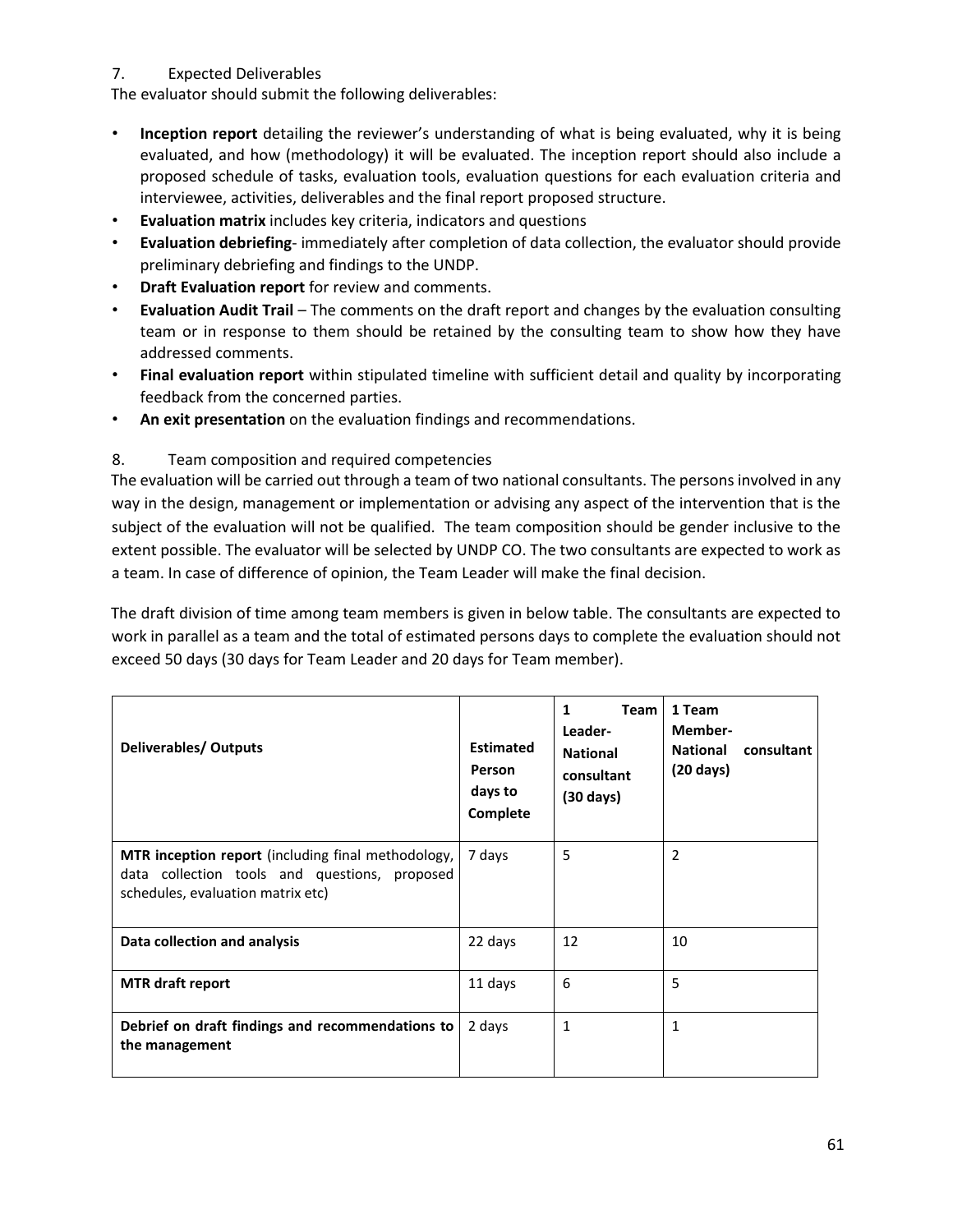| Incorporation of comments and submission of the $\vert$ 8 days<br>Final<br><b>Evaluation Report</b> |         | b  |    |
|-----------------------------------------------------------------------------------------------------|---------|----|----|
| <b>Total</b>                                                                                        | 50 Days | 30 | 20 |

## **8.1 Team Leader:**

Responsible for overall lead and management of the final evaluation. S/he should be responsible for the overall quality and timely submission of the evaluation reports and briefing to the UNDP, and for ensuring a gender and social inclusion perspective is incorporated throughout the evaluation work and report.

## **Major roles and responsibilities:**

- Finalizing and designing the detailed scope and methodology for the evaluation
- Ensure appropriate division of tasks within the team
- Ensure GESI perspectives are incorporated throughout the evaluation process and final report
- Gathering and review of relevant documents
- Prepare inception report, evaluation matrix including the evaluation questions, data collection instruments, etc.
- Conduct field visits in selected communities and conduct interviews with the selected target groups, partners and stakeholders
- Facilitate stakeholders' discussion and focus groups to collect, collate and synthesize information
- Analyse the data and prepare a draft evaluation report in the prescribed format
- Incorporate the feedback and finalize the evaluation report
- Coordinate with UNDP CO for evaluation related information **Qualification and Competencies:**
- At least Master's degree in International Development, Development Economics/Planning, Economics, Engineering, Statistics, Social sciences or other relevant subjects;
- Demonstrated experience in designing and leading similar kinds of evaluations of development projects related to DRR/reconstruction/EQ safety or related areas
- At least seven years' experience in development projects including in earthquake-affected areas, with particular emphasis on recovery needs, resilient community infrastructures building including Disaster preparedness and Risk Reduction
- Excellent analytical and report writing skills in English
- Excellent command in different data collection methods including FGDs, KIIs and Social surveys
- Adequate knowledge on GESI sensitive evaluations and human rights issues;
- Adequate knowledge and experience of disability inclusion in development projects.
- Adequate knowledge and experience in other cross-cutting areas such as equality, disability issues, rights-based approach, and capacity development
- The consultant should not be involved in designing, executing or advising any aspect of the intervention that is the subject of the evaluation

Language requirements

• Excellent English and Nepali communications and writing skills

## **8.2 Team member (Engineer):**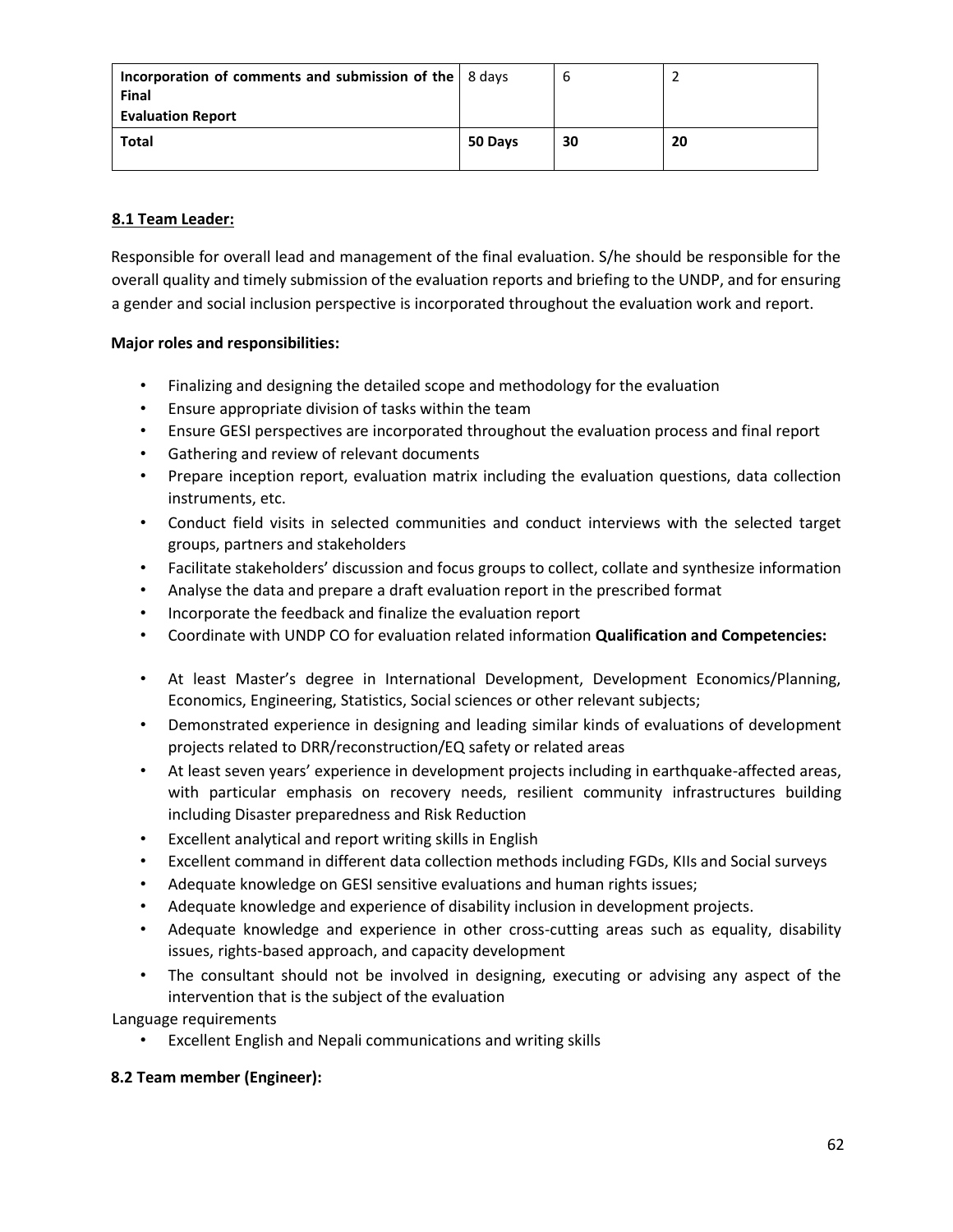Responsible for reviewing documents; analysing the progress, issues and challenges, particularly technical aspects of the project. S/he should support the team leader for overall implementation of the evaluation including finalizing the methodology, drafting, editing, supplementing, correcting and/or revising selected chapters of the evaluation report as assigned by the Team Leader; and assisting the Team Leader to ensure the overall quality and timely submission of the final evaluation report to UNDP.

#### **Major roles and responsibilities:**

- Gathering and review of relevant documents
- Provide technical inputs to the team leader in designing the final evaluation including finalizing methodologies and data collection instruments
- Conduct field visits in selected municipalities and conduct observations of the houses reconstructed consultations and interviews with the selected target group, partners and stakeholders
- Facilitate stakeholders' discussion and focus groups to collect, collate and synthesize information especially related to technical aspects of the intervention.
- Analyse the data and support the team leader in drafting, editing, correcting and/or revising selected chapters of the evaluation reports
- Assist the team leader in finalizing the report and sharing it with stakeholders

## Qualification and competencies

- At least Master's Degree in an Engineering discipline: Structural/architectural, earthquake engineering
- At least 5 years demonstrated experience of conducting similar evaluations of projects related to post-disaster reconstruction and recovery, earthquake safety or related areas
- Demonstrated work experience in the field of project implementation, monitoring and evaluation, and/or project design in reconstruction and development sectors
- Demonstrated experience and understanding of gender-sensitive methodologies for conducting mapping, assessments and/or analyses of vulnerable groups.
- Excellent command in different data collection methods including FGDs, KIIs and Social Surveys.
- Strong analytical and report writing skills in English
- Adequate knowledge on gender equality and human rights issues;

## 9. Evaluation Ethics

This evaluation will be conducted in accordance with the principles outlined in the UNEG 'Ethical Guidelines for Evaluation'. The consultants must safeguard the rights and confidentiality of information providers, interviewees and stakeholders through measures to ensure compliance with legal and other relevant codes governing collection of data and reporting on data. The consultants must also ensure security of collected information before and after the evaluation and protocols to ensure anonymity and confidentiality of sources of information where that is expected. The information, knowledge and data gathered in the evaluation process must also be solely used for the evaluation and not for other uses without the expressed authorization of UNDP and partners.

| <b>Planned Activities</b> | Tentative Days   Remarks |  |
|---------------------------|--------------------------|--|
|                           |                          |  |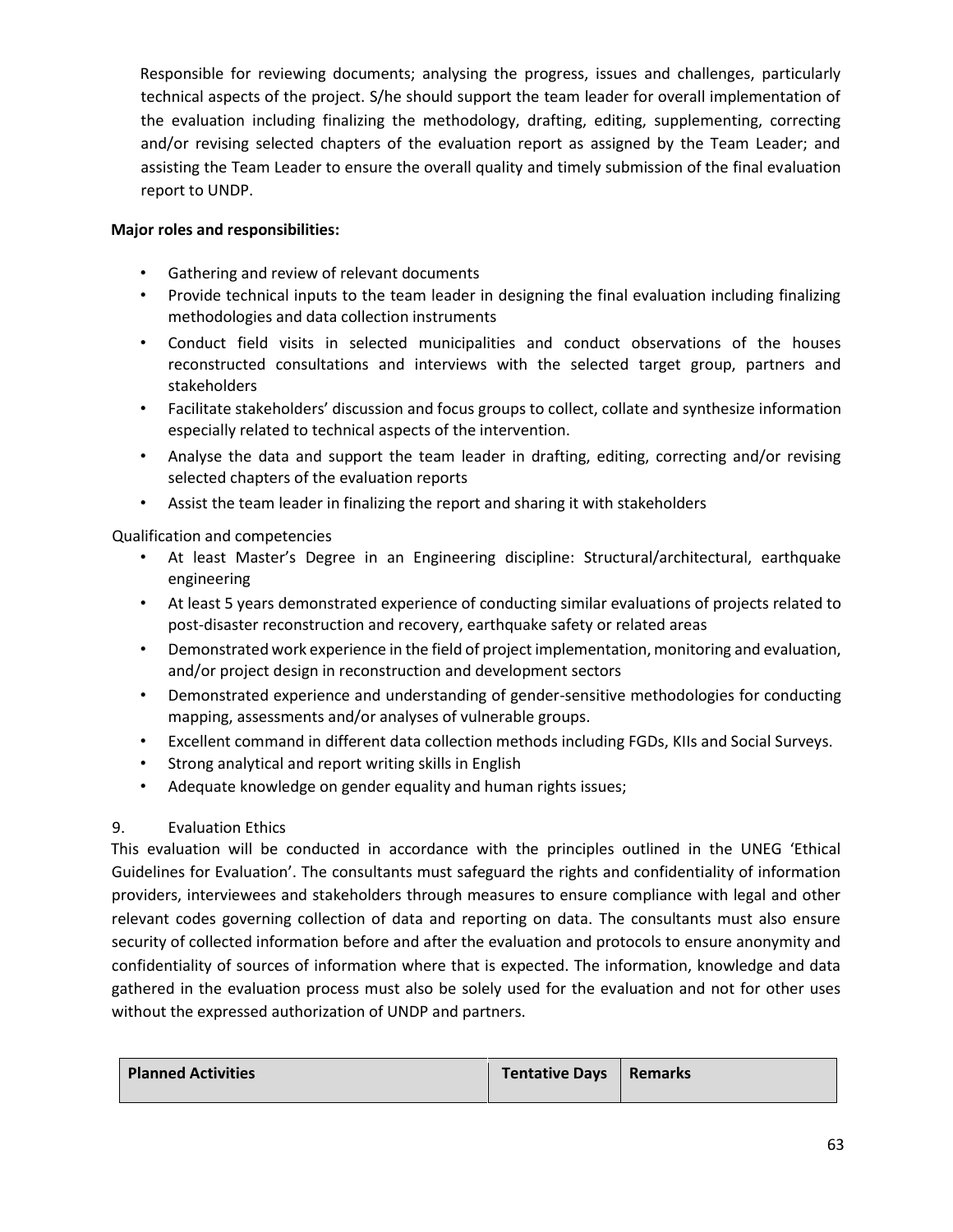| Desk review and preparation of design (home<br>based)                                          | 2 days  |                                                                                                     |
|------------------------------------------------------------------------------------------------|---------|-----------------------------------------------------------------------------------------------------|
| Finalizing design, methods & inception report and<br>sharing with reference group for feedback | 3 days  | UNDP needs at least 3 days<br>review<br>provide<br>and<br>to<br>feedback on the inception<br>report |
| Stakeholders' meetings and interviews in Field and<br>Kathmandu (Virtual and/or field based)   | 12 days |                                                                                                     |
| Analysis, preparation of draft report shares for<br>review                                     | 7 days  | UNDP needs at least 10 days<br>provide<br>review and<br>to<br>comments on the report                |
| Incorporate comments and submit final report                                                   | 6 days  |                                                                                                     |
| Total                                                                                          | 30 days |                                                                                                     |

The consultants will be held to the highest ethical standards and are required to sign a Code of Conduct upon acceptance of the assignment.

## 10. Timeframe

The duration of the evaluation will be maximum 30 days during September – November 2021. This will include desk reviews, primary information collection, field work, and report writing. The tentative schedule will be as follow.

11. Use of Evaluation Results

The findings of the evaluation will be used to analyse the lessons learned and way forward for future course of actions. Therefore, the evaluation report should provide critical findings and specific recommendations for future interventions.

## **12. Application submission process and criteria for selection** It

will be mentioned in Request for Proposal (RFP) document.

- 13. Annexes<sup>1</sup>
- **(i)** List of relevant documents: Project Document, Annual Work Plans, Periodic Progress Report, Financial Reports, Knowledge products, Event reports, Monitoring reports, Communication products and tools, relevant government policies and plans, etc.
- **(ii)** List of key agencies, stakeholders and partners for interview/consultation

## **i) UNDP & Development Partner**

- •UNDP Policy Advisor, DRR and Resilience Portfolio
- •UNDP Portfolio Manager, DRR and Resilience Portfolio
- •CDRMP Project Manager and other relevant Project staffs as needed
- •Official/s at Embassy of India in Kathmandu **ii) Stakeholders:**
- •Official of NRA (also including NRA's CLPIU)
- •Official of MOUD
- •NRA structure at district level; DLPIU, GMALI

<sup>&</sup>lt;sup>1</sup> These documents will be provided after signing of the contract.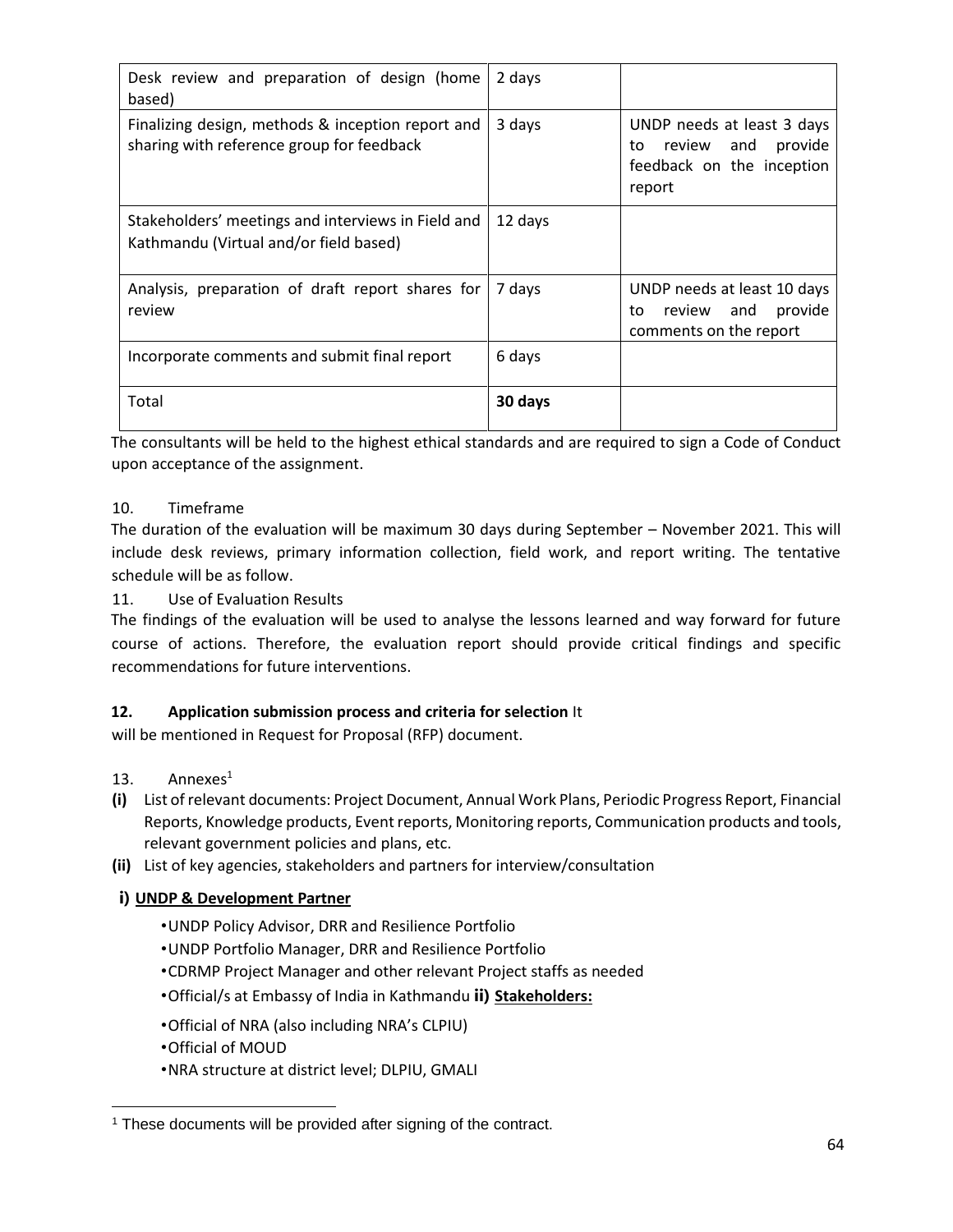- •Project municipalities (2)/rural municipalities (6) and ward offices
- •District Coordination Committee (DCC)
- •District Disaster Management Committee c/o District Administration Office (DAO)
- •Project staff at national, district and municipal levels, also includes international experts engaged
- •Officials/experts at Institute of Engineering, Pulchowk
- •Local NGO partners
- •Any other relevant stakeholders
- **(iii)** Inception Report Contents Outline
- **(iv)** Evaluation matrix
- **(v)** Format of the evaluation report
- **(vi)** Evaluation Audit Trial Form
- **(vii)** UNEG Code of Conduct
- 14. Copyright of Publication and Production of Materials
- All developed products and reports under this ToR will belong to UNDP and the Consultants will not have any right to publish or share them in full or in part in any form/forum/print material.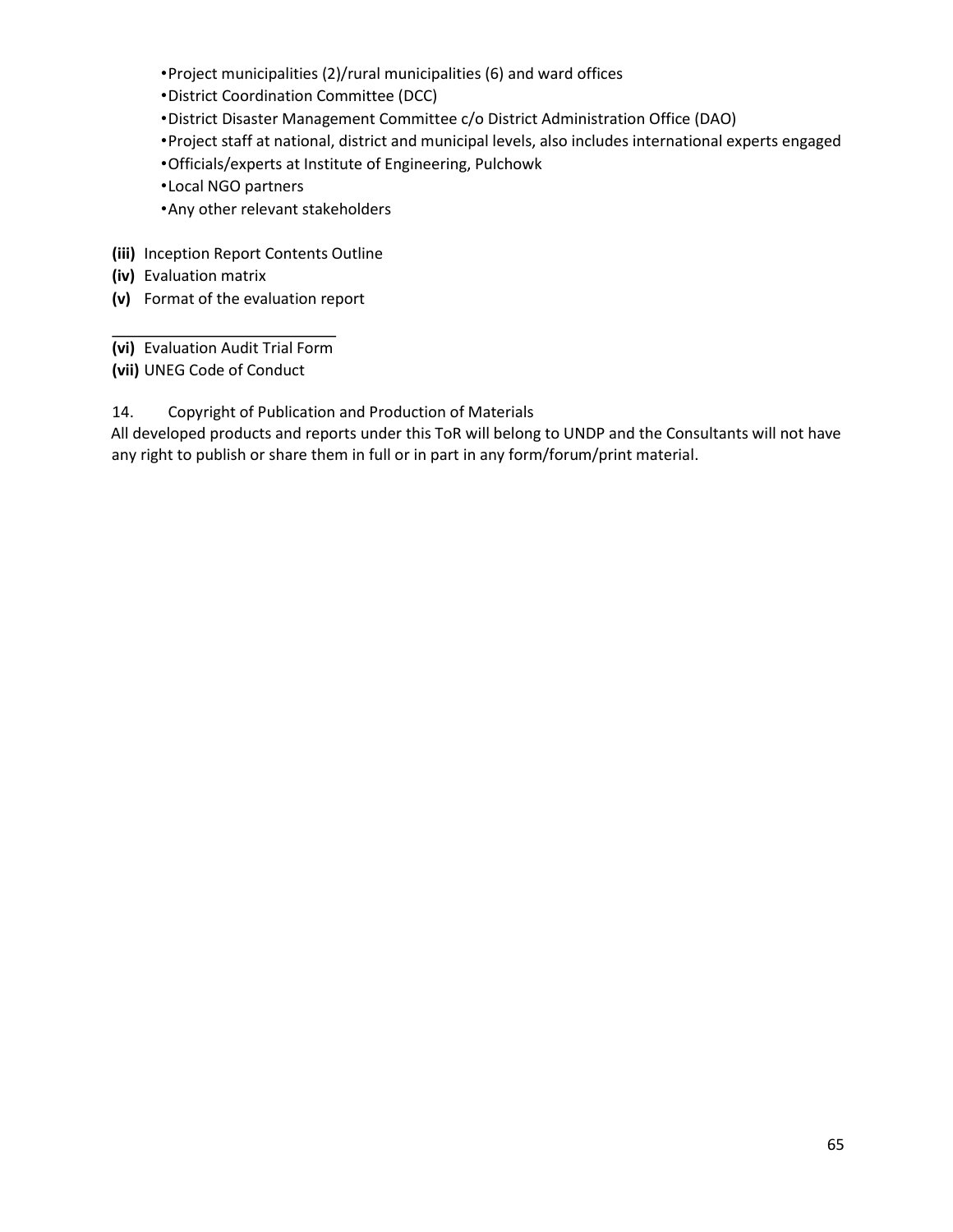## **Annex 8: UNEG Code of Conduct signed by the consultant**

## **UNEG Code of Conduct signed by the evaluators**

Annex 2: United Nations Evaluation Group Code of Conduct for Evaluation in the US System

#### **Evaluation Consultants Agreement Form**

To be signed by all consultants as individuals (not by or on behalf of a consultancy company) before a contract can be issued.

#### Agreement to abide by the Code of Conduct for Evaluation in the UN System, 2008

Name of Consultant: Gobinda Bahadur Basnet, PhD

Name of Consultancy Organization (where relevant): Independent Consultant

I confirm that I have received and understood and will abide by the United Nations Code of Conduct for Evaluation in the US System, 2008.

Signed at (Place) on (date): 15<sup>th</sup> November 2021, Kathmandu

Bely formet. Signature: